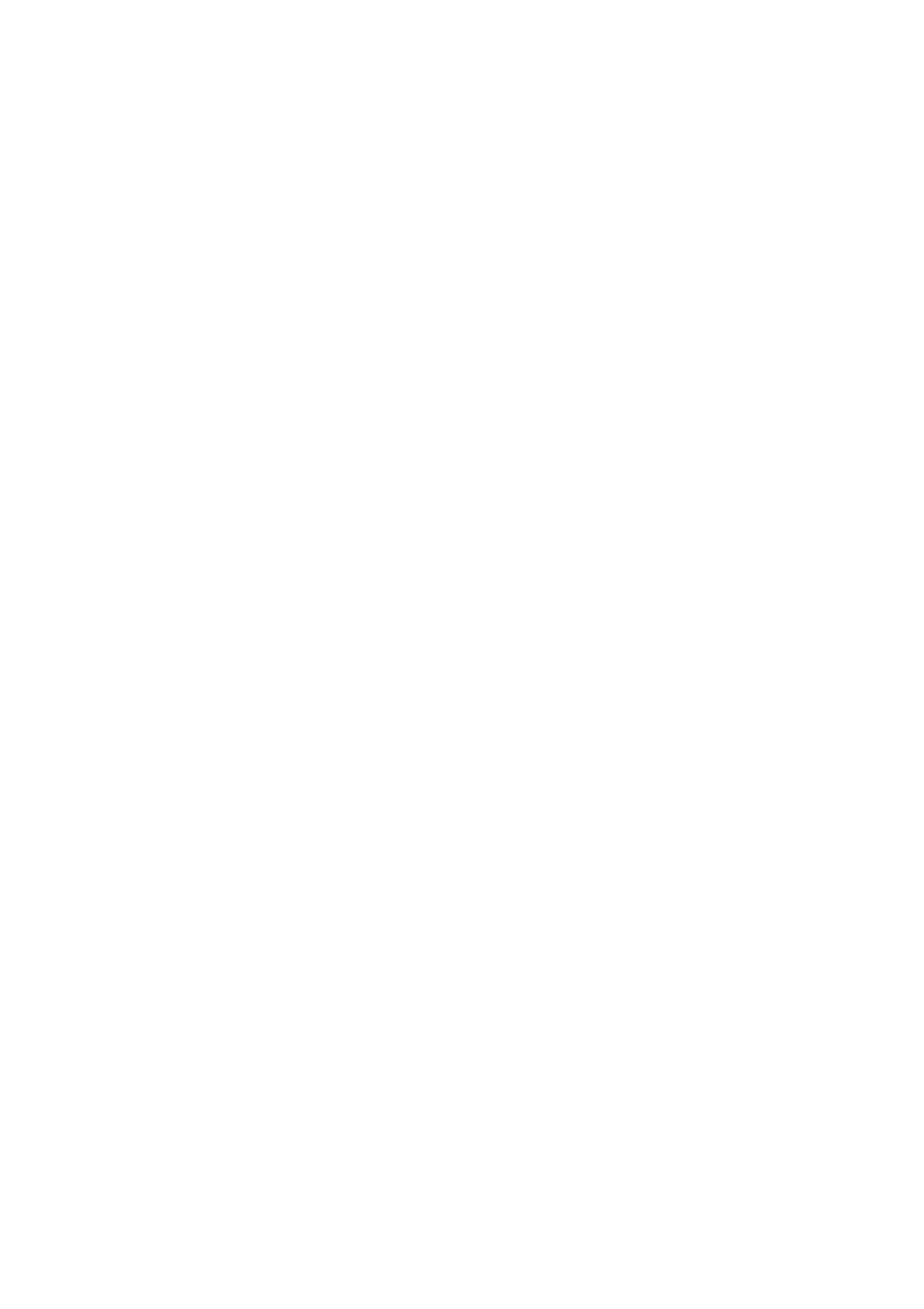# *This book is dedicated with profound reverence and deep humility*

to

His Holiness

#### **Srimat Swami Virajanandaji Maharaj**

Sixth President of Ramakrishna Math and Ramakrishna Mission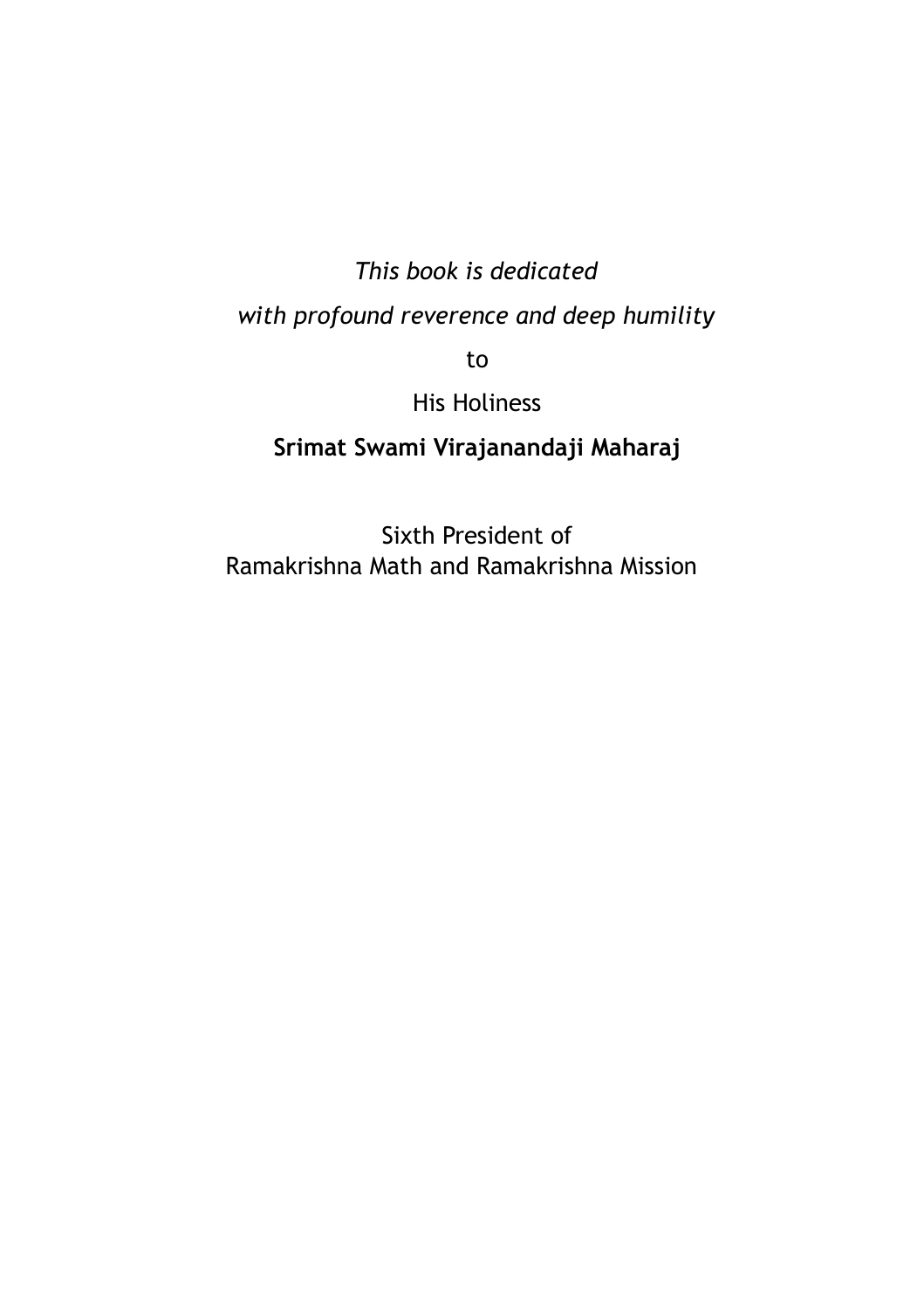#### **Publisher's Note**

In 1989 Swami Gokukalanda delivered a set of lectures under the title 'Some Guidlines towards the Goal Supreme'. These were later cast into book-form under the same title and published by us in 1991. This is the third edition. But there is another book with the title 'Towards the goal Supreme' by Revered Swami Virajanandaji Maharaj, the sixth President of the Ramakrishna Order. To avoid a possible confusion because of the similarity between the two titles, we have altered the title of Swami Gokulananda's book to 'Some Guidlines to Inner Life'. Apart from the title nothing else has been changed in the text in this edition. May the book continue to inspire seekers of truth.

Sri Ramakrishna Math Mylapore, Madras 600 004 September 1995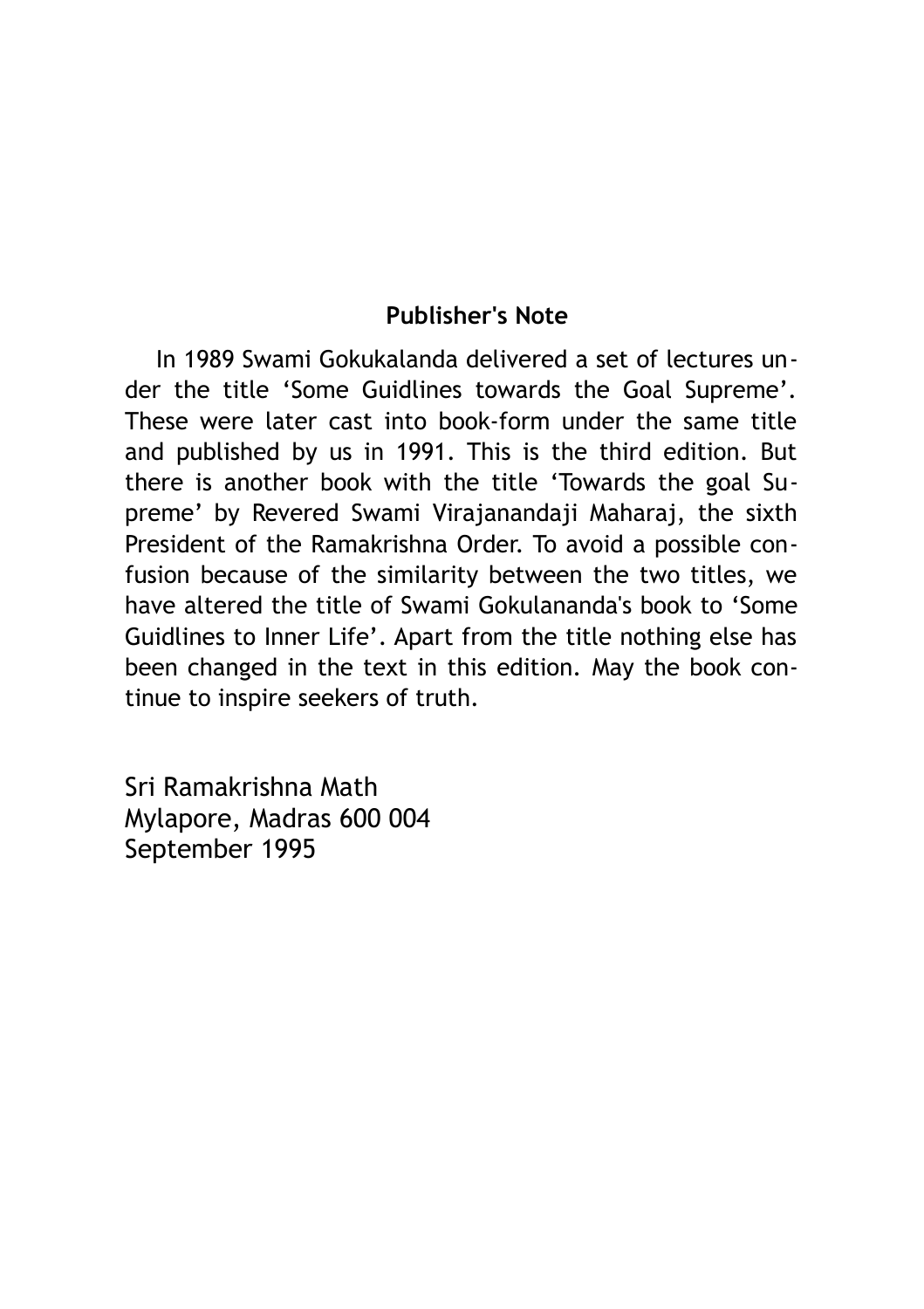#### **Table of Contents**

| 4. Viveka, Vairagya, Shatsampatti and Mumukshutva48 |  |
|-----------------------------------------------------|--|
|                                                     |  |
|                                                     |  |
| 7. How to Annihilate the Ego or Ahamkara80          |  |
| 8. Purification of Body and Mind92                  |  |
| 9. Self-Control, the Key to Self-Realisation105     |  |
| 10. The Path as Shown by Western Saints117          |  |
| 11. Living in Tune with the Infinite133             |  |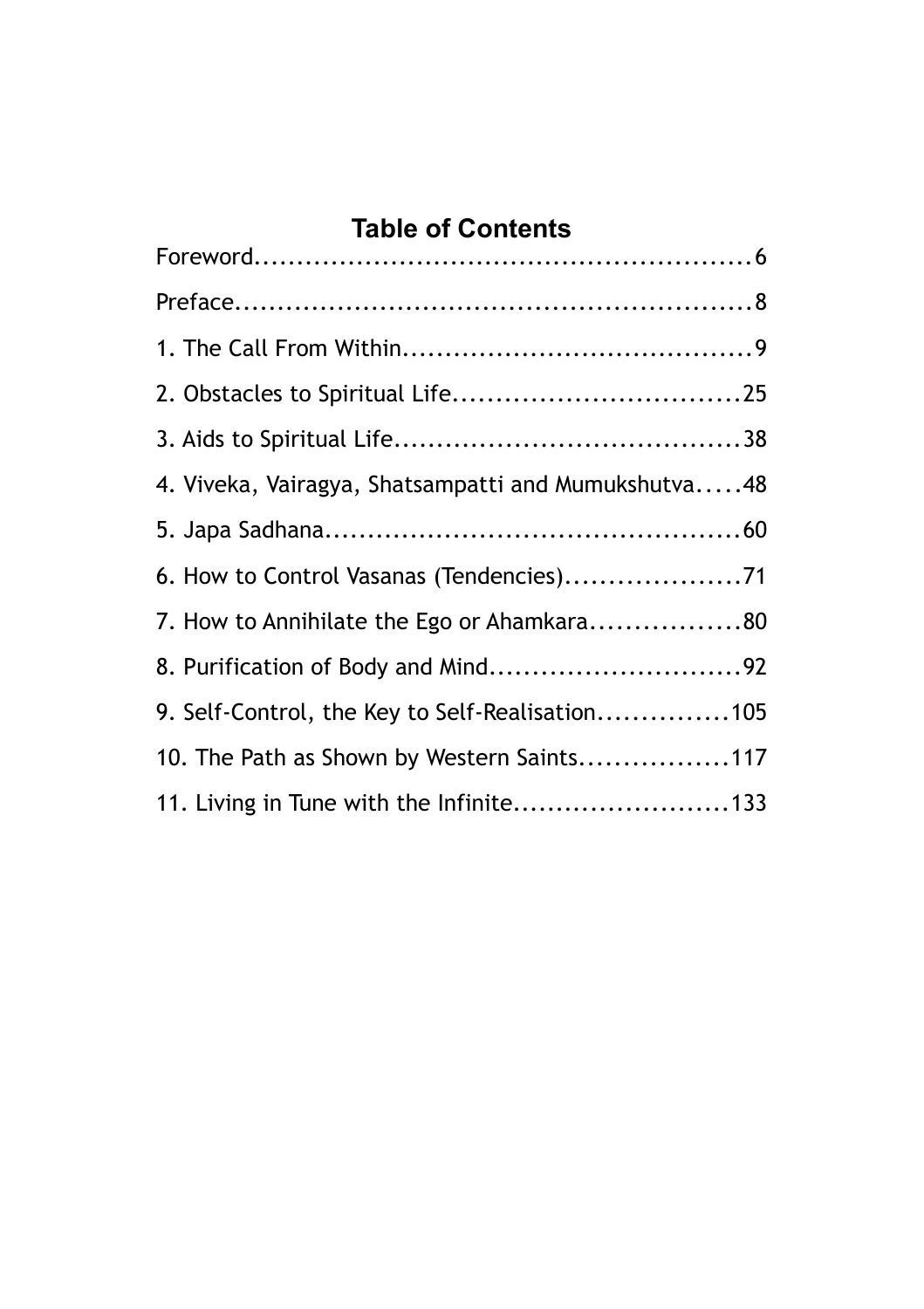## <span id="page-5-0"></span>**Foreword**

These are days when we come across a plethora of literature that go to entertain but only a few to educate and much fewer to inspire. In this collection of eleven lectures by Swami Gokulananda, one will find a book that will both educate and inspire.

The education it gives is in Para-Vidya, the science of the Spirit. The author calls the subject matter as 'Some Guidelines to Inner Life'. That goal is the attainment of liberation from the hold of the body on our Consciousness, which is called Moksha in our devotional parlance. The 'Guidelines' are the various disciplines that an aspirant must undergo for this attainment.

Many might have treated this subject from a philosophical stance. But philosophy as such is a dry subject for most people. However, if it is expounded in an inspiring manner, it becomes a delicious intellectual and spiritual drink, a verit able sherbat for a spiritual aspirant.

This book comprising Swamiji Gokulananda's eleven lectures is a text that answers to these requirements. It educates and inspires. Most of these lectures are based on quotations from the 'Vivekachudamani' and the 'Bhagavad Gita', both of which exhort aspirants to rise above the body consciousness - the former through the path of Jnana (discriminative wisdom) and the latter through the path of Bhakti (devotion to God and His grace). A special feature of the book is the inclusion in it of the treatment of these subjects by several saints of the West also.

The discourses are also punctuated by quotations from the teachings of Swami Virajanandaji, the Spiritual Teacher of the author, to whom the book is dedicated. His Guru's grace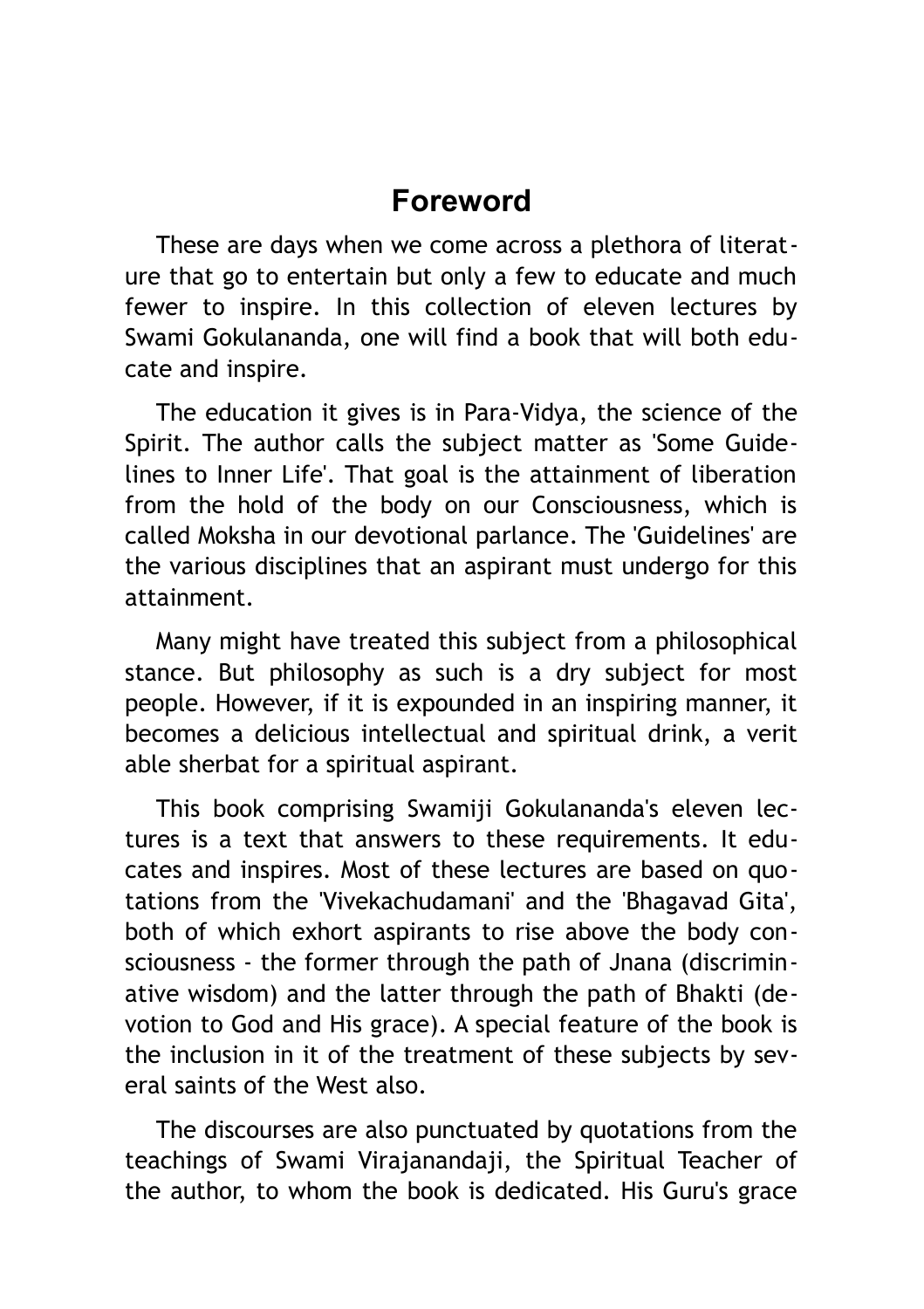is what has endowed Swami Gokulananda with the power to impart this inspirational quality to his lectures, the benefit of which was derived till now only by his Delhi audiences, but is now extended to all readers of English everywhere through this book.

**Swami Tapasyananda**

Ramakrishna Math, Madras, 20-7-90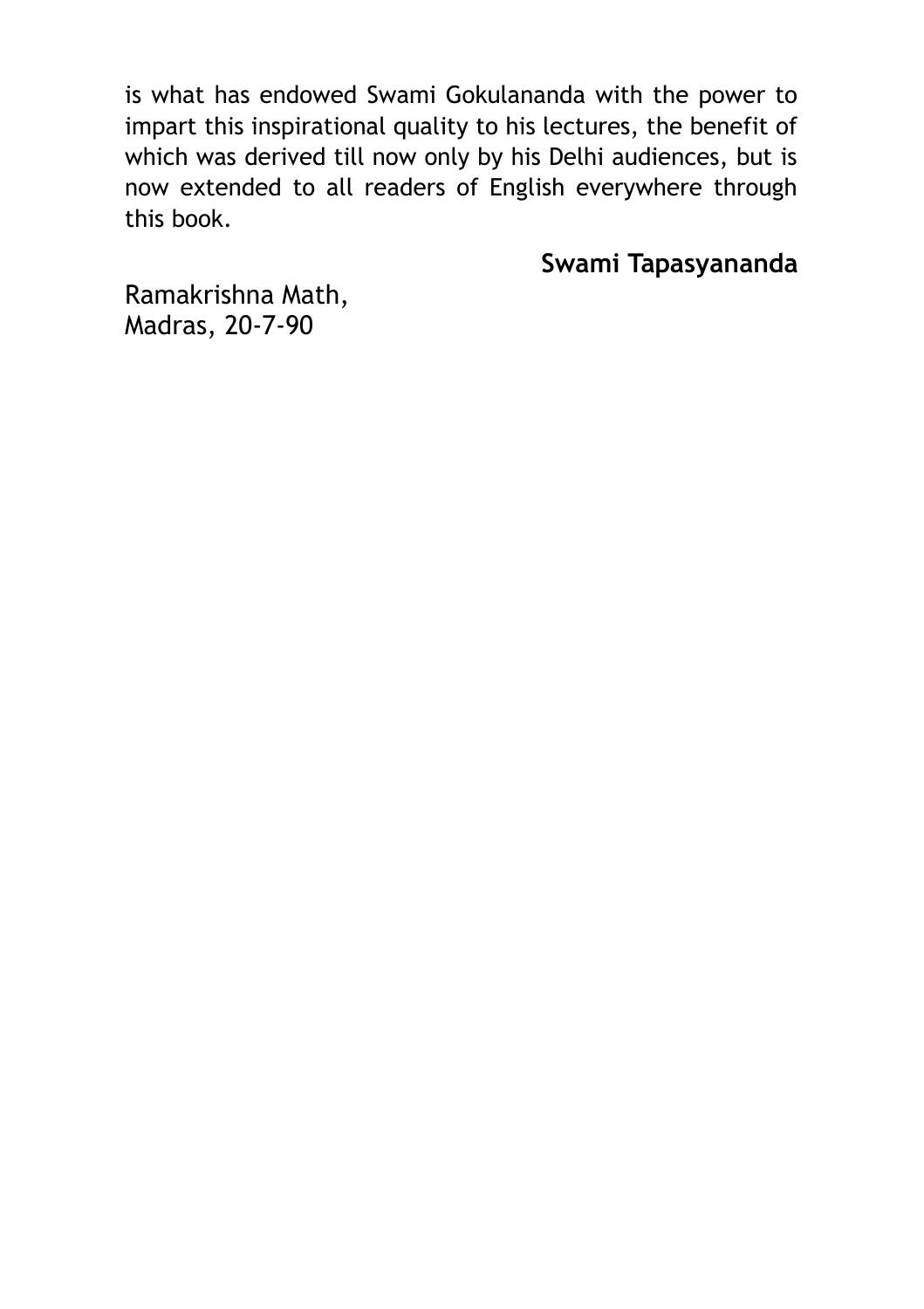## <span id="page-7-0"></span>**Preface**

 In response to the desire expressed by many devotees and friends, I delivered a series of lectures on 'Some Guidelines Towards the Goal Supreme' during the year 1989. Many of the devotees took notes of these lectures, which were also taped. Subsequently, a number of devotees expressed the desire for these lectures to be brought out in the form of a book to serve not only for reference purposes, but also for the benefit of those who could not attend these lectures. The present book is the result. The style maintained is that of lectures. It has however been considerably modified to make it suit the requirements of a book. I shall feel amply rewarded if this book proves to be of any help to those who genuinely strive to reach the Goal Supreme.

My sincere gratitude goes to Revered Swami Tapasyanandaji Maharaj, Ramakrishna Math, Madras, for his blessings for this humble attempt of mine and also for his kind Foreword to this book, which greatly enhances its value. Also my gratitude to Sri Ramakrishna Math, Madras, for bringing out this publication.

Last but not least, my sincere gratitude to one and all who have helped me in various ways to bring out this book. It is my sincere prayer that the blessings of the Lord may be on all of them and also on all those who read this book.

#### **Swami Gokulananda**

Guru Purnima, July 1990 Ramakrishna Mission, New Delhi.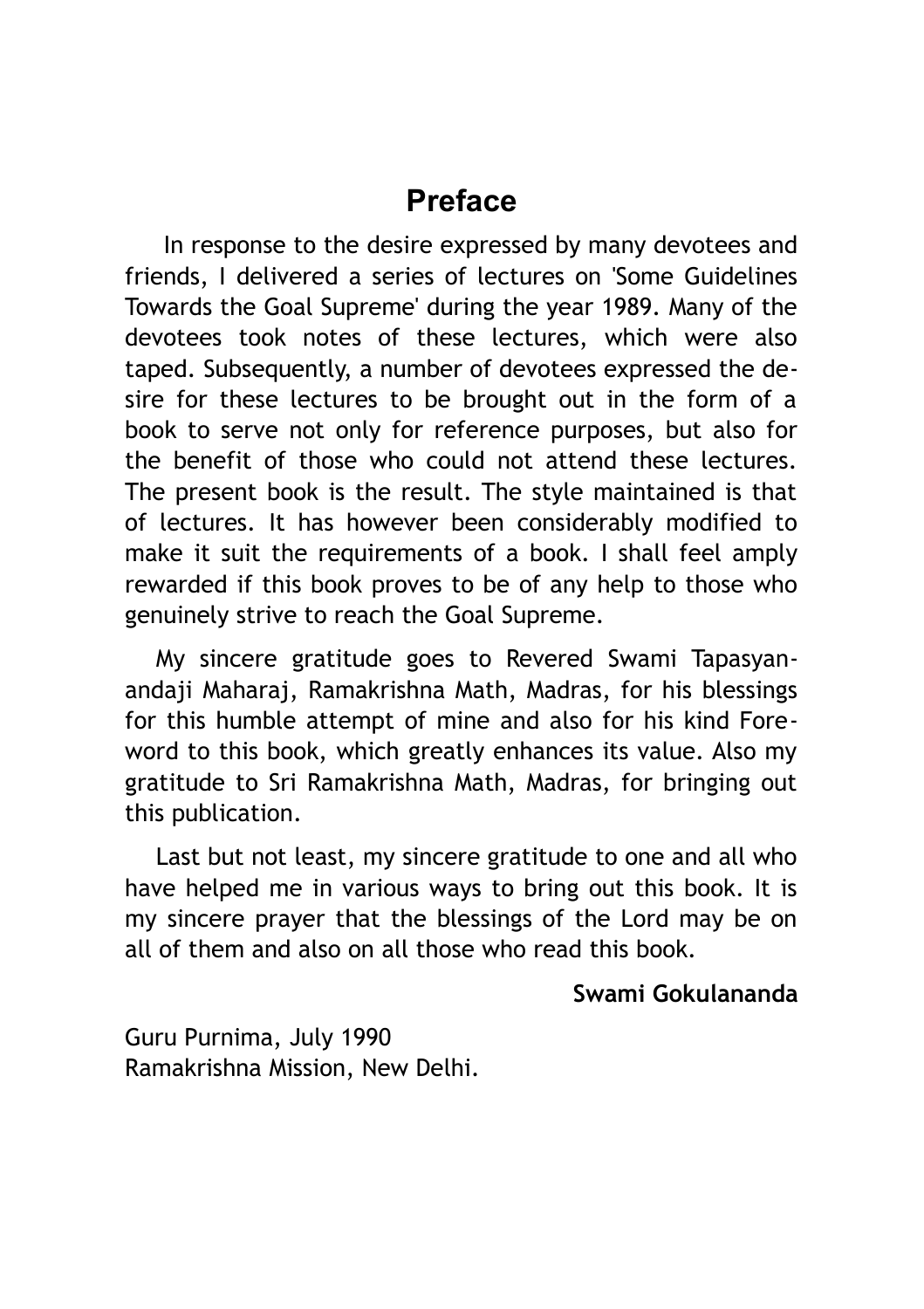## <span id="page-8-0"></span>**1. The Call From Within**

There are quite a number of devotees who are initiated disciples of the Ramakrishna Math. They often say: 'We have received Mantra-Diksha, but we don't seem to have made any progress in the spiritual path. Why is it so?' In answer it has to be pointed out first of all that one has to become serious about the goal. For most of us that goal consists in the fulfilment of certain worldly ambitions. Most people desire to become doctors, engineers, administrative officers or business magnates. But the supreme aim, the goal, should be to attain perfection in this very life - to realise our true nature, which is absolute existence, absolute knowledge and absolute bliss. If this is the Goal Supreme of human life, then this goal becomes easy to attain, provided we are fortunate enough to learn the path from a Sad-Guru, a realised soul, who is the visible representative of our chosen ideal or Ishtam.

Now, who really aspires after the Goal Supreme? Only the one who hears the call from within. When Swami Vivekananda met his Great Master, Sri Ramakrishna, he sang two songs and the Master was very much pleased. The first line of one of the songs is:

*'O mind! go back to your own abode.'* 

This is not our real abode. Our real abode is elsewhere. That does not mean that our abode is high up in the heavens. It is within us. As Jesus said, 'The Kingdom of Heaven is within you.' As Sri Krishna says to Arjuna on the battlefield of Kurukshetra in verse 61, chapter 18 of the Bhagavad Gita.

Isvarah sarva-bhutanam hrd-dese' arjuna tisthati | bhramayan sarva bhutani yantr'arudhani mayaya ||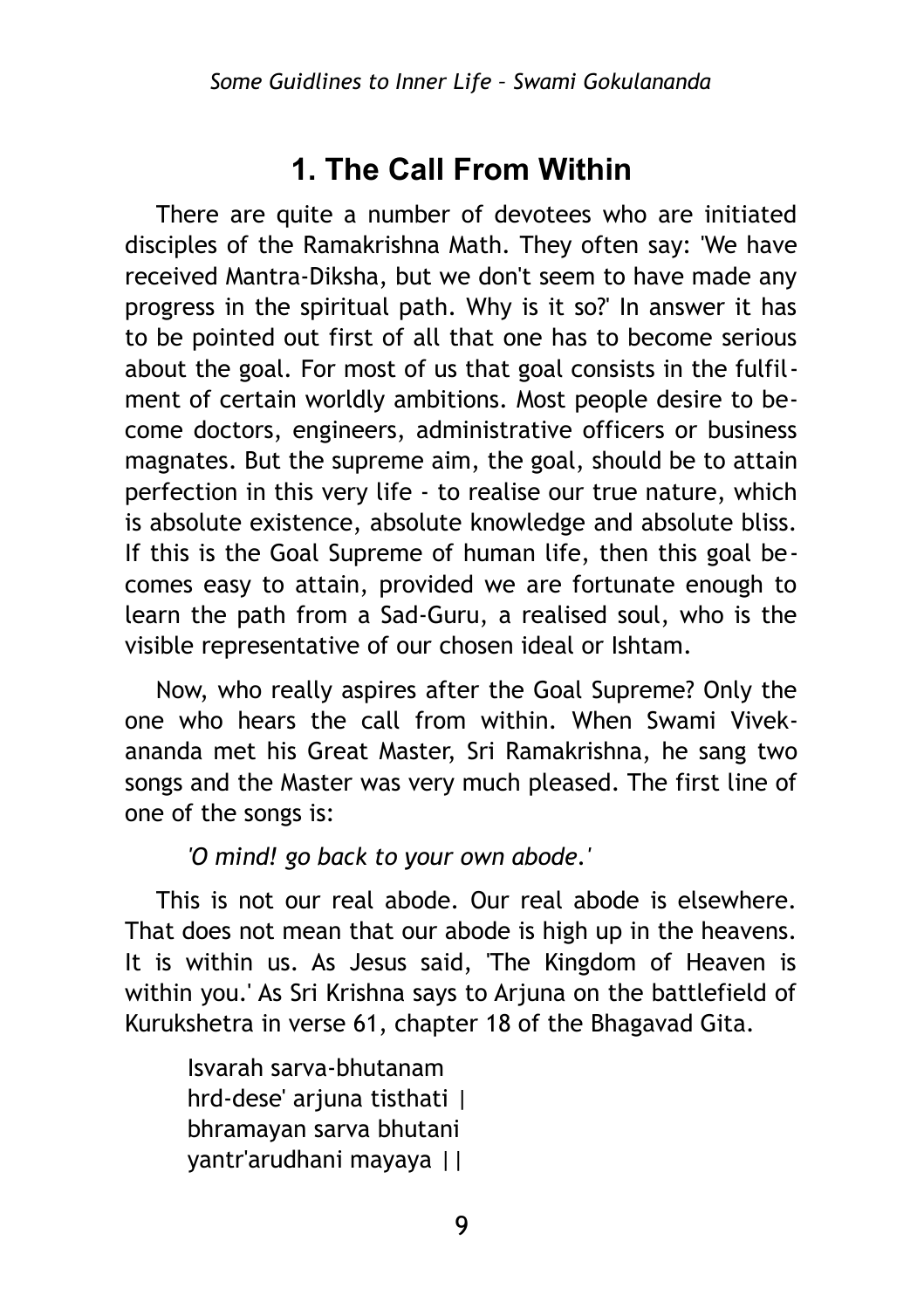*Some Guidlines to Inner Life – Swami Gokulananda*

*The Lord abides in the hearts of all beings, О Arjuna, causing them to spin round by His power, as if they were mounted on a machine.*

It is within, but if we run after the so-called pleasures of the world, then our life goes in vain. As Jesus said, we have got this human life only to become perfect as our Father in Heaven is perfect.

The other song sung by Swami Vivekananda when he met Sri Ramakrishna runs thus:

'Oh Lord! must all my days pass utterly in vain?'

It is only when we are tired of the so-called worldly pleasures, tired of the play-land of illusion, that we want to go back to our real abode, and turn our gaze within. Only then we shall want to withdraw ourselves from all kinds of worldly allurements and attractions. Therefore, only those who have this kind of longing will hunger and thirst for the Eternal and the Infinite. If the question is asked, 'Why should we withdraw our minds from the pleasures of this mundane world? Why not let us seek happiness outside in external objects?' the answer is, 'Well, one can get some amount of happiness, some amount of pleasure, no doubt, from things which lie outside us; but we are not concerned with temporary happiness.' Abiding peace and lasting happiness are possible only when we realise the Infinite and realise that the Infinite is our real self. So, in self-realisation alone, or in the attainment of the Goal Supreme, lies the real fulfilment of human life. Why is it that we should strive after the Infinite or the Eternal? Who can attain the Goal Supreme? Only those who find in themselves a conflict. There are millions and millions of people throughout the world who do not bother about the higher values of life and are satisfied with the so-called pleasures of this world, who do not believe in the existence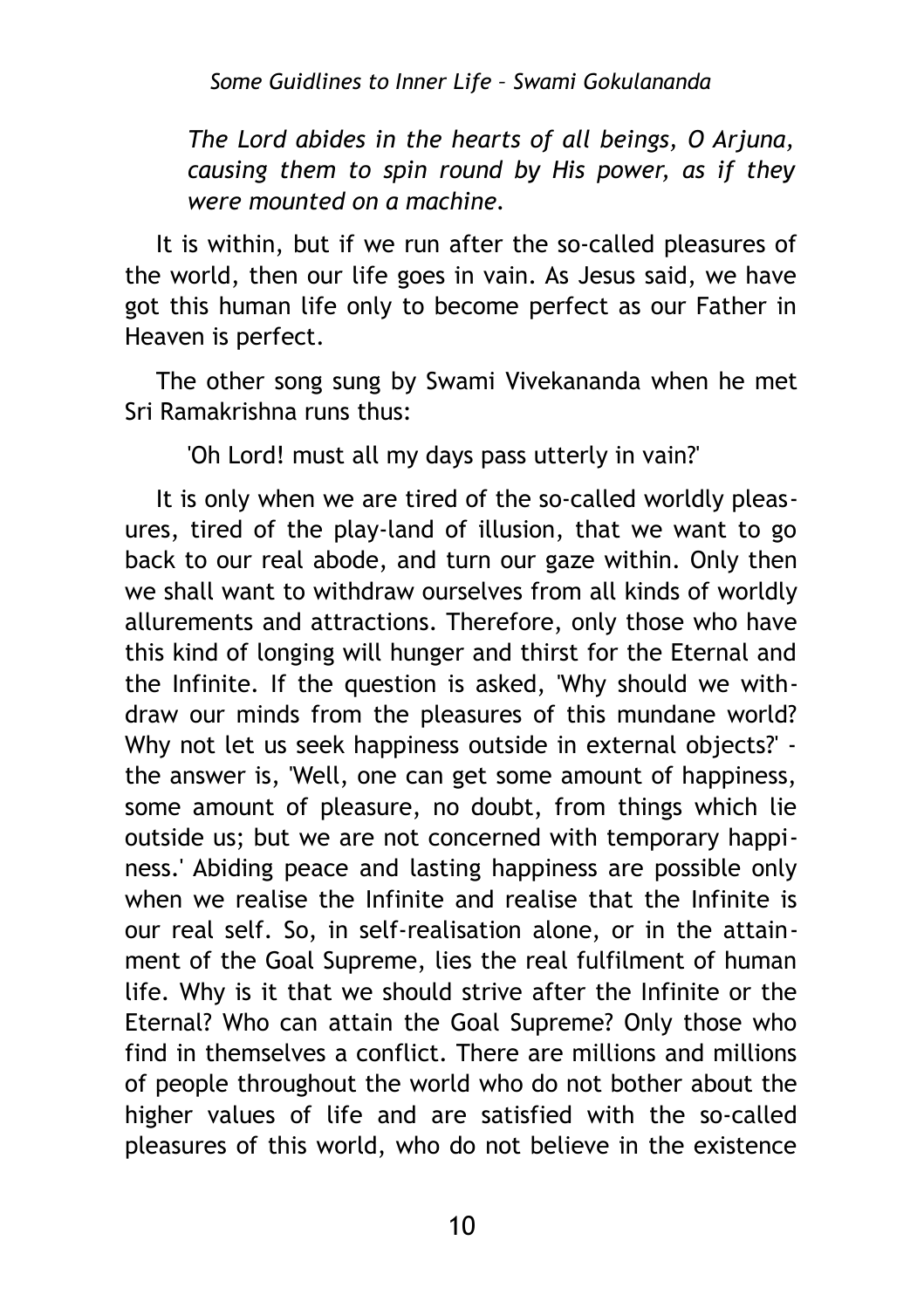of the other world, who do not believe in the existence of the soul or the Supreme Spirit. For such people there is no conflict obviously.

But if real awakening dawns on any one of us, we cannot but have some kind of inner conflict. If we have no inner conflict, then there is no need for a spiritual quest at all. Only when we try to withdraw our minds from the outside world and practise introspection or, to put it in another way, prefer to become introverts instead of extroverts, that we experience a conflict. For those who are extroverts, there is no conflict whatsoever. There may be some people who claim to be religious. They are, however, so in a superficial sense only. For example, there are those who visit temples and places of pilgrimage. They may also go to the Kumbha Fair and have a dip in the holy confluence of the Ganga and the Yamuna rivers. These, however, are just certain obligations which can be described as social religion. We have to make a subtle distinction between such an attitude and the aspiration to attain the Goal Supreme. So those who are after the highest goal cannot but have an inner conflict, while those who follow routine habits of a ritualistic type, may not suffer from any kind of conflict.

Those who are really seized with the problem of reaching the Goal Supreme in this very life do not belong to any ordinary category of men and women. They belong to the category of mystics or persons who want to open themselves to the inner drama. We feel drawn to the highest values of life, to the highest ideal, which is to reach perfection in this life. But at the same time we are subject to the demands of the body. This is the source of the conflict, the tug-of-war, so to say, between the inner call of the spirit and the allurements of the senses. We want to advance steadily towards the Goal Supreme but the allurements of the external world pull us in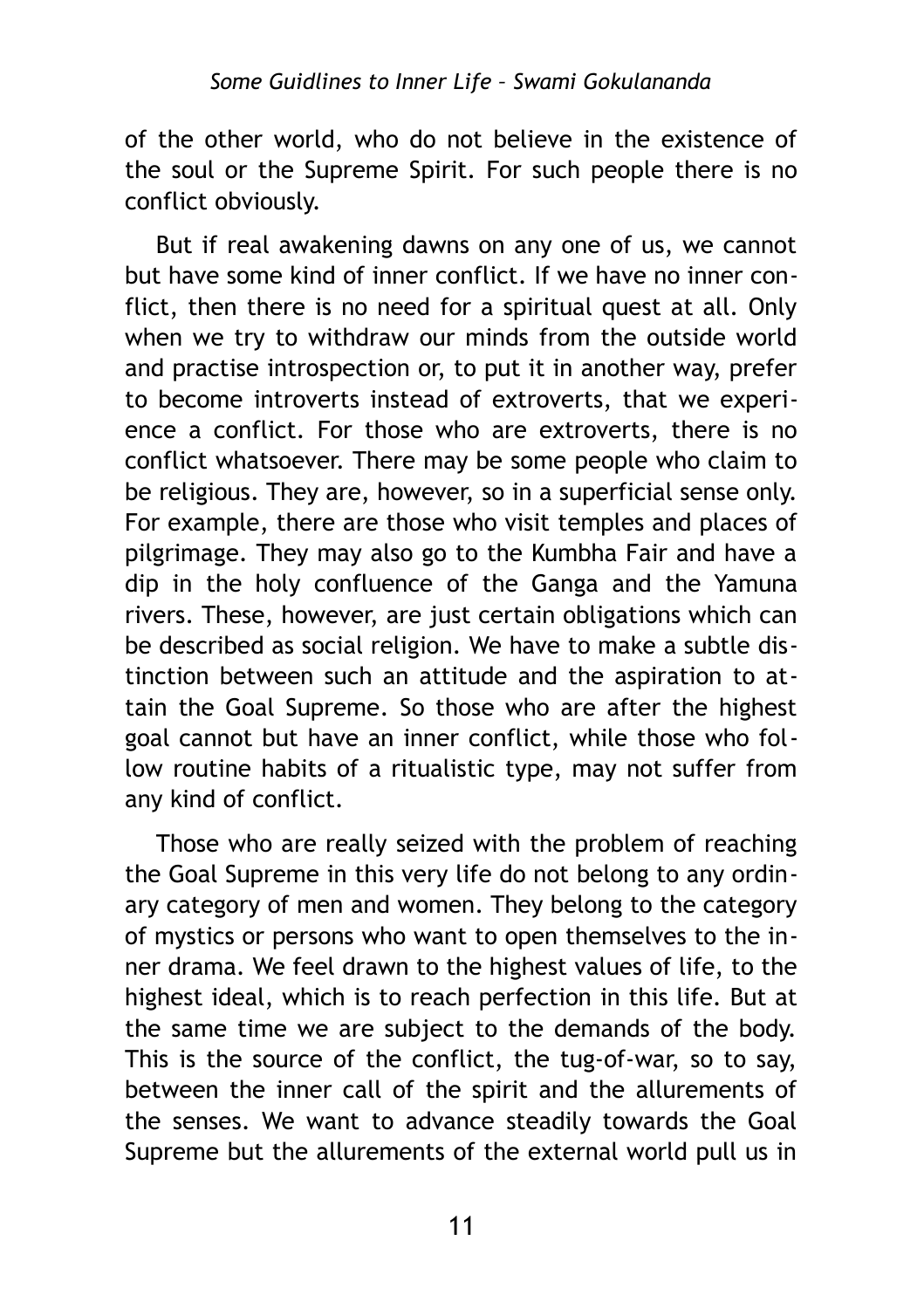the opposite direction. The body refuses to collaborate with the ideals we have in mind. We are torn between these two opposite tendencies. On the one hand we feel a genuine urge to realise God, but on the other hand, such are the temptations surrounding us that we feel there are forces which run counter to us. Therefore, we can safely say that all cannot reach the Goal Supreme and all are not qualified to make the pilgrimage towards the Goal Supreme. We should remember that true spiritual life is possible only for the chosen few. There cannot be any such thing as mass spirituality, for it is not possible for all to be spiritual. It is meant for the chosen few - to those who have the conviction that the goal of life lies in attaining our real nature which transcends the bodily life.

Even though there is a conflict between the spirit and the flesh, we must have also this conviction that, though genuine religious consciousness is meant for the few, we belong to this group - the chosen few. Well, it is meant for the chosen few, but why not think, 'I am also one of the chosen few?' We must have this faith in ourselves, this tremendous confidence; otherwise we lose all interest and become pessimists instead of optimists. We must become robust optimists and have this kind of conviction. We should also remember that very few people really care for the great treasures of spiritual life. There are people who like to waste their human life in sense pleasures only. So those who do not get the inner call are apparently satisfied with the sensual pleasures of the world. If we run after sensual pleasures, then we will be mined ultimately. In one of the writings of Swami Vivekananda, he did make use of this expression: 'In sense pleasure lies the ruination of man. Not in sense indulgence, but in sense denial lies the key to eternal happiness.' So those fortunate few who listen to the call from within should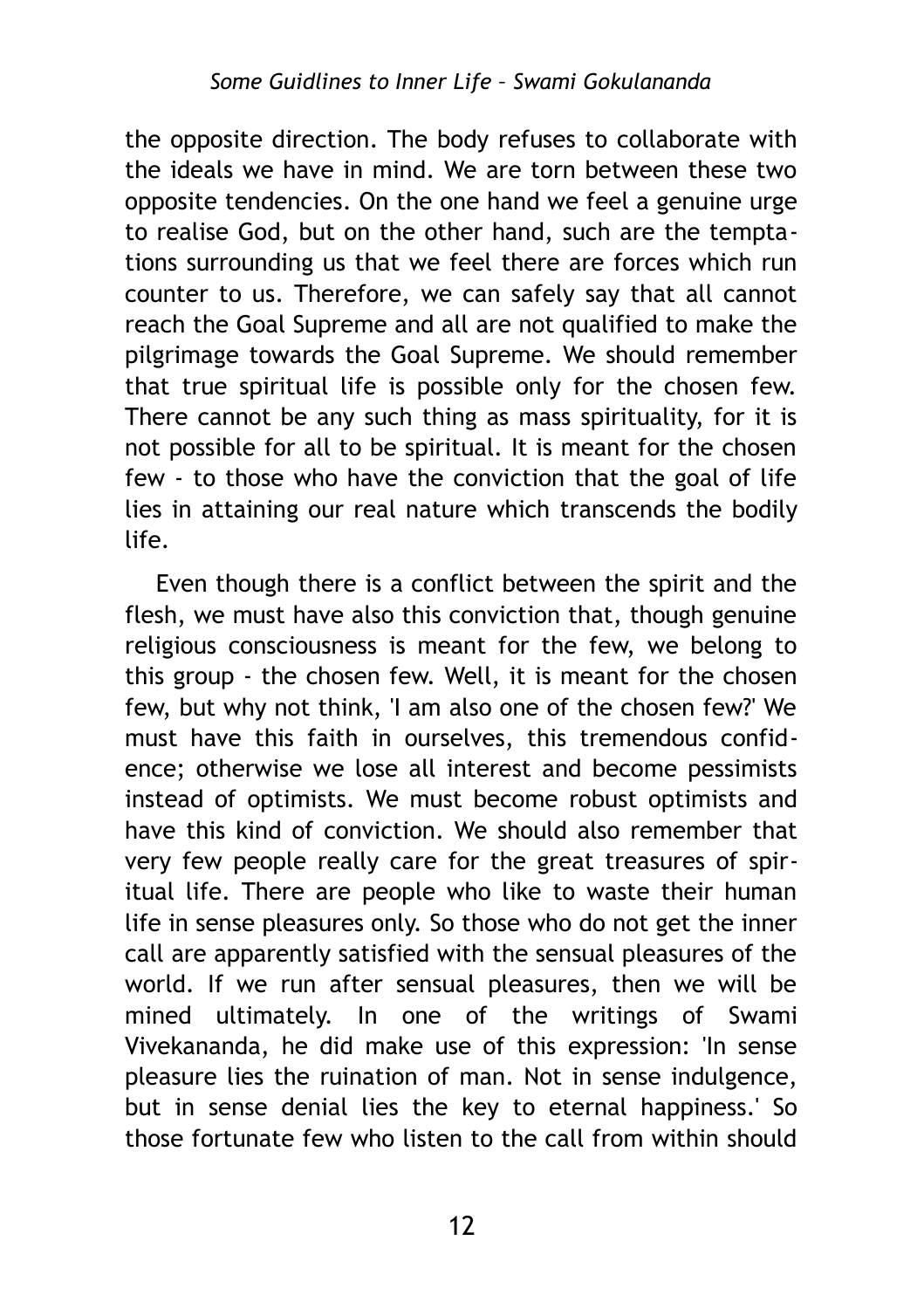also be prepared to pay the price for it. Those who hear the call to make the pilgrimage to the Goal Supreme, must have this inner awakening and awareness, and at the same time, must be prepared to follow the path with dogged tenacity and a tremendous amount of perseverance.

Sankaracharya has pointed out in the 3rd verse of Vivekachudamani that three things are rare attainments in life:

Durlabham trayam ev'aitat daivanugraha-hetukam | manusyatvam mumuksutvam mahd-purusa-samsrayah ||

*- There are three things which are rare indeed and are due to the grace of God, namely a human birth, the longing for liberation and the protecting care of a perfect sage.*

Human birth is a rare thing. The grace of a true Teacher is rare. So also is the desire to know God or to have the real longing for liberation. But one would like to add something more, which is very important - we must be very serious. Let us assume we have all these. We have got this rare human birth, we have got our Guru's grace, we have learnt the correct technique, and we have the holy company. Even then we may lack something - eagerness to profit by all these three.

We must be ready to undergo any kind of hardship on the way of our pilgrimage towards our Goal Supreme. Now what do we mean by seriousness? If we are really serious about reaching the Goal Supreme, there has to be a parting of the ways. Parting of the ways is inevitable in spiritual life. Sometimes we follow the beaten track - the so-called humdrum, monotonous mundane life, and we are slack in our spiritual efforts. We have the grace of the Guru, we have got the Mantra. We read the Kathamrita or the Gita or the Bible. But all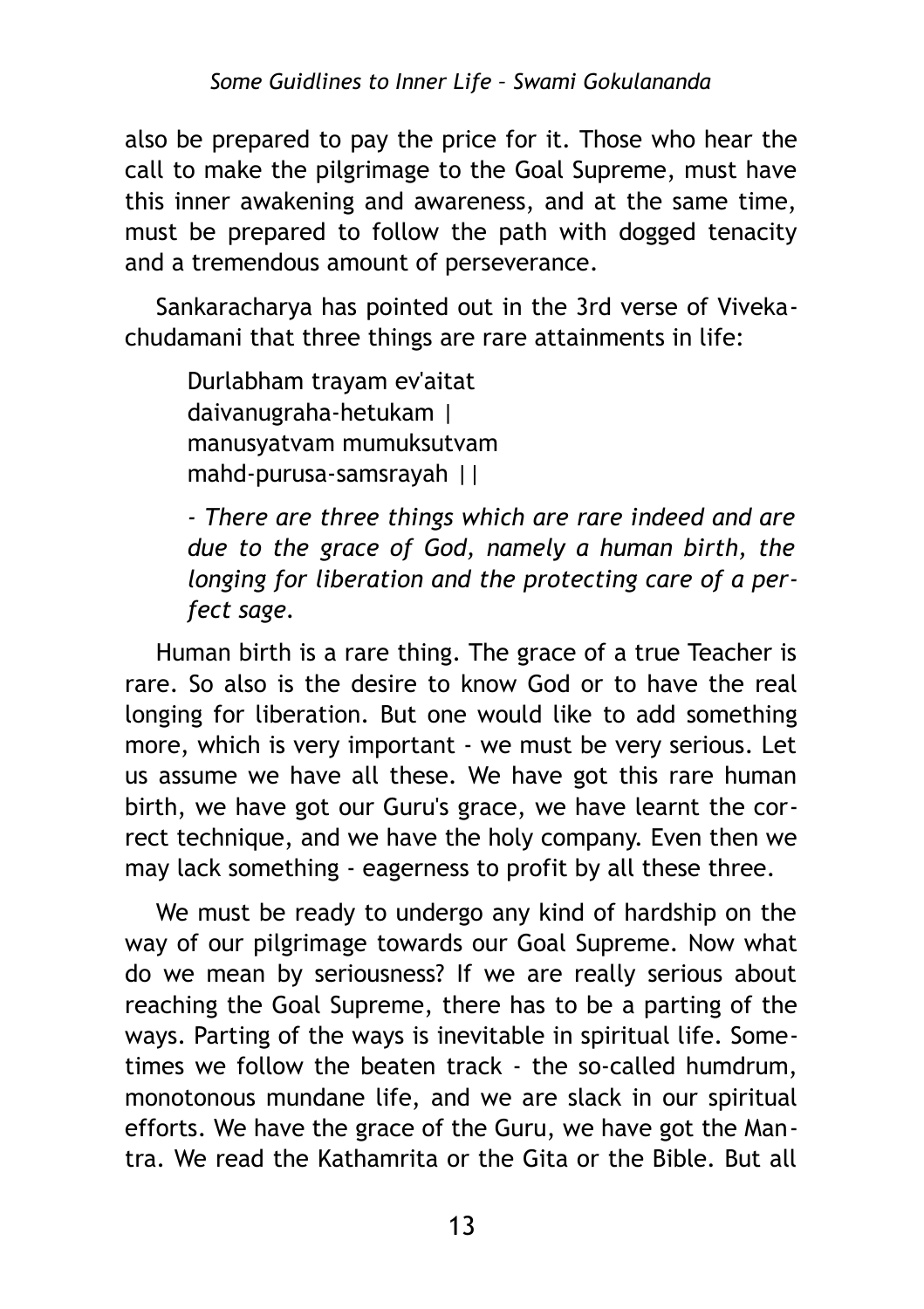that is not sufficient. With most of us, spiritual striving stops mid-way. In the beginning, we have some interest and enthusiasm; but later, when we find we have no tangible proof of any spiritual bliss, we lose interest. Our spiritual practice then becomes mechanical. Therein lies a great danger. Our minds are very restless and always outgoing. Naturally, we find it hard to maintain the original fervour as years roll on. That should never happen.

William Wordsworth, in his famous poem Intimations of Immortality rightly says, 'Our birth is but a sleep and a forgetting.' Another of his poems has a very significant title, 'The world is too much with us.' If the world is too much with us, then it will be very difficult to reach the Goal Supreme in this life. If the world is too much with us, naturally, we become extroverts and we will end this precious human life in the so-called phantom pleasures of the world. So there is a difference between the ordinary people and the genuine spiritual seekers or aspirants. To us, ordinary mortals, this world which we see with naked eyes, the visible and empirical world, is the only world, the real world.

But to a knower of Brahman or to a realised soul or a saint, anything which is visible to the naked eye is unreal. Such great ones reject as unreal, anything which has a form or a name. They know that this is a world of appearances and that the self alone is the reality. To them the inner world, the spiritual world, which lies at the back of the appearances, is the real world. The majority, however, do not care to bother themselves with the inner world. Why is it so? Because we are so sense-bound that this world alone looks real. Therefore, those who want to reach to Goal Supreme in this life should be very, very careful.

Spiritual life is really a life of dedication to the highest. It is a life of consecration and of sacrifice. It is a life of one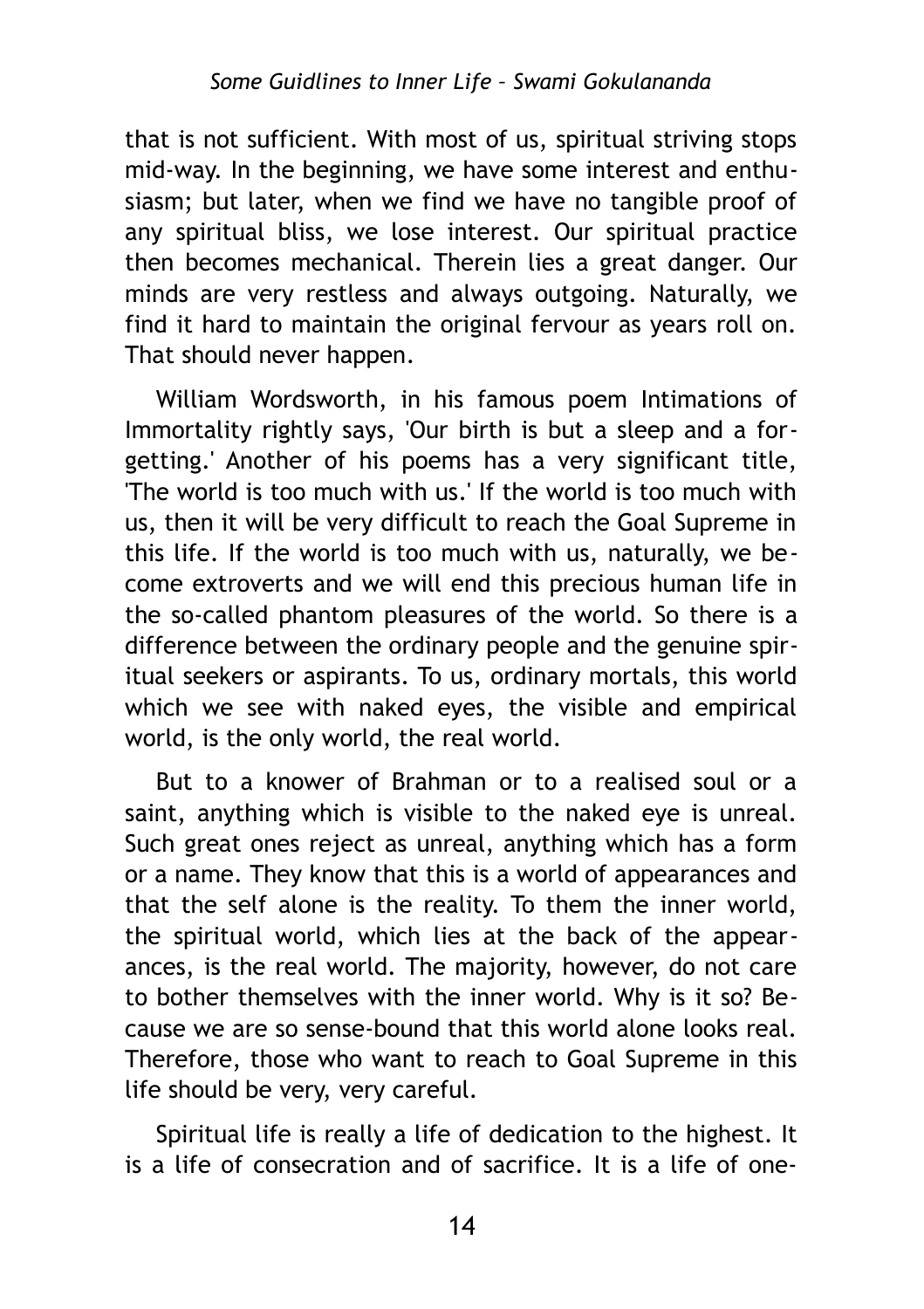pointedness. For this, a certain amount of divine discontent is necessary. If we are very happy with all the pleasures of the world, then we cannot hope to reach the goal. Sometimes we do get some kicks and blows from the world, and then we are brought to our senses. Therefore, it is said that if we have a certain kind of discontent and an understanding that anything of this world cannot give us real, lasting happiness, we will be able to destroy our attachments to worldly matters.

Now, regarding the parting of the ways, there are two distinct ways - one is the path of Pravritti and the other is the path of Nivritti. The former is the path of the pleasant (Preya) and the latter the path of the good (Sreya) - the path of enjoyment and the path of renunciation, the path of sense-indulgence and the path of sense-control. The Mundaka Upanishad symbolises the Jivatma and the Paramatma as two birds of similar plumage sitting on the self-same tree of the body. These may also be called the apparent self and the real self, or the lower self and the higher self. So we have to decide once for all which path we are going to choose. Swami Vivekananda, while giving a talk at New York, observed, 'Since death is inevitable, let it go in a noble conquest, and what conquest is nobler than the conquest of the lower man?' Now, unless we are prepared to pay the hard price to achieve mastery of the lower self, the higher self cannot be unfolded and revealed to us. It is hard struggle, but we must be prepared to pay the price for it.

In this connection it may be relevant to refer to the concept of Maya and its two-fold powers, Avarana and Vikshepa. Stangely enough, though Wordsworth was not born in India, in his poem, he has used two words, 'Sleep and forgetting' in the very same sense as this twofold power of Maya. By 'sleep', he means the sleep which makes us uncon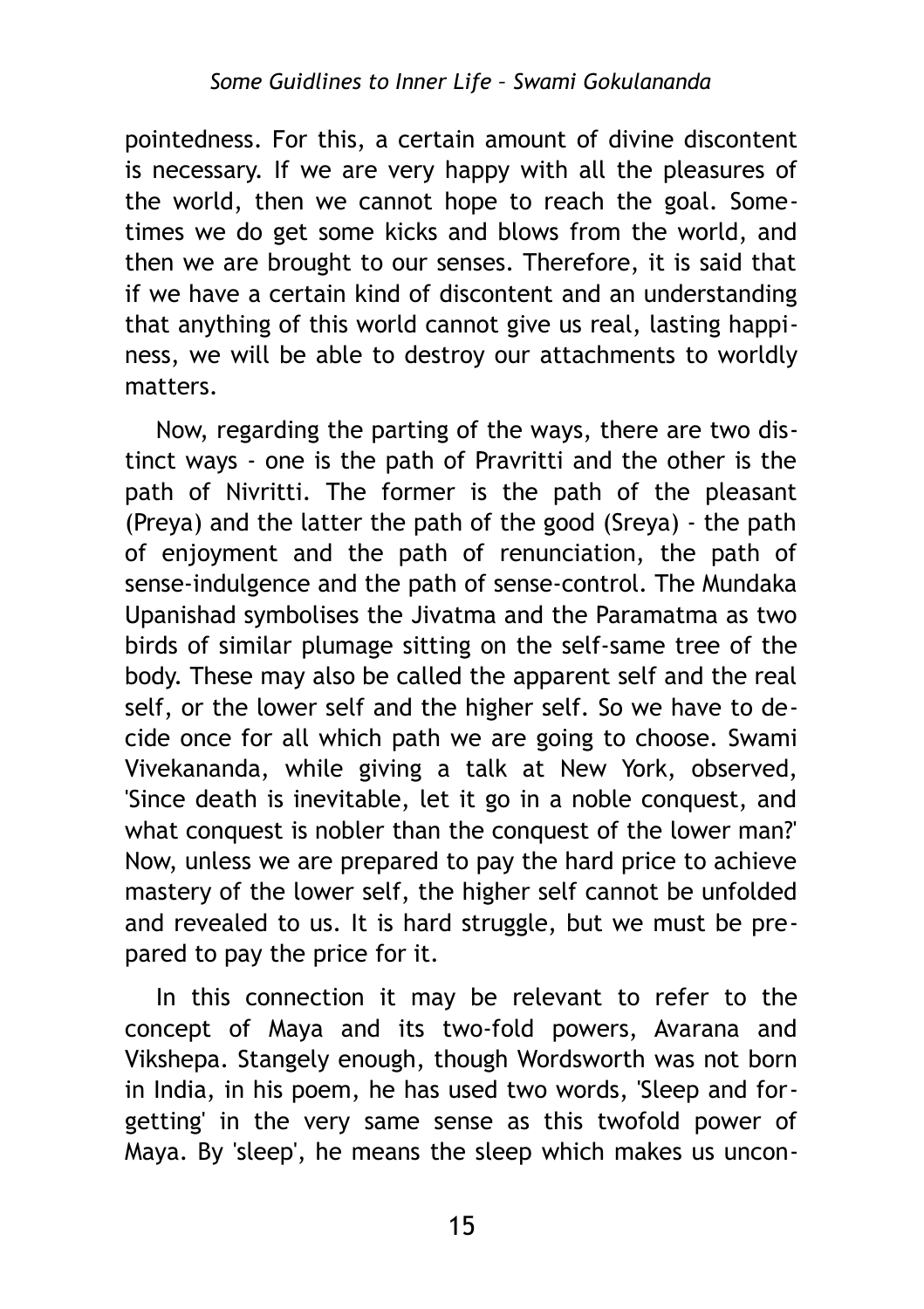scious of our divine self, and by 'forgetting' he means forgetfulness of our real, divine nature. Here in the concept of Maya, we find two words, Avarana and Vikshepa. Avarana means concealment of reality - a kind of veil which hides our real self. Vikshepa means distortion of reality as something else in our mind. We are supposed to believe what we are not. These two are the two functions of Avidya or Ajnana, of illusion-producing ignorance. It is because of this Maya that ignorant people are deluded and they see many objects here instead of Brahman, the one without a second. The truth is we are divine. 'Aham Brahma Asmi.' We behave like limited beings, finite beings, (as Jivas), but the truth is we are Brahman -'*Jivo Brahamaiva Naparah'*.

It is because of the Vikshepa Sakti, the projecting power of Maya, that we do not realise our true nature. How can we overcome this two-fold power of Maya known as Avarana and Vikshepa? It is a fact that due to ignorance, we first forget our true nature, which is one of pure consciousness. Secondly, we are supposed to believe and behave like Jivas or finite or limited beings, which we really are not. Is there any way out then? There is, provided we are prepared not to cling to any kind of false attachments. Hence spiritual life, i.e., genuine spiritual life, is meant for the chosen few. It is not meant for the masses.

Now let us come to some other guidelines. As Sri Ramakrishna said, 'Let us be honest; let us not be traitors to our thoughts.' Do we really want to reach the Goal? Do we really want realisation? It we really want it, we will be able to reach it. He also said, 'As we think so we become.'

There are examples of this kind of spiritual transformation. Take the case of Valmiki. As a young man he took to highway robbery to support his family which consisted of his mother, his father and his wife. He used to rob even elderly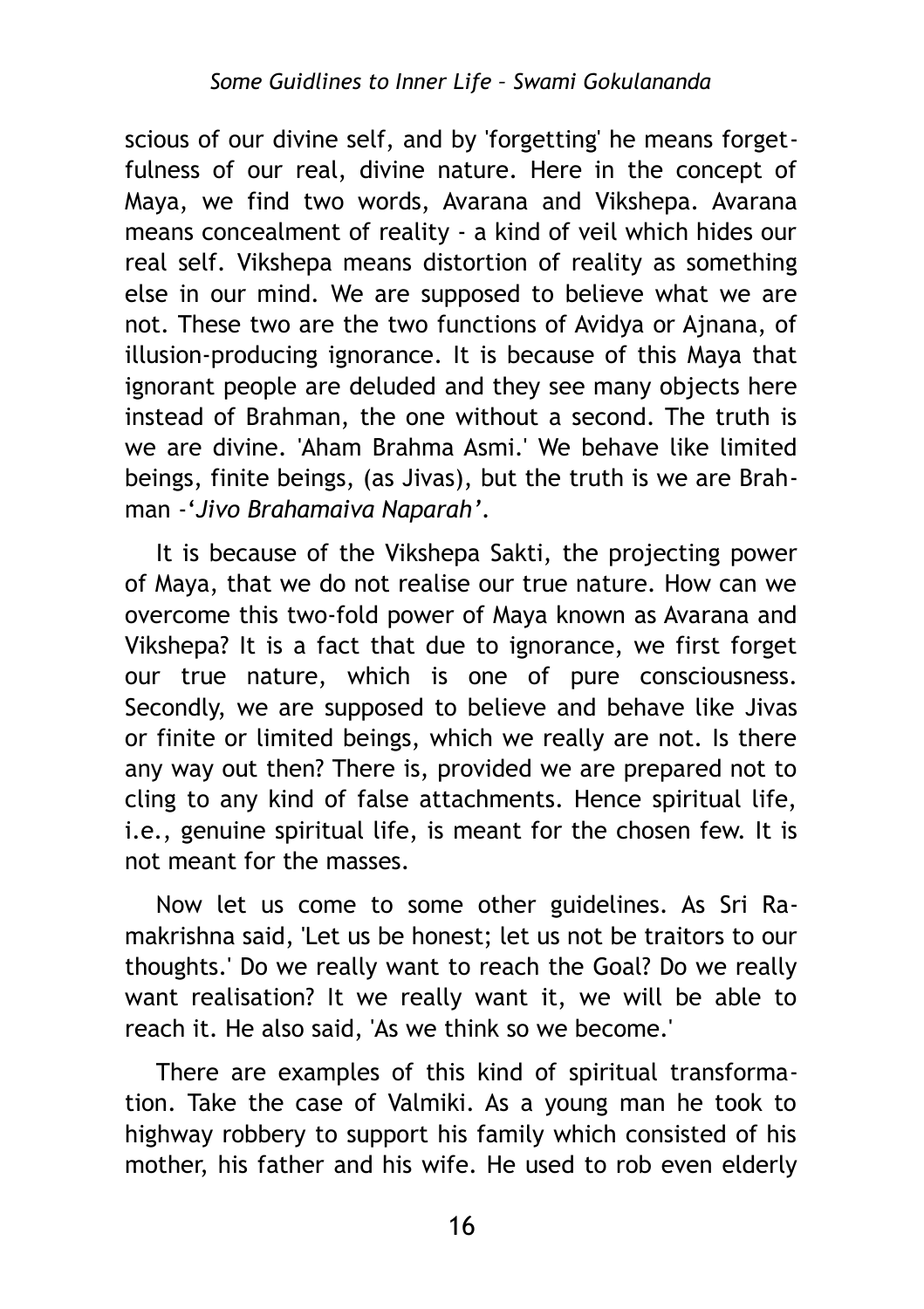people of their wealth, just to maintain his family. One day, as he was going along a road, he met Narada, the great saint. The robber did not know about the spiritual excellence or greatness of Narada. He waylaid Narada. But Narada was very compassionate to the young robber and asked him, 'Why have you taken to this path?' Whereupon Valmiki replied, 'Well, Sir, I have no other alternative; I have to maintain my family.' Narada said, 'But by doing this you are incurring sin. You murder people. Now go and ask the members of your family, your father, mother and wife, if they are prepared to share the sins you are committing by such acts of robbery,' Valmiki replied, 'Oh yes, of course, I am sure that they will share the sins, because I am maintaining them.' Narada said, 'Go and ask them.' Now to make sure that Narada did not run way, Valmiki tied Narada Muni to a tree and went home. Then he asked each member of his family, 'Do you know how I maintain you? By acts of murder and robbery. I am committing these sins to maintain all of you. So you are supposed to share part of the sins accruing from these acts.' They replied, 'No, it is your duty to maintain us.' The wife said, 'You are my husband and it is your duty to maintain your wife.' The parents said 'You are our son; it is your duty to maintain your parents. So we are not prepared to take any share of your sins.' All these replies shocked the young robber. So he came back, untied the rope, released Narada and then requested him, imploringly, 'You have opened my eyes, Sir, and I take refuge at your holy feet. Show me the way to lead a virtuous life. I entreat you, please accept me as your disciple.' And Valmiki learnt from him the correct path of spiritual Sadhana. He did so much Tapas and meditation, that an anthill (Valmika) grew around him, and out of that he had a new birth, as it were, when he emerged from it. That was the great Valmiki. When he realised the futility of the so-called worldly affection and love, and found that they were shallow,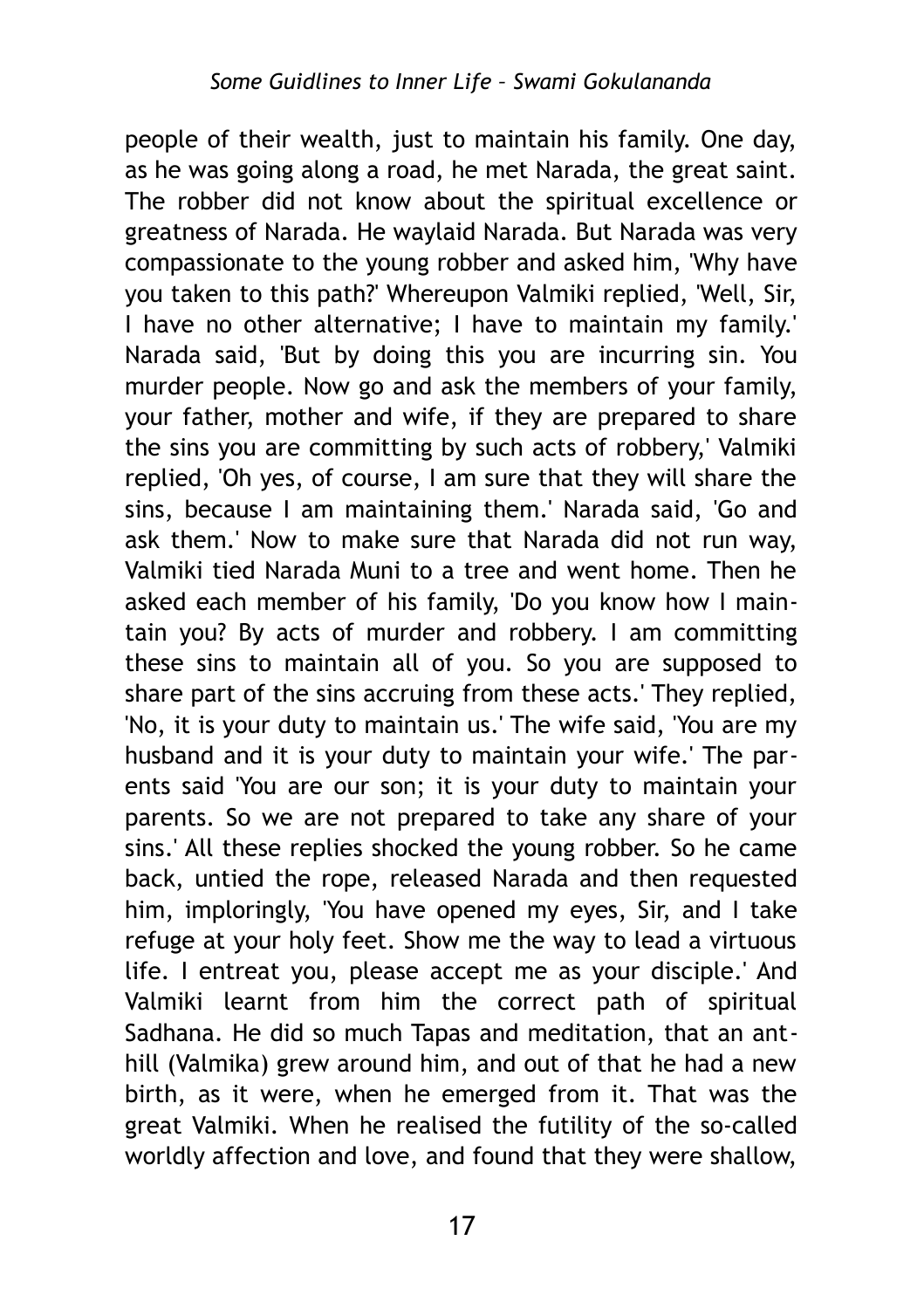he was brought to his senses.

Then take the case of Gautama, the Buddha. Siddhartha was a prince and he lived in a great palace with acres of gardens and many servants. He had a beautiful wife named Yasodhara and a son, Rahul. One night Gautma was in the midst of the dancing girls of the palace in a banquet hall, but suddenly he was filled with a tremendous disgust. He left the hall and went to the palace garden where he sat under a tree and started meditating on what he had been doing in life. He thought, 'A little while ago, I was enjoying the company of dancing girls, but it gave me only a transitory joy. It seems that if I run after the sense-pleasures, I shall never gain lasting happiness.' He was seized by a tremendous force of Vairagya (dispassion) and became intensely dissatisfied.

It was now midnight and all was dark and silent in the garden. Suddenly, Siddhartha had the good fortune to hear divine voices. A chorus of celestial beings was singing the following proclamation which changed the life of the wealthy prince.

*'We mourn for rest. Alas! But rest we can never find. We know not whence we come or where we float away. Time and again we tread this round of smiles and tears.*

*In vain we pine to know whither our path leads us and why we play this empty play. Rise, dreamer from your dream, slumber not again.'*

On hearing this divine message, Siddhartha's mind became clear and he felt the inner urge to take to a life of renunciation. He went back to his room in the palace for the last time to take a final look at his wife and son. He then resolved in his great zeal for knowing the truth, to bid goodbye to all the sense pleasures once and for all. He then set out on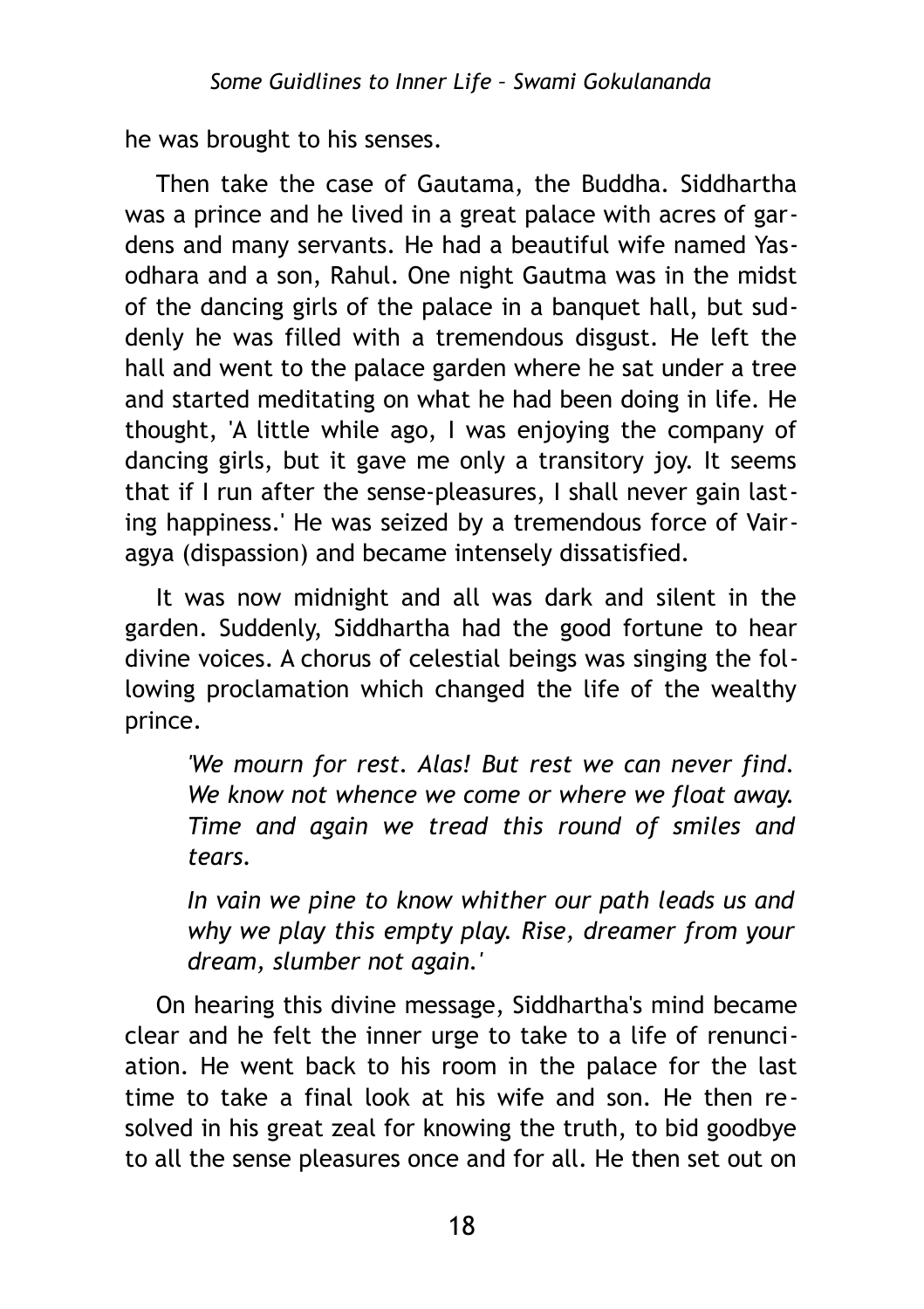his famous pilgrimage which culminated in his attaining supreme illumination under the Bodhi Tree at Bodh Gaya. He was henceforth known as Gautama the Buddha, the Enlightened One. How beautifully Arnold has expressed, 'Time and again we tread this round of smiles and tears.' Swami Vivekananda has also said: 'Down we go, animal man once more, eating and drinking and dying, dying and drinking and eating, again and again.'

We should always remember the fact of death - the inevitable hour that awaits prince and pauper alike. We are all here today, and tomorrow we shall not be so. When the call from the other world will come, we are not sure. Any moment death may snatch us away. 'Naked and alone we come out from mother's womb, and naked and alone we depart from this world.' We cannot carry with us any worldly possessions, any of our relations, dear and near ones.

This is the hard truth, the hard reality. Is it not prudent on our part to be serious about spiritual life and to reach the Goal Supreme in this very life? This does not mean that all have to become monks and nuns. We must develop dispassion. We must always remember the real fact that everything of this world is temporary, short-lived. As Sri Ramakrishna used to say again and again, 'We have to discriminate between the real and the unreal. God alone is real, eternal; all else is unreal, non-eternal.' So in the midst of a thousand preoccupations of the world, if we have the right attitude of Vairagya or dispassion, then only can we reach the goal, as has been mentioned earlier.

'Rise dreamer, slumber not again.' As Swamiji said, 'Arise, awake and stop not till the goal is reached.' So we are to arise. We are not to dream. Many a time we have had dreams - all false dreams. What is in this life? Once we realise our divine nature, then even if death comes, we shall be sure that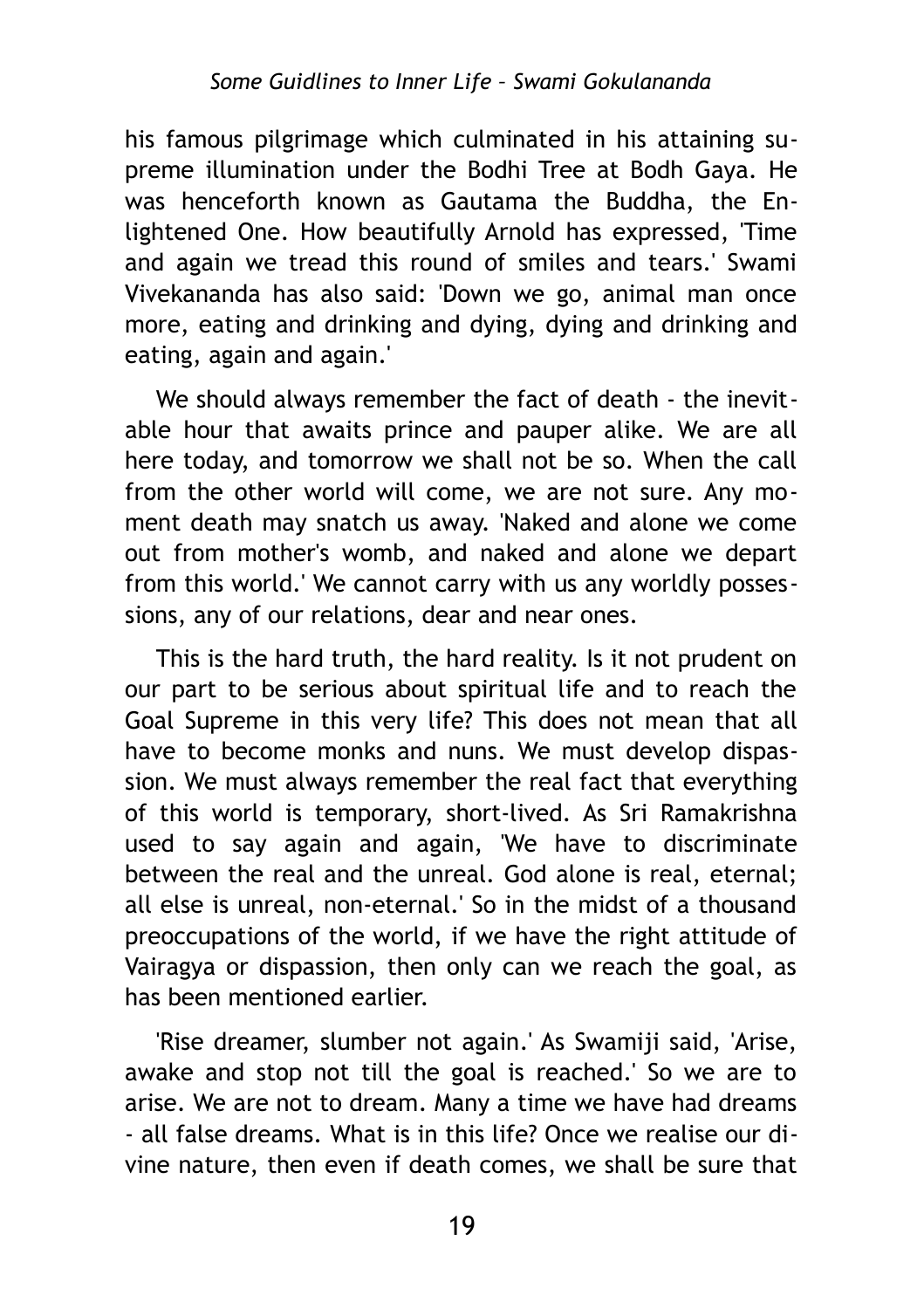we are not the body, nor the mind, nor the senses - we are the Atman, eternally free. Before the call from the other world comes, let us be ready so that we can meet death smilingly. But how many of us can do that? Only those who are serious about their spiritual life.

In continuation of the reference made to the stories of Valmiki and the Buddha, it will be relevant to take the case of the western mystic St. Augustine to illustrate how tremendous earnestness is required to reach the Goal Supreme. A study of the book, Confessions of St. Augustine, will give us immense spiritual benefit. Augustine had to pass through a real struggle - struggle between the call of the inner spirit and the call of the external body. Every day he would say, 'Oh Lord, I know you are the truth, you are the reality. I must reach you, I must realise you. It is true that you are within me, as you say the Kingdom of Heaven is within us. But somehow I go down to the level of animal life, to a very low level of animal existence. Why? I find it hard to resist the temptations of the senses. I want to realise you as the spirit, but the senses pull me down, and everyday I say: Lord, let me enjoy a little of the delights of the senses today, a little sense pleasure. Please forgive me. From tomorrow I am not going to listen to their allurements. Tomorrow I will follow you, my beloved Lord. But let me enjoy today.'

Then he was seized with a tremendous mental struggle and he cried out in agony, 'O Lord, how long? Tomorrow and tomorrow! Why not today and why not now? I am a poor mortal. I fail, I am conscious of my limitations, of my weaknesses, of my imperfections. Unless you come to my rescue, it will not be possible for me to respond to your call. Everyday I resolve that I will turn over a new leaf from tomorrow. But again I fail, I go down. So, Lord, be kind and gracious to me.' One day, he was so serious that he cried out. 'Oh Lord,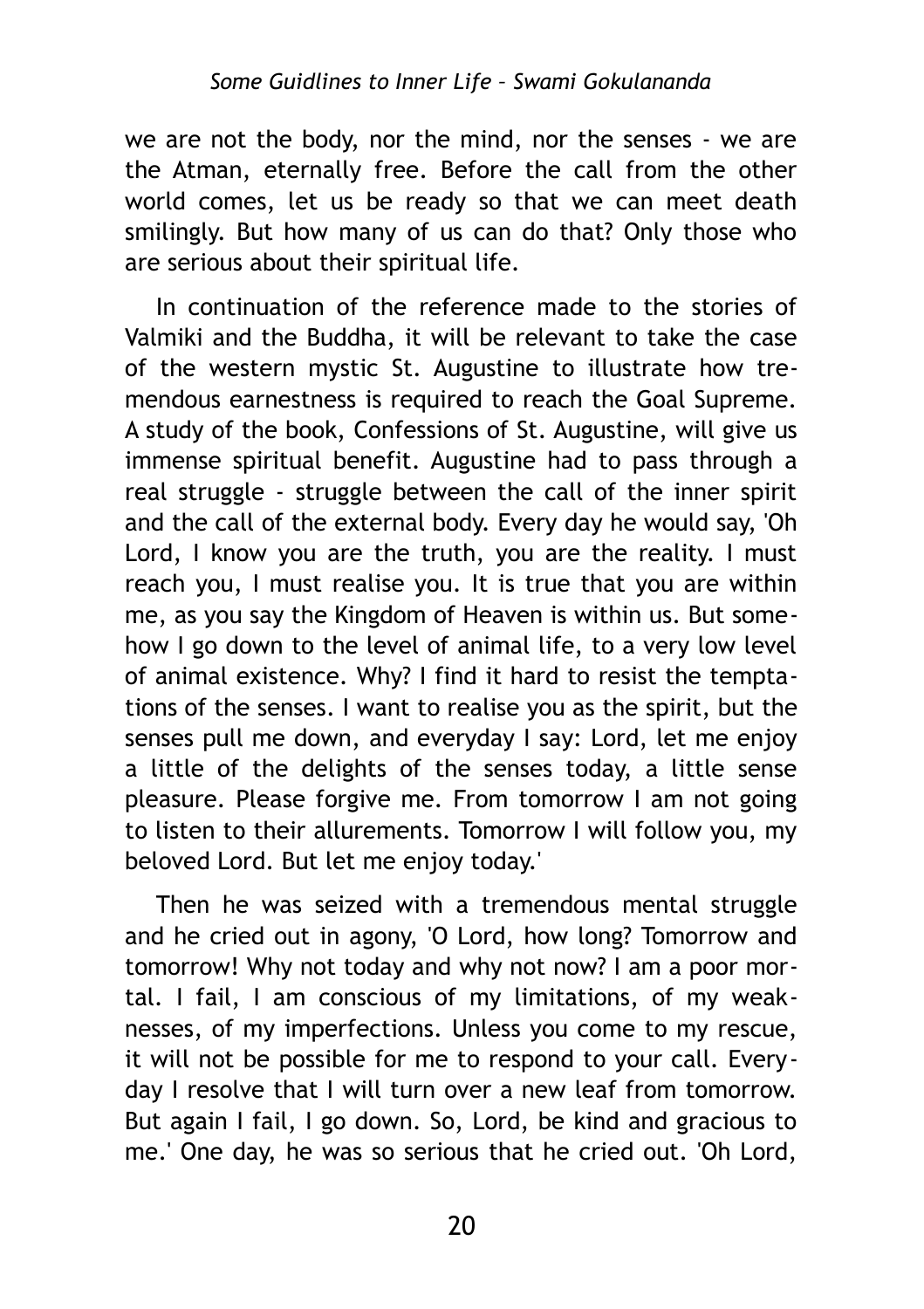how long! How long! Tomorrow and tomorrow? No. Why not now, today itself?' Then, he heard the voice, the divine voice, just as Gautama Buddha had heard - the voice of celestial beings. St. Augustine has himself confessed that he committed all kinds of sins possible on this earth, yet even so he had the desire to know the truth; he had the desire to know God, to realise Him. And because he had that, he was saved. But he confessed that he was not a traitor to his thoughts. As Sri Ramakrishna said, 'Don't be a traitor to yourself. Admit your weaknesses, admit your imperfections. God is within you. If you confess your faults, God will forgive you and you can realise the truth.' That happened in the case of Augustine too, and so when he said, 'O Lord why not come to my help today itself?' Then he heard the voice 'Wake up, read that page from the Holy Bible.' And he opened it at a particular page and got some inner guidance and resolved lo have nothing to do with the temptations of the senses and he became a great saint. So let us not be traitors to our thoughts. We are all conscious of our limitations and imperfections. It is true that God is so kind and so compassionate that if we do take refuge in Him, He will forgive all our imperfections. But the thing that is necessary is sincerity and real tenacity on our part.

And then, as to reaching the Goal Supreme, we must give our whole mind to God - not merely a part of it. It we think that we give a part of our mind to our family relations, a part to our jobs, a part to this person and that person, to this work work and that work, and we want to reach the Goal Supreme also - then we are terribly mistaken. If we want to reach the Goal Supreme and that too in this very life, we must be prepared to give our mind in its entirety to God. We must be prepared to make all-round surrender to God. A question may be asked: 'How can I give my mind in its en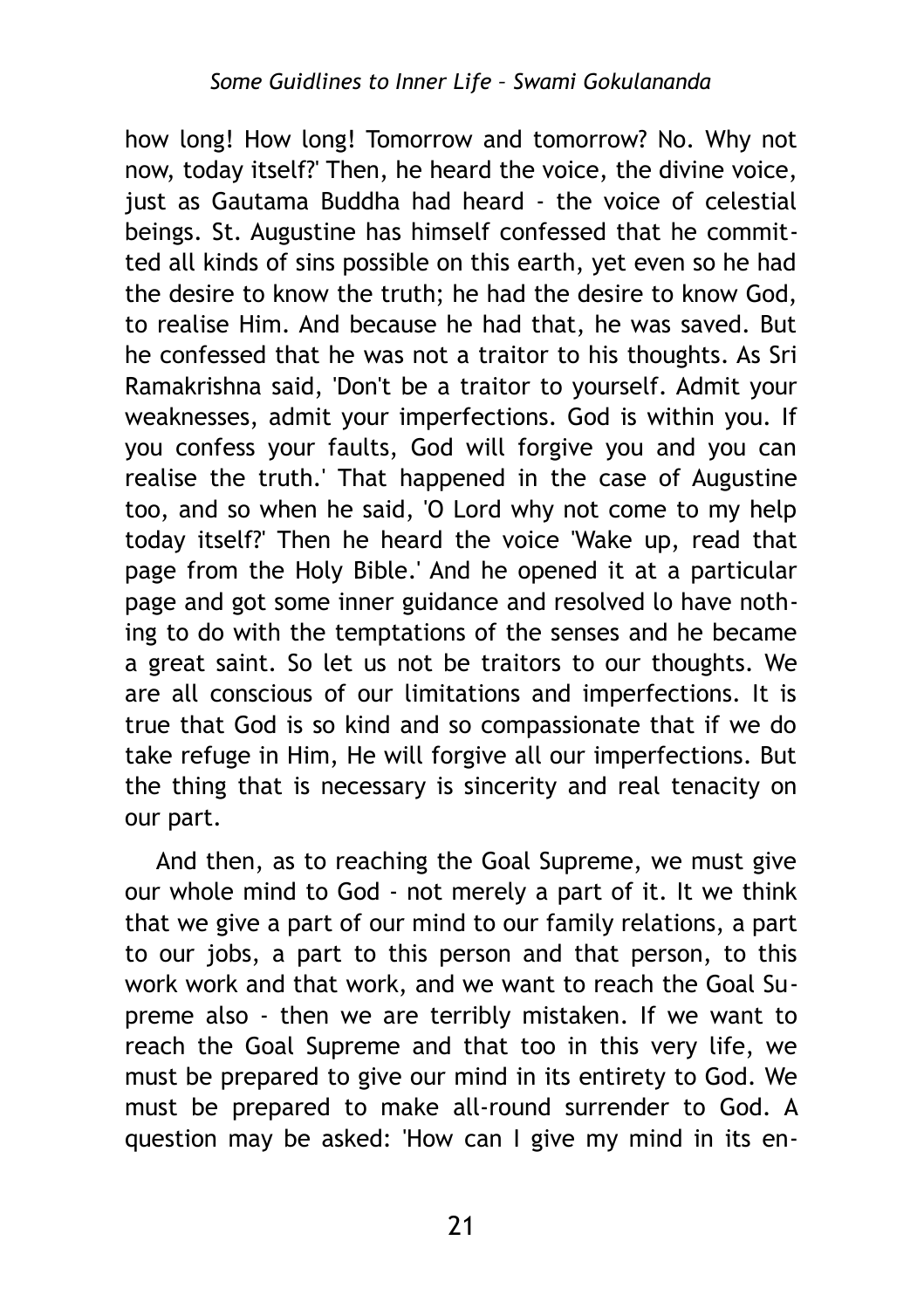tirety to God? If I give the whole mind to God, then what about my day-to-day relationship with my family and with all the work I am expected to do? I have to attend to so many people. Naturally, I have to give my mind to my job, to my duties and obligations.' The remedy is, the great ones say, 'Give your mind, but spiritualise your relationship.' Give your mind only to God and believe in your heart of hearts that God dwells in every man. He is here, there and everywhere. He is omnipresent and so He is in every person, in every job, in every duty. Therefore, while doing all works, discharging all duties, if one can give one's mind, the entire mind, to God in this way, one can overcome the struggle. As Swami Vivekananda said, 'The goal of human life is to manifest the divinity which is within us.' First, we must have the conviction, that we are divine and then we are to manifest the divinity in our day-to-day life. As Swamiji said, 'My ideal indeed can be put into a few words and that is: to preach unto mankind their divinity, and how to make it manifest in every movement of life. There is no distinction between the secular and the sacred, all work is worship, no work is secular.' Whether one is a doctor or an engineer or a housewife or a monk, one has to engage oneself in hundreds of activities, but we should always try to spiritualise our relationship with others in day-to-day life, nay, in every moment of our existence.

The present writer would like to recall an incident from the life of Swami Atulanandaji Maharaj, as this will help us all to spiritualise our day-to-day relations with others. I was then a novice, a probationer, a Brahmacharin, who had just joined the Order. I was confronted by a kind of conflict. As a Brahmacharin I was expected to do Japam and meditation at particular times. In those days, I was in the Belur Vidyamandir, which is a residential college. One day my Principal,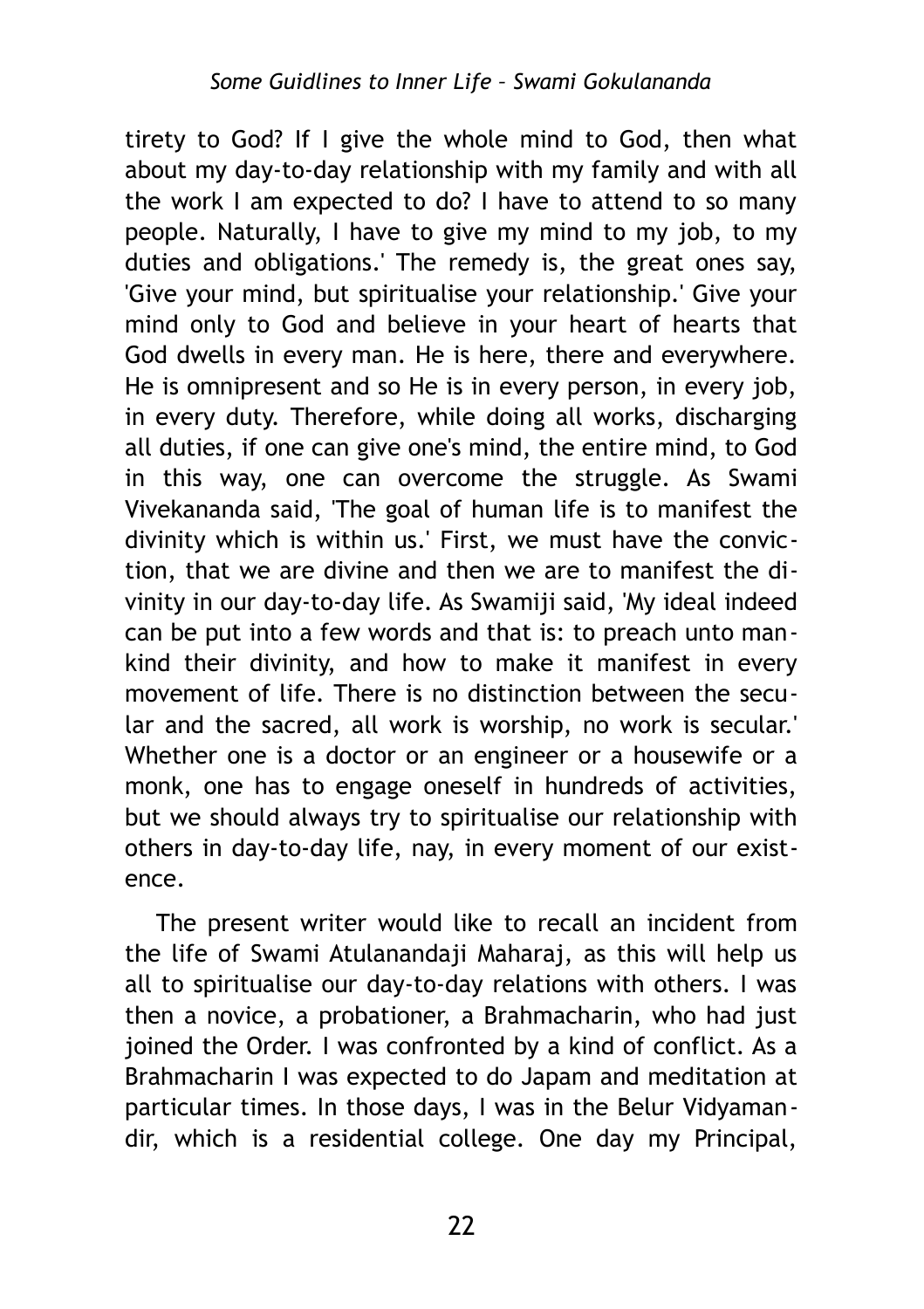Swami Tejasanandaji, reminded me that Saraswati Puja was drawing near and that I would have to attend a rehearsal which he was organising every evening from 6 to 7 p.m. (which was the time fixed for my Japam and meditation in the evening). My Principal asked me, 'Can you come and help me? I have to arrange for the rehearsal of students who are going to enact a drama.' I was obviously in a mental conflict. I had just joined the Order, and it was a time earmarked for my spiritual practices. Shortly after, I had the good fortune of going to Barlowganj - at the foot of the Mussorie Hills where Swami Atulanandaji Maharaj was then living. Swami Shraddhanandaji, who is now the Head of our Vedanta Society of Sacramento, asked me to go to Atulanandaji, as he was a monk of spiritual attainment. So I went to him and one day when I got a chance, I just unloaded my mind. 'Maharaj, I am just a novice. I have just joined only; but sometimes when I am in our college, I have to do certain duties at a time when I am supposed to do meditation. Then what am I to do?' His reply to this was as follows: 'The question you have put to me is the same question I had put to Swami Turiyanandaji when we were in the Shanti Ashram in America.'

Incidentally, let me inform my readers that Atulanandaji was born in Holland, took Diksha from Sri Sarada Devi, the Holy Mother, and had the good fortune to come in contact with a number of the direct disciples of Sri Ramakrishna, including Swami Vivekananda. I now refer to that period, when Atulanandaji was in the United States living at Shanti Ashrama at San Francisco with Turiyanandaji. Swami Turiyanandaji wanted to give special training to a number of sincere seekers after Truth, so that they could realise their own divine nature. With this end in view, he took with him a group of aspirants to Shanti Ashrama. Atulanandaji was fortunate enough to join the group and he also went with great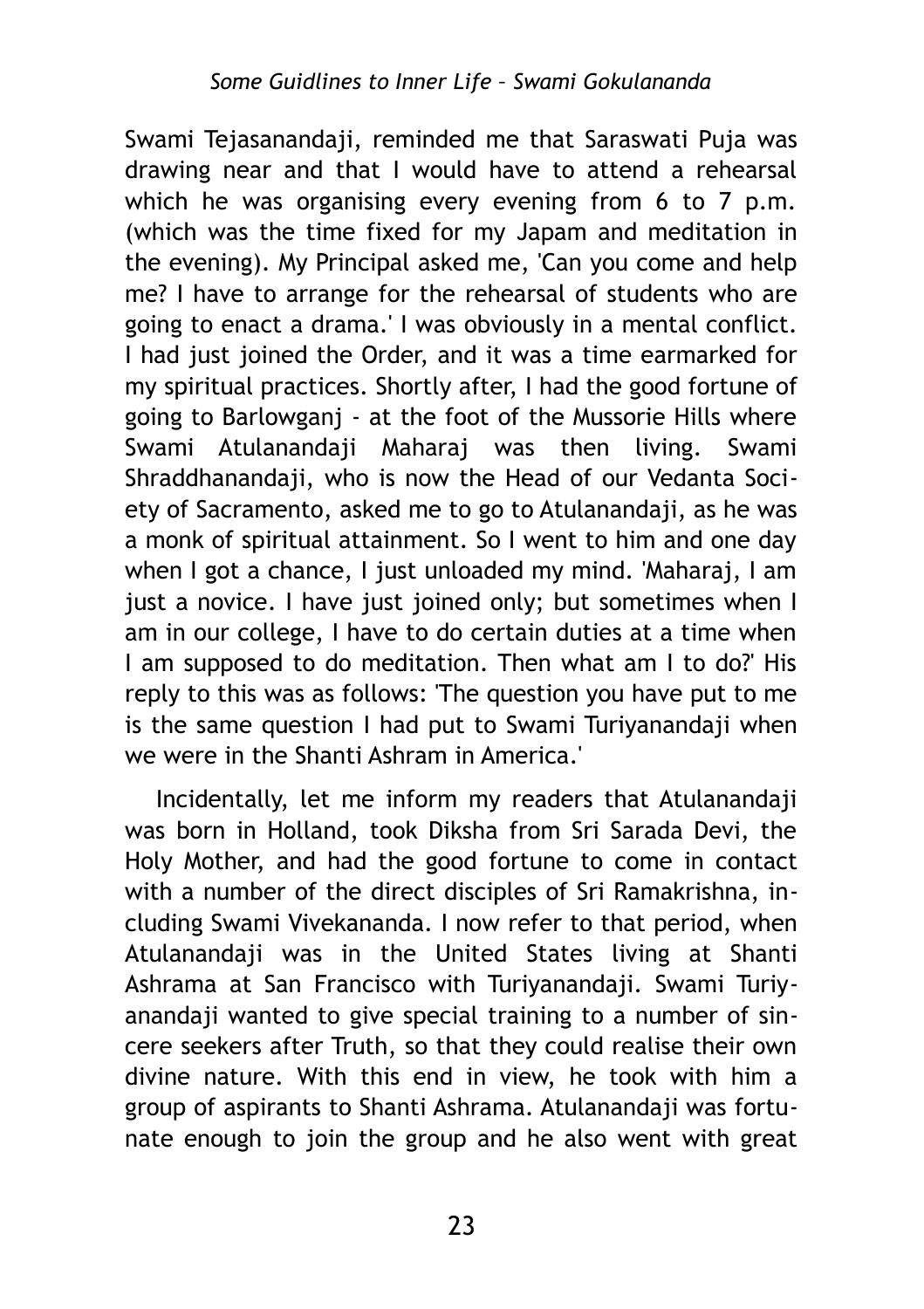expectations that he would do Japam, meditation and study scriptures all the time. But to his great surprise, after they had gone there, the members of the group were given different kinds of duties, such as bringing firewood, water and so on, and naturally they did not get much time for Japam and meditation. Atulanandaji was mentally disturbed about this, and one day, being unable to control himself, he asked Revered Hari Maharaj (Turiyanandaji), 'Swami, you have given me so much work, but then where is the time for meditation?' At this, Revered Turiyanandaji of hallowed memory told Atulanandaji, 'My son, remember always that the life of a spiritual aspirant is one of continuous meditation. What more time do you require?' Atulanandaji told me when I met him at Barlowganj Ashram that this reply of Hari Maharaj opened his eyes and that till then he was under the impression that bringing firewood and water are all secular activities; but now he understood that this was a wrong attitude. The whole life is to be divine. The entire life is one of continuous meditation. Every work or act is an act of worship. The reply Atulanandaji got from Turivanandaji was the same reply that he gave me when I approached him with the same question, and that solved the problem once for all.

So, if we develop this attitude, then only it is possible for us to spiritualise our day-to-day relationship with others. When it is said that the mind in its entireity is to be given to God, it implies that it is possible, provided we do not make a distinction between the secular and the spiritual. A question may be asked: 'For those who are in the worldly life, is it possible?' Yes. Try to spiritualise your day-to-day relationship. Remember always the truth that the life of a spiritual aspirant is one of continuous meditation. Let there be no break.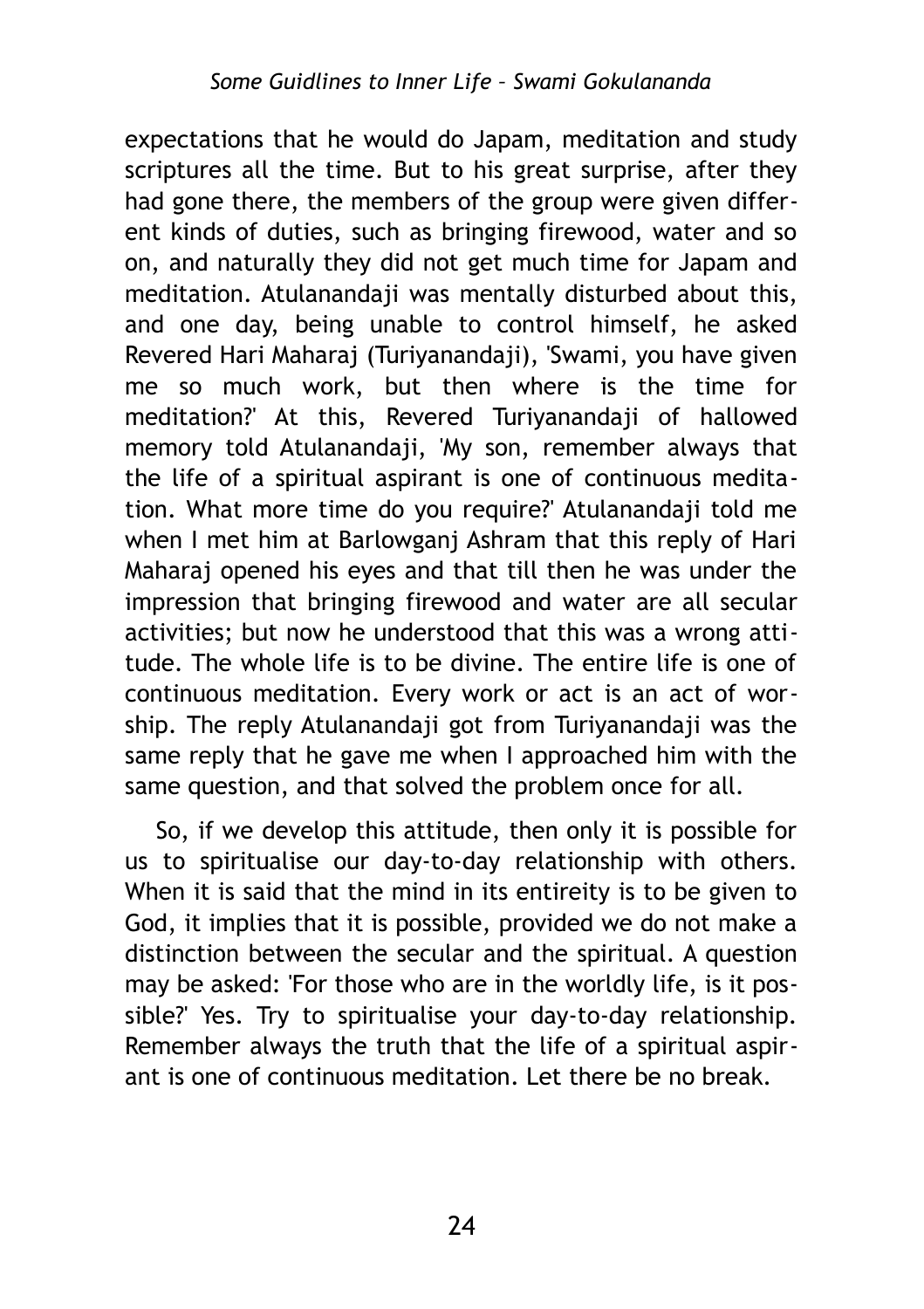# <span id="page-24-0"></span>**2. Obstacles to Spiritual Life**

Even if we have heard the call from within to return to our real abode, such is the attraction of the outside world that this call to return within is drowned in the din and. bustle of the market place. But those who persist in listening to the call, do get a momentary glimpse of the reality within, when the clamour of the outside world subsides for a while. When this happens, then at least for a short time, we do not allow the attractions of the outside world to assail our minds. At such times, one realises 'I am picking up just a few pennies in the market place whereas in my true home, in my real abode, there may be a treasure awaiting me.' But unfortunately, the tragedy that besets man is that he is so enamoured of the few pennies of the outside world, that he does not take pains to look within continuously. But those who are serious, cogitate. 'Enough of the attractions of this world; now Т must be serious; I must elevate myself and get possession of the spiritual treasure which is within me.' Only by realising this does one become immortal and get abiding peace and happiness. So when one become serious, one tries to turn away from all the different attractions of the outside world and practises regular self-analysis and self-introspection.

Now, let us suppose that all of us are serious students. By now we have learnt that, with the help of discrimination, we shall be able to achieve a certain amount of understanding of our real Self: and as a result of discrimination, one comes to the understanding that the supreme truth is, 'Thou art That' or 'I am Brahman' or 'Atman alone abides.' What we see in this world of ours, is just an appearance or Maya, while the objective is to reach the Goal Supreme. How to reach it? We have to tear off the veil of Maya; we have to discover Brahman, the substratum of reality beneath the changing phe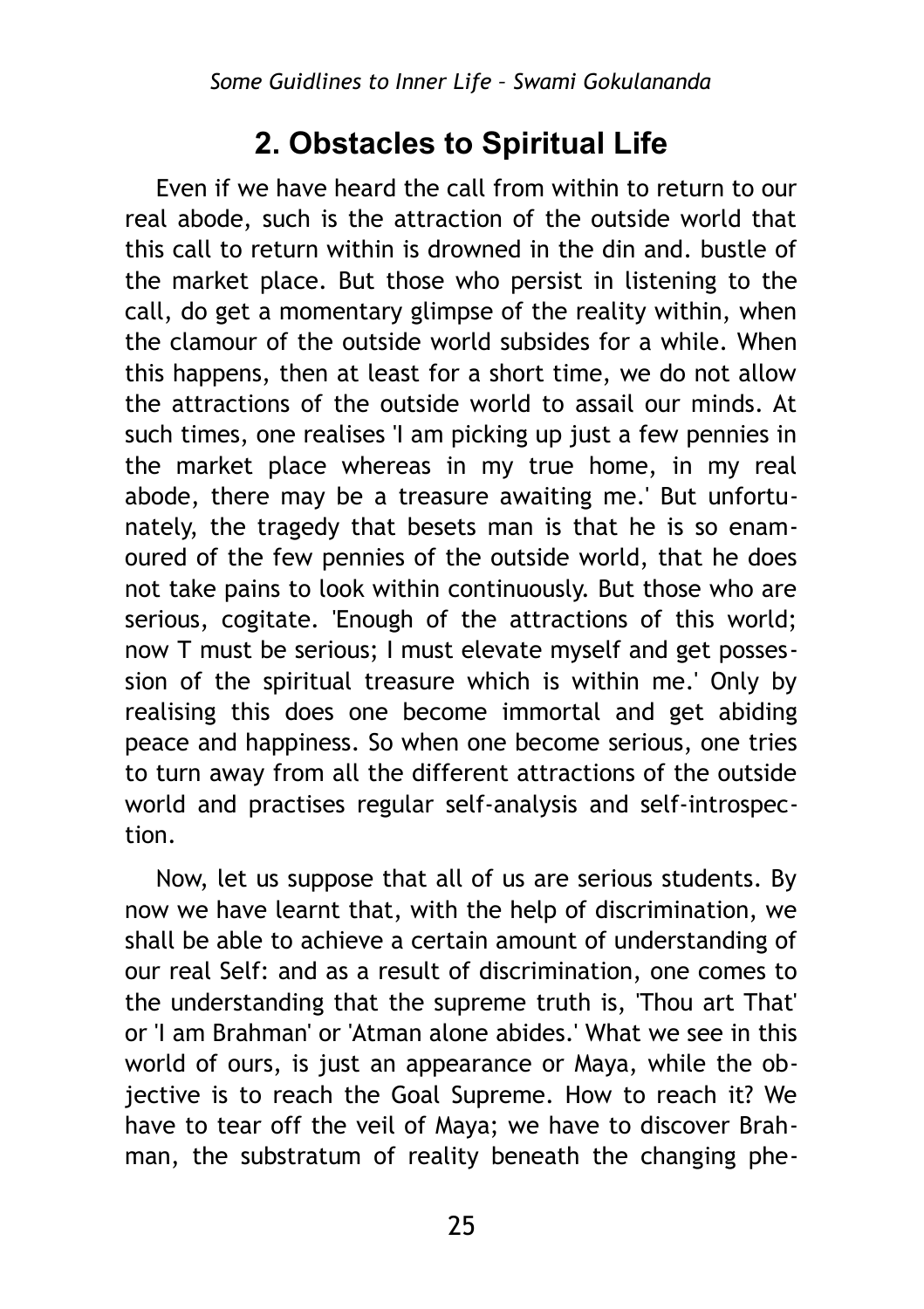nomena of the world. Well, it is easy to say so, but it is very difficult to reach that Goal.

Now what are the obstacles? There are some major obstacles. One is our attachment to all that is non-Atman. In the Bhakta Sammelan or Spiritual Retreat at the Delhi Ramakrishna Math, there is a continuous devotional programme from morning till evening, including a brief guided meditation. In that guided meditation, we are advised to detach ourselves from everything that is non-Atman. Because we get ourselves attached to the non-Atman, we find it very difficult to realise reality at the back of this universe. Here is one example. Suppose one purchases a jewel box; the box is a container and inside the box there is a precious jewel. There may be some who are not bothered to know what is inside the box. One may be foolishly so attached to the container, to the box outside, that the awareness of the presence of the jewel within is lost. Let us take this body. This body is a container. We are so infatuated, wrongly, of course, through Avidya (ignorance), that we get ourselves attached to the container, this body-mind complex, and we do not want to dis

cover what is really inside the container. If the body-mind complex is compared to the jewel box, then the gem inside the box is our real nature, the Atman or Pure Consciousness. Now, only when we realise the value of the gem, shall we want to get rid of this jewel box. The jewel box is valuable to one as long as he does not possess the gem inside. Once he gets possession, of the gem, he can do away with the jewel box. But foolishly, we are so enamoured of this body that we don't want to realise the Atman, which is within us. The Atman is completely relegated to the background, and this happens because of our inordinate and foolish attachment to the outside box of our body-mind complex.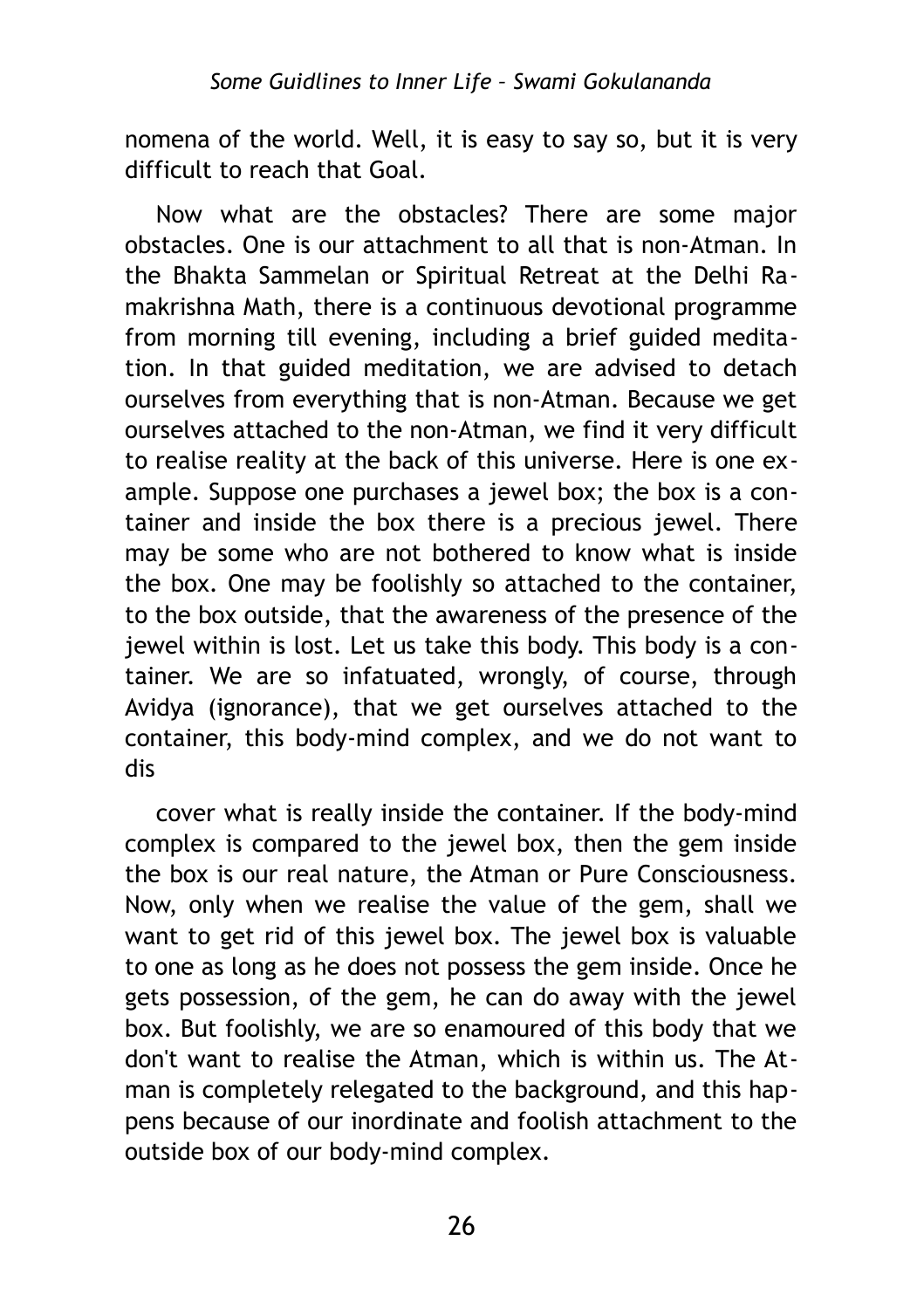We listen to spiritual discourses and read scriptural texts. We gain something from all this, but the tragedy is that we lose it in the course of various kinds of distractions and temptations of the outside world. Our condition can be illustrated by the following analogy. Certain kinds of weeds grow in ponds. Beneath the weeds, which cover the surface of the water, there is crystal clear water. Now it is to get the pure water of knowledge of the Atman that we listen to religious discourse. But when we go back to our respective places and live our monotonous lives, we are surrounded by such temptations that very soon the weeds grow again and cover the surface of the water. These weeds cover up the opening of the mind.

What is the remedy? We must neutralise the effects of the outside world. That means, we have to spiritualise our dayto-day relation with one and all. The entire life of an aspirant after Truth should be one of continuous meditation, as Swami Turiyanandaji, a direct disciple of Sri Ramakrishna, says. We have to practise this constant remembrance of God to neutralise the effect of the influence of the outside world. But even though we resolve to do this, often we fail in our attempts. Why do we fail? Listen to Swami Viveka-nanda. 'The greatest of all lies is to think that we are bodies. All worldly love proceeds from the body.' And we take this body to be absolutely real. That means, we give so much attention to the container that we do not care to know what is inside the container; we become worshippers of our instincts and our body. Sarada Devi, the Divine Consort of Bhagavan Sri Ramakrishna, though devoid of any formal education, was Saraswati and Jnanadayinee-the bestower of wisdom and knowledge. Sri Ramakrishna used to speak of her in these terms. On one occasion she said: 'What is there in the body? It will be reduced to ashes and the worth of this perishable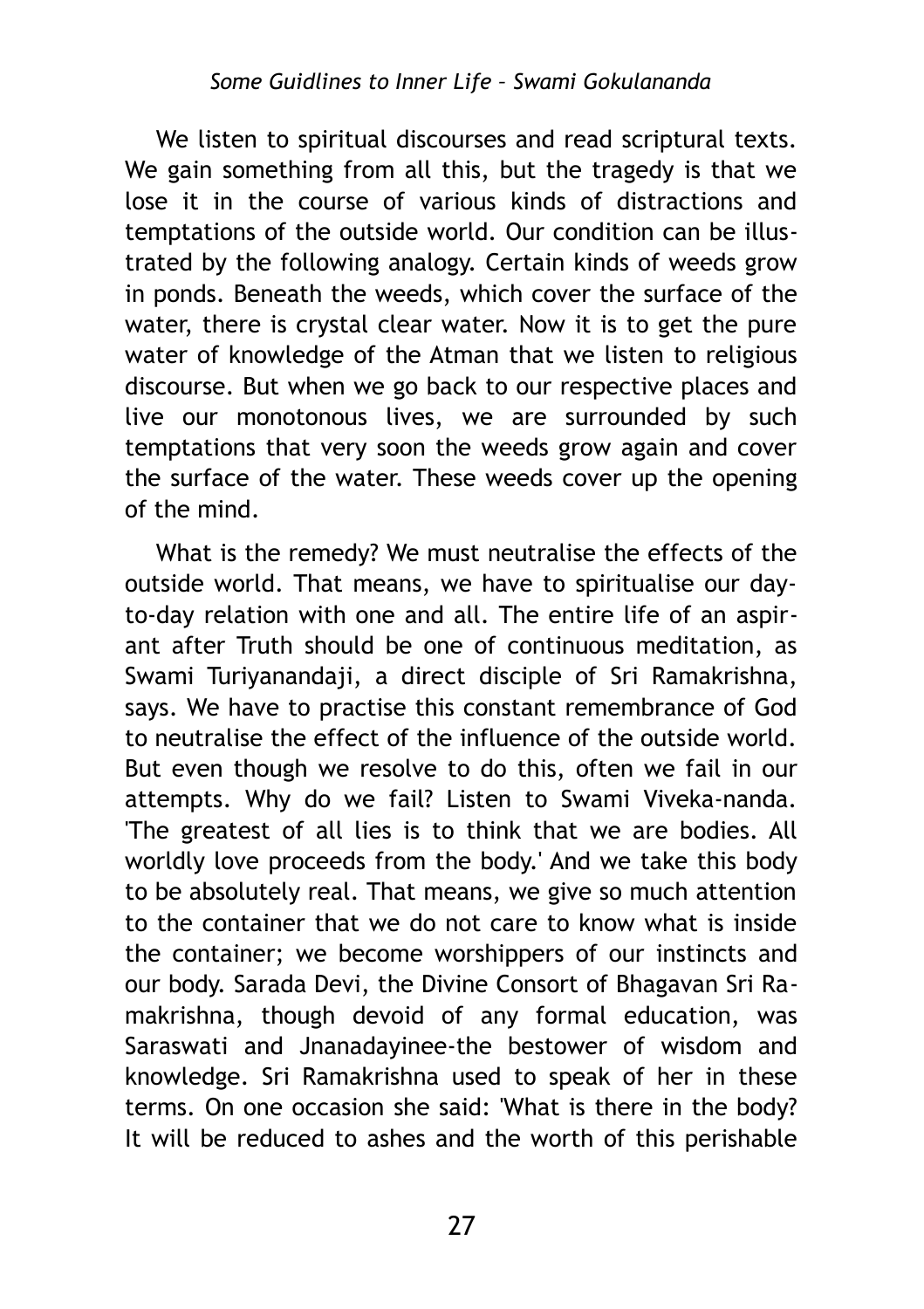body is just one and a half seer of ash.' In the same strain Rajani Kanta, a great mystic poet of Bengal, says. 'Even now I am so infatuated with this body and filled with the thought that I am this body.

'Every moment of our existence is filled with the thought of the body, body and body alone. Nothing other than that. But unless we get rid of this body consciousness, realisation of the Self is not possible. So it boils down to this. We are now concerned with some valuable guidelines towards the Goal Supreme. Our objective is to realise God or realise our divine nature, and for that we need some guidelines. One such guideline is that we should cease to identify ourselves with the non-self. Swami Vivekananda has said, The truth is to see the impersonal in the personal, but due to ignorance we see the personal in the impersonal.' To explain this saying: What is Truth? Truth is Impersonal-it is the Atman, Pure Consciousness, which is above the body-mind complex.

We have to detach ourselves, dissociate ourselves wholly from the non-self, from all that is non-Atman. Because we cannot do that, we come to endless suffering, birth after birth.

In this connection, it would be relevant to narrate an interesting story about a crocodile and a fox. The fox is a very clever and sly animal. It so happened that once a crocodile came in contact with a fox and they had a dialogue. The fox said to the crocodile: 'My friend, human beings are very great and powerful, because they cultivate land and they raise different kinds of crops. So let us do something. Shall we also cultivate land and raise, say a crop of paddy?' The crocodile welcomed the idea; 'Friend, I agree, let us raise the crop.' And the crop was raised. At the time of sharing the crop, the fox said to the crocodile, 'My friend, tell me which portion of the crop you want for yourself?1 The crocodile was very ig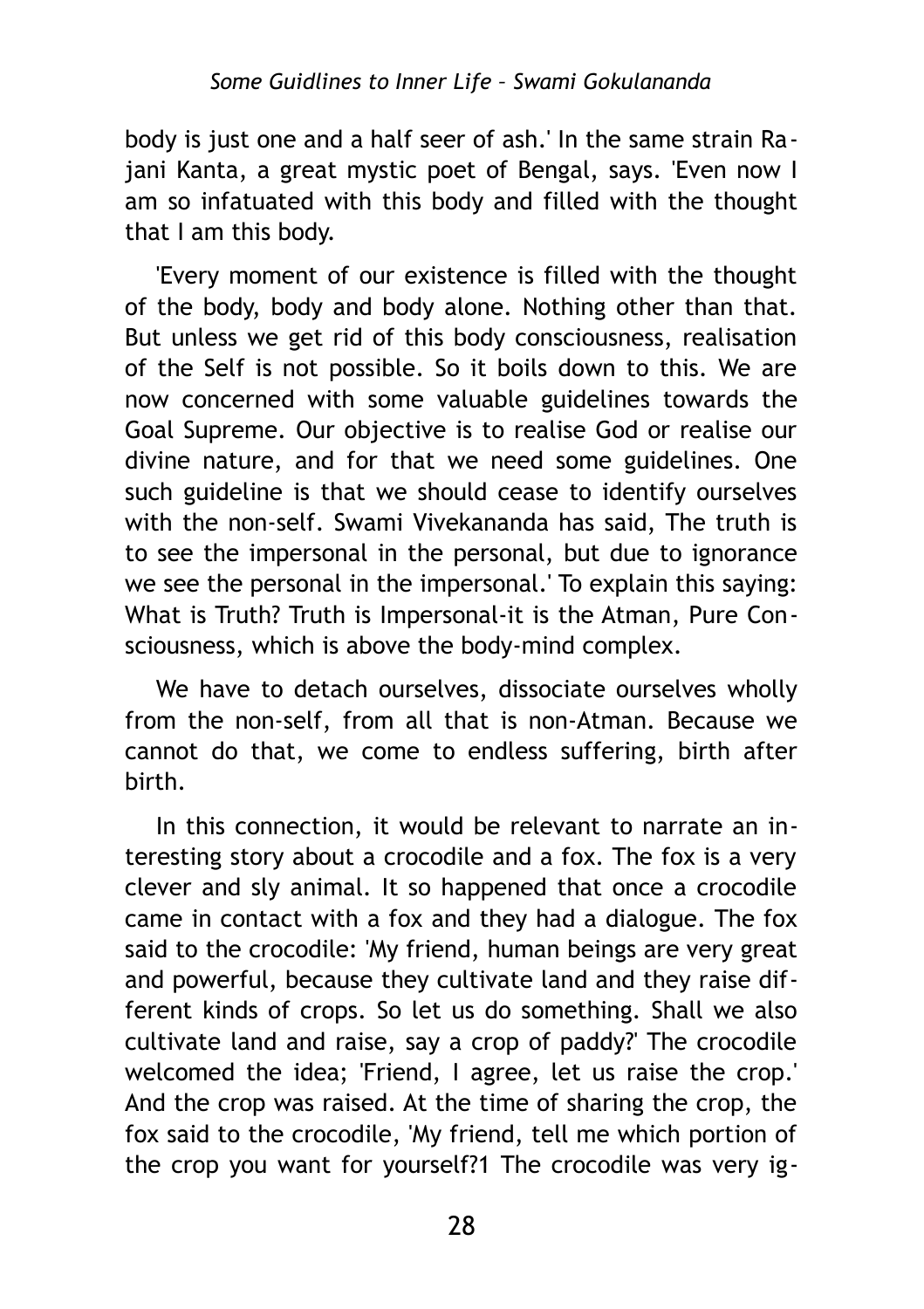norant; it was not clever like the fox. The crocodile said, 'Well, I would like to have the root of the crop and not the top of it.' Naturally the fox was very happy at this reply. He got all the grain, the crocodile got only the hay. As time passed, the fox again said, 'Friend, let us now raise a crop of sugarcane.' That was done. Again, the fox asked the crocodile, 'What portion of the crop do you want to take?' Now, the crocodile thought, 'Last time 1 demanded the root, now let me demand the top of the sugarcane.' Afterwards he found he was wrong in his selection this time also. He found that his friend, the fox, did not point out his mistake, but cheated him. Now the crocodile asked the fox, 'How is it that you took the correct decisions and that both the times I made the wrong choice?' Then the fox replied, 'It is because of my superior wisdom.' Mark the language 'superior wisdom'. Then the crocodile thought, 'Well, I am getting old, I am going to die one day. I have little children who should grow up properly and they must have superior wisdom.' So he decided to send his little children to the fox and they were sent to him. Time elapsed but the little children did not return. Naturally, the mother crocodile was very anxious as to what had happened to her little children. So she expressed her agony to her husband. But he said, 'Don't be worried. They are safe in the hands of our friend. He will not betray us.' But even long after, the children did not return home. Then Mrs. Crocodile insisted on her husband going to bring back the children. The story goes that when the father crocodile went for this purpose, he could not find the fox. He was in a pond swimming merrily and did not notice the coming of the father crocodile. There was no sign of the little children. 'Perhaps they might have been eaten up by the fox,' thought the father crocodile. Anyway, father crocodile asked, 'Where are my children?1 No answer. At this the father crocodile became very angry and then said, 'I am not going to wait any more.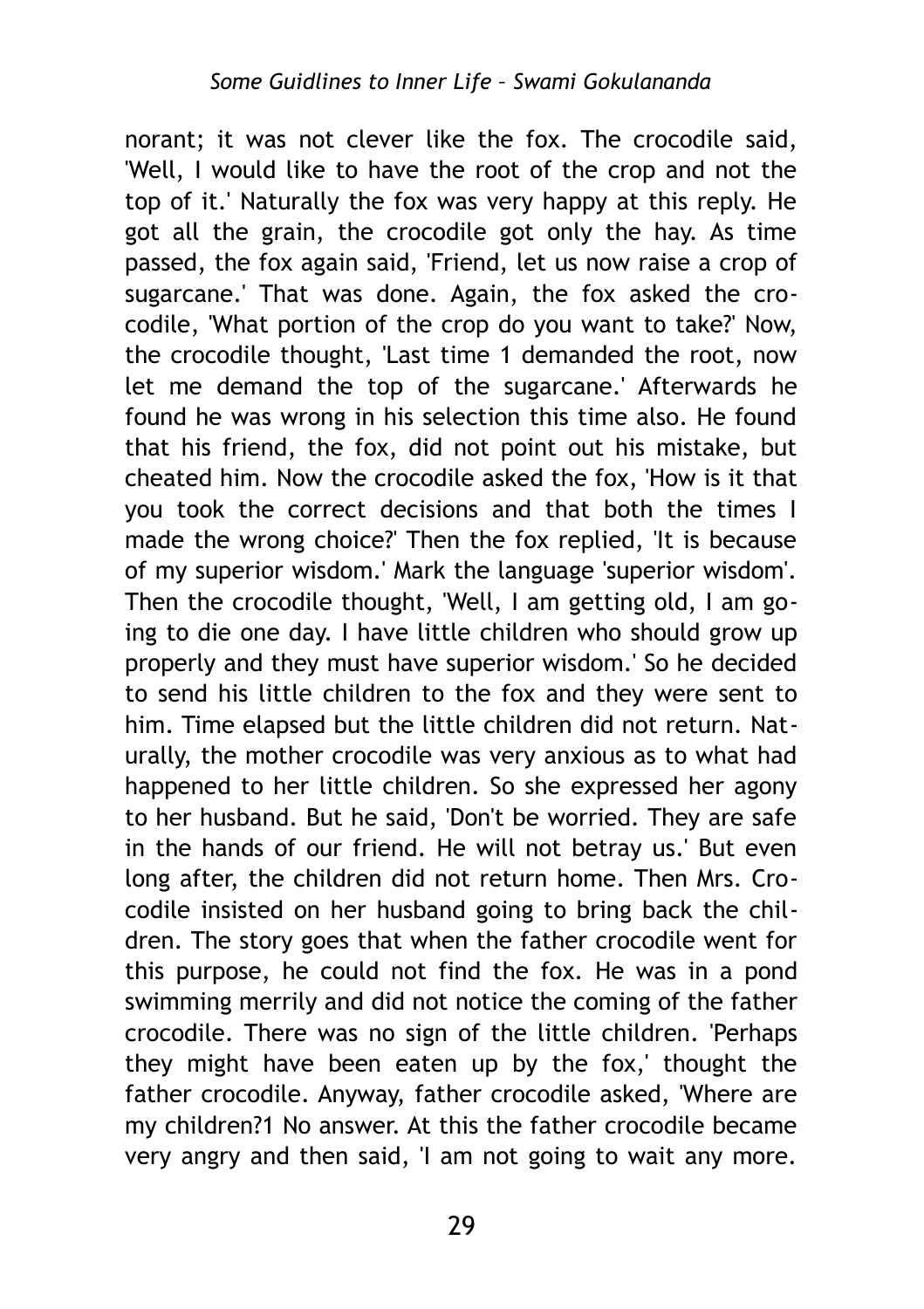Do you know that I am a crocodile, and you only a fox. I am going to eat you up.1 The crocodile caught hold of the fox by one of its legs. At this the fox said to the crocodile, 'Well you cannot touch me. You just caught hold of my leg: The father crocodile became all the more angry and then he touched his belly. 'Oh, you have caught hold of my belly only, you have not touched me; you cannot kill me.'

The moral of the story is: if we do not identify ourselves with the non-self, if we treat our parts as parts only, i.e., the non-self as non-self only, then we are not going to be deceived by the world of phenomena, i.e,. the world of appearances, Basically, intrinsically, we are indestructible, immortal spirits, eternally free. Anything of the domain of non-Atman cannot affect us. So this is something very important. We should think in terms of Atman alone and in. the language of Swami Vivekananda, 'It is the duty of every soul to treat, to think of, and behave with, other souls as such, i.e., as gods.'

Another way of overcoming the attractions of the outside world is to be above the ideas of male and female. So long as we confine ourselves to the domain of this body and mind, the question of sex arises. But the soul is sexless. Even though we hear about this truth, talk about it and meditate upon it, it is very difficult to realise this. So what is wanted is Vairagya, dispassion for all mundane things. We have to give up our false attachment to this body and mind. This is possible, provided there is a change in our attitude.

Those who are really serious about the Goal Supreme should remember one important truth, that when they take up the spiritual life, they are opening a new account, so to say. A great spiritual personality of our Order of monks, Swami Yatiswaranandaji, used to say that real spiritual life is like opening a new account with a bank. We have to close all old accounts. What does it mean? That means, if we want to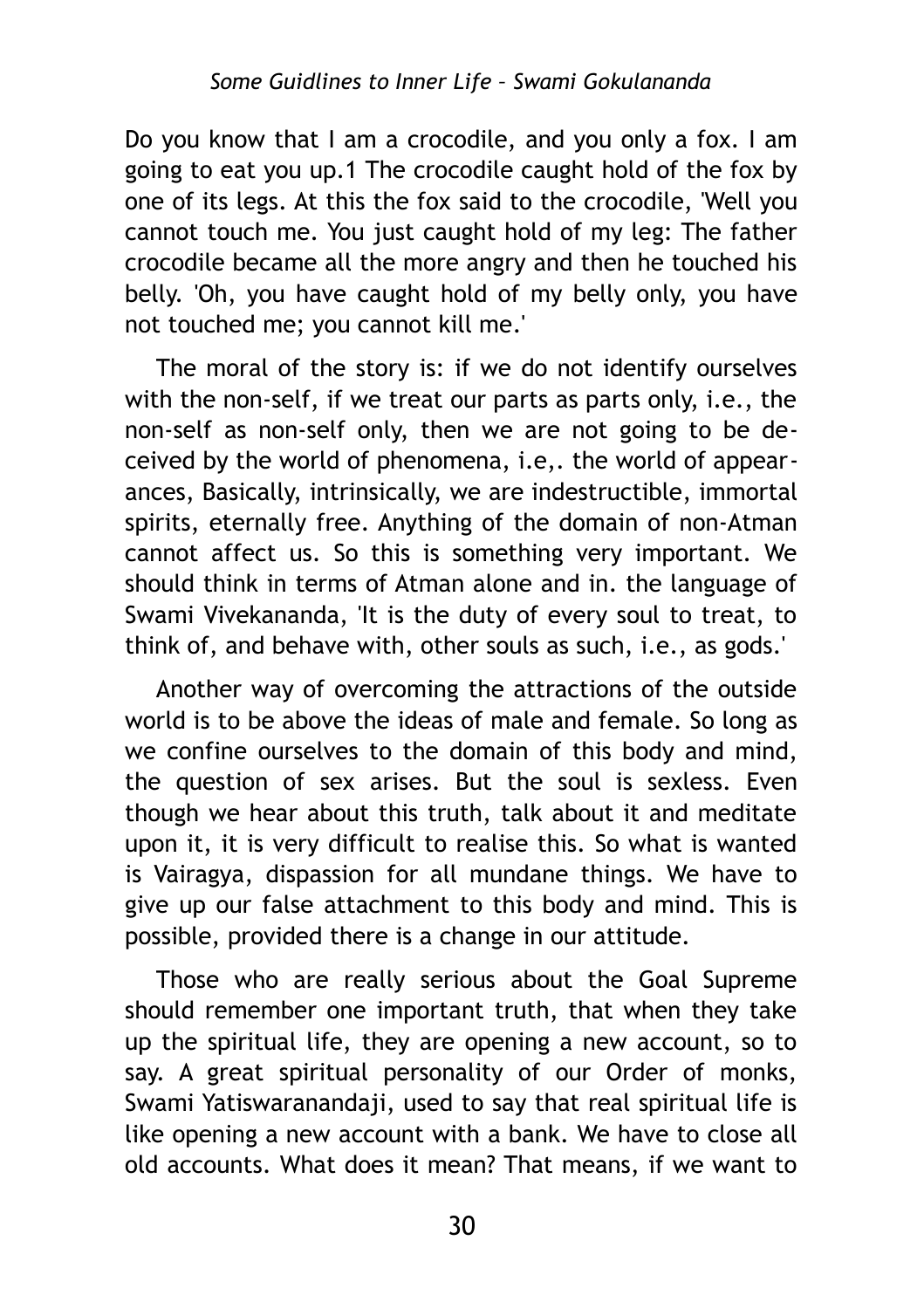lead a spiritual life, we should forget old habits, old desires and old inclinations, and we should not yield to any kind of fresh craving. No doubt this is very difficult, because we have so may desires of the body as also many desires of the mind. But we are concerned with the attainment of a goal which can be attained only when we are prepared to transcend the limitation, only when we are prepared to transcend the limitation of the body-mind complex. If we are to reach our real divine nature, the Atman or Pure Consciousness, we should not get attached to the body-mind complex, allowing ourselves to be victims of so many desires. Is it possible? Then sometimes the thought may also come to our mind, 'We have had a bad past.' To such a person, the great ones will say, 'Do not brood over the past, but forget all bout it.' It has been said, 'Every saint has had a past, and every sinner has a future.' What kind of past? It might be a very inglorious past. We must have the conviction that as every saint had a past, so every sinner can have a glorious future. If we take up this line of thinking, it will help us to overcome whatever impure impressions there are in our mind. This was the teaching-a very, very valuable legacy-bequeathed to posterity by Bhagavan Sri Ramakrishna, the highest of incarnations who ever came on this earth. He would not encourage devotees saying, 'I am a sinner, I am a sinner.' And that is the reason why we find his illustrious disciple Swami Vivekananda saying in one of his lectures: It is a sin to call a man sinner.'

So, if we find our mind out-going, it is because the Lord has created us in such a way that we cannot but be prone to different kinds of attractions of the outside world. As it has been said in the Katha Upanishad:

paranci khani uyatrnat svayambhuh | tasmat paran pasyati n'antaratman ||

*- The self-existent Lord created the sense-organs, in-*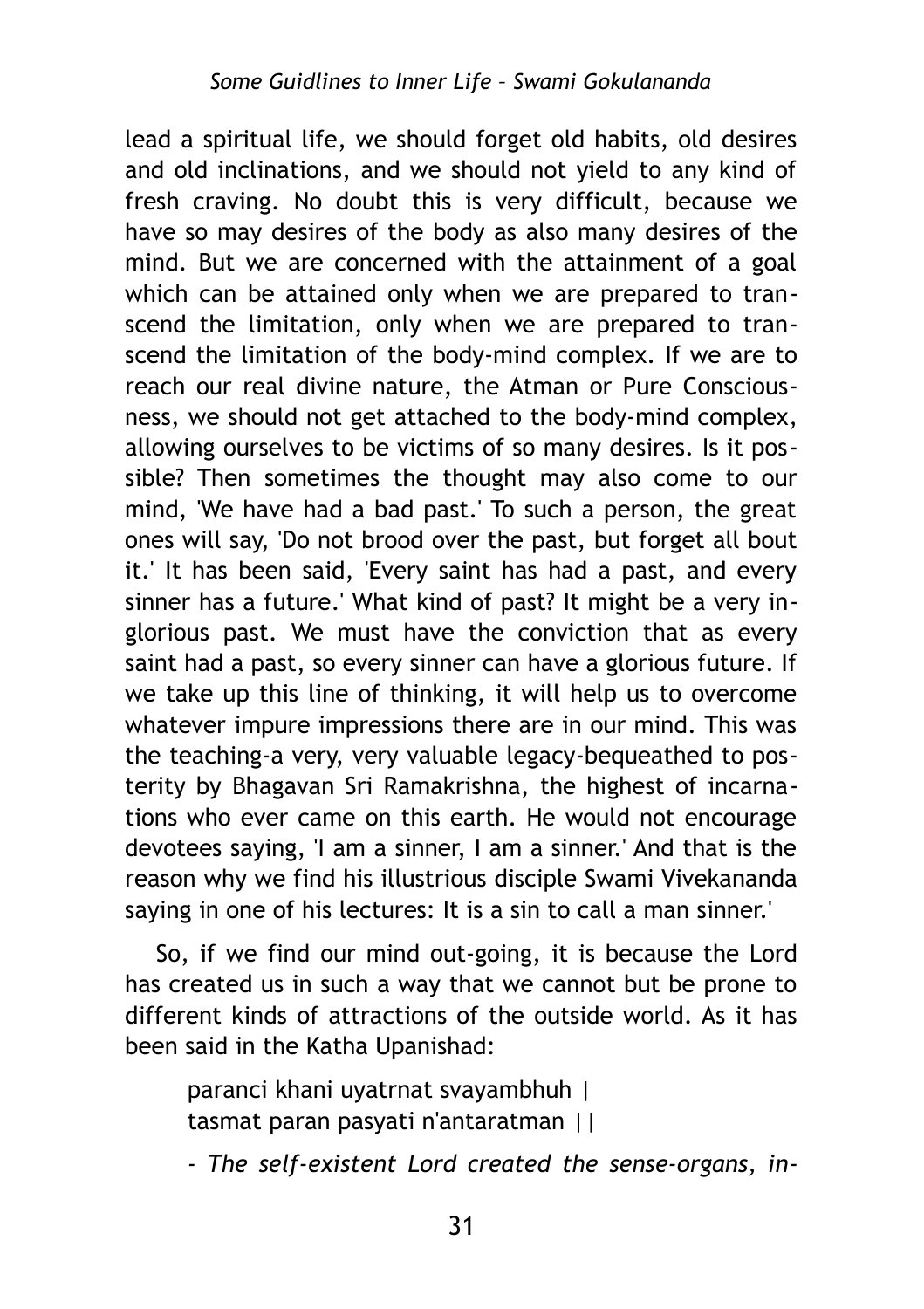*cluding the mind, with the defect of an outgoing disposition; therefore man perceives things outwardly, but not the inward self.*

If we have a biological heritage, it is also a fact that we have something divine in us, highest in us- the divine heritage. Still the memory of our failings, of our imperfections, of the impurities of our biological heritage sometimes haunts us. If we indulge in such thinking, we will not be able to reach the Goal Supreme in this life, as we are born with such bad impressions. These are the moments, when we have to assert our higher nature. If what one is today is due to bad inherited tendencies, one has to remember that there is also something divine in him. Instead of making much of the biological heritage, why not assert our divine heritage and say, 'I am eternally perfect.' Such a thinking will help us. But who can do this? Who can have this type of discrimination that if he has a biological heritage, he has a divine heritage too? Here, the right use of the Buddhi (purified intelligence) will come to our help. It is a fact that man is heir to a set of two heritages, one biological and the other divine. It is only by virtue of our intelligence or Buddhi that we differ from animals, and only by virtue of our intelligence do we get a glimpse of our divine heritage. Now, what is this intelligence or Buddhi? We all know that in our life there are times when we are perplexed. We do not know what to do when we are at a cross roads in life. When such a situation occurs or happens in our life, we listen to the voice from within. Our inner voice tells us, 'Do this, don't do that.'

The present writer is here reminded of a conversation he had with a great personage of the Ramakrishna Order when he was a novitiate. He approached the venerable Swami Visuddhanandaji with a self-analysis chart, showing how many virtues he tried to cultivate in the course of the day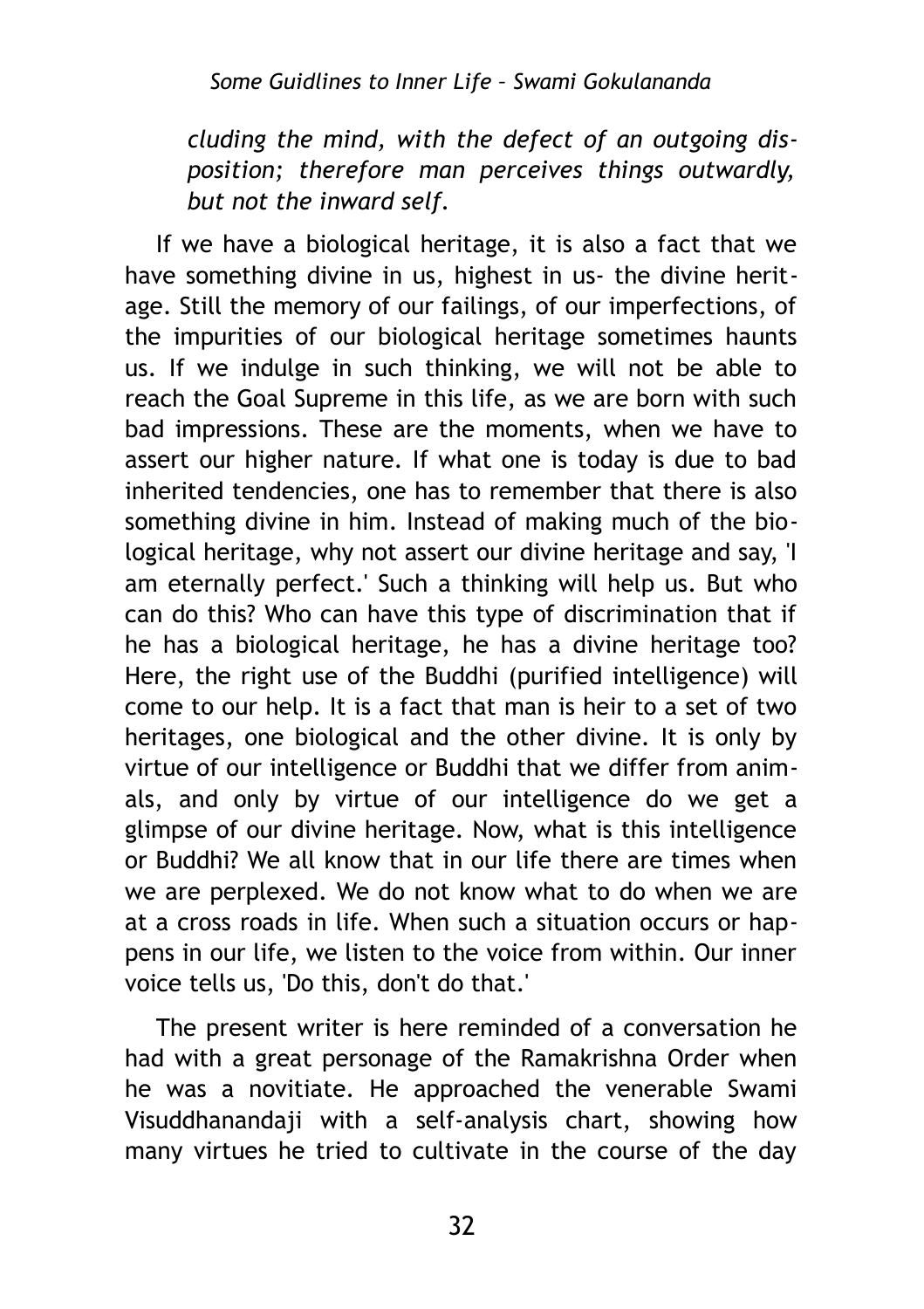and in how many he had failed. On being asked to give the list of virtues he tried to practise, he read out the first three slokas of Ch.16 of the Bhagavad Gita, known as Daivi-Sampat. They are as follows:

Abhayam sattva-samisuddhir jndna-yoga-vyavasthitih | danam damas ca yajnas ca svddhydyas tapa drjavam ||

*- Fearlesses, purity of mind, steadfastness in knowledge and concentration, charity, self-control and sacrifice, study of the scriptures, austerity and uprightness;*

Ahimsa satyam akrodhastyagah santir apaisunam | daya bhutesv' aloluptvam mardavam hrir acapalam ||

*- Non-violence, truth, freedom from anger, renunciation, tranquillity, aversion to fault-finding, compassion to living beings, freedom from covetousness, gentleness, modesty and steadiness, i.e., absence of fickleness;*

Tejah ksama dhrtih saucam adroko n'atimanita | bhavanti sampadam daivim abhijatasya Bharata ||

*- Vigour, forgiveness, fortitude, purity, freedom from malice and excessive pride, these О Pandava (Arjuna), are the endowments of him who is born with the divine nature.*

On hearing this, the Maharajji remarked, 'My son, practise one. Don't do anything which has not the sanction of the in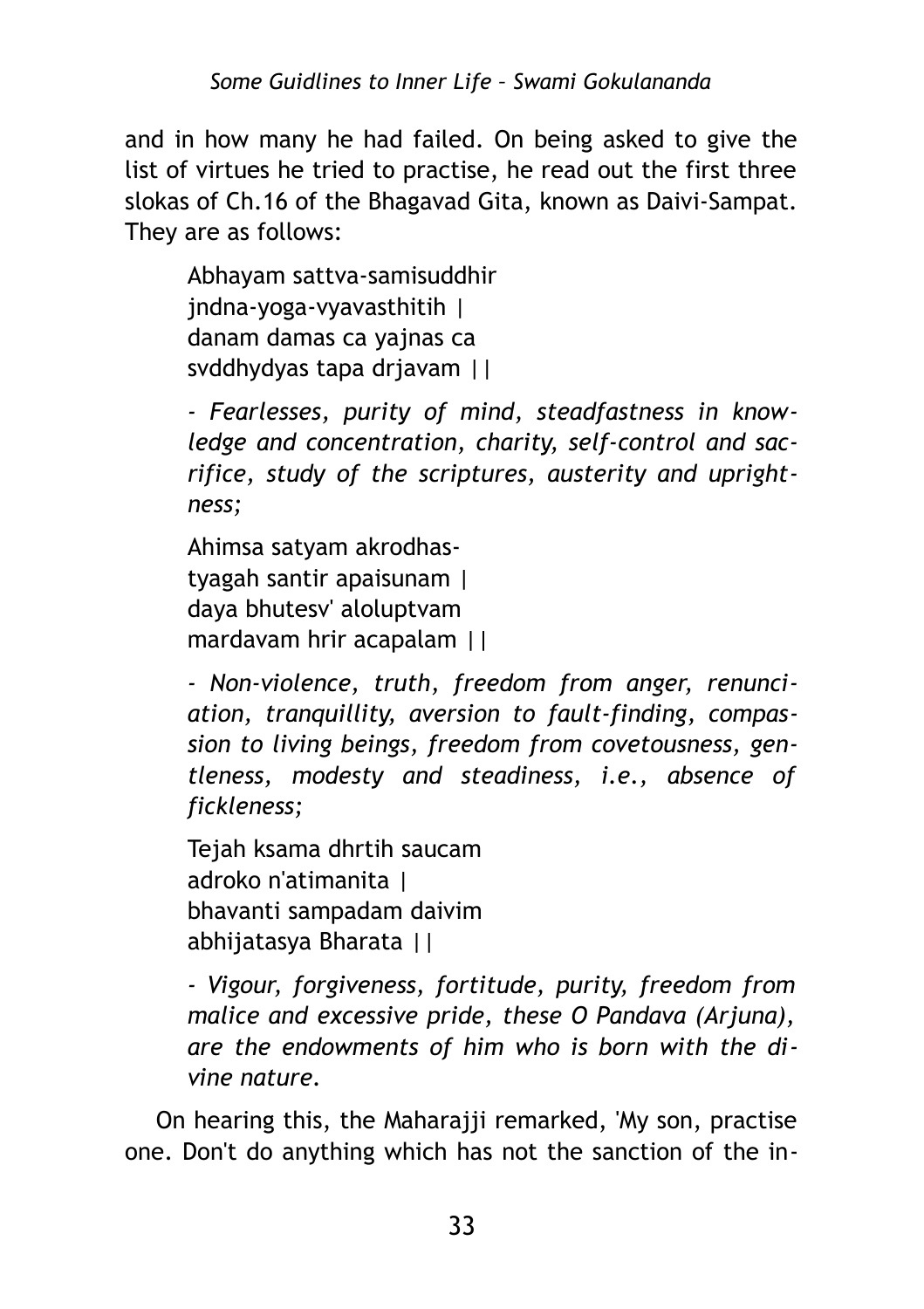ner conscience. Always remember that the voice of conscience is the voice of God. The inner conscience always tells us the right thing. But we don't care to listen to the voice of conscience. Because we don't care to listen to the voice of conscience, we come to endless grief.' While I was wondering why Bhagavan Sri Krishna had told Arjuna of twenty six virtues, whereas Maharajji was speaking of only one virtue, the thought dawned on my mind, that he must be saying something from the depth of his spiritual realisation and conviction.

Here is another pointer towards the Goal Supreme. It will be worthwhile to understand the subtle distinction between the superior 'I' and the inferior 'I'. The inferior 'I' tells us to do this and do that. Consequently, we have many desires and these desires are endless and always uncertain. But if we want to overcome all kinds of desires which take us away from our path of absolute spiritual perfection, then we have to subject ourselves entirely to the serious discipline by which the inferior 'I' could be conquered by the superior 'I'. The formula is there for us in the 5th verse of the Gita, Chap.6.

uddhared atman'atmanam natmananm avasadayet | atm'aiva hy atmano bandhur atm'aiva ripur atmanah ||

This means, 'Man should himself bring about his own emancipation; he should not (at any time) discourage himself, because every man is said to be his own Bandhu, i.e., helper, or his own enemy.'

Let a man raise himself by himself. Let him not lower himself. We are our own friends and we are our own enemies. When we allow ourselves to be prompted by the inferior 'I',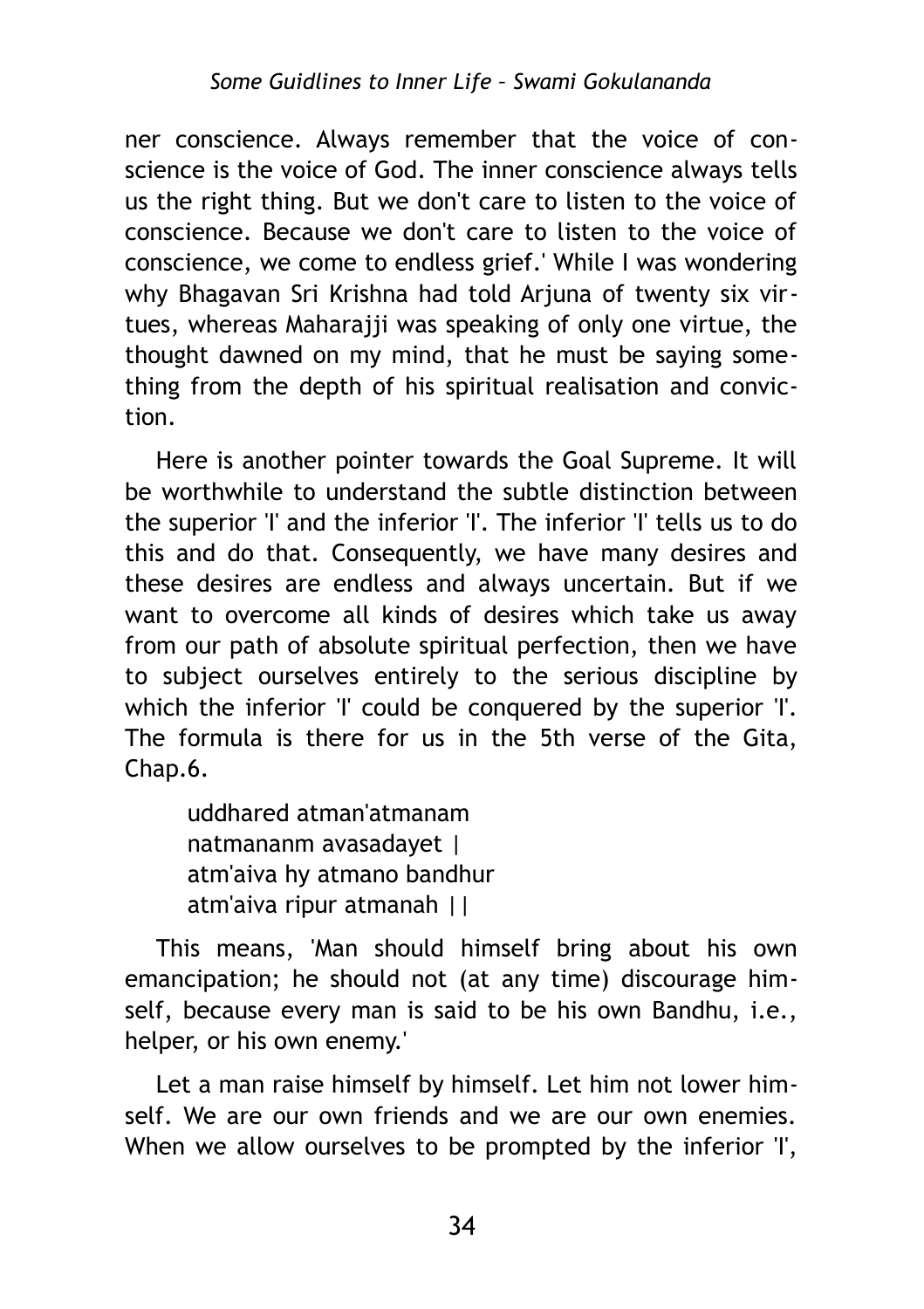we lower ourselves. Then we allow ourselves to be defeated by our own enemies. But when we can take pains to follow some spiritual discipline to overcome the prompting of the lower (inferior) self, so as to rise up to our superior self, then our mind is our own friend. The poet Samuel Daniel also expresses a similar line of thinking. How correctly he writes that 'Unless above himself he can erect himself, how poor a thing is man!' So we have to erect ourselves.

Unless we take pains to assert our divine heritage, how poor a thing is man! Man is poor if he only allows himself to be dictated to by the lower self, the animal self, the biological self. In fact, as Sri Ramakrishna said, 'He is a man, who is conscious of his own divine nature.'

Sri Ramakrishna gave his highest blessing on the Kalpataru day, i.e., on 1st January 1886, at the Cossipore Garden House near Calcutta by uttering these significant words: 'May you all be spiritually illumined!' On that day Sri Ramakrishna was specially compassionate to the devotees. In a divine mood he touched all the devotees present on the occasion. As a result of this divine touch, each one had an immediate inner transformation and was blessed with the vision of his individual Ishtham (Chosen Divine Form).

The language of Sri Ramakrishna's blessing is very significant, because only when we are spiritually illumined are we immediately conscious of our divine nature. Sri Ramakrishna, by blessing those devotees on that day, did not bring down from heaven any Gods or Goddesses before them, but he just made them conscious of the Sat-Chit-Ananda - the indwelling spirit which is behind everything.

Spiritual illumination was the great contribution of Bhagavan Sri Ramakrishna to mankind. It is absolutely necessary that those who are after spiritual realisation in this very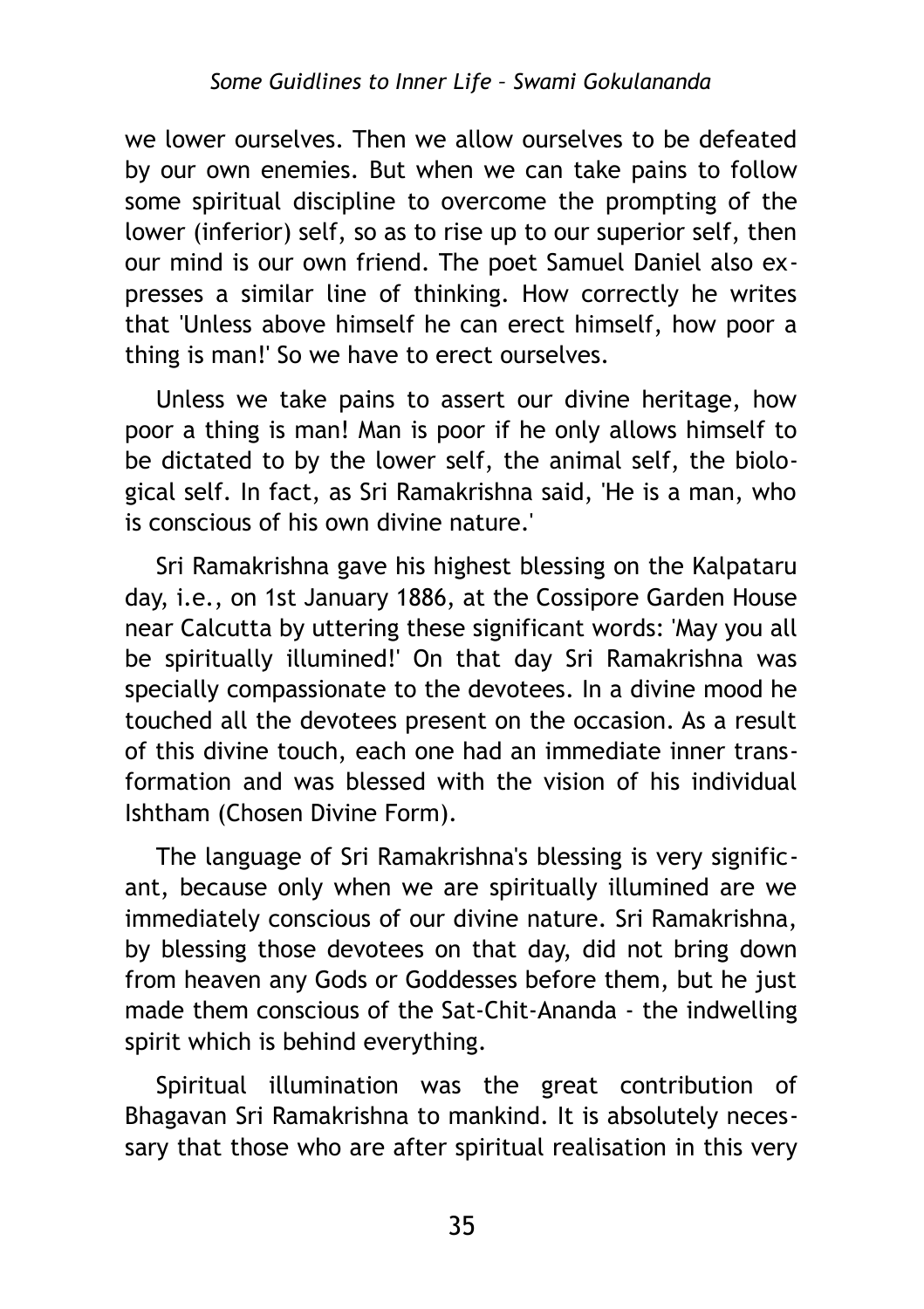life, should completely change their manner of acting and thinking. We want the highest truth, but we are not prepared to pay the price. We have to pay the price. No doubt, it is a very long and painful process. But let us not allow ourselves to be defeated.

Once we have received the inner call, we should not let this precious human life go in vain. No doubt, there will be ups and downs in our spiritual journey, but let us not be downcast and dejected. Let us have an optimistic attitude and be up and doing and be prepared to pay any price to transcend the limitations of this material existence to achieve immortality. If desires of various kind pull us down, side-track us from the real path, remember that there is something in us, a steady compass, Buddhi, i.e., the voice of Conscience. If we listen to our Buddhi, then with the help of the compass which is at our disposal, we shall be able to steer clear of all dangers, difficulties and temptations that may come in the way, and reach the Goal Supreme. So, what have we to do? By repeated practice; bit by bit, we have to build up a nobler personality. We have to seek a method by which the inferior 'I' is to be counteracted by the superior 'I'.

But there may be many people who may not be competent enough for the path of discrimination. Then let them take to the path of devotion, which they can practise easily. Here, Ishtha Nishtha, i.e., devotion to one's Chosen Deity, can help them. Leela Chintana, (mental contemplation of the divine sport of an incarnation) will be of great help. Before one starts one's spiritual practice, one would do well to go, in imagination, to the different places associated with an incarnation. For example, those who are the devotees of Sri Ramakrishna can make it a habit to make a pilgrimage mentally to Kamarpukur and Jayrambati, the birth places of Sri Ramakrishna and Sri Sarada Devi respectively, and all the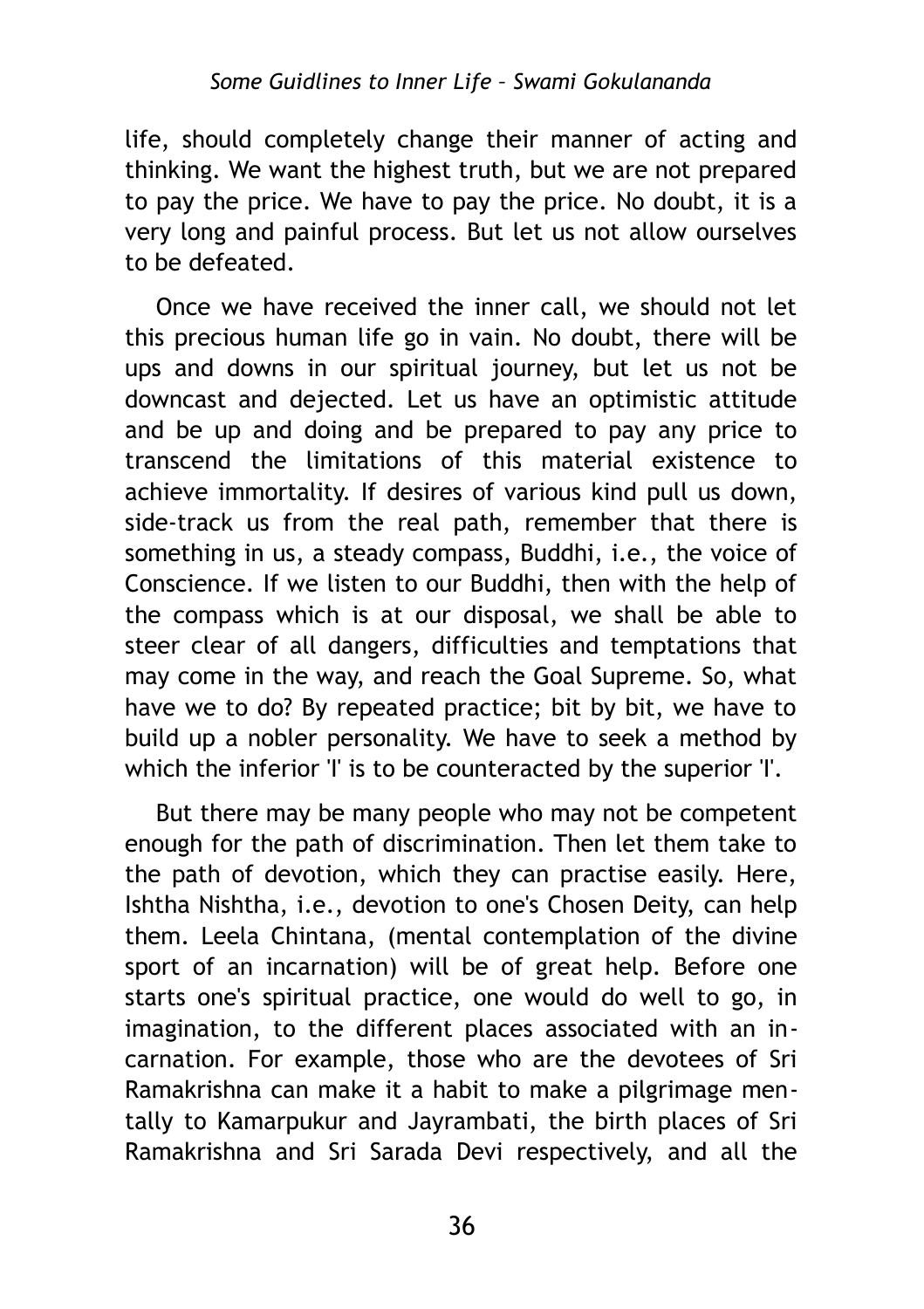other important places there associated with their lives. Then one can go to Dakshineswar Kali temple, the place of the Sadhana of Sri Ramakrishna and to the Cossipore Garden House where he left his mortal coil and bestowed freedom from fear on all devotees by revealing Himself. Such a habit enables one to get the mind collected from its wandering and habits and get focussed on the sanctuary of one's inner heart where one's Chosen Deity resides.

Further, if we have deep devotion to our Chosen Ideal and if we can make our beloved Deity our constant companion, then there is nothing to be afraid of. For, it is said that if He is with us, nothing harmful can befall us, but if He is absent, all that is harmful rushes to us. It is a fact that He is with us, in us, but the tragedy is that we are not in Him. The right attitude of the devotee should be to be always with Him in the same way as He is with us and in us.

We just referred to the help one can get by taking recourse to imagination. A criticism may well be levelled against this practice: Does not this amount to some kind of auto-suggestion? Does auto-suggestion help us? I reply, we can say, there are beneficial autosuggestions and harmful auto-suggestions. An autosuggestion which gives us a lift, which helps us to get possession of the higher dimension of our life, is to be always welcomed. Swami Siddheswarananda, a respected senior monk of our Order who did pioneering work for the cause of Vedanta in France, once pointed out to the present writer that the kind of autosuggestion or imagination which helps spiritual unfoldment has a certain philosophy behind it. Therefore, the auto-suggestion which helps an aspirant to unfold his spiritual self should not be branded as useless. On the contraiy, it has to be accepted as a valuable aid.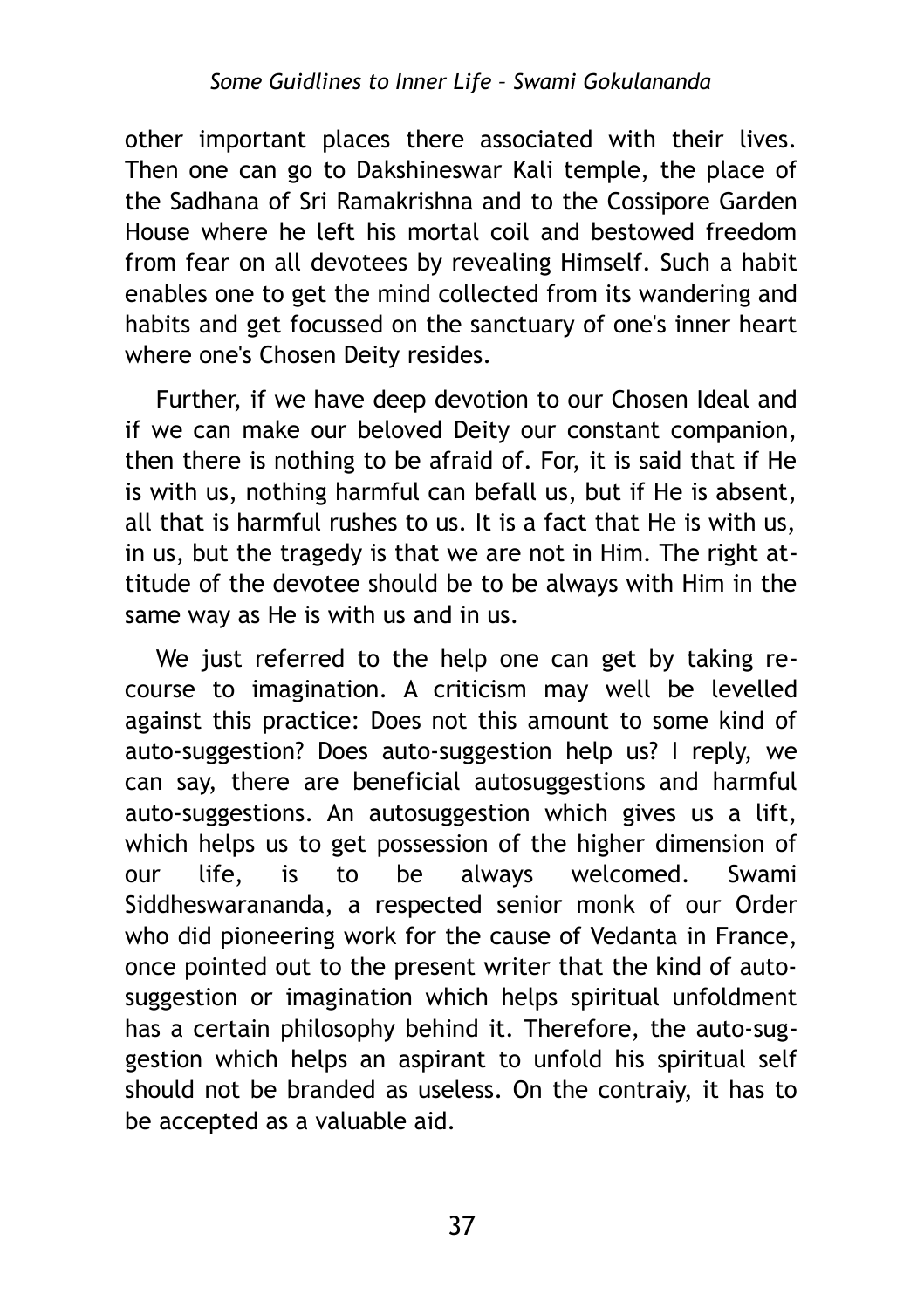## **3. Aids to Spiritual Life**

Let me now refer to what the great Swami Vivekananda said on one occasion on the role that is played by imagination in one's spiritual endeavour. 'Imagine yourself to be in a condition which approximates more and more to the perfect; you would thus approach perfection. You would again gain greater harmony and your spiritual radiance would grow. Your dynamism would increase.'

It may be that the goal has not been reached right now, but that does not debar us from imagining that we are already perfect. Here a criticism may well be made, 'Why do you speak of imagination or autosuggestion? How can one come nearer to the Goal Supreme through imagination or auto-suggestion?' What Swami Vivekananda said is, 'Imagine yourself to be in a condition which approximates more and more to perfection.' This imagination, this auto-suggestion, is based upon a solid philosophy. And this philosophy teaches that the ultimate Truth behind the universe is unity, oneness of existence. Everywhere we see multiplicity. Now with the help of auto-suggestion, we are asked to see unity behind the veil of multiplicity. So that kind of auto-suggestion, which has as its basis a solid philosophy to guide us, will be always beneficial and should be welcomed.

We have a journey to undertake. Slowly we are approaching the Goal Supreme. All will agree that it is a fact that whilst making our pilgrimage, sometime we find it a hard struggle. At this point, let us see what the Hindu psychologists have to say. Very rightly, our great, ancient Rishis, who were also psychologists of great excellence, pointed out that error intervenes when our Buddhi descends to a lower level. The psychic or the Antahkarana, therefore, needs absolute purification. The psychic or Antahkarana in most of us, is not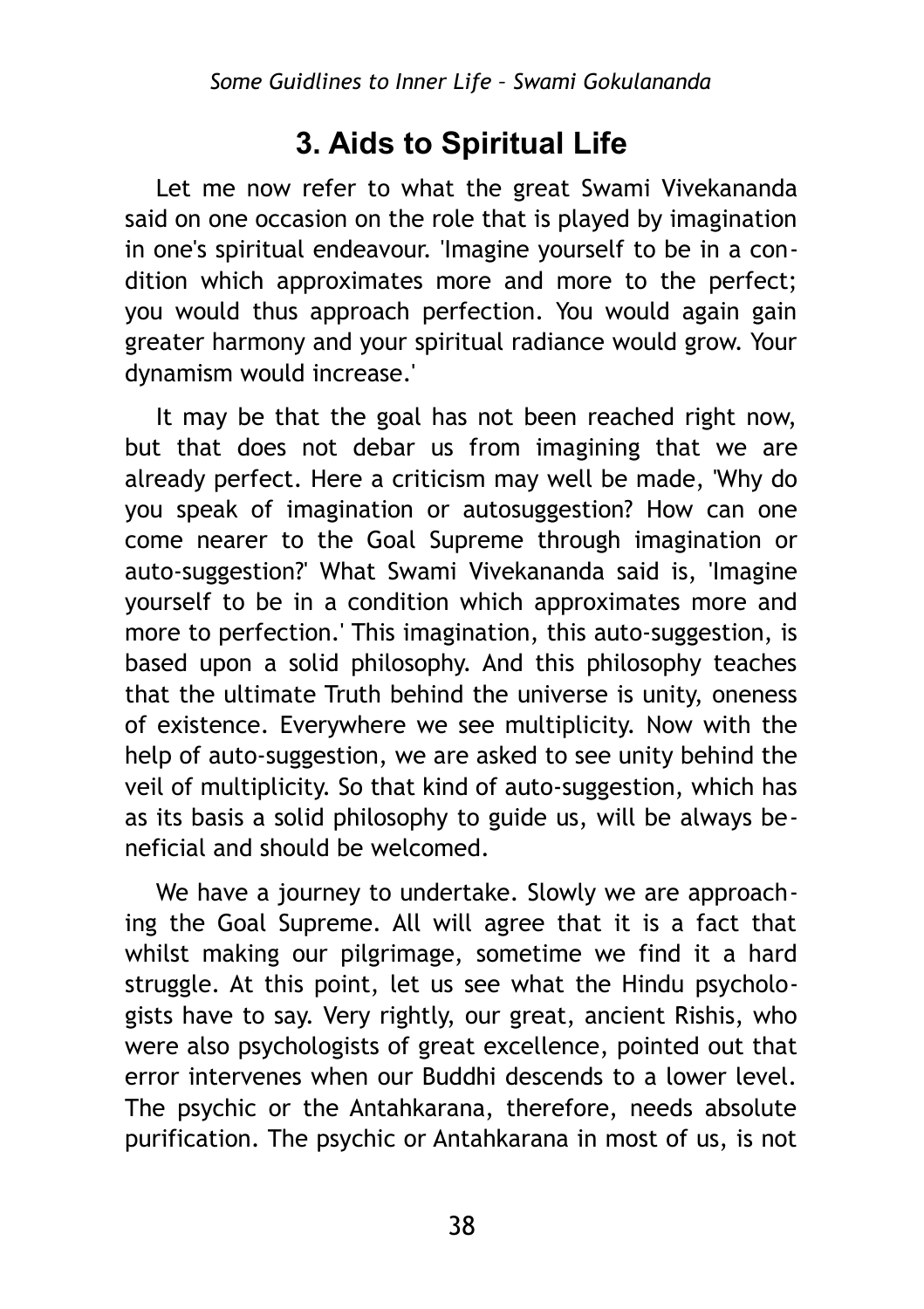pure. It is surcharged with impurities of both Rajas and Tamas and we have to take pains to purify this Antahkarana. Here also, auto-suggestion helps. Sri Ramakrishna used to say that we have to take the help of one thorn to remove another thorn that has stuck in the foot. Now, when with the help of one thorn we are able to remove another thorn, then both the thorns can be got rid of. With the help of auto-suggestion we can generate in us thoughts sublime and elevating. With the help of such ennobling thoughts, we are to rise above the region of thoughts, and ultimately we shall have direct experience. It is said that today's imagination is tomorrow's realisation. As we think, so we become. So if we think noble thoughts, if we think we are already perfect, this will help us to proceed towards the Goal Supreme.

Now let us see what is the role that is played by meditation. We are supposed to meditate. Those of us who have already learnt the spiritual path from competent spiritual masters know that at the time of initiation, the Guru, out of his compassion and graciousness, gives us a Siddha Bija Mantra. Says he, 'This is your Ishtam. If you meditate on your Ishtam, in course of time you will reach perfection.' With the help of meditation, we can create in us new life. But when we are asked to meditate on our Chosen Ideal, we should also remember that we are never asked to meditate on the physical form of our Ishta Devata. If we are asked to meditate on Sri Ramakrishna or Sri Krishna, Sri Rama or any other Ishta Devata, we shall do well not to meditate just on the physical aspect. We are to meditate upon His radiant form. We should remember this and also must practise to remain at the feet of our Chosen Ideal, our Ishta Devata, in the course of the day. We ought to habituate our mind to remain settled at the feet of our beloved Ishtam. Sometimes, people make mistakes. Suppose they take one Ishtam and they accept one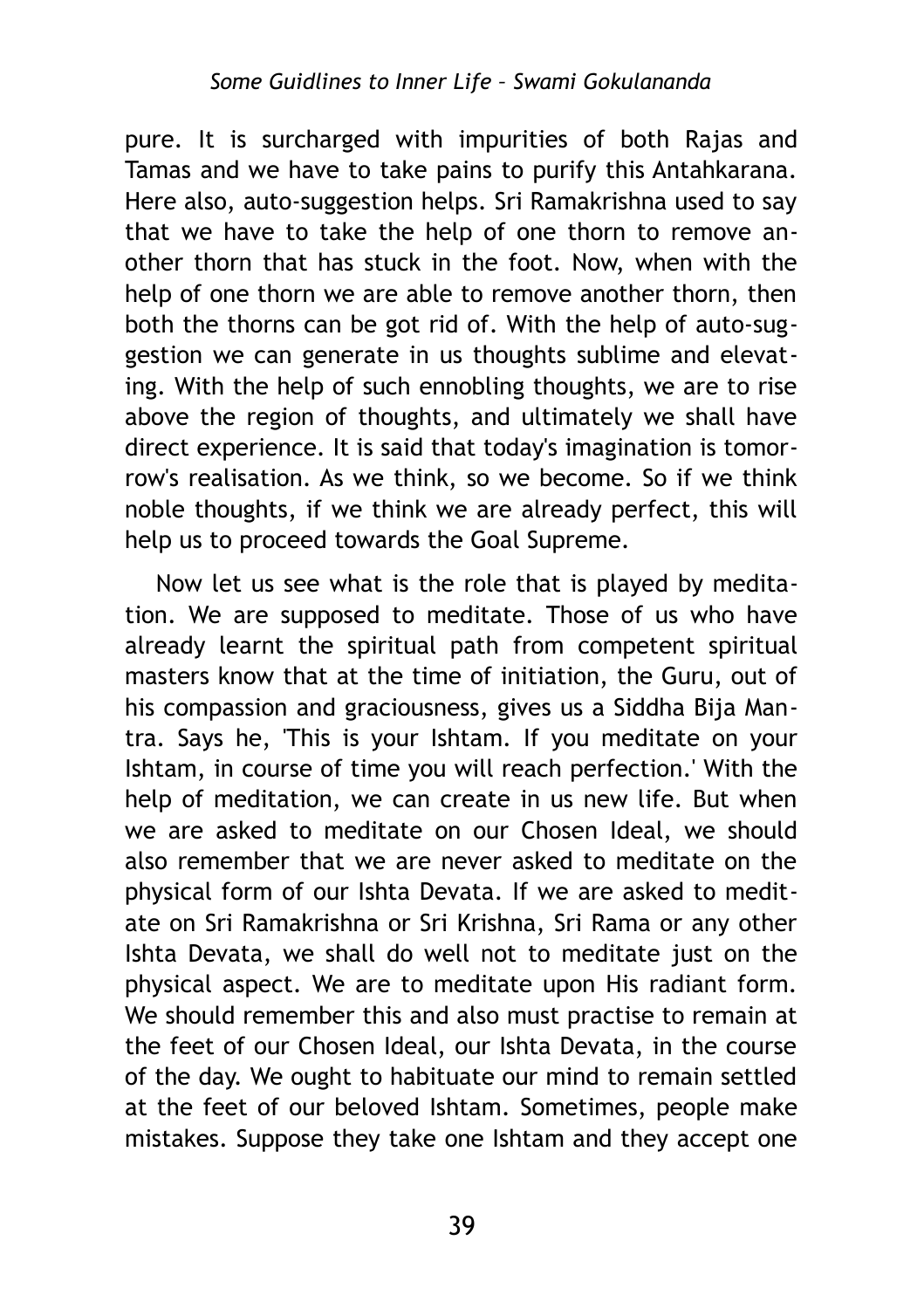Guru, and then they go on changing the Guru and the Ishta Devata. This is quite improper. We ought to concentrate our mind on the same Deity and must be unflinching in our adherence to our chosen Devata. We may try to meditate on our Ishta Devata, but we may fail. The mind, being restless, wanders in different directions. The mind plays tricks. This mind is wild and it is very difficult to control. Now this writer is reminded of what one of the most revered Swamis of our Order told a close attendant of his about the Sadhana he was himself practising. He said to the attendant: 'I practise Anasakti, non-attachment; I would meditate on a particular Bhashya on the Bhagavad Gita which emphasises non-attachment. I look upon Sri Ramakrishna and Sarada Devi, the Divine Consort of Sri Ramakrishna, as embodiments of Anasakti or non-attachment, which was preached on the battle field of Kurukshetra by Sri Krishna. Then I do Japa Sadhana. Further, I also spend some time on Leela Chintana. I spend a few minutes recalling the Leela at the holy spot of Kamarpukur, where Sri Ramakrishna was born, how he came to Dakshineshwar and then to Cossipore. This was of great help in my spiritual unfoldment.'

Often when we do Japa and meditation, we find our mind wandering away from the object of our meditation. At such times one can try Leela Chintana or going on the wings of imagination to the places associated with the Divine Leela of an incarnation of God who forms the object of our meditation. That may be found very helpful. Meditation is really difficult and we should realise the distinction between quality and quantity in meditation. A devotee comes and sits in the temple for half an hour and says, 'Oh, I meditated for half an hour.' It is not possible to keep the mind fixed at a stretch for half an hour on one's Ishtam. If one can be successful in fixing the mind at the feet of one's Ishta Devata for one or two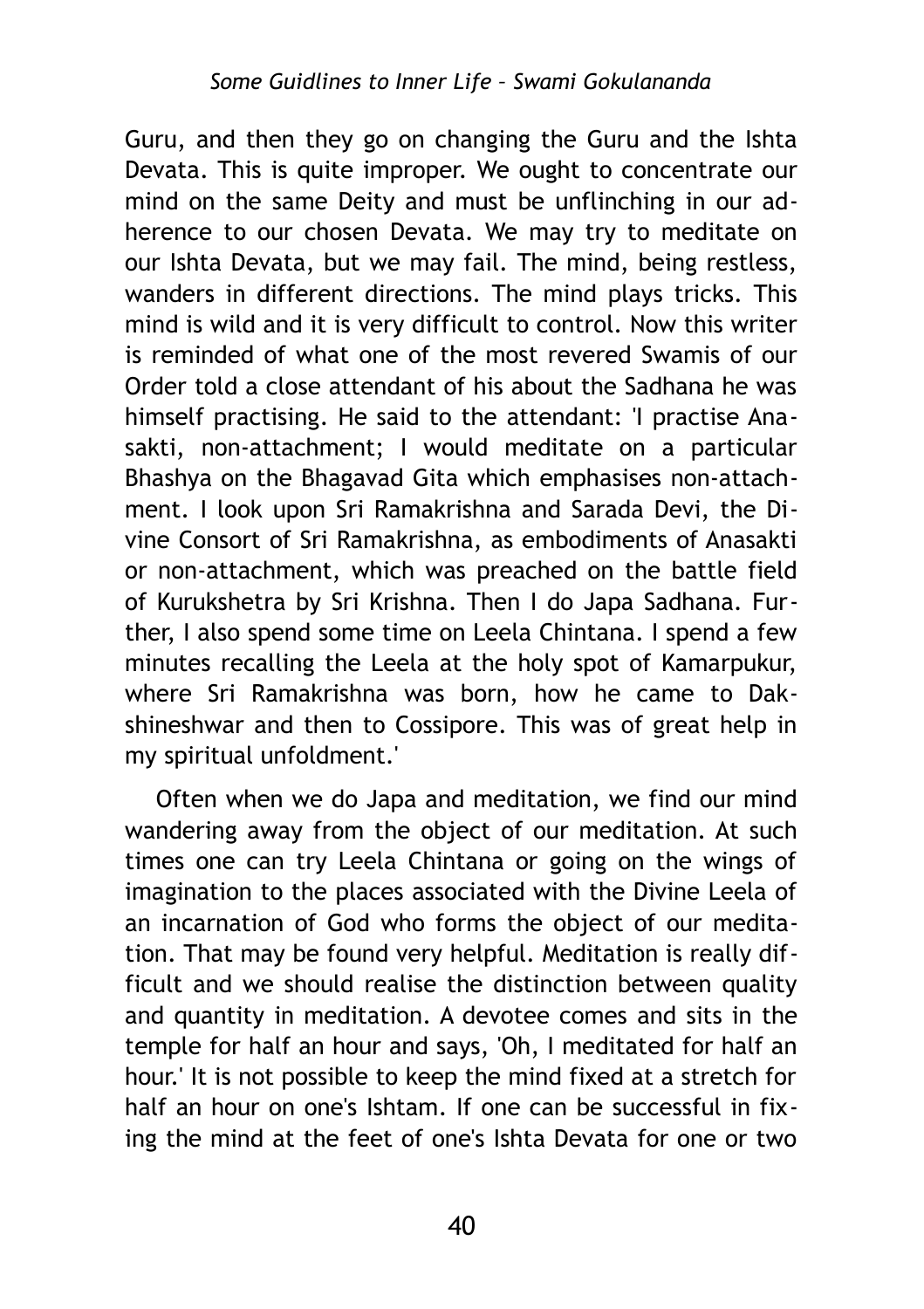minutes, even that is sufficient. So, meditation being difficult, Leela Chintana helps. And another thing. When we sit for meditation sometime we make some pious resolutions. But in the course of our activities we relapse into our normal scheme of life. We forget all about our pious resolutions. What is the remedy? When some of his disciples wanted to unburden their minds to him, Sri Ramakrishna would say, 'Under all circumstances the spiritual attitude of the mind is to be kept up.' If we sit for Japa and meditation for half an hour, and we get concentration for five minutes in the course of it, those five minutes are most precious. It is not the time but the intensity of concentration that is more important. We then feel that we are happy, elevated, as if we have some tangible experience of the living presence of the Lord within. If we are sucessful even for two or three minutes in the course of the day, we should try to remember it.

In the midst of multifarious activities of the day to day life, if we are not careful enough to continue meditation on our Ishta Devata, then we are likely to be drawn to the attractions of the empirical world. So those who are really serious in reaching the Goal Supreme in this life itself should try to withdraw their minds from all objects of form, smell, taste, touch and sound.

Sri Ramakrishna said: A person can achieve such singlemindedness in meditation, that he will see nothing or hear nothing, will not be conscious even of a touch. A snake may crawl over his body but he will not know it. Neither of them will be aware of the other. In deep meditation, the sense organs stop functioning. The mind does not look outward. It is like closing the gate of the outer court in a house. There are five objects of the senses; form, taste, smell, touch and sound. They are all left outside.'

If, fortunately, we can have that inward vision, then we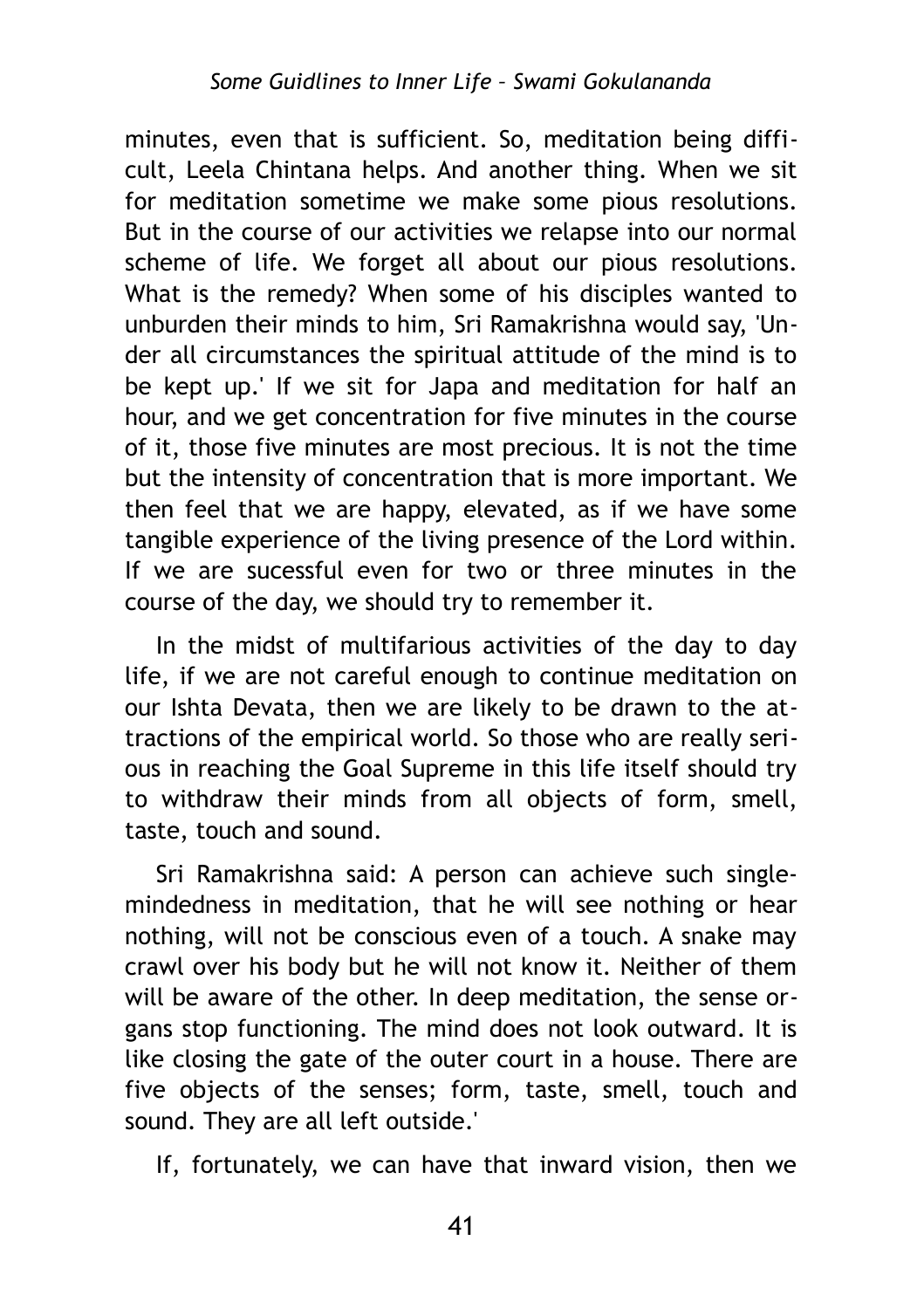shall be able to penetrate beyond false appearances and reach Reality. As Swamiji said, 'See God in every man, woman and child, see by the Antarjyoti.' But is it possible? Yes, it is possible, if one has real Vairagya, real dispassion. Sometime devotees come, and they want to know where good Sadhus can be found. They go and visit monks or Sadhus and say that they are 'Vairagyavan Sadhus'. One would like to amend it as 'Vairagyavan Grihasti', i.e., a householder devotee with mental detachment and dispassion. For householders aspiring to reach the Goal Supreme while discharging all their worldly duties, it is essential that they develop real dispassion for things of this external world. For this, one has to practise fourfold Sadhanas, or what is called Sadhana Chatushtaya - Viveka, Vairagya, Shatsampatti, i.e., the aggregate of the six virtues namely Sama, Dama, Titiksha, Uparati, Sraddha and Samadhana. Finally comes Mumukshutvam. The foremost is Viveka. We have to discriminate between the real and the unreal. If we want to reach the Goal Supreme in this life, we must have this burning discrimination that anything of this world cannot give us lasting happiness. Once we develop Viveka or right discrimination, we develop dispassion, Vairagya. So automatically it follows that Vairagya comes from Viveka and then one has to plod on and on till the Goal is reached. How is one to do Sadhana? We have to practise Sama and Dama, tranquillity of the mind. Sometime, when we are agitated, we must try to practise mastery of the mind to remain unruffled. Dama, sense-control comes next. The senses are to be brought under control. Then there is Titiksha. In suffering, in hardships we have to remain unperturbed. And then Uparati. The mind has a tendency to drag us to the outside world; we have to bring it back again, withdrawing it repeatedly from the sense objects. Next, we must have Sraddha. We must have tremendous self-confidence. We must have faith in the guidance of the Guru and also in our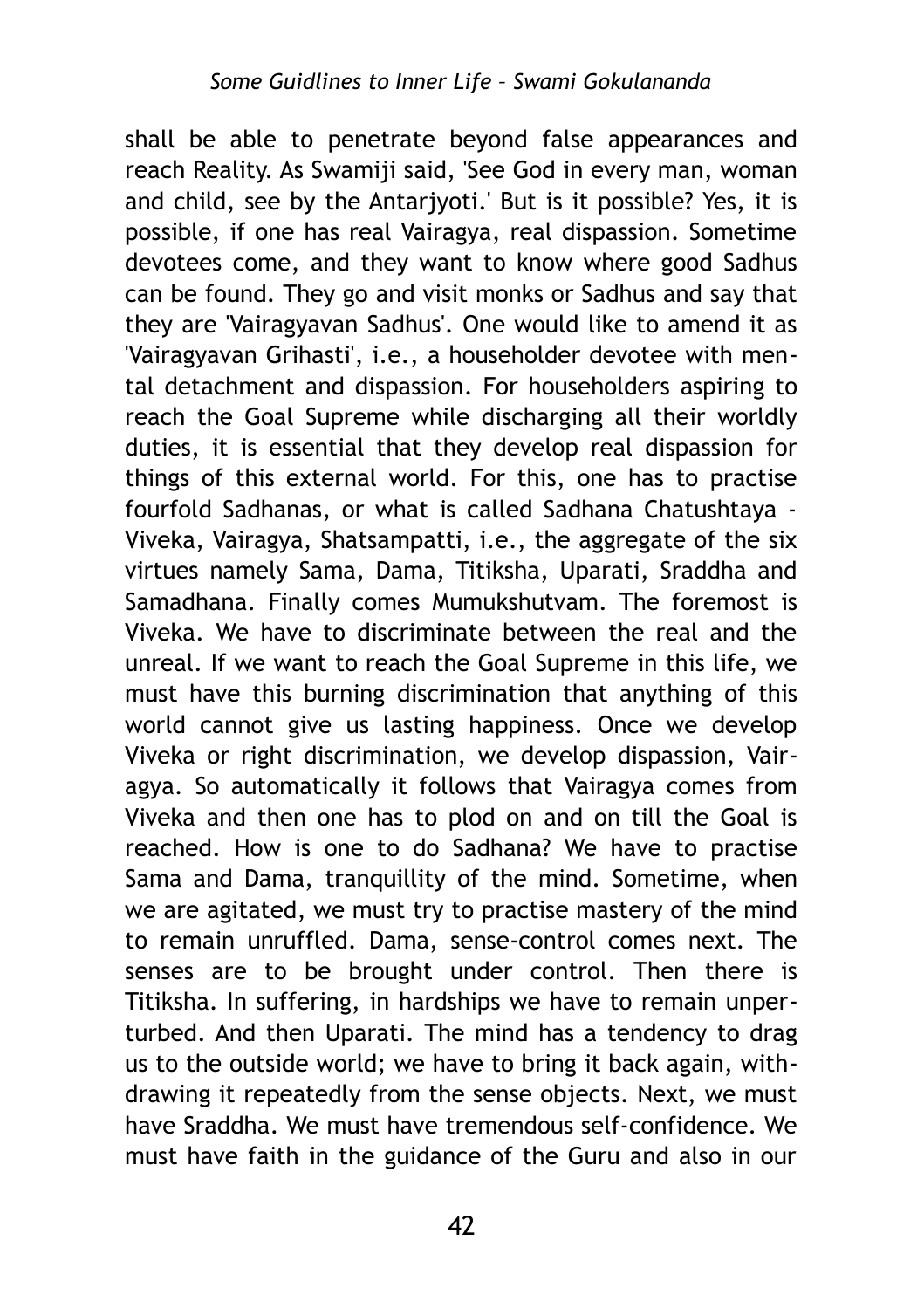scriptures. Lastly, one-pointedness or Samadhana. Only when we have Viveka, Vairagya and the aggregate of six virtues, are we qualified to strive after realisation of the ultimate goal.

So it comes to this; Vairagya is the fulfilment of Viveka. Take the case of any businessman. If he wants to be sucessful in his profession and if he wants to amass huge wealth, he does not even care for food and health, he works very hard. Why? Because, he is sincere in this profession, in his business. If we possess that amount of sincerity, tenacity and perseverance in respect of spiritual life, we shall surely reach the goal in this life. Therefore, in our pilgrimage towards the Goal Supreme, renunciation is of primary importance. Sri Ramakrishna used to tell a story. Some boatmen got heavily drunk and the whole night they plied the boat. The boat, however, remained at the same place, because they forgot to lift the anchor by which it was tied. Similarly, if there is any hole in a jar in the form of different Vasanas or attachments, all our Sadhana will leak our. Like the boat, if it is tied to an anchor, however much we may ply for the whole night, it would not move. So, if we want to move towards the ultimate reality, we must try to uproot all that pulls us down.

It is all very easy to say, but difficult to practise. We admit it is difficult, but we also say here boldly, it is not impossible. It is true that millions and millions of people are swimming with the current. But the few who want to reach the Goal Supreme, have to go against the current. Naturally, they are up against a struggle. There are, however, people, who live animal lives, live on the sensuous level. As they do not want to rise above the animal level of existence, they have no struggle. One who is aiming at the Goal Supreme should not only rise above the animal level, but must also manifest the divinity within. One must become a God or God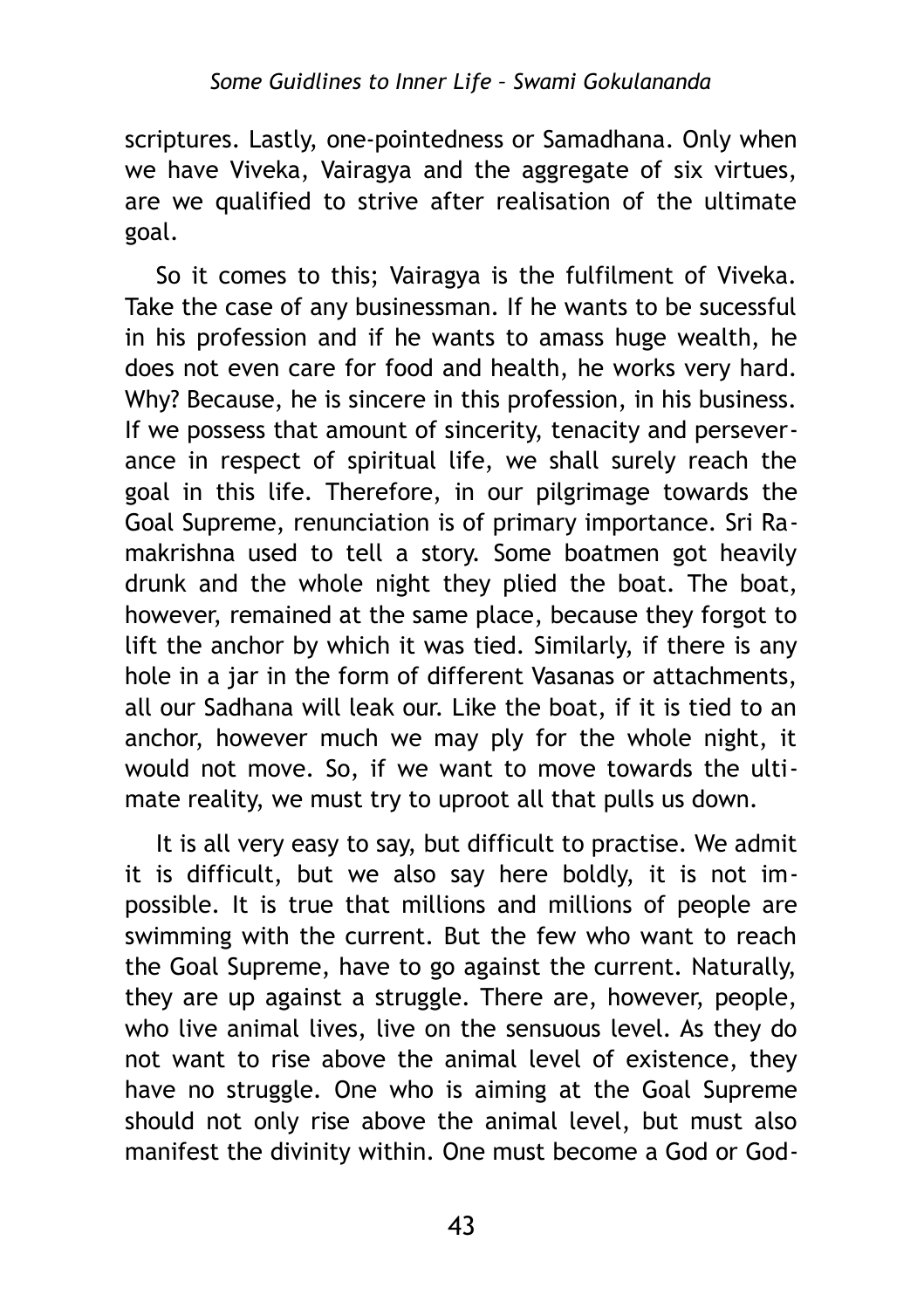dess in this very life. For this one has, no doubt, to face an uphill task. Why is it so? The answer is given in the Kathopanishad.

As we are all aware, God has created our senses in such a way that they try to possess the things of the outside world. That means, God has created the mind in such a way that it tends towards external things. Only 'Kaschid Dheerah' (those who are introverts), who want to withdraw their minds from the outside world, practise real Uparati. Such persons alone reach the Goal. Kathopanishad says:

Kascit dhirah pratyag-atmanam aiksat | avrtta-caksuh amrtatvam icchan ||

*- A wise man here and there, desirous of immortality, turns his senses (including the mind) inward to realise the inner self.*

So, if we are after the Goal Supreme, then what have we got to do? We have to practise introspection. We have to practise withdrawing the mind from the outside world. Who can do that? Only the few determined wise men. If we want to realise our real divine nature, then we have to withdraw the mind from the outside world. If we do not do that, we shall only see the external world and not the inner self, the Atman, and this human life goes in vain.

But it is true that the path to ultimate realisation is hard to tread. It is not meant for all, but only for a very few. Then one may ask, 'If supreme realisation is not for all, what is the use of the study of Vedantic texts and listening to discourses on this subject?' The reply is, if one in a million can reach the goal, why don't you have the thought that I am that one in the million? Have faith. Have that robust optimism.

The difficulty facing the spiritual aspirant will be clear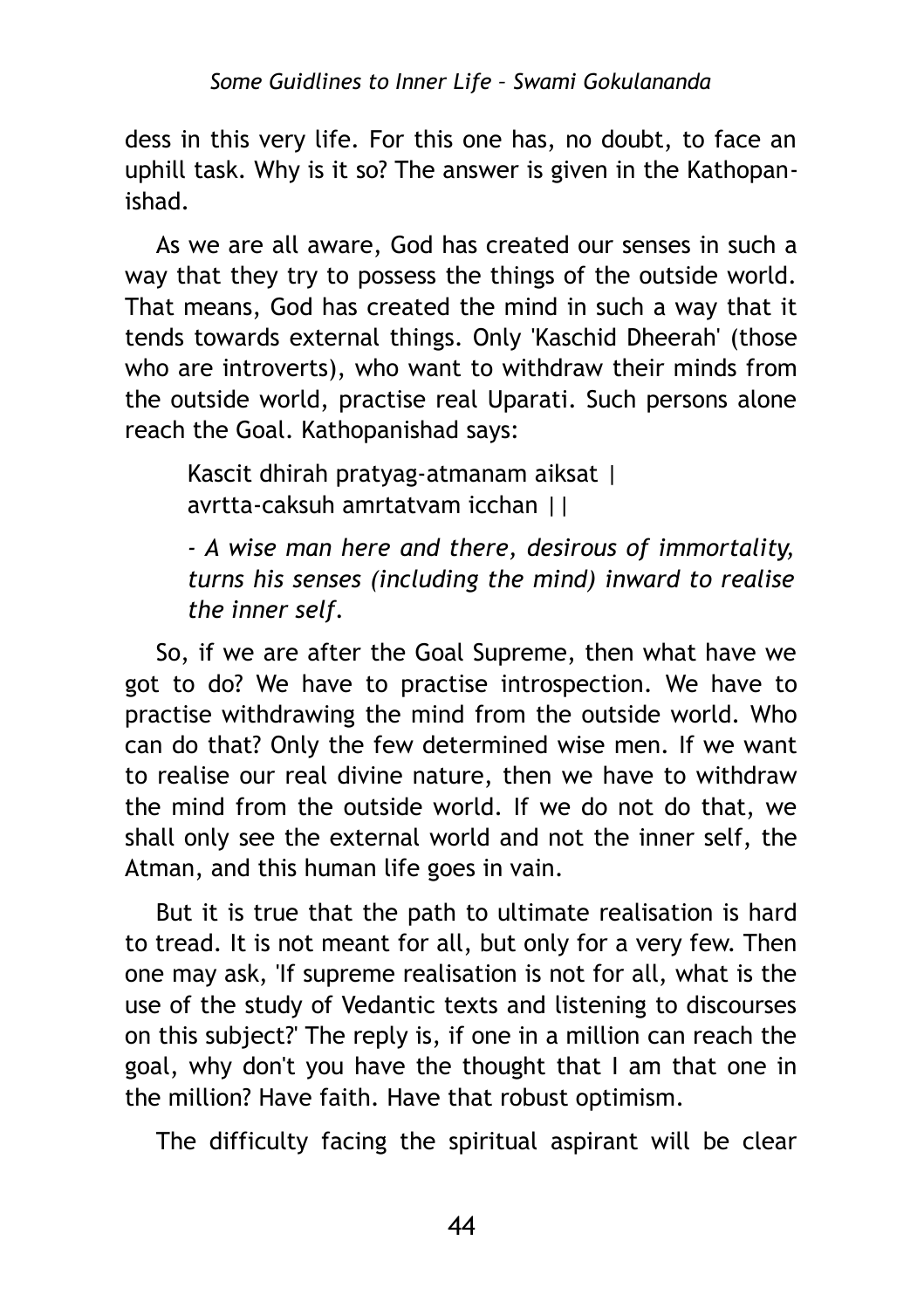from the following quotation (verse 79) from Sri Sankaracharya's Vivekachudamani:

Apata-vairdgyauato mumuksun bhavadbdhi-param pratiyatum udyatan | asa-graho majjayate'antarale nigrhya kanthe vinivartya vegat ||

*- The shark of hankering catches by the throat, those seekers after liberation who have got only an apparent dispassion (Vairagya), and are yet tying to cross the ocean of Samsara (worldly life). Violently snatching them away, it drowns them half-way.*

Here, Sankaracharya warns us that false Vairagya cannot sustain us long. There may be temporary Vairagya, say due to a tragic bereavement, or a painful disease or a shocking disappointment. This Vairagya cannot endure long in the case of many. Vairagya or dispassion which has its roots in the solid foundation of real discrimination alone can sustain us. One may have no bereavement in the family, no serious illness, no failure or disappointment. One may be enjoying perfect health. But one must be conscious that at any moment the cruel hand of death may snatch one away. And when this would happen, we do not know. We must be prepared for it. 'The paths of glory lead but to the grave', the poet said. Only this kind of discrimination will sustain us.

Sankaracharya makes a distinction between apparent Vairagya and real Vairagya based on discrimination. If we want to reach the Goal Supreme with the help of apparent dispassion and if we claim that we are Mumukshus or aspirants for liberation, then we are terribly mistaken. So Sankaracharya says that those who want to cross this ocean of Samsara, but are not possessed of real Vairagya and have only superficial Vairagya, are caught at the throat by the shark of desire. Not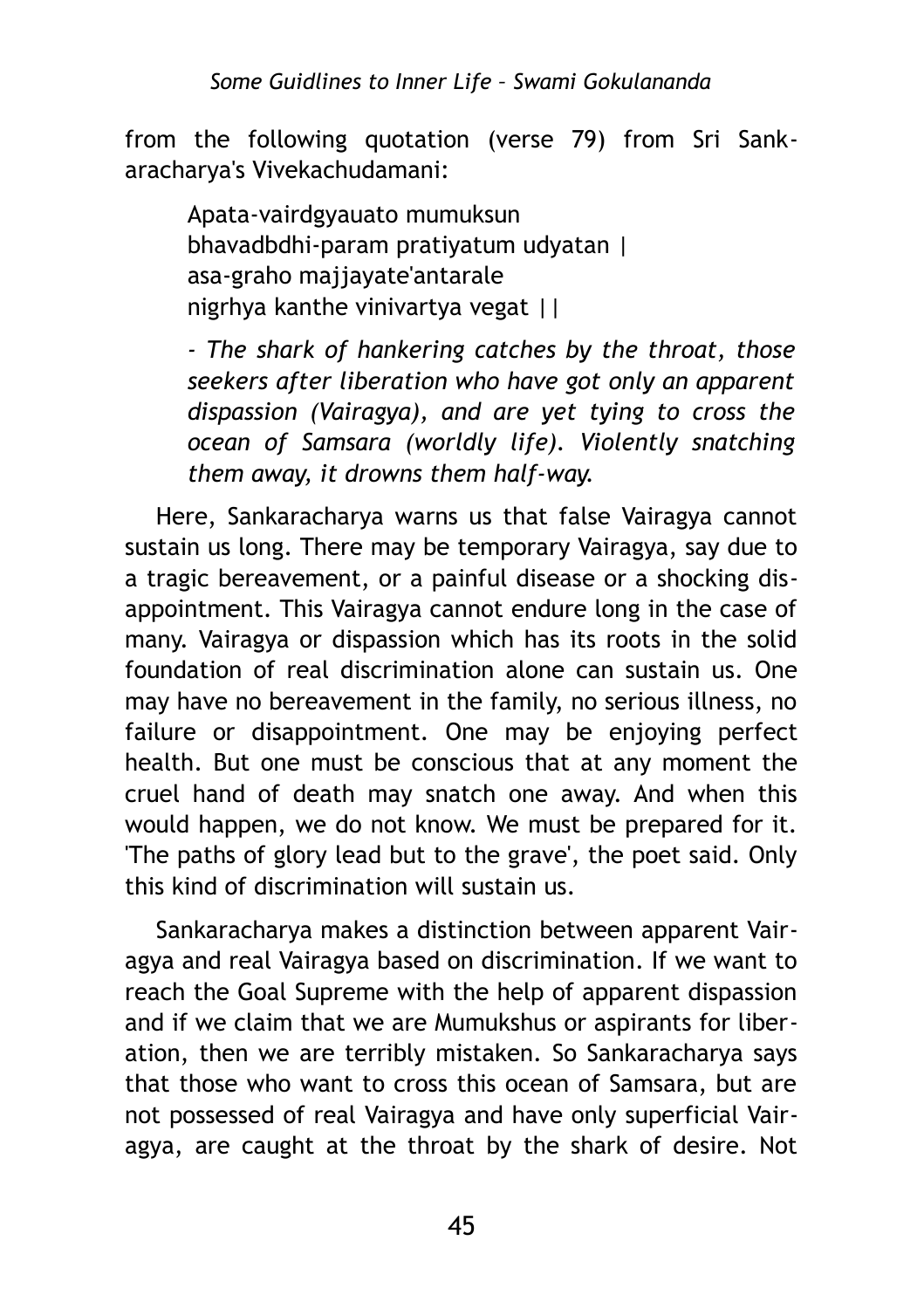only are we drowned half-way across the ocean of Samsara, but desires violently take possession of us and drag us down midway. Only those who have real and genuine Vairagya can cross the ocean. Further Sankaracharya points out that if one wants to cross this Ocean of Samsara, but is terribly attached to the body, liberation is not possible. Tulsidas has said, "Where there is Kama (lust) there is no Rama.' In verse 85 of Vivekachudamani Sankara-charya tells us:

Moha eva maha-mrtyuh mumuksor vapur adisu | moho viniriito vena sa mukti-padam arhati ||

*- For a seeker after liberation, infatuation with the body is dire death. He alone who has thoroughly conquered this deserves the state of freedom. Only those who have overcome the false infatuation with the body and can resist temptations and allurements of different kinds, deserve the state of liberation.*

Sankaracharya says that so long as we allow ourselves to become the victims of the allurements of the flesh and infatuation of the body, there is no question of liberation. Only when we can overcome all kinds of attractions of the body, is it possible. Only he, who has totally conquered this attachment can become liberated. Totally, mark the language, no half-way house. We are to conquer it completely. Therefore what is to be done? In verse 321 Sankaracharya gives another valuable guideline. It refers to eternal vigilance, carefulness:

Pramado brahma-nisthdyam no kartavyah kadacana | pramado mrtyur'ity aha bhagavan brahmanah sutah ||

*- One should never be careless in one's steadfastness to*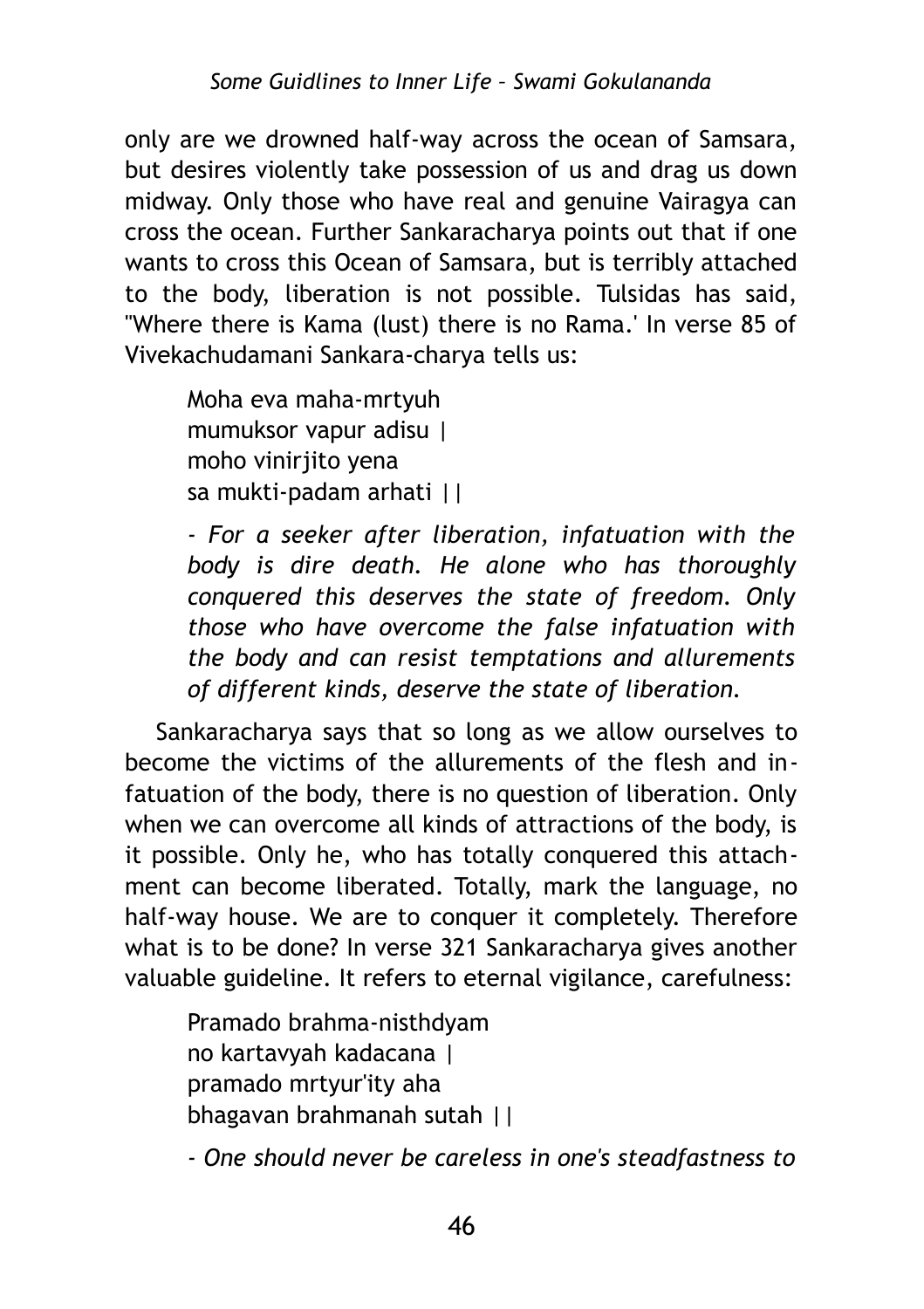*Some Guidlines to Inner Life – Swami Gokulananda*

*Brahman. Bhagavan Sanat-Kumara, who is Brahma's son, has called inadvertence death itself.*

Do we really want or desire salvation? Do we want to reach the Goal Supreme in this very life? If so, every moment of our life we must be careful, alert and vigilant, and we must continuously attempt to hold on to what may be called 'Brahman Consciousness' or Brahma Nishtha. If we fail to do this, then it will not be possible for us to make substantial progress towards the Goal Supreme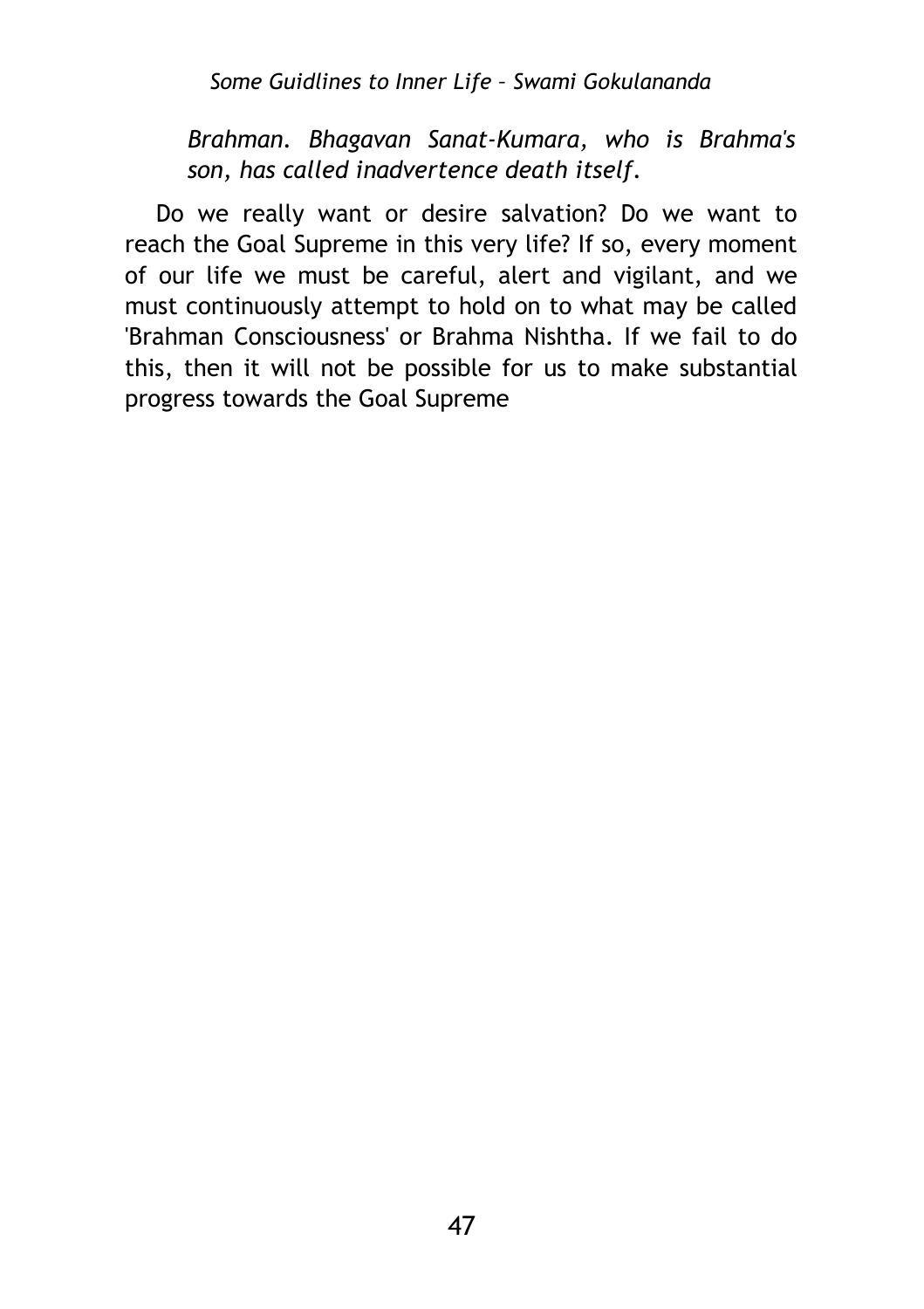### **4. Viveka, Vairagya, Shatsampatti and Mumukshutva**

Constant effort should be made to hold on to what may be called 'Brahmic Consciousness' - that we are Brahman, we are Existence-Knowledge-Bliss Absolute. We should always be conscious of 'Consciousness'. We must be aware of our inherent divine nature. We must try to live continuously in tune with our real eternal Self. If we do not, then there is every possibility of our mind being assailed by various kinds of temptations and distractions of the outer world. Not to dwell on the plane of Atman means that we live in our inferior self.

We are not concerned with the vast majority of mankind who do not bother to know about their Real Self. We are concerned with the real seekers of Truth, genuine aspirants after liberation. Such aspirants should never be slack in their spiritual efforts. They must have what is called 'Brahma Nishtha'. If they do not have it, then again they are likely to be covered by Ignorance. Let us hear what the Vivekachudamani says on this point in verse 324:

yatha'apakrstam saivalam ksana-matram na tisthati | avrnoti tatha maya prajnam v'api paran-mukham ||

*- As sedge, even if removed, does not stay away for a moment but covers the water again, so Maya or nescience also covers even a wise man, if he is averse to meditation on the Self.*

This is also a very very important point. As moss, even if removed from the face of water does not stand away even for a moment, but closes up to cover the placid surface of the water, so also, if we are careless, Maya or nescience will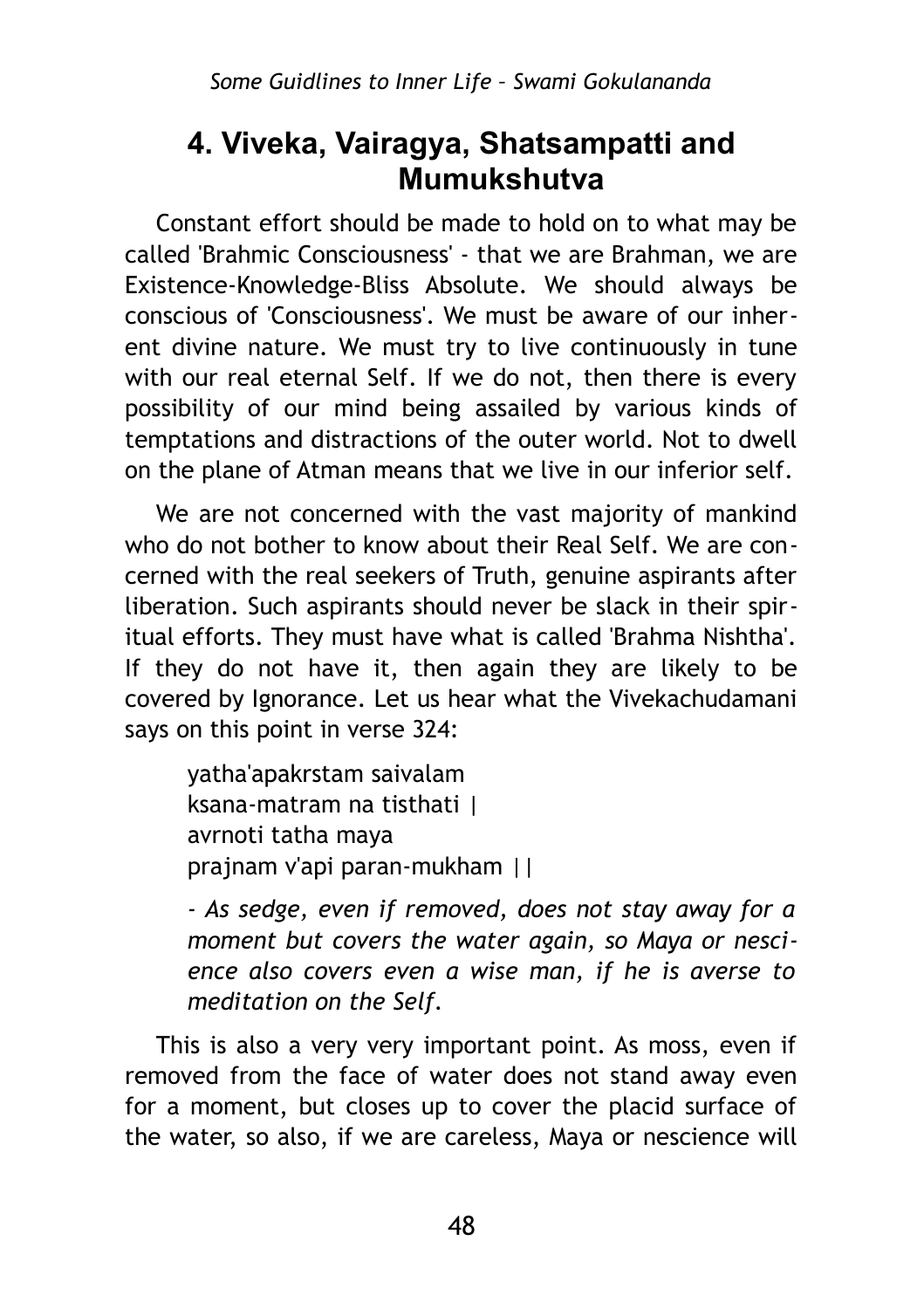cover up our mind. Even a wise man, it is pointed out, cannot escape the clutches of Mahamaya if he is not alert. The point that is emphasised here by Sankaracharya is that if we want to reach the supreme goal, we must be introverts and not extroverts. Many may have a conventional type of religion. But that is not genuine spirituality, which is not meant for one and all. There cannot be any kind of mass spirituality. It is for the chosen few. As it is said in the third verse of Chapter 7 of Bhagavad Gita:

Manusyanam sahasresu kascid yatati siddhaye | yatatam api siddhanam kascin mam vetti tattvatah ||

*- Among thousands of men scarcely one strives for perfection, and of those who strive and succeed, scarcely one knows Me in truth.*

Only those who have some inherent good tendencies hear the call of the highest Self, and we are concerned here only with such people. Once we hear the call, we must be ever vigilant, ever-careful. As Sankaracharya says in Vivekachudamani verse 325:

Laksya cyutam syad yadi cittam isad bahir-mukham sannipatet tatastatah | pramadatah pracyuta keli kantukah sopana-panktau patito yatha tatha ||

*- If the mind ever so slightly strays away from the ideal and becomes outgoing, then it goes down and down, just as a playing-ball inadvertently dropped on a staircase bounces down from one step to another.*

In the same way, if the mind strays away from the highest ideal even a little, it goes down and down. And once deflec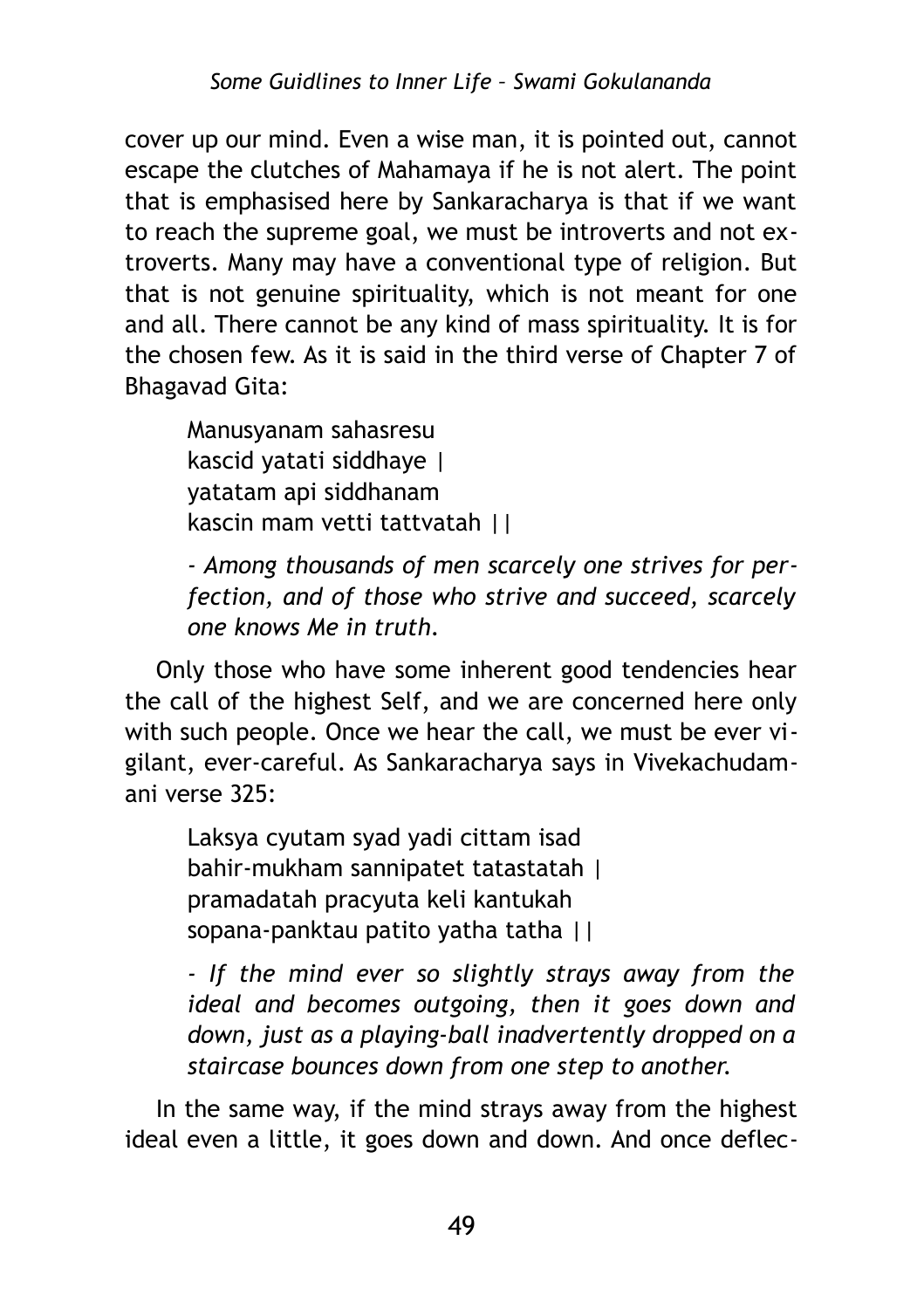ted, it is very very difficult to bring it back to the point from where it started. Then what is the remedy? Along with Vairagya (detachment), we must have Brahma Nishtha. To reach the goal supreme, we are asked to become introverts; that means we must withdraw the mind from everything that is non-Atman. But if it is to be withdrawn from everything that is non-Atman, there must be something positive before us, as the mind cannot remain in a vacuum without an object. Therefore, by mere detachment alone we won't be able to solve our problems. Along with detachment, we must have something positive to hold on to. So, it has been said in verse 374 of Vivekachudamani:

Vairagya-bodhau purusasya paksivat paksau vijanihi vicaksana tvam | vimukti-saudh'agra-tal'adhirohanam tabhyam vina n'anyatarena siddhyati ||

*- Learned one! Know that Vairagya and Bodha (true understanding) are two means, like the two wings of a bird. The ascent to the upper storey of the palace of Vimukti (liberation) is not secured by either of them singly.*

A bird cannot soar in the sky with one wing alone, it needs two wings. Similarly, if we are after liberation, then we need two things - Vairagya and Bodha. Bodha here means Brahma Nishtha. Both are necessary, if we want to reach the highest goal, which is like a flight to the Infinite. For this we must be fully equipped, not only with Vairagya or dispassion for things mundane, but we must also cultivate Bodha or constant attunement to our real nature. Only then can we hope for success. Thus we can have a practical formula. What is that practical formula? No doubt, we need Vairagya. We have to be convinced of the utterly deceitful nature of this world. Anything of this world cannot make us really happy. Abiding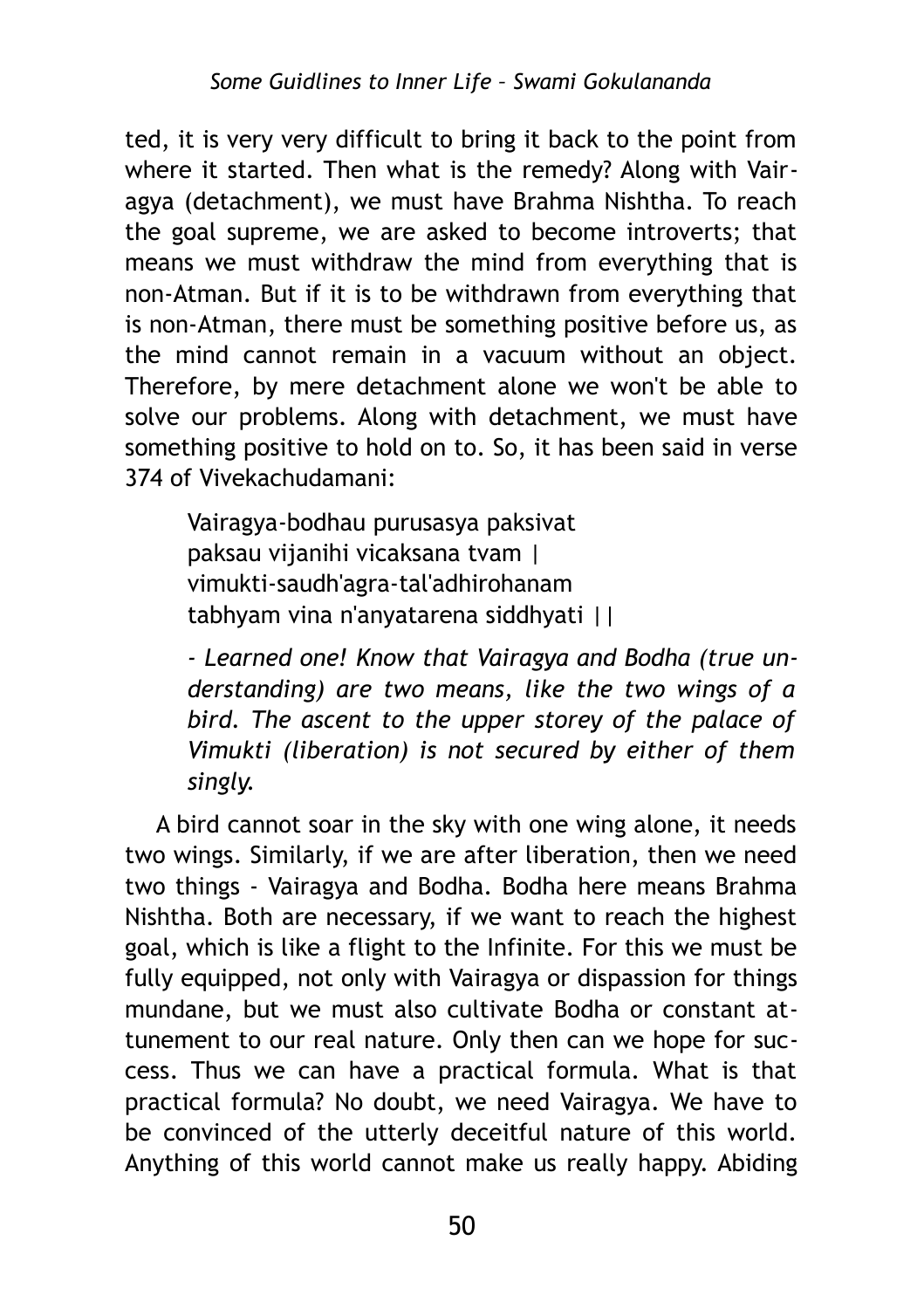peace, lasting happiness, we can never hope to get from the pursuit of anything mundane. Therefore, we must practise introspection and try to withdraw the mind from the external world. We need Vairagya, but along with Vairagya, we need real Sadhana (practice).

We must be ever conscious that this life is transitory and of short duration, and that one day we are surely going to die. No one is going to accompany us, not even our nearest and dearest relatives. It is only when such thoughts come to our mind that we would become serious and seek guidance from the scriptures and a genuine teacher to provide us with a Sadhana - a way of spiritual practice for attaining our goal. So Vairagya plus spiritual practice would lead us to the Goal Supreme. Both are necessary. It is often found that after getting direction from a teacher, an aspirant at first begins spiritual practice with great enthusiasm and eagerness. But as days and months pass by, that initial urge for spiritual unfoldment evaporates and fizzles out, so to say. Only those who keep up the original fervour, can reach the goal. This fervour will be kept up only if we have strong aspiration for liberation, which is technically known as Mumukshutvam.

On this point here is another important guideline given by Sankaracharya in verse 29 of Viveka-chudamani:

Vairagyam ca mumusutvam tivram yasya tu vidyate | tasminn ev'arthavantah syuh phalavantah samadayah ||

*- Only in the case of him, whose renunciation and yearning for freedom are intense, do calmness and the other practices really become fruitful.*

All things of the world are totally unreal. Unless we grow genuine dispassion for things of this world, we cannot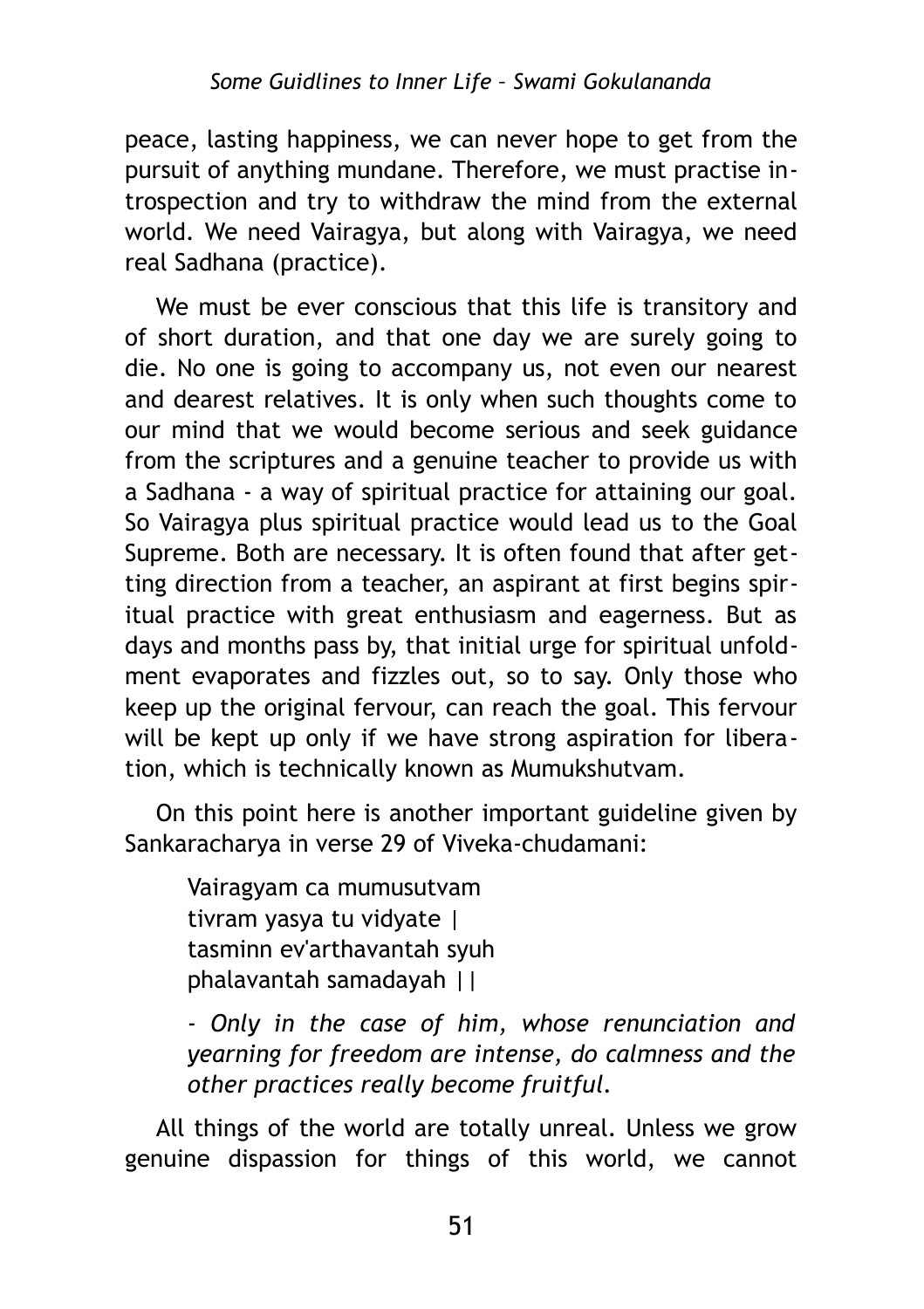achieve Moksha. The first important prerequisite is real Vairagya, but that is not all. To illustrate the point, take a table. It has four legs. Consider one leg as Viveka (discrimination), another as Vairagya (dispassion), the third as Shatsampatti or the aggregate of six virtues (namely, Sama, Dama, Titiksha, Uparati, Shraddha and Samadhana), and the fourth as Mumukshutvam (desire for liberation).

Unless all the four legs of the table are in perfect position, the table may tilt. That fourth leg is Mumukshutvam. So it is said, only when one has the real desire for liberation, one's Sadhana becomes effective or fruitful. Hence, if we do not make progress in spiritual life, we can find the answer within: 'Am I serious about my spiritual life? Do I really hanker after liberation?' Swami Vivekananda in one of his lectures has said, 'Take care of the means, the end will take care of itself.' What is the end? The end is spiritual perfection, i.e., reaching the goal supreme. What are the means? They are Viveka, Vairagya, Shatsampatti and Mumukshurva. These are experimented truths and those who practise them will reach the goal. Therefore, we can say that our pilgrimage towards this goal will become fruitful provided we have real Vairagya and desire for liberation.

So spiritual unfoldment, spiritual progress, does take place in a heart, only if it is watered by Vairagya, then we are to plough it also. Suppose we are to water a field for cultivation; simple watering will not do. We have to avoid by all means any kind of double movement. Now, what does double movement mean? The Lord has created us in such a way that our senses have always a tendency to possess or enjoy the outside world. But there are some people, intelligent people, who discriminate, who are wide awake, who realise in their heart of hearts that if they allow themselves to be drawn by different kinds of allurements of this external world, they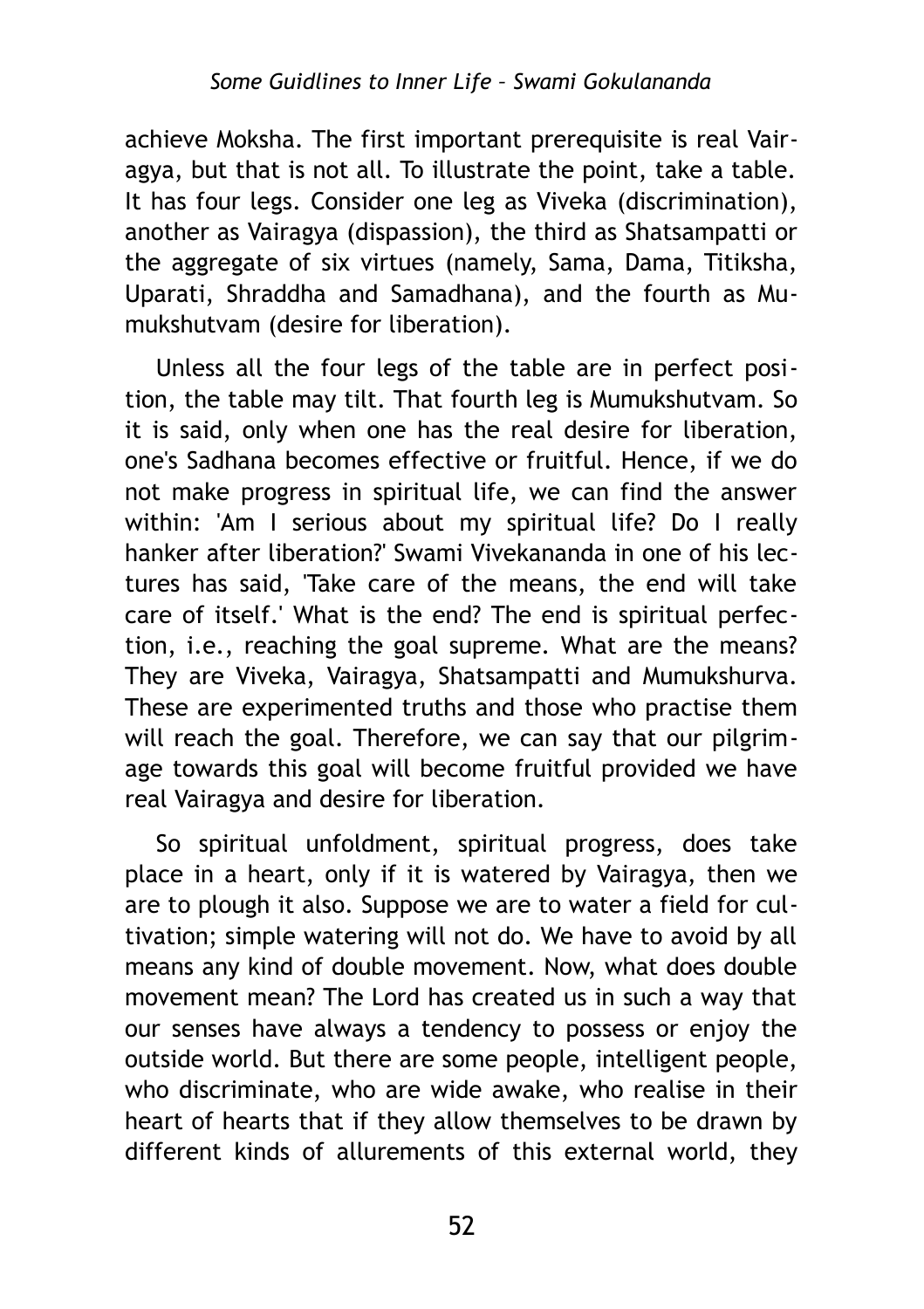will not then be able to reach the desired goal in this life; for, the senses have a tendency to drag us out from our inner world to the outer world. In our quest for the mundane, ephemeral so-called pleasures of the world, we forget that the world is a world of appearances and that it is not real. If we allow ourselves to be deceived by the allurements of the world and at the same time want to proceed along the spiritual path, we are guilty of what may be called double movement. If we are serious about our path towards the our final, lasting goal, then we have to make the choice once and for all. Our line of thinking should be in this manner: 'We have enjoyed the world in innumerable births. In those we knew what sense pleasures mean. Should we allow ourselves again to be cheated by this deceitful world?' If we do not want to be cheated again, then we must make a resolution to that effect and live according to that. If we do not do that and try to proceed on our pilgrimage towards the goal supreme, we are likely to yield to different kinds of temptations of this world. Then we will have what may be called grievous discord, which every aspirant should try to avoid.

The next question is why this double movement? Double movement is there because of innumerable desires of the body and of the mind acquired through our past Каrmа. Is there any remedy? Yes. The mind must be subjected to a conscious and voluntary discipline. Mark the language. It should be a self-imposed discipline. Those who take to this higher spiritual path, the inner path, will have to face a struggle. Millions and millions of people on this earth do not face such a struggle. Only those who take to spiritual life seriously, are in for that struggle, because of our biological heritage, which is but another name for our past Karma. From biological heritage, we must go onward to the domain of divine heritage. Naturally, there will be a struggle before this is achieved.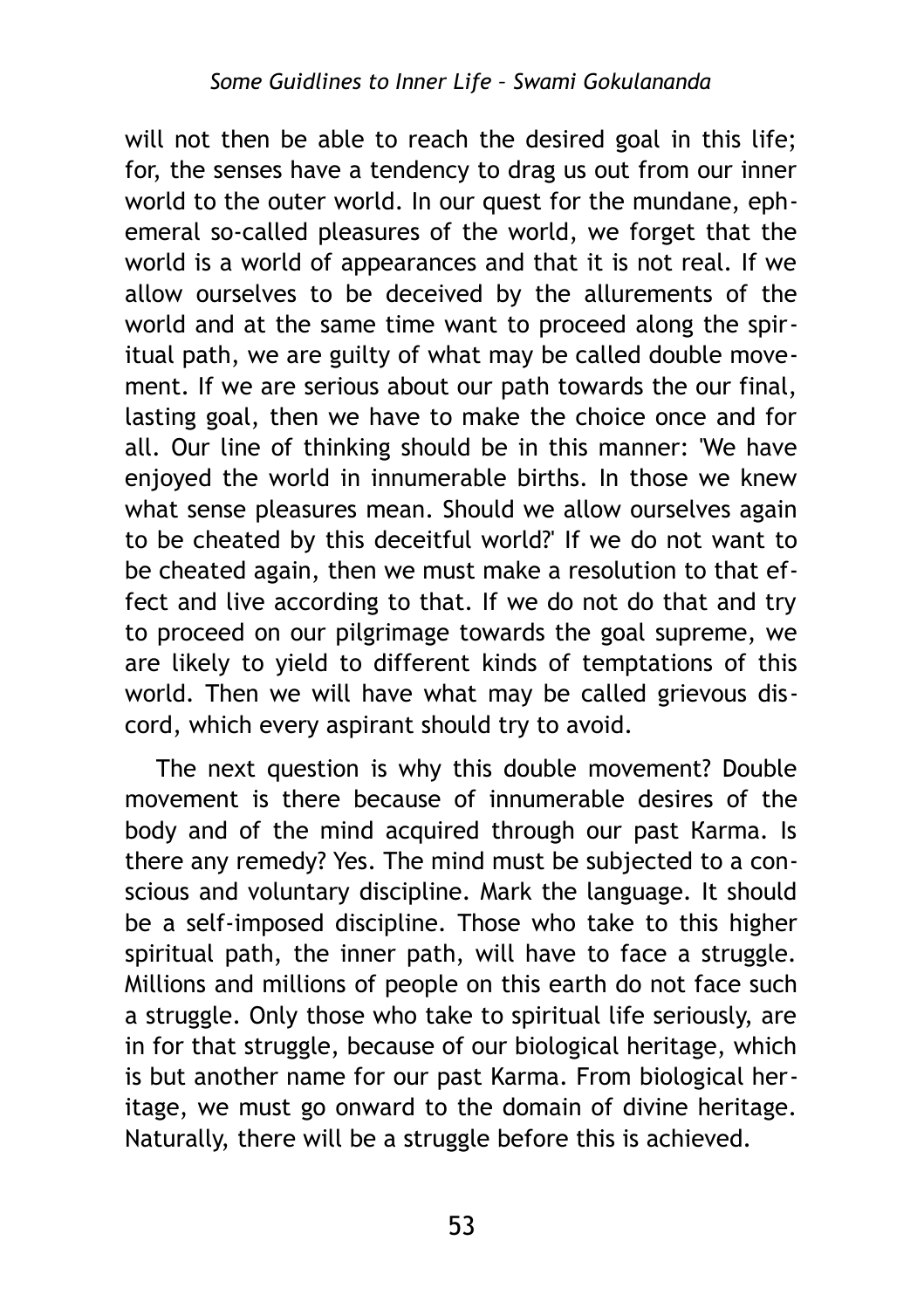Listen to what Swami Prabhavananda, a disciple of the great Swami Brahmanandaji Maharaj, told the present writer: "When we were novitiates, we would tell Maharaj, (Swami Brahmanandaji) about our difficulties. Then he would say that every one has to pass through such a struggle; do not lose heart, do not give up the struggle.' Once you give up the struggle, then there is no further hope. But if you keep up the struggle, even if you fail, you can rise again. Progress is never in a straight line. Those who take to the spiritual path are in for a serious struggle. They will be up against different kinds of inner conflicts, and they should therefore be prepared to pay the price for it. Why? Ultimately, if we keep up the struggle, we shall be victorious. We shall realise our divine nature and consider ourselves blessed. So, ultimate victory is assured. But on the way, we may have to encounter a number of difficulties. If this is not done consciously, it may lead to some kind of psychological complexes. However, if these struggles are faced willingly, then there will be no complexes. Instead of suppressing and repressing our desires, we should try to sublimate them. Our desires are to be given a Godward direction. That is what is meant by voluntary spiritual discipline. Without doing that, if we only suppress and repress the many kinds of desires in us, we shall have to face many undesirable consequences. Some would say therefore: if you have a desire, fulfil it. But there is a great danger in this. We may get into the great whirlpool of worldly life and find it difficult to extricate ourselves from it for a long time, even for the whole of this life. It is better and safer to adopt another method. We should take a philosophical attitude. What does this mean? The external world, according to Vedanta, means five things - Nama (name), Rupa (form), Asti, Bhati, Priya (existence, knowledge, bliss). If we can continuously eliminate name and form, then we perceive the omnipresence of Brahman - Asti, Bhati, Priya or existence, know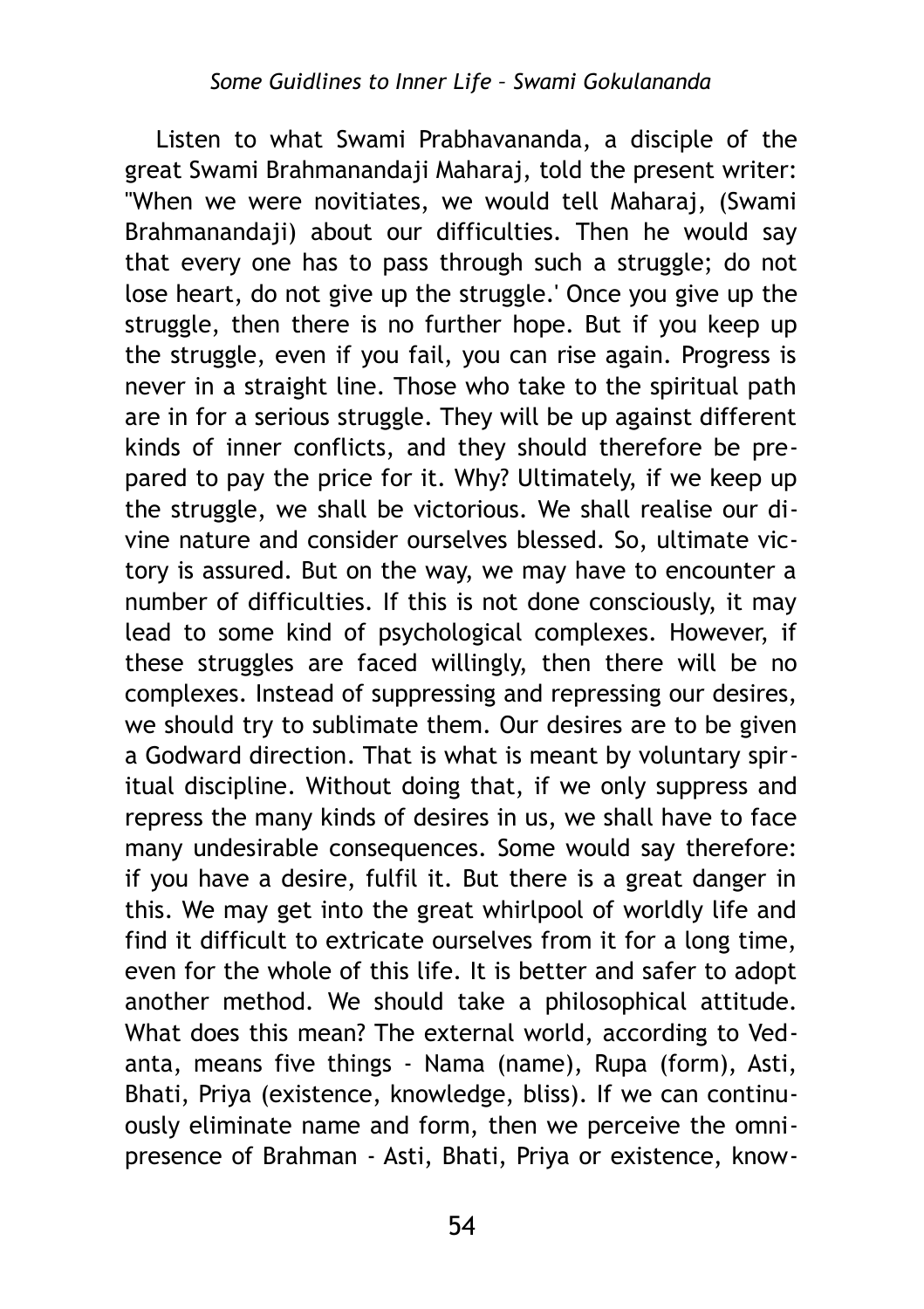ledge, bliss absolute. We are so many in this room. Basically and intrinsically, we are all divine. Swami Vivekananda says, 'Each man is potentially divine. The goal is to manifest the divinity within.' We are all of the same stuff, absolutely of the same stuff - pure consciousness. The difference between us is just in name and form. This truth is what our ancient rishis discovered in their transcendental mystical realisation. Anything animate or inanimate in the universe consists of five things; it exists (Asti), it is revealed (Bhati), it is pleasing (Priya), and it has a name (Nama) and form (Rupa). Now, if we go on eliminating the name and form, we are all of the same stuff. So we have to practise this daily. A devotee meditates and then comes out of his meditation cell and has to mix with hundreds of people of this world. So many types of attractions and allurements are there. Through the grace of God, if Vichara (discrimination) can be kept up, then one can be established in one's real nature in unity, by denying name and form, i.e., multiplicity. So, if we can eliminate name and form as an external layer, then we can realise the substratum, i.e., Sat-Chit-Ananda. If we have that attitude, then the entire universe will be seen to be pervaded by the omnipresence of Brahman. Then we are safe. This will give a right direction to our Antahkarana. We shall be able to avoid all kinds of mistakes and pitfalls and shall no longer be deceived by the world. Only in the Infinite lies real bliss.

Once we are persuaded that the same ultimate reality is here, there and everywhere, then because of its omnipresence, whenever we are about to make any mistake, we are sure to remember that we can deceive the world but we cannot deceive that all-knowing God, our real Self. There is another advantage in this. If it is a fact that God is always with us, in us, outside us, everywhere, then even if I am going to make mistakes, even if I have hundreds of evil desires in me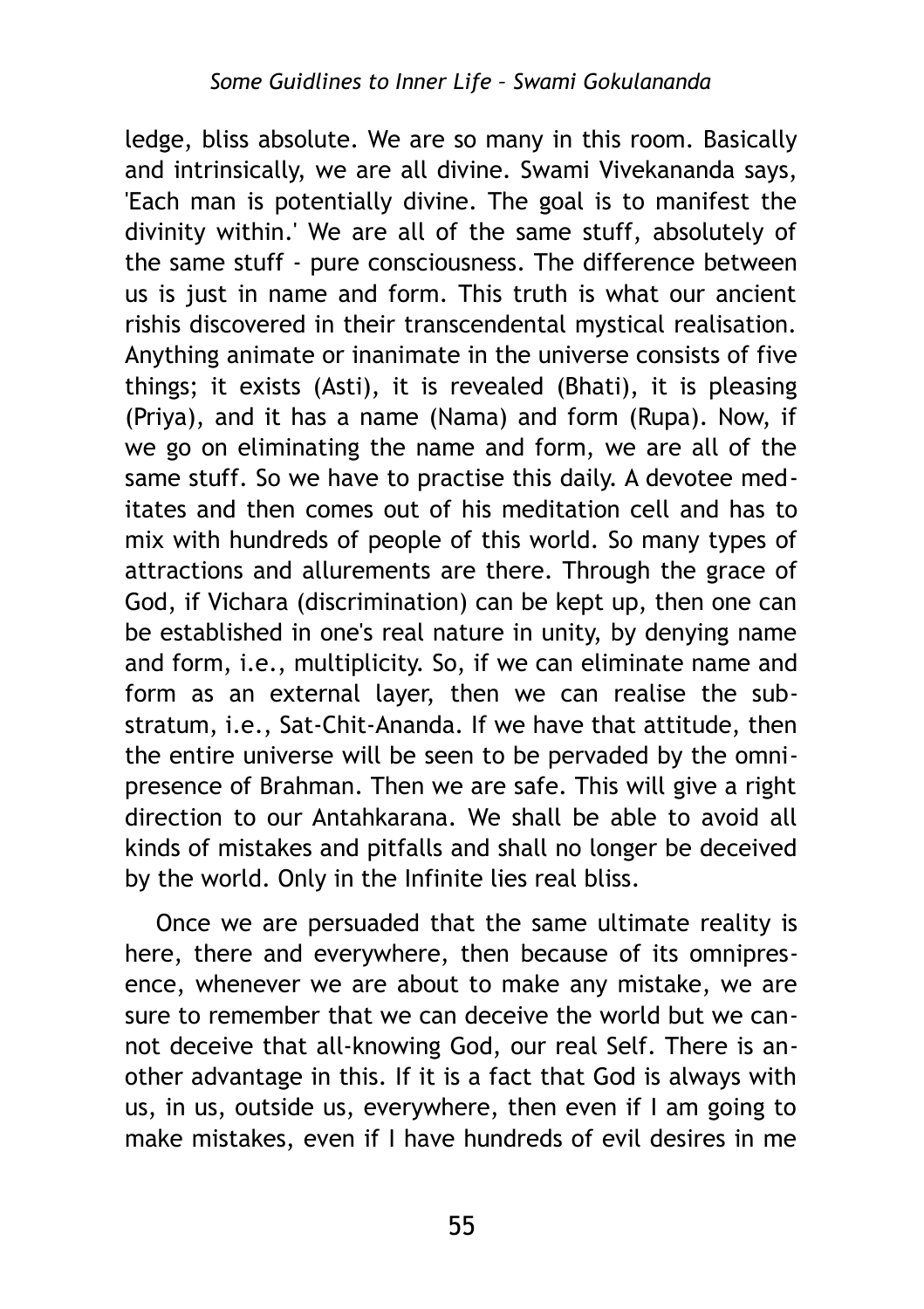which want to pull me down, even then I can unload my mind to the indwelling Lord, saying, 'Oh Lord, You have created me in such a way that I cannot but run after the pleasures of the world. There are such horrible Samskaras in me that I feel there is no hope for me. But as my indwelling Lord, You are conscious of all my failings and shortcomings. Unless You give me strength enough to overcome all my weaknesses and imperfections, there is no hope for me.' So, if we have faith in the guidance of the omnipresent Brahman, we are safe. If we are going to make any mistake, immediately this thought should come, 'Well, I can deceive the world, but not God. I am helpless, O Lord! I run after so many things of the world. I am going to commit the same mistakes; so come to my rescue. You alone know of what stuff I am made.' Then the Lord will certainly come to our help.

Also, different kinds of unwelcome thoughts come to our mind as if they are bubbling up to the conscious layers. If this happens, we should not lose heart. These are indications that we are continuing further in the process of purification. These are indications that perhaps in the subconscious layer of our mind, there are many neglected corners. No real transformation is possible, if we are just in superficial contact with Reality. We are to get into the innermost recesses of our beings. We have to direct our attention to the depths of our being. Just a tiny bit of light enters our mind when going into meditation and all the dirt and filth consisting of various kinds of evil impressions are pushed to the background into some corner of the mind for the time being. When we come out of meditation, again they come to the surface. So we are to take steps for the removal of all the dirt that lies in the nooks and comers of our mind.

Now, sometimes we try to achieve mastery over the mind and establish control over the senses. But this should not be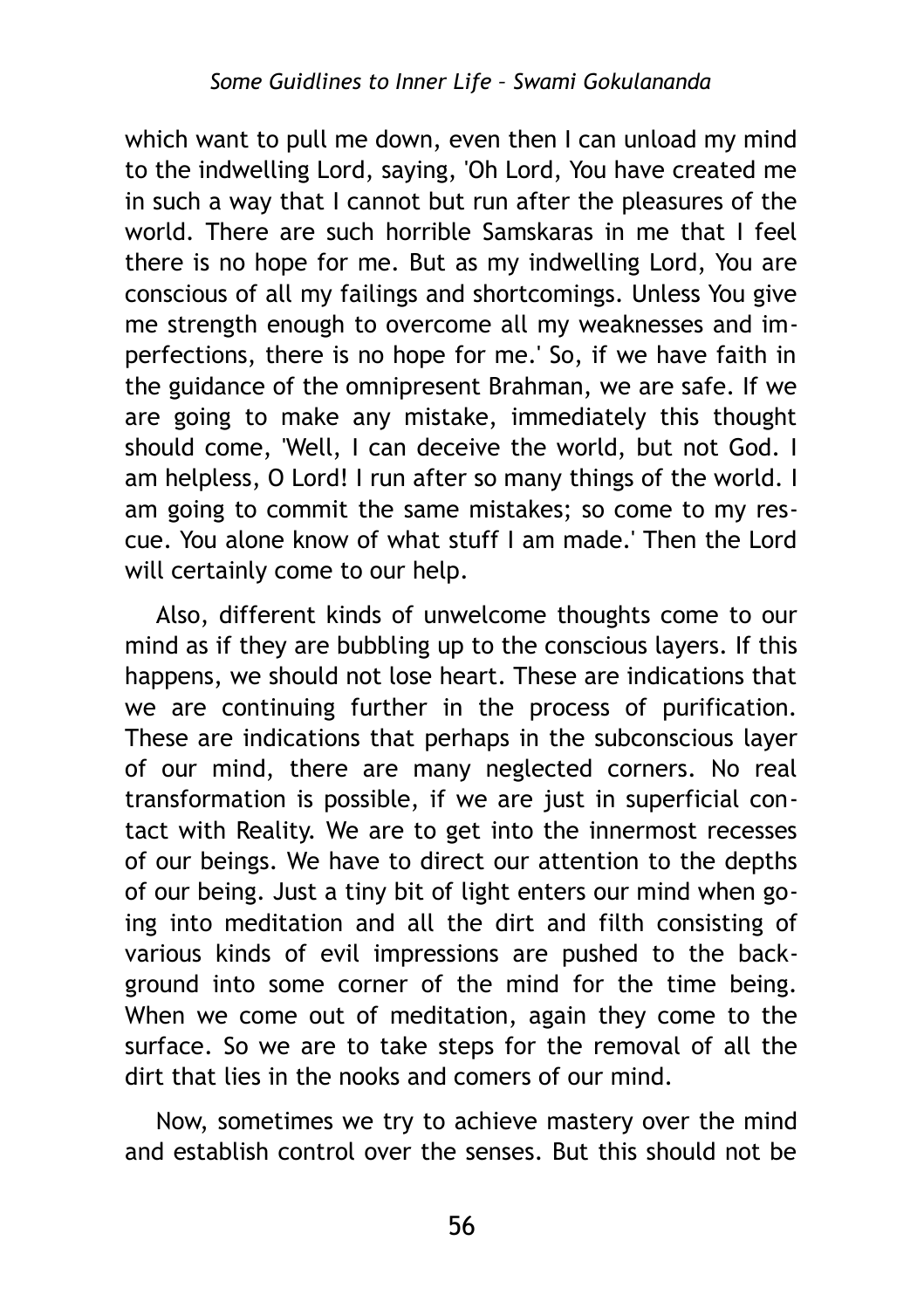mistaken as inner transformation. Inner transformation, according to the Bhagavad Gita, will not be complete if we have only external control of the mind. What is needed is internal control. Let me refer to verse 59 of the chapter 2 of the Bhagavad Gita.

Visaya vinivartante niraharasya dehinah | rasa-varjam raso'py asya param drstva nivartate ||

*- The objects of senses turn away from the embodied soul who abstains from feeding them, but the taste for them remains. Even the taste turns away when the Supreme is seen.*

Now, in this verse of the Bhagavad Gita, Sri Krishna explains the difference between outer abstination and inner control or inner renunciation. There may be some of us who can reject the sense objects, but there may still be lurking desires in our mind to posses those very objects. Outwardly, we may reject but inwardly there may be hankering. That means only outward control, and not inner control, has been achieved. If we want to reach the final goal, with outer or external control alone we are hopelessly mistaken. Until we have achieved inner control, sense objects recede for the time being. But the taste for them remains as lurking desire. However in the case of one who has reached the goal, of one who is established in the substratum behind the world of name and form - from his mind even the lurking desires go once for all. Even the taste (Rasa or the lurking desire or attachment to enjoy the sense objects) turns away when the Supreme Self is seen. So when we speak of external control and inner control, we should remember this important verse of the Gita.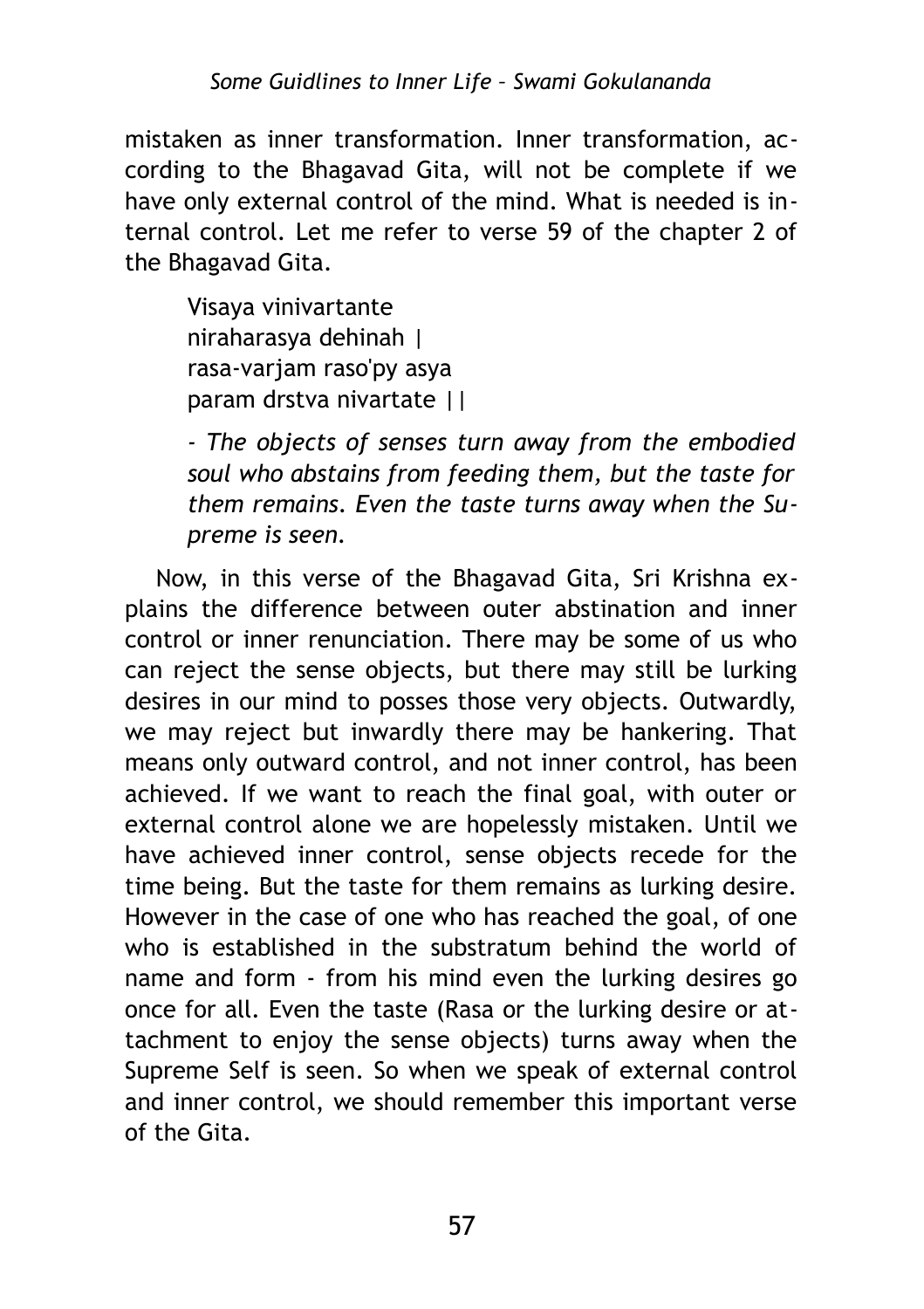Another verse, the next one (2.60) also contains a warning for those who are careful and vigilant enough, including wise persons who want to practise control of both kinds, the external and the internal. The senses, it is said, are so violent and turbulent that they may carry us away and cause a spiritual fall of even a striving aspirant:

Yatato hy api Kaunteya purusasya vipascitah | indriyani pramathini haranti prasabham manah ||

*- The impetuous senses, О Arjuna, of even a learned man who strives, forcibly drive the mind astray.*

We are not only to control all the senses, but we are to remain steadfast and live an integrated life. We should be exclusively and deeply devoted to our real self and reject as poison all that is non-self. So here is a warning. The senses are so turbulent that they are always about to overpower and devour us. Even wise people who take to the spiritual path may fail. So, we must be very, very careful.

Again coming to the distinction between external and internal renunciation, in the case of external renunciation, one renounces the world and goes to a cave or to a forest, but if one does not renounce the world internally, then there will be attachment and craving for sense objects wherever one may go. The mind will be cheated and deceived by various sense objects. Therefore, external renunciation is not of any consequence if it is not followed by what is called inner renunciation. Whatever might be our station in life, if we want to follow the ideal of external and internal renunciation, we must be very vigilant and pay constant attention to our ideal. We must have a firm grip on our ideal. We must strictly adhere to the goal supreme. Otherwise, no one will be able to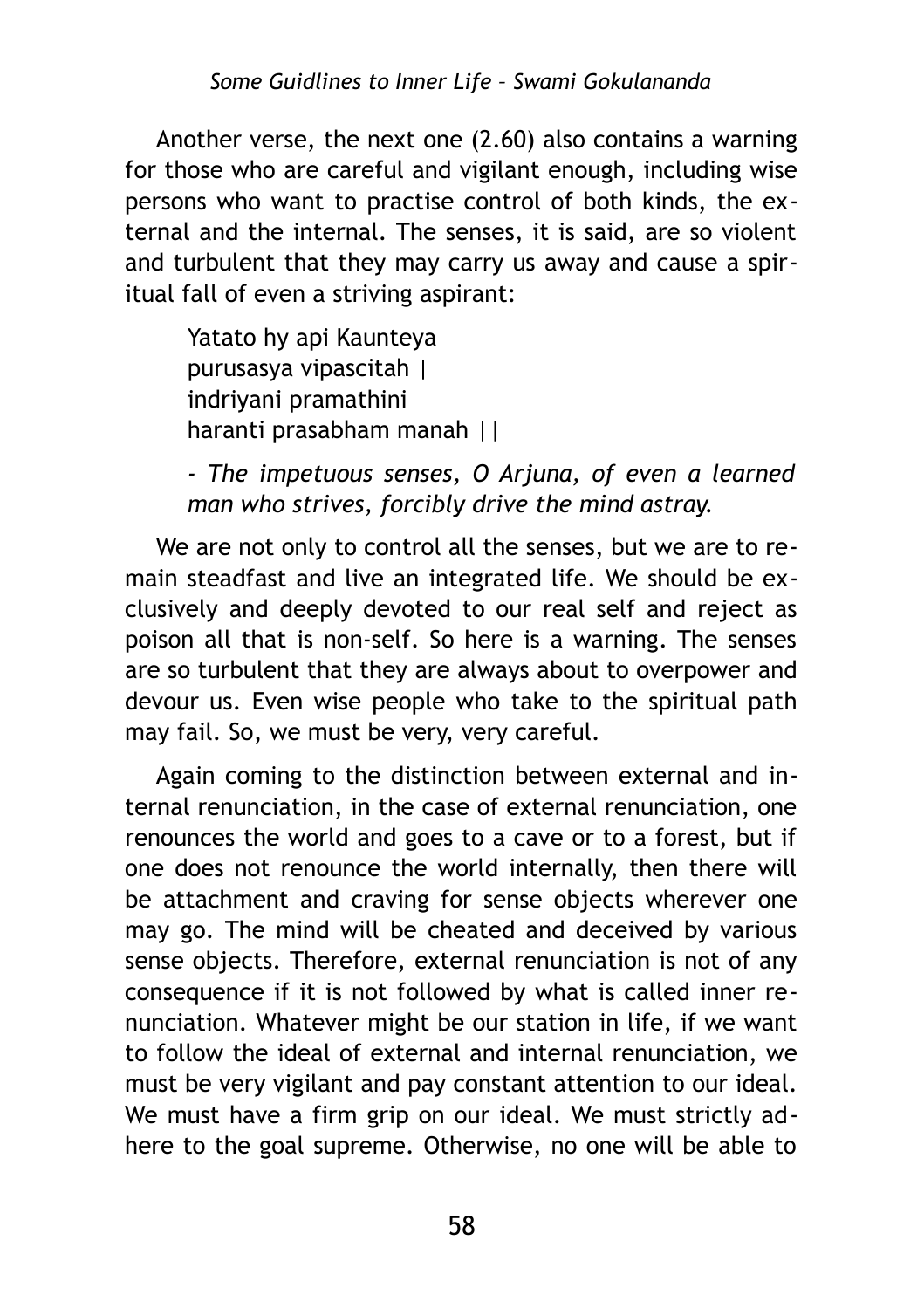save us. In this connection, it will be relevant to refer to a conversation that took place in the Dakshineswar Kali temple between Sri Ramakrishna and one householder disciple. The question that was put to Sri Ramakrishna was this, 'Sir, can we not realise God without complete renunciation?' (complete means both external and internal). Sri Ramakrishna, who was the embodiment of compassion and mercy, replied with words of assurance to that householder disciple. Though he addressed his words to a particular householder disciple, what he said is meant for all of us. Sri Ramakrishna said, 'Of course, you can. Why should you renounce everything? You are all right, as you are following the middle path. I tell you the truth. There is nothing wrong in your being in the world. But you must direct your mind towards God. Otherwise you will not succeed. Do your duty with one hand and with the other hold on to God. After the duty is over, you must hold on to God with both hands.'

Note the emphasis on the word 'must'. We must direct our mind to God, otherwise we shall not succeed. 'Bondage is of the mind and freedom is also of the mind.' A man is free is he constantly thinks: 'I am a free soul. How can I be bound whether I live in the world or in the forest? I am a child of God, the King of Kings. Who can bind me?' By repeating with grit and determination, 'I am not bound, I am free,' one really becomes so - one really becomes free.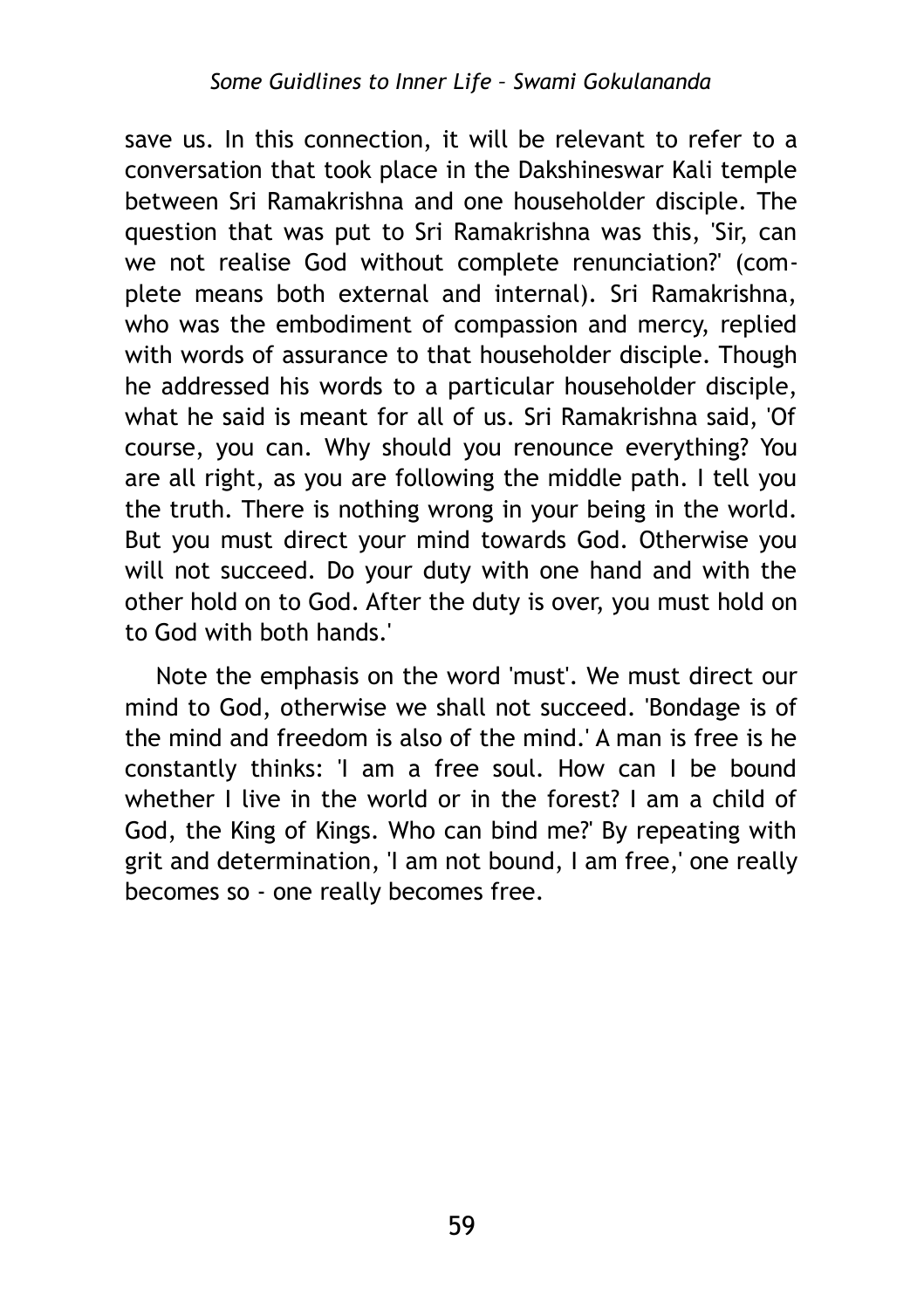### **5. Japa Sadhana**

In trying to understand what is external and internal control, it will be helpful to know what Swami Turiyanandaji once said. Swami Turiyananda was a direct disciple of Bhagavan Sri Ramakrishna and a living embodiment of Vedanta. At the request of Swamiji he went to the United States, and built up the Shanti Ashram in California. Swamiji told the American devotees, 'You saw me delivering lectures; now I am going to bring to you a Swami from India who is a living embodiment of Vedanta. All that I taught you, talked to you, you will find exemplified in that Swami, my brother monk.' That was Swami Turiyanandaji. When Swami Turiyanandaji was requested by Swami Vivekananda to go to the United States to help him, at first he declined. 'No, I would not like to go to the United States. I would like to remain in India.' But Swamiji's love won over Turiyanandaji when he said, 'Well, Hari Bhai, I have given rny life for the cause of Sri Guru Maharaj (Ramakrishna); will you not come and stand by and help me?' Then Swami Turiyanandaji replied. 'I am not going to give lectures like you. I am not an orator.' Swamiji told him, 'No, they have had enough of lectures in the West. They want to see the life of a true Vedantin. Show by your life what I have taught as the Vedanta.' 'Yes, I can then go,' was the answer given by Swami Turiyanandaji. He did live an exemplary sannyasin's life. Now, while he was in the United States one American student referred to the problems of controlling the subconscious mind. And Swami Turiyanandaji said, 'Ordinarily, we know only the surface waves of our mind, but by Yoga practice, we learn to go deeper. By watching and studying our own mind, we dive below our surface consciousness and observe what is going on below. Many Samskaras, latent desires, are stored up there, waiting for an opportunity to express themselves. Through introspection we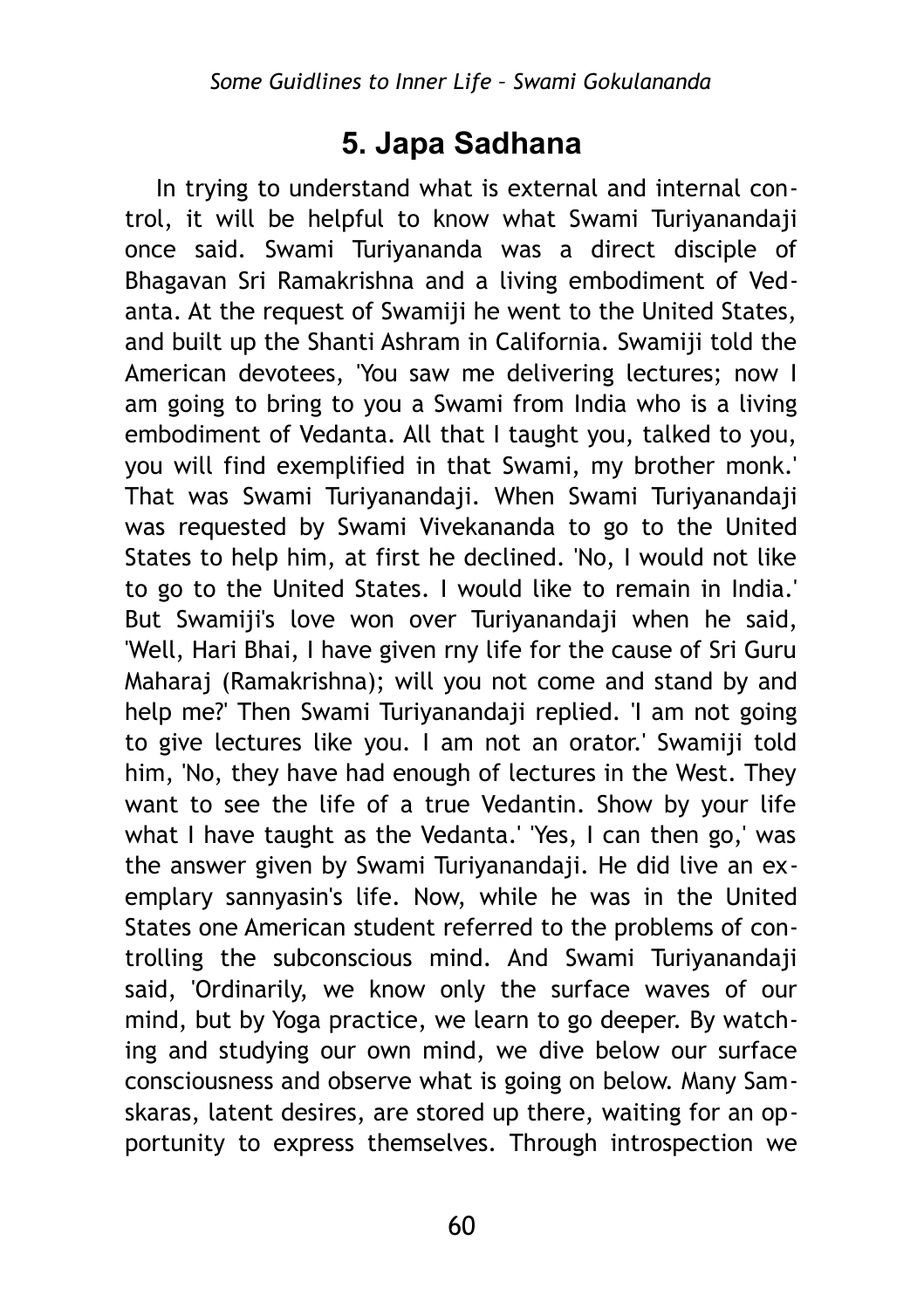can discover them before they rise to the surface. This is very important; for once a thought has come to the surface, it is extremely difficult to control it. But at an early stage, it is easy. A seed is easily destroyed. But when it has germinated and grown into a big strong tree, it requires great strength and effort to cut it down. So we must check our desires in their early undeveloped stages. Here is the clue to the control of the mind.' Turiyanandaji pointed out that we only know the surface of our mind. Through japa Sadhana and meditation we can dive below the surface of consciousness and know the desires which are likely to come to the surface of the mind. So it will be highly practical and beneficial to make sure that these desires do not germinate and grow into big trees. As Swami Turiyanandaji said, we should strive our best to cut down before desires grow into big trees. Once a thought has come to the surface and taken hold of the mind, it is extremely difficult to control it. By japa Sadhana every one of us can be conscious of the subconscious layer of the mind. In the subconscious layer of the mind, impressions of different Karmas of this life and the past innumerable lives are stored up. Now, before they come up and attack us, we have to cut them down at their rudimentary stage. If we can do that, then we can have mastery over the mind.

Sometimes when we sit for meditation, many kinds of impure thoughts bubble up. Is there any way out? Now we have different layers of the mind. The conscious layer, the subconscious layer, the unconscious layer and so on. It has been the experience of most of us, that undesirable thoughts arise from the subconscious layer of the mind. If such undesirable thoughts do assail us during the course of meditation, it is a sure indication that the process of purification has not been perfected and completed and we have to continue with dili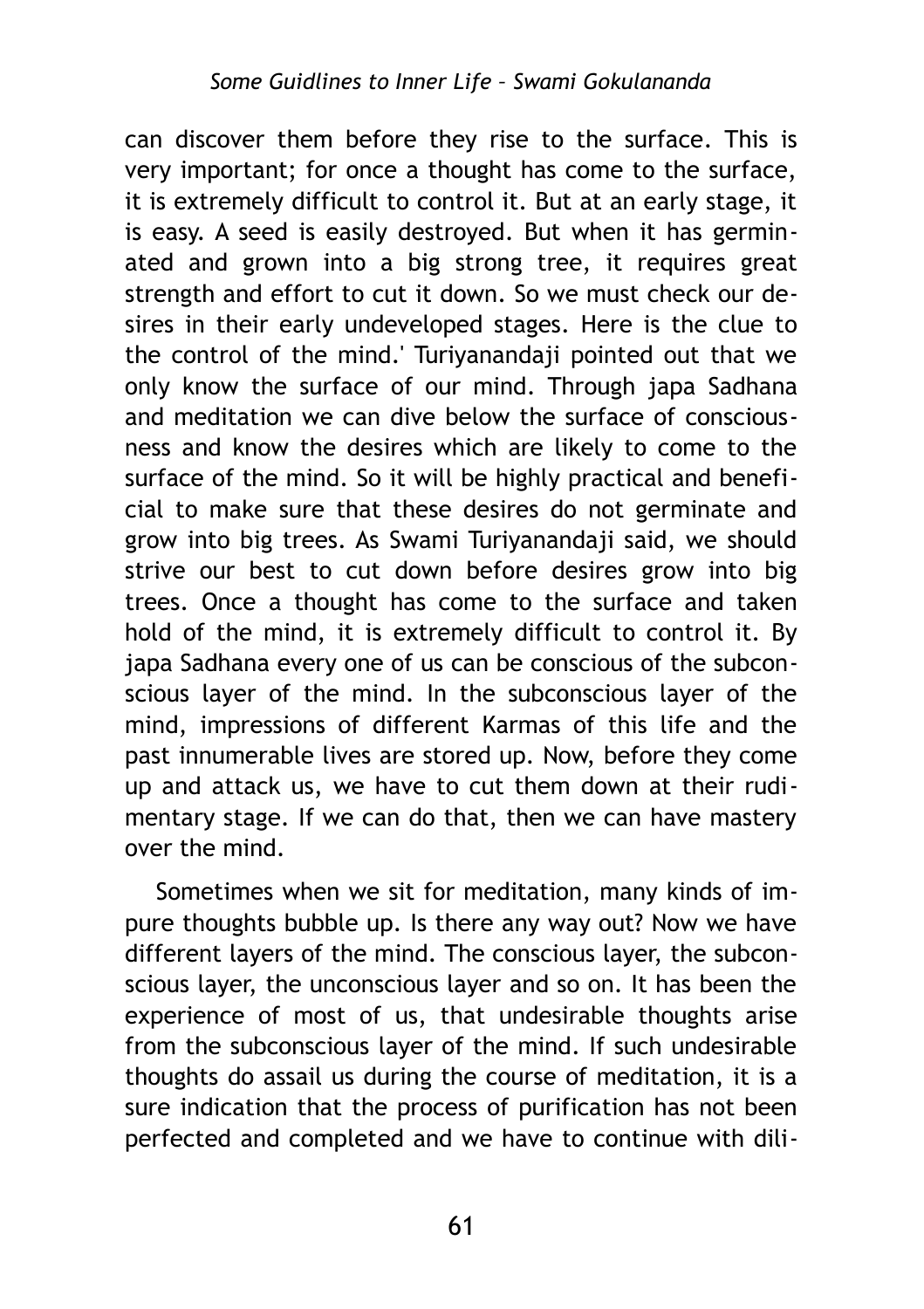gent efforts towards the progress of purification. How can that be done? We have to focus our attention on the very depths of our soul. Even if we do that, in spite of our repeated attempts, we may perhaps find that we cannot make any further headway. Perhaps, we are in front of a world which prevents us from going further. This has been the experience with almost all saints and genuine seekers after Truth.

Is there any method by which we can be successful in removing this wall of impediments? Is there any method by which an aspirant can surmount all the difficulties on the path towards the Goal Supreme? The answer is 'Yes', there is a proved technique. By means of this proved technique almost all the insurmountable obstacles can be overcome. Now, what is that proved technique? That technique is 'japa Sadhana'. In this connection, one would like to quote what the Holy Mother Sri Sarada Devi said to one of her intimate disciples. His name is Swami Shantanandaji. The present writer had the good fortune of being in his holy company. He was held in high esteem by one and all for his saintly life. He told us that once when he met the Holy Mother and asked, 'Mother, how can I realise God? How can I have unfoldment?' The Holy Mother suggested a simple method. She said, 'Japat Siddhi! Japat Siddhi! Japat Siddhi! Through performing Japa alone, one can attain realisation.' Now what is this japa Sadhana? It is just the methodical repetition of a sacred formula, a Name - a siddha Japa Mantra that we get from our Guru or spiritual master. We should remember that when we receive a Mantra, we receive it from a competent spiritual master. A Mantra has got an inherent power in it. If we read any book on Tantra Sadhana, we shall find reference to a number of Mantras. However, if we just take any Mantra, and start doing Japam, it will not produce any effect. These are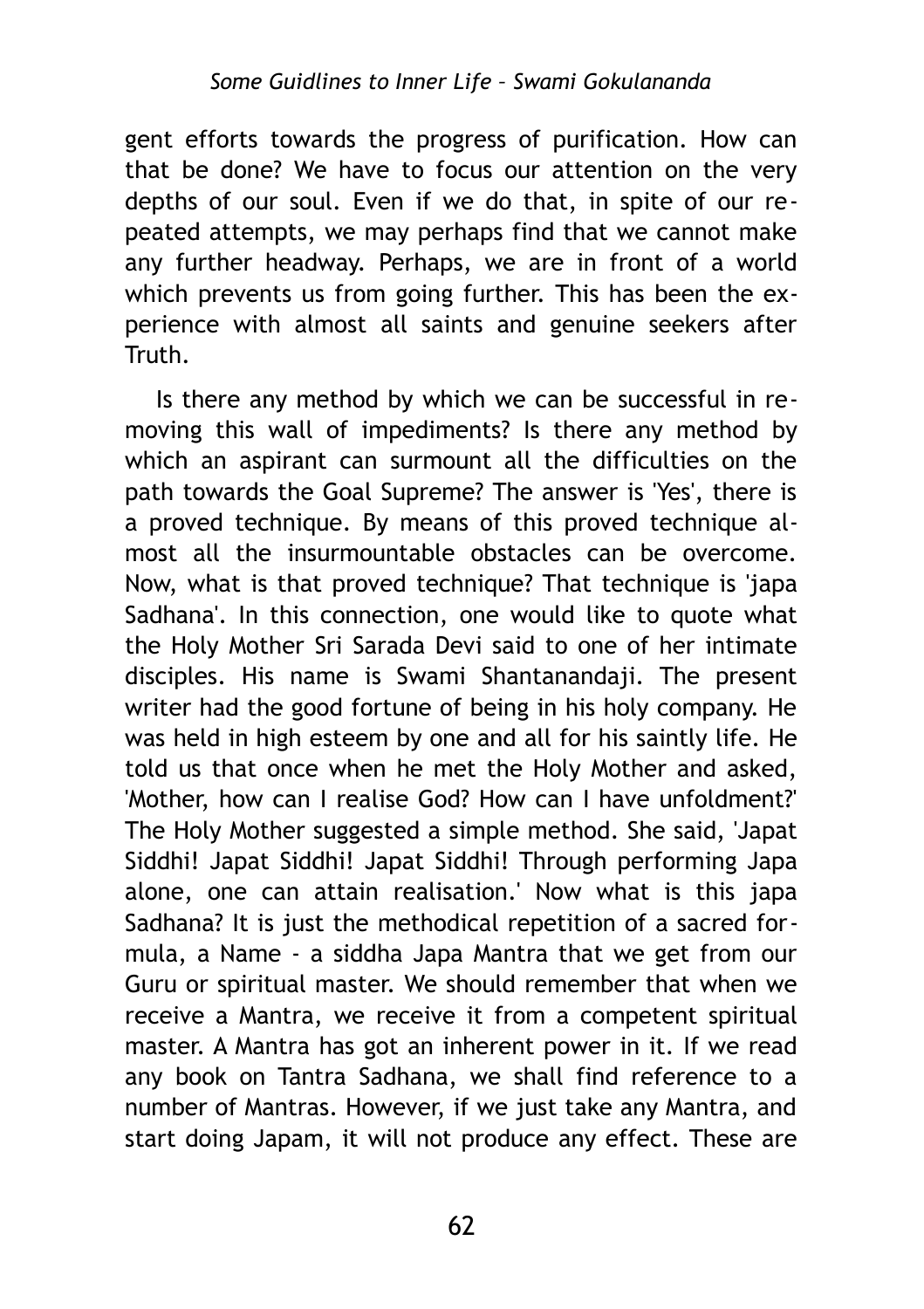all in the books. What is necessary is that it should come through a Guru Parampara - a successive generation of teachers and disciples. We have to learn it from a Guru. Power is transmitted from a master through the Mantra to his disciple. This disciple again, when he becomes Siddha, transmits the Mantra along with the power to his disciples. So we must have faith in what is called transmission of spiritual power from Guru to disciple. Only when we receive a Mantra with such faith through a competent master, are we able to reach the goal, provided we follow the path prescribed by him.

To proceed towards the Goal Supreme, we must have our own Chosen Deity or Ishta Deva. Now how can we meditate on one's beloved Ishtam? We must learn the path from a competent spiritual master. The Guru, out of his infinite kindness, gives the Mantra to a disciple. The disciple should not take it as just a syllable or word. The Mantra has got a mystic power. If we have real faith in the words of our Guru and if we go on doing japa Sadhana, we will be able to realise our Ishtam. So what happens if we have a Chosen Deity, and along with it we get a real Siddha Bija Mantra? We then have a definite centre of spiritual consciousness to hold on to. Again and again we should come back to our Ishtam. This is something absolutely essential. Japa becomes efficacious when, along with the repetition of a great Name, we dwell on its meaning as instructed by the teacher. It is said in Patanjali's Yoga Sutra, 'Tat japah Tat artha Bhavanam', which means that we are to be constantly conscious of the spiritual significance of the Mantra. It does not matter if, in the beginning, the repetition of the Mantra is mechanical. It may be that we don't find any taste in the holy Name, but still we should go on doing it. Ultimately, we shall find out how delicious is the Name of the Lord. So it does not matter if, in the beginning, we start with blind faith.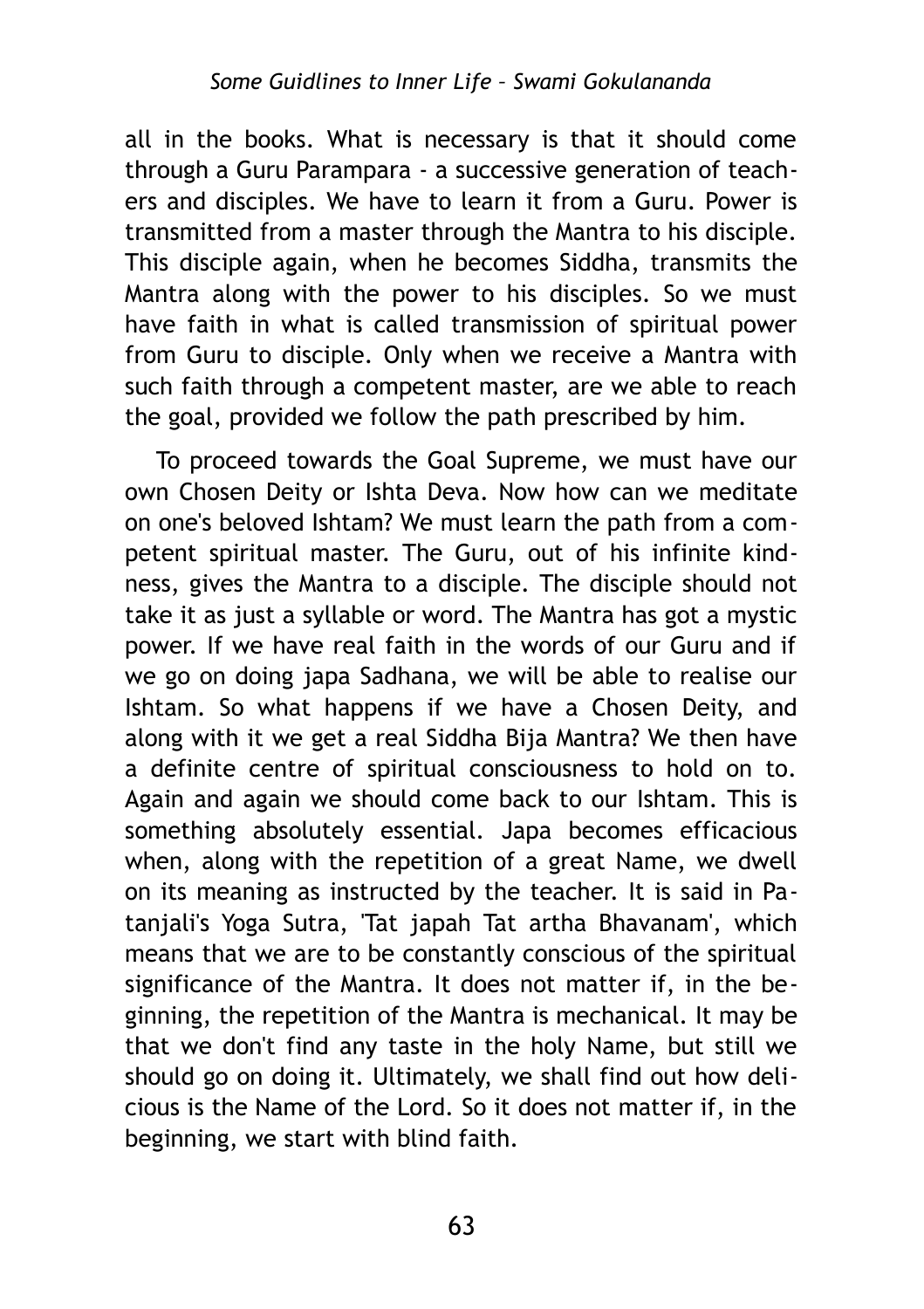Japa Sadhana lays emphasis on taking the help of sound symbols, because sound and thought are interrelated. A typist knows that, when he strikes on a letter on the keyboard he is propelling the key of that particular letter and immediately the impression is printed on the sheet of paper. In the same way, as soon as we touch on the sound symbols, such as the name of 'Rama', 'Krishna' or 'Hari', immediately the thought related to it comes before our mind, and it does help in our journey towards the goal supreme.

If we have faith in the mantra, then even if we go on repeating mechanically, ultimately it will have its effect, because there is great power in the divine name. It helps us in counteracting different kinds of thoughts. To attain spiritual realisation or to manifest the divinity within us, japa Sadhana is one of the best means according to all our spiritual masters.

We need inner purification. We need real transformation of our psycho-physical organism. No unfoldment is possible unless we take pains to practise purity in thought, word and deed. But how to attain absolute purity? Swami Brahmanandaji, the first President of our Order, once said, 'From my own experience, I can tell you that none can ever be absolutely pure, unless one does japa Sadhana.' The present writer was advised by one of the most respected Swamis of our Order, Swami Visuddhanandaji, that for attaining purity of mind one should do a fixed number of Japas every day. The number he recommended was the small figure of 10,000.

In the same vein the importance of taking the Lord's name was impressed on the present writer by another senior and respected elder of our Order, Swami Siddheswaranandaji. He wrote to me: 'Take your spiritual life seriously. In this Kali Yuga, according to Sri Ramakrishna, repetition of the holy Name is the highest Sadhana. I am a f-a-n-a-t-i-c of japa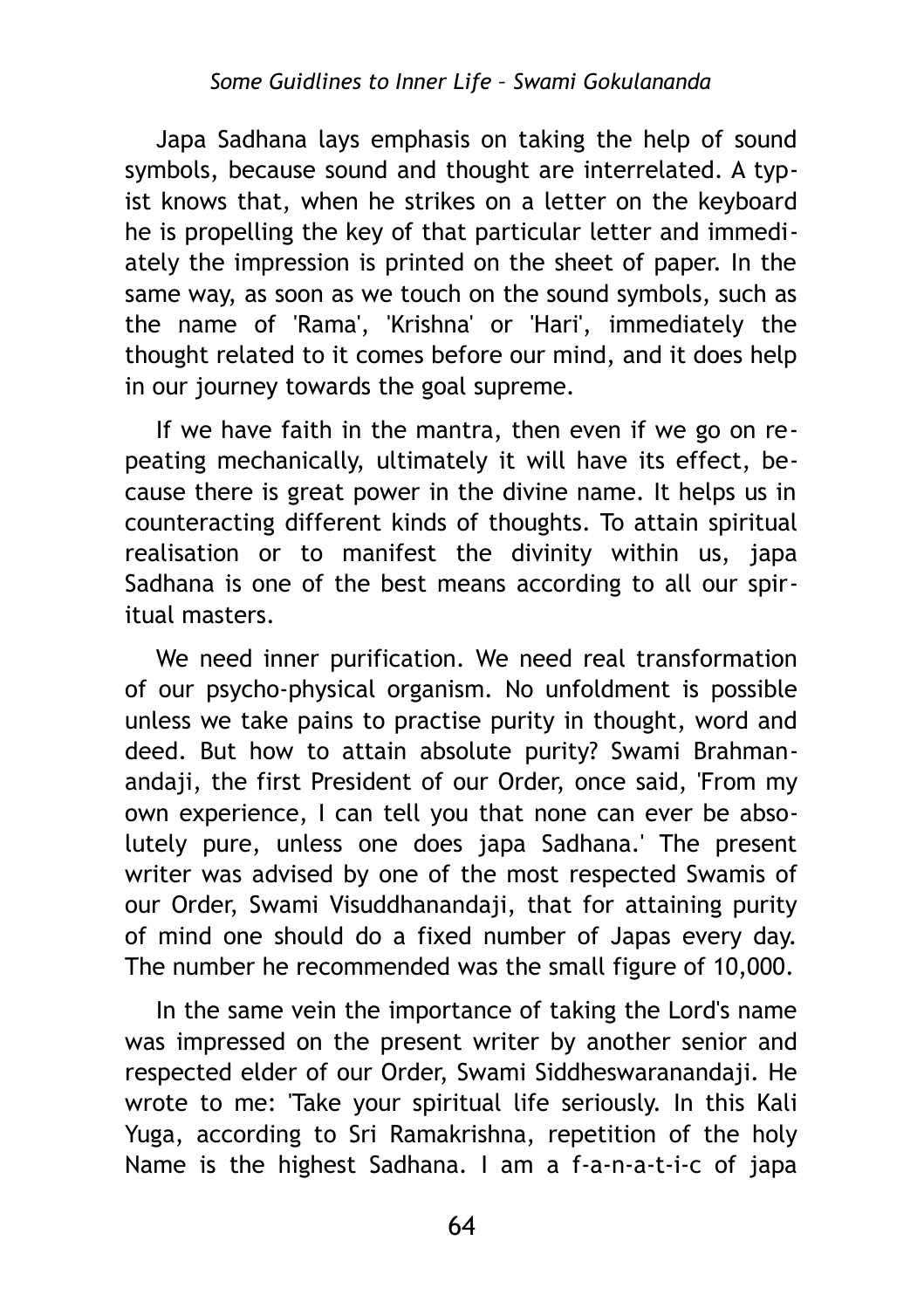Sadhana.'

But we want to realise God somehow doing japam mechanically, one hundred and eight times a day, and for that also we don't get time! The question is whether this is due to want of time or due to want of sincerity. Let us not be traitors to our thought. Let us be frank. We find time for everything, but we do not find time for practising japam and meditation! We should ask ourselves: 'Why is it so?'

We must have faith in the words of these great ones. Even if the mind is restless, outgoing, and so many evil thoughts come in, the remedy is to go on doing japa Sadhana with diligence and perseverance. This is very important, because through japa Sadhana or by the repetition of the holy name, our body and mind become pure. As a result of constant repetition of a holy name, we get what may be called some kind of spiritual vibration. The world in which we live is full of impure vibrations, non-spiritual and worldly vibrations. To counteract the impure vibrations of the unfavourable environment in which we live, we shall have to create pure vibrations. How can we do that? Through japa Sadhana. Through japa Sadhana we create around us a fencing of spiritual vibrations, so much so that even if we happen to be in the midst of an environment full of impure vibrations, they will not be able to penetrate and assail us, because already, by means of the japa Sadhana, we have been able to create a holy fortress of spiritual vibrations. All kinds of impure vibrations will be neutralised by constant practice of the holy name, and the Jivatma will thereby be able establish his closeness with the Paramatma.

Japa Sadhana has two kinds of values. One is esoteric and the other exoteric. By the mere vibration of a given sound, a sense of spiritual awakening takes place, a new field of awareness is opened to us. This is what is called in mystical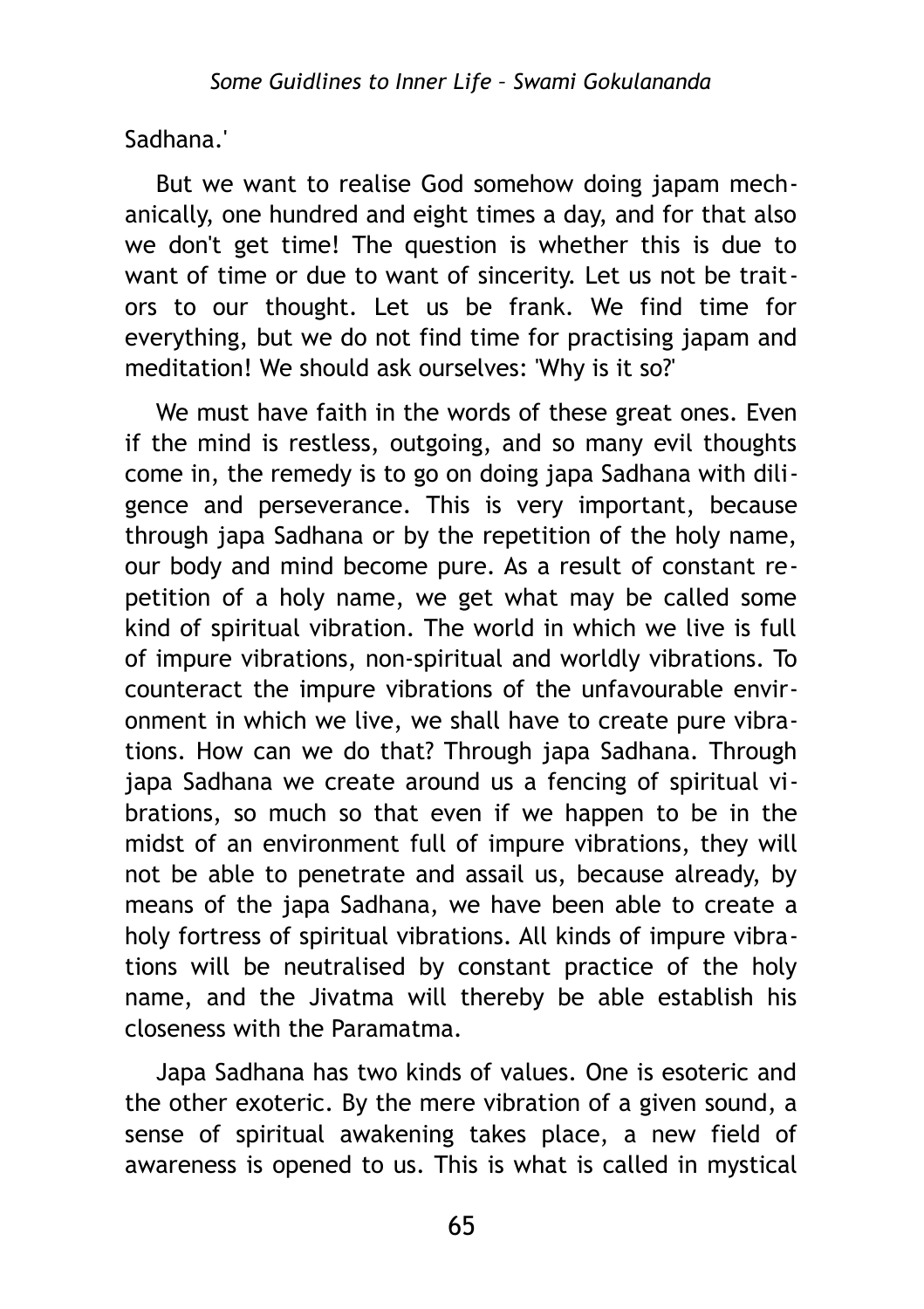language, the esoteric value of japa Sadhana; it generates a Sakti (power) which unifies all the diverse kinds of energies in us into a single bundle of energy. Our energies are always scattered in different directions. Japa Sadhana makes all these diverse energies one-pointed and makes them unified. By this an aspirant will be able to awaken the Kundalini power which lies dormant in us. In fact, there is a song in Bengali where the devotee prays to the Divine Mother: 'Oh Mother Kundalini, please wake up from the Muladhara.' We have in the spinal column the Sushumna, and on its left and right, we have 'Ida' and Pingala nerves. By constant repetition of the holy name, an aspirant can awaken the Kundalini Shakti lying dormant like a coiled snake in the Muladhara, which thereafter rises along the channel of the Sushumna nerve, and passing through different chakras, gets united with the Supreme Self.

With regard to the awakening of the Kundalini, when a question was put to Swami Brahmanandaji, he replied, 'There are some special exercises to awaken it, but I believe it can be best done through japam and meditation. The practice of japam is specially suited to the present age.' Therefore, we should be careful lest in our overzeal to awaken the Kundalini we should take recourse to some occult methods and come to grief. The safest course is to constantly repeat the divine name. Therein lies the real clue to awakening of the Kundalini.

Another important point to remember is what Swami Vivekananda always used to stress. He was against any kind of cheap ecstasy. In fact at the Cossipore Garden House he warned his brother disciples against too much group dances and songs; for, such things can raise the mind to a high level, but then from that high level, the mind suddenly descends into lower centres when the stimulation stops.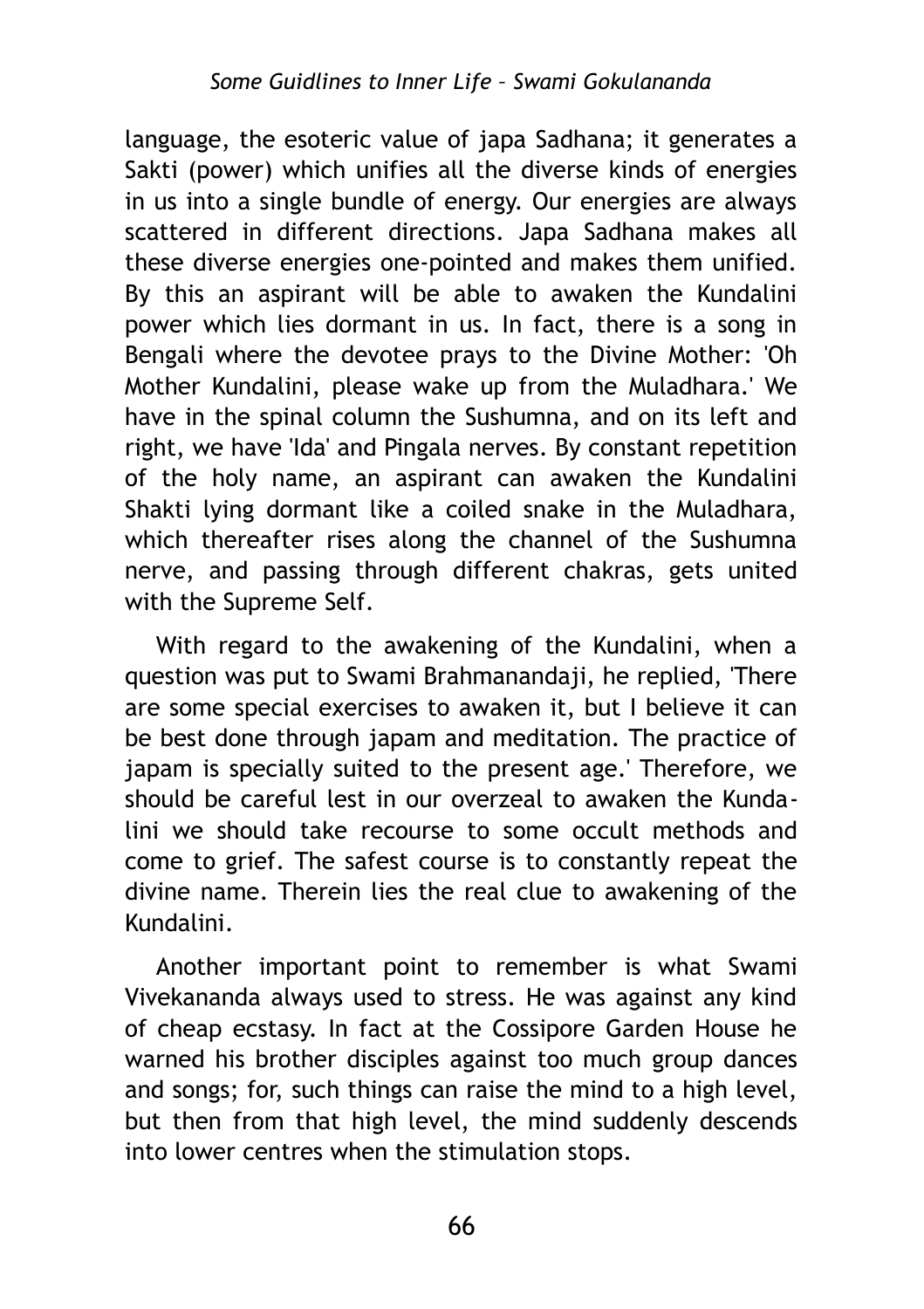#### *Some Guidlines to Inner Life – Swami Gokulananda*

So, to find the truth, it is essential to plunge into the very depths of our being. By japa Sadhana alone superior consciousness can easily be awakened.

Now is it practicable to pray ceaselessly? Apparently, it seems that it is rather not practicable to spend the whole time in prayer alone. A break in the continuity is inevitable. But if one is to attain spiritual illumination, one has to pray ceaselessly. One has to pray at all times, at all places. No doubt other thoughts will invade our mind and not allow us to pray ceaselessly. The remedy then is to exercise our will power, and reject all other thoughts. This we can do if we only will. If we compel ourselves to repeat the mantra always and if we persevere, we are sure to succeed, and then we shall find that our heart will also open up and continue to repeat the mantra by itself without any effort on our part. It means that repetition will become automatic. That is called ceaseless prayer. We have to attend to things such as the ordinary demands of the body, say, sleep, hunger and other things. We have to meet people, talk to different persons. We are to engage ourselves in so many duties and activities. Is it possible in the midst of all this to pray to God constantly?

In this connection, there is the story of a Russian pilgrim who grew so used to his prayer that when he stopped it for a single moment, he felt as though he had lost something, and that very moment he would start the prayer again. This went on easily and joyously. He was so used to this ceaseless prayer that when he was asleep he would sometimes dream that he was saying the prayer which he had learnt from his experienced teacher. So when one is used to it, then one can constantly repeat one's prayer and one feels there is nothing more precious and sweet in this world than ceaseless prayer emanating from the heart.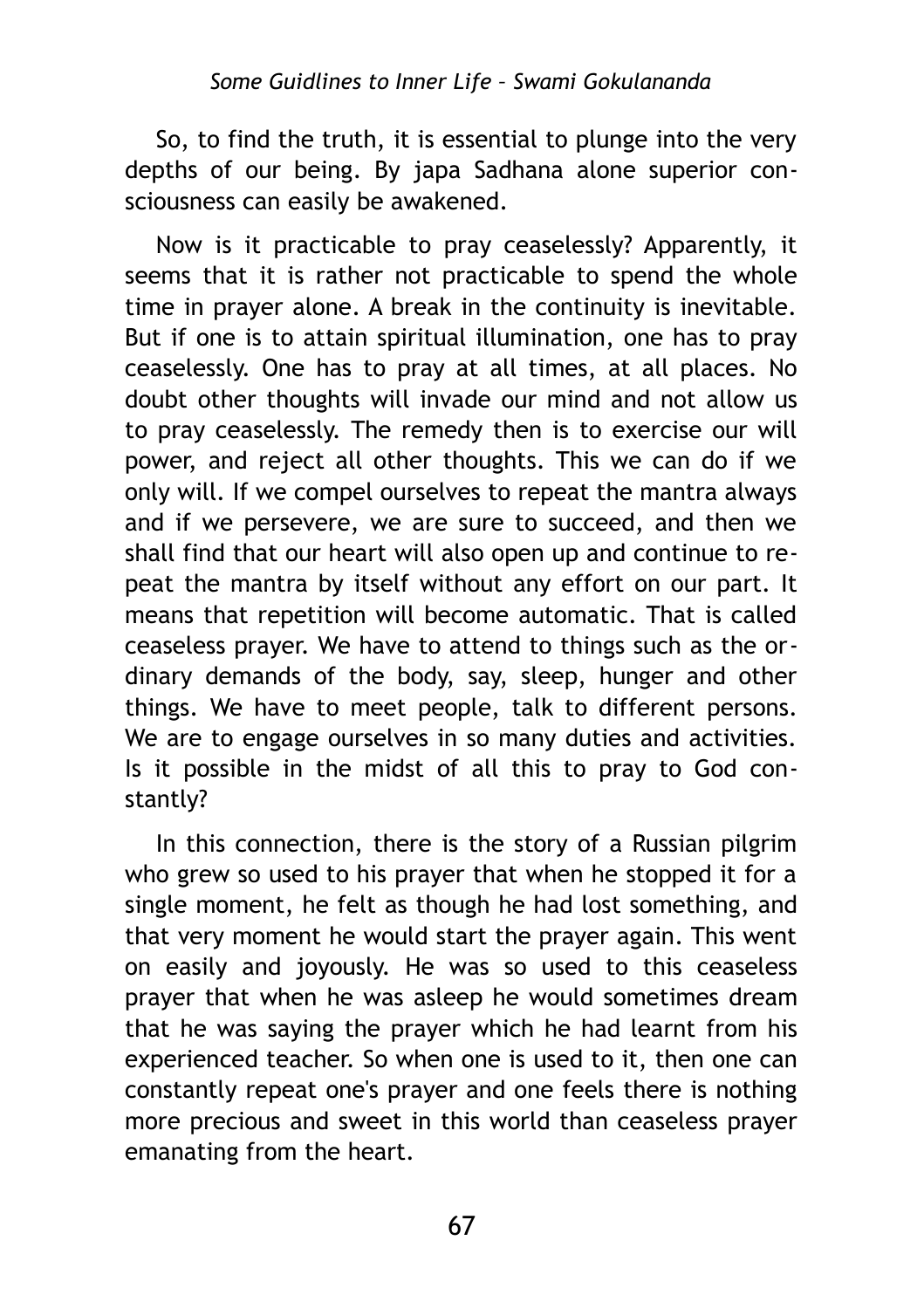Our Russian pilgrim said that there were occasions when he would walk as many as 40 or 60 miles a day. While walking he would constantly go on repeating the name of the Lord within and would not feel the strain of walking. He was aware of only one fact - namely, that he was saying the prayer internally. Sri Ramakrishna gave a number of illustrations to drive home the truth that one can pray ceaselessly. Thus he would give the example of village girls carrying so many pots of water on their heads while returning from the common village well. They would chat and gossip with the other women, but all the time their attention would be on the jars, lest they should fall off their heads. Similarly, in the midst off our day-to-day activities or in meeting people and attending to different kinds of business, we can take the name of the Lord internally, provided we take pains to do it. Swami Vivekananda once said that the daily necessary thoughts can all be through God. To quote Swamiji, 'Eat to Him, drink to Him, sleep to Him, see Him in all.' Swamiji continues to say: 'When the whole soul pours out in a continues current to God and there is no time to seek money or name or fame, nothing mundane of this world, no time to think of anything but God, then comes into our heart that infinite wonderful love of God.'

Let us also refer to Brother Lawrence. In the midst of his hard work in the kitchen, when so many people would ask for so many things and when it was terribly noisy, Brother Lawrence would maintain absolute calmness - the calmness or silence one would get in a church while kneeling down praying to the Lord. Brother Lawrence would get the same calmness while attending to his various duties in the busy kitchen. How was it possible? It was possible because Brother Lawrence did not do anything for himself. All the work that he was supposed to do, he did for the sake of the Lord. He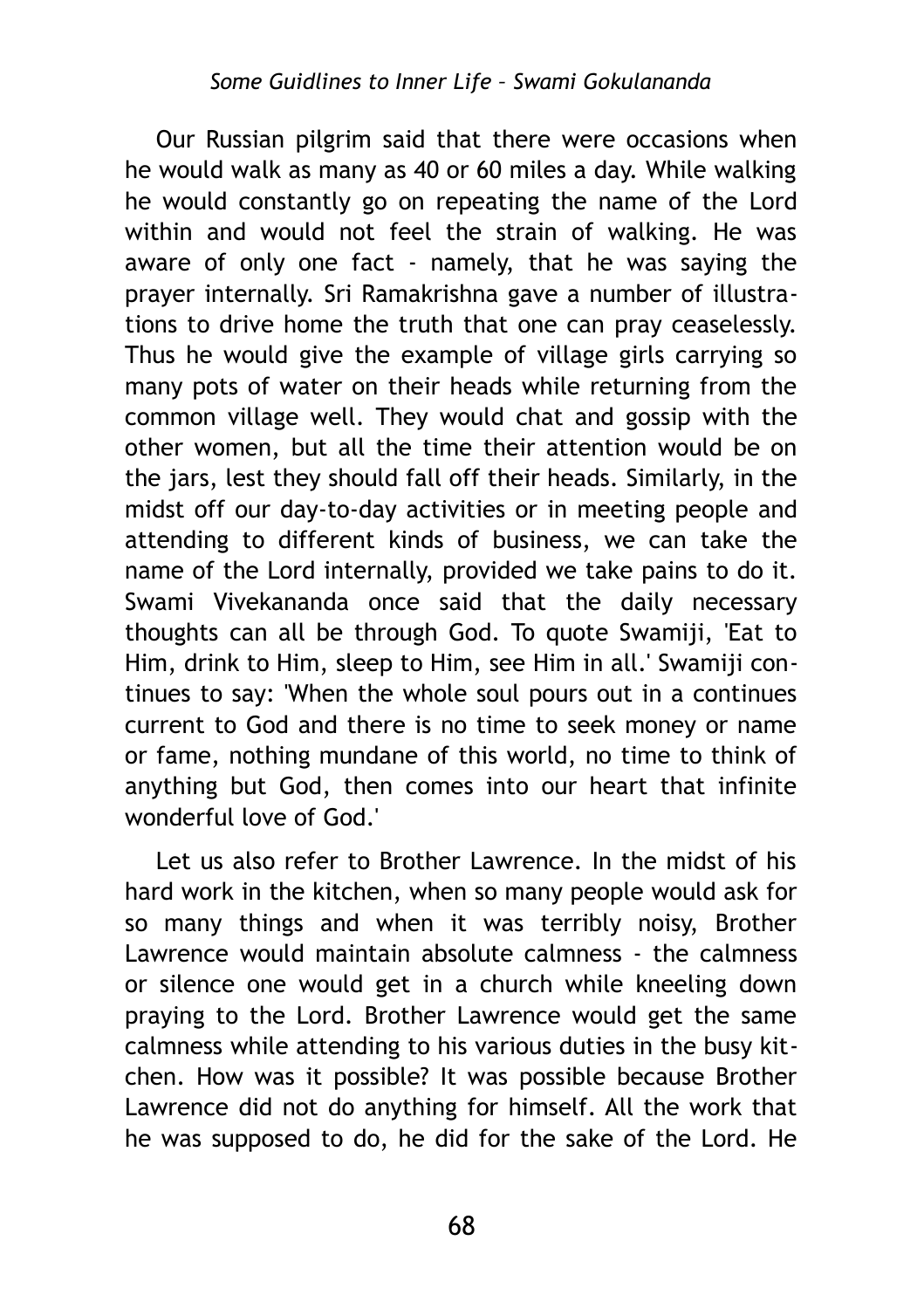used to say that if one is to be established in the constant practice of the presence of God, then 'one must have a hearty renunciation of everything which we see with our senses as obstruction in our way to God.'

Ceaseless prayer does not mean that we have to repeat the name of the Lord continuously, but what is meant is that we are to live in His presence. We should also take care to see that we do not do anything or say anything or think of anything which may displease God. The most important point to note while learning the art of ceaseless prayer is, that we can be successful in this, provided we love God; but the fact is that we do not love Him. We pray, say for an hour or so in the morning or in the evening. As a revered personage of our Order, Swami Yatiswaranandaji, used to say, we are religious people for half an hour in the morning and half an hour in the evening, but this does not build up spiritual life. Spiritual life means constant awareness of the presence of God within and without. If we can do that, then ceaseless prayer becomes a practicable proposition. So constant remembrance of God does not mean that we are to recite the prayer or Mantra we get from our Guru at a fixed hour only, but what is meant is a continuous yearning for God. The whole of one's life must be permeated by prayer. The secret of this is deep love for the Lord. As a bride loving the bridegroom is not separated from him because of constant remembrance of him, so the soul united with God in deep love always remains in Him and converses with Him. This is the secret. We are to be constantly aware of the presence of the Lord. God is everywhere, and we are to see that our thoughts are always with God. But this we cannot do if we are attached to some person or to some object. We have to sever our heart from all that brings us down. We are to guard our hearts with constant remembrance of the Lord. And we also should remember that there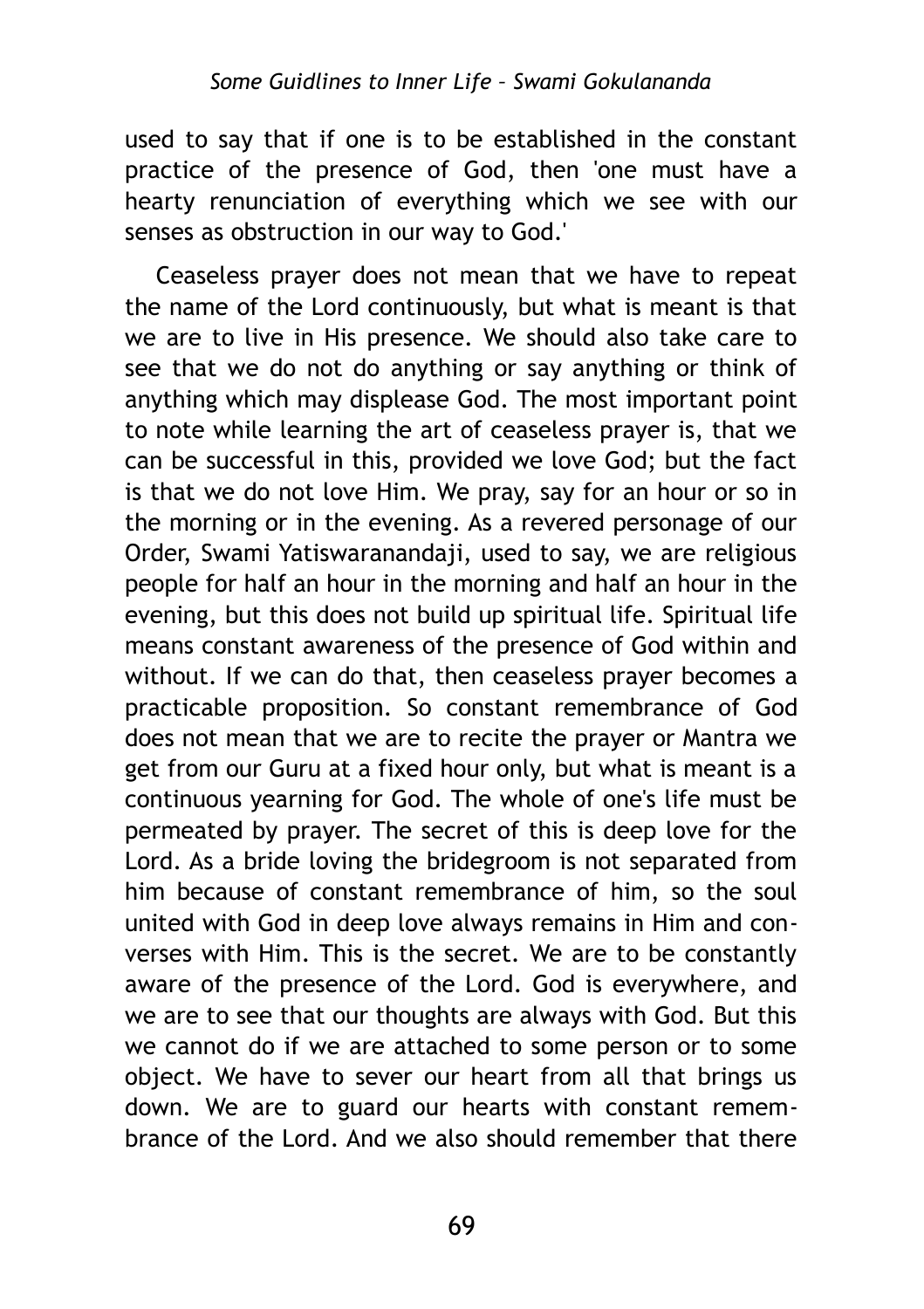are certain fundamental enemies who do not allow us to practise prayer without cessation. Who are the enemies? Carelessness, negligence, forgetfulness of God, thinking only of our own pleasures. If we are careless, negligent, if we forget God, if we seek only mundane pleasures, then the whole of the spiritual realm is closed to us. If we do not want to fall into this abyss, we have to be aware of the foremost enemy forgetfulness. So we have to work always towards praying to God. God is omnipresent. If one asks, 'Is God present?' - the reply is 'Yes.' He is not only present within us, he is in this hall, outside the hall, in the temple, in your house, everywhere. As a bird which flies everywhere encounters only space or air everywhere, similarly wherever we may go, we are in God, because God is omnipresent. This being so, what is required of us is to be always alert and do everything in the living presence of God.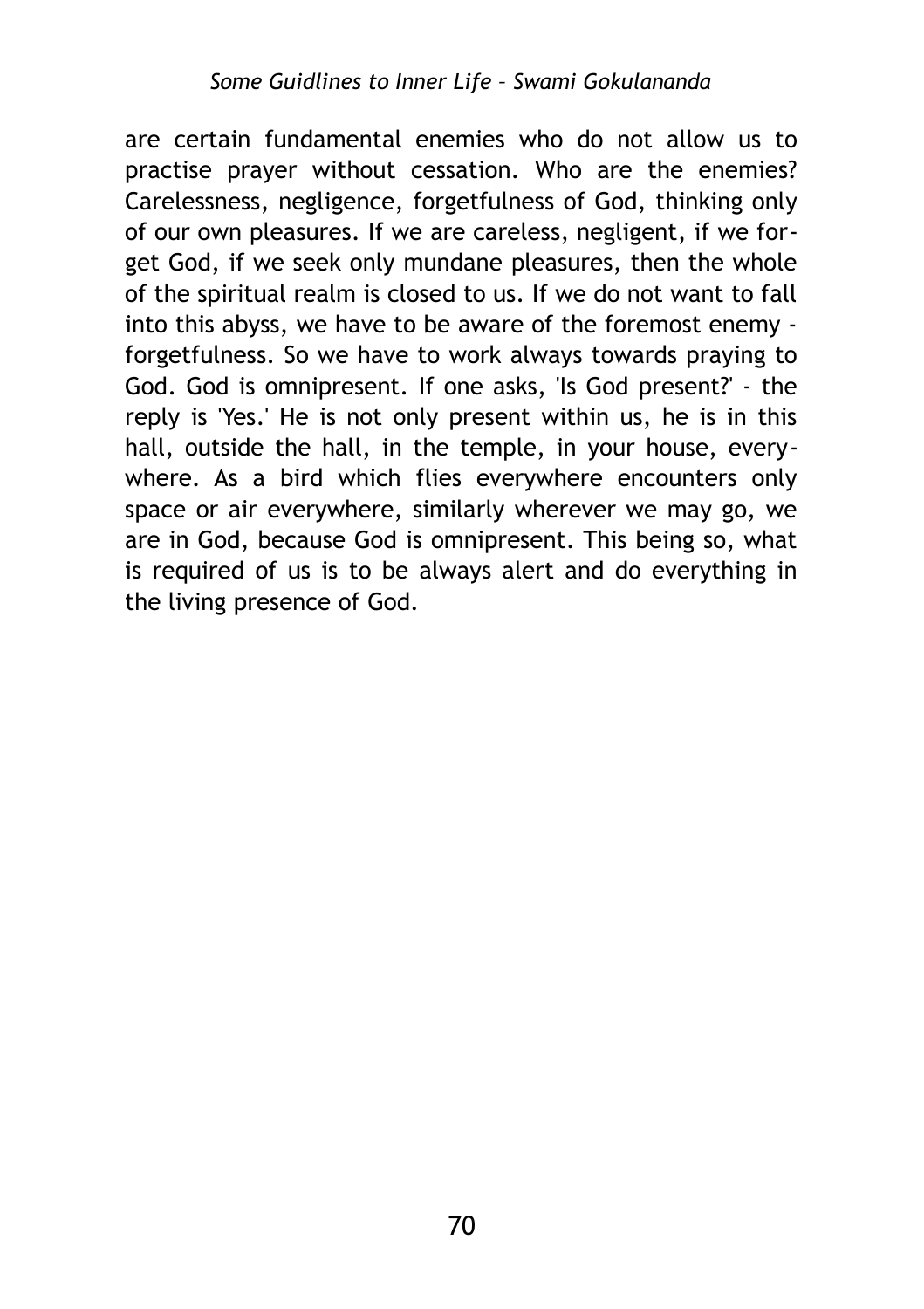# **6. How to Control Vasanas (Tendencies)**

Sometime some impure thoughts and impure impressions arise from within the subconscious layer of our mind. If such unwelcome thoughts arise in our mind from the subconscious region, then we should say to our beloved Lord within, to our Ishtani: 'Oh Lord, I am helpless. These impure thoughts and impure impressions are not my thoughts, my impressions. They belong to you. You have given me all that I have. So I am helpless.' In this connection one is reminded of the story of Lord Krishna and the great poisonous serpent, Kaliya. It is stated that a terrible poisonous serpent called Kaliya created havoc, poisoning the waters of the Yamuna. Devotees of Lord Krishna implored Sri Krishna to kill the monster. Sri Krishna, as he is always compassionate, listened to the prayers of those sincere devotees and came to their rescue. He jumped into the river and danced on the hoods of the serpent continuously until in agonising pain it began to vomit blood - not ordinary blood, but poisonous blood. Now this Kaliya, in its previous birth, must have done some meritorious acts. Otherwise, how could it have got the touch of an Incarnation of God? Now, at the moment of terrible suffering, it was still in the presence of the Lord and it surrendered at His holy feet, saying, 'Oh Lord, I am not only surrendering myself at Your holy feet, I am giving You some thing else too. Devotees give You various things, but I have nothing other than this poisonous blood to give You; because it is You, the Creator of this Universe, who have given this poisonous blood. I am making an offering of it at Your lotus feet.' It regretted very much that it had nothing better to offer to the Lord. The spiritual significance of the story of Sri Krishna and Kaliya is that we have in us both good and bad tendencies. We must be prepared to make an all-out surrender to the Lord. We have to give good, evil and everything else to Him with total sur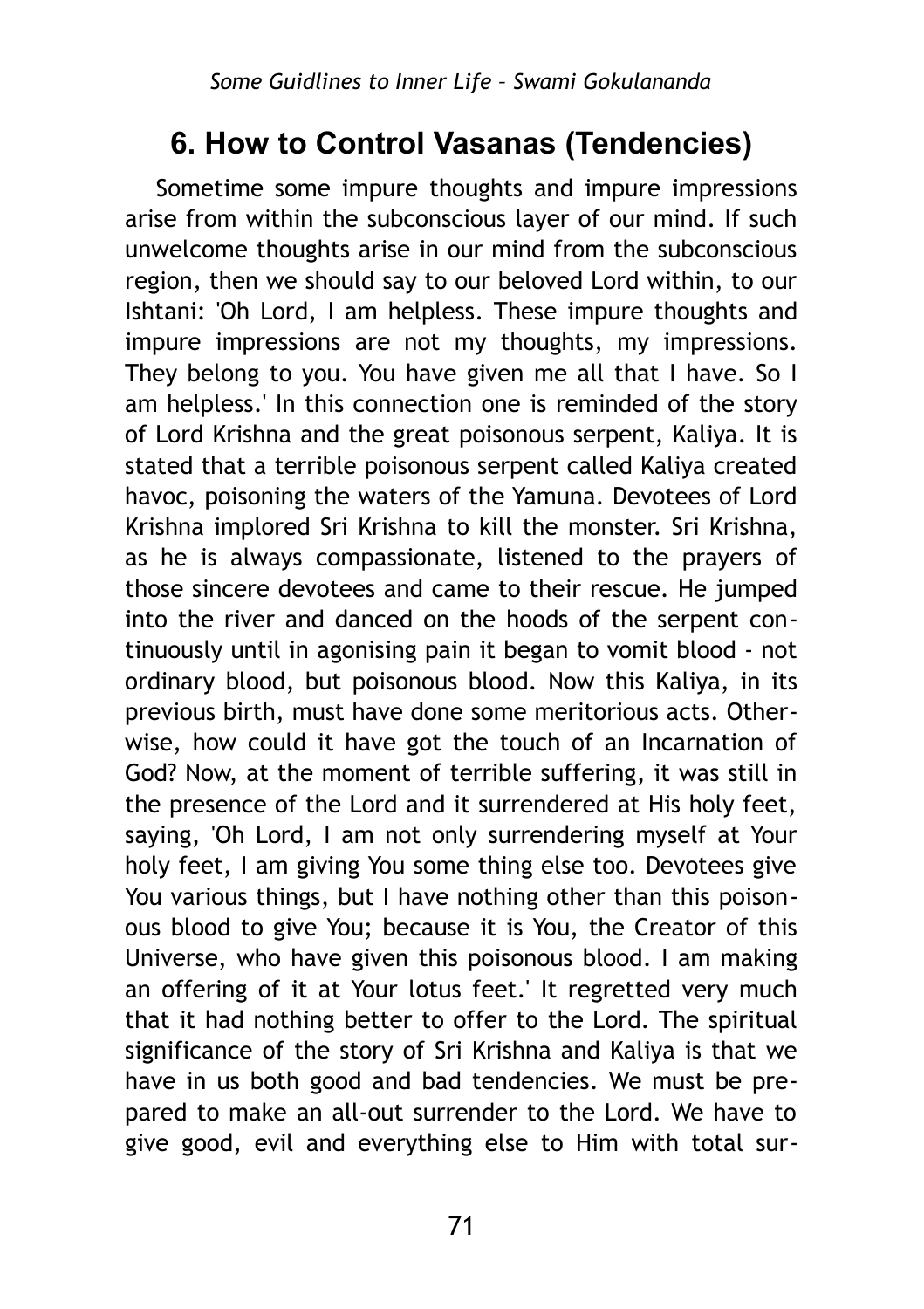render. With such an attitude of total surrender, we should approach God.

In a previous chapter, reference was made to the neutralising of worldly influences. The society in which we live and our environment are full of different kinds of unwholesome, worldly influences which we cannot escape. Unless we neutralise them, take pains and make special efforts to do away with the influences which hinder our progress, it will not be possible for us to realise the magnificent goal in this life. In order to neutralise worldly influences, we must spiritualise every moment of our working life. That means we have to look upon everything as Divine. This is a very helpful practice, though admittedly difficult. Vivekachudamani, gives us the way of doing this in the following verse (316):

Sarvatra sarvatah sarvam brahma-matr'avalokanaih | sad-bhava-vasana-dardhyat tat trayam layam asnute ||

Sankaracharya here points out that the way to destroy worldly influences lies in looking on everything, under all circumstances, always, everywhere and in all ways, as Brahman and Brahman alone. Under all circumstances, 'Sarvada,' always. Sometimes we take recourse to discrimination and the next moment we forget to do so. That will not do. Those who have read the Gospel of Sri Ramakrishna must have noticed that the compiler of the Gospel, Master Mahasaya (Mahendra Nath Gupta), when he met Sri Ramakrishna for the second time at Dakshineswar Kali Temple, put to him four questions. These are all eternal questions. The first question was: 'How, Sir, can we fix our minds on God?' Sri Ramakrishna told many things in reply. The chief point he tried to impress on the mind of Master Mahashay is, 'Always discriminate.' He laid emphasis on the word 'always.' Here also Sankaracharya,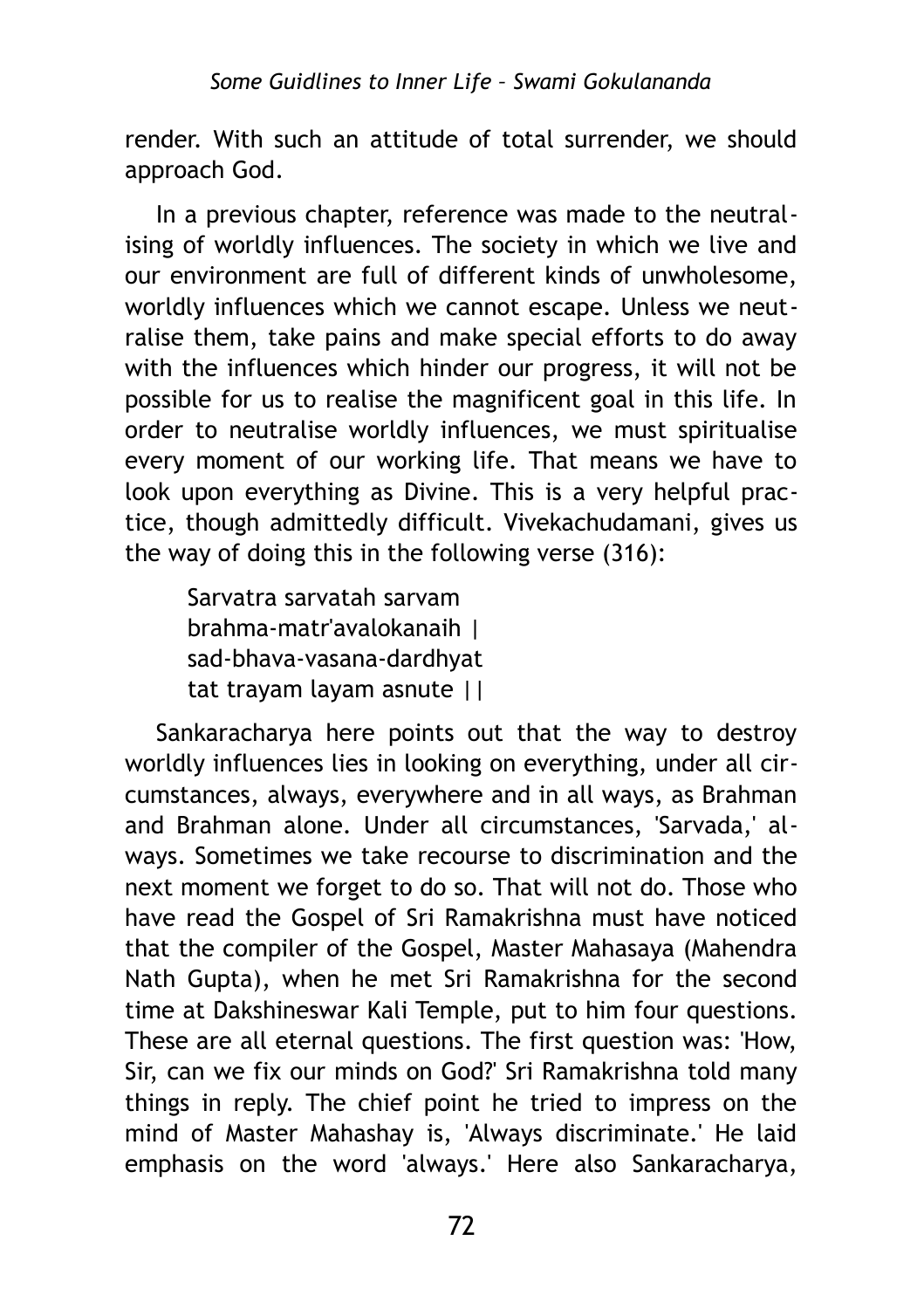says, 'Sarvatah', - under all circumstances, always, and 'Sarvatra', everywhere. If we do that, then to a great extent we shall be successful in neutralising the effects of worldly influences.

Desires are serious obstacles on our journey towards the supreme goal. Now desire can also be augmented. If we constantly dwell on sense objects, if we hanker after worldly pleasure, then they will overpower us. If we constantly dwell on such things, they will create in us a desire to possess the sense objects, and we shall indulge in different kinds of sense gratifications leading to repeated cycles of birth and death. Now, desires or Vasanas are stimulated by two factors - internal thought and external action. First, there is a mental longing - I want to possess this, I want to enjoy this or that object. First the thought comes in the mind. What is at the thought level gradually comes later to the level of action. So, the longing is inside the mind, and action outside.

These again can be traced back to a root cause, which is called Ahamkara. Ahamkara' is so subtle that it affects the intellect through internal longing first and then through the external act. Here also, Sankaracharya rightly points out that unless we make special efforts to completely destroy all kinds of obstacles that bind us, such as identification with our body, with our psycho-physical organism, we shall continue to be in this cycle of birth and death. So, what is the remedy? Sankaracharya points out in verse 314 of Vivekachudamani:

Samsara-bandha-vicchityai tad dvayam pradahed yatih | vasana preryate hy antah cintaya kriyaya bahih ||

*- For the sake of breaking the chain of transmigration,*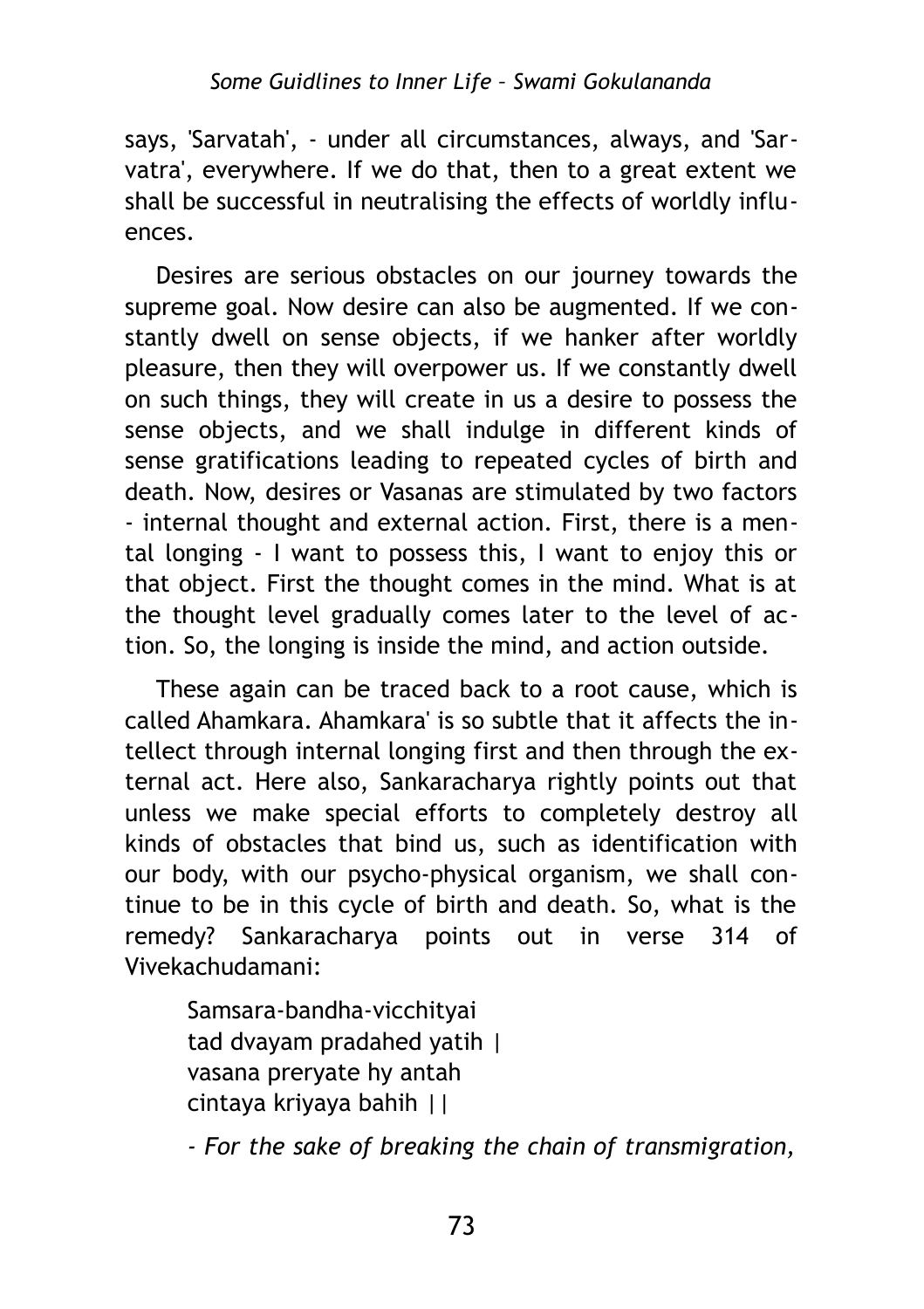*the Sanyasin should burn to ashes these two - thinking of the sense objects within and doing selfish acts without. These two lead to an increase of desires.*

Here is a formula. What is our goal? We want to reach the Ultimate Reality. We want to manifest the divinity which is within us. We want to realise God. Now, to realise God we must snap, somehow or other, the chain of transmigration that drags us down to this vicious cycle of birth and death. Then what have we to do? Sankaracharya points out that one should burn to ashes these two - continuous thinking of sense objects and acting upon them. For, if we just dwell on them in thought, they will manifest afterwards as physical action, and that leads to further increase of desires. Therefore, Sankaracharya rightly points out that if we want to destroy all kinds of shackles, then we are to destroy both these which are our enemies. We should not go on thinking about sense objects, and we should also avoid acting on the prompting of sense objects.

By these two - dwelling constantly on sense objects and acting upon them - what happens? We get more and more Vasanas. Now, sometimes it is seen that though we restrict for some reason or other, certain kinds of sense indulgences, we still continue to dwell on these very sense objects all the time. By so doing, our restraint becomes a mere pretence. It will, therefore, not solve our problem. Why? In the words of Sri Krishna (Gita Ch.3-6):

Karm'endriydni samyamya ya aste manasa smaran | indriy'arthan vimudhatma mithy'acarah sa ucyate ||

*- The deluded man who restrains his organs of action but continues in his mind to brood over the objects of*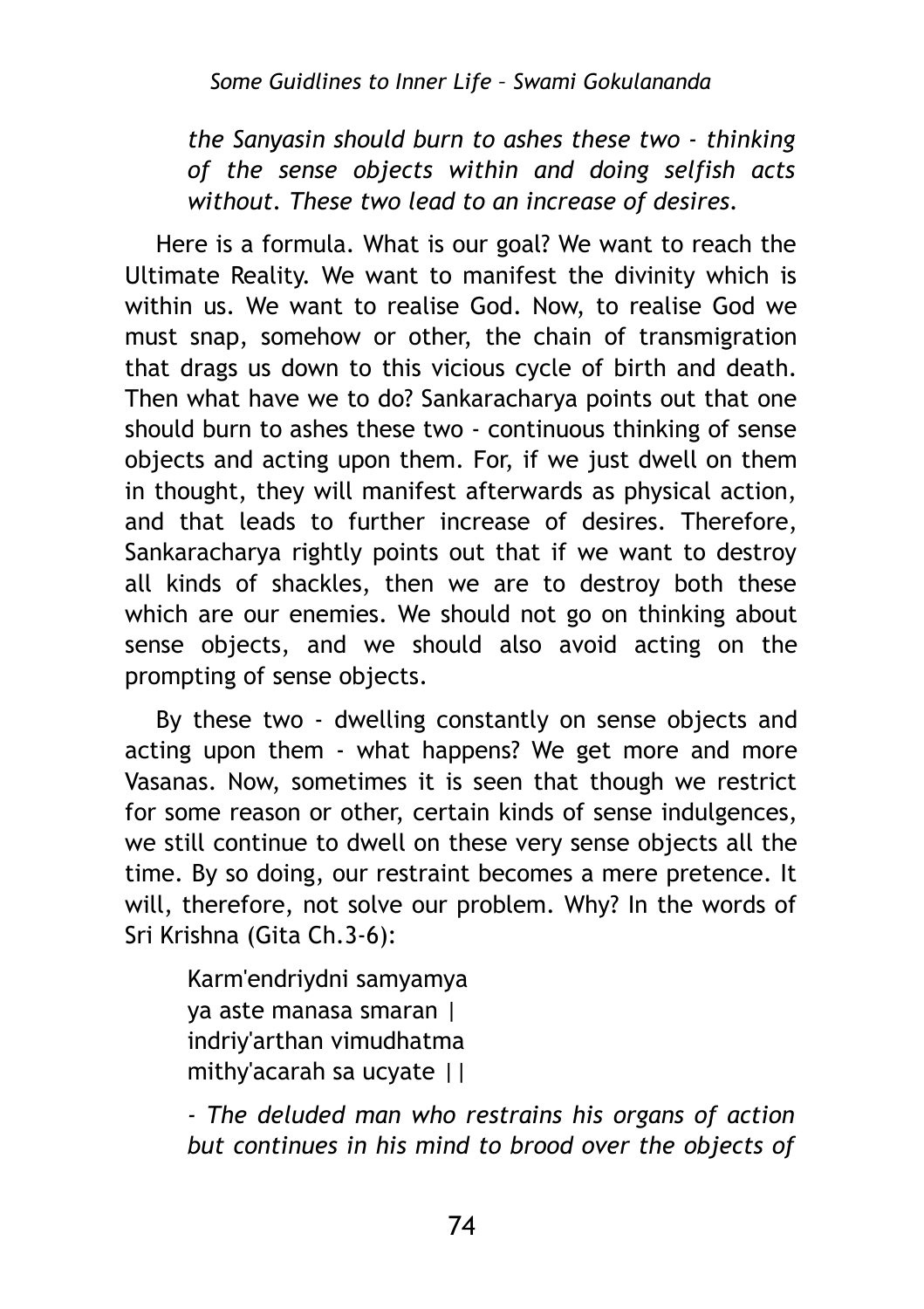*sense, is said to be a hypocrite.*

Subjectively, we go on contemplating upon these sense objects; mentally we may desire to possess them, although outwardly we avoid them. Such people are called hypocrites. Therefore, a strong foundation of character has to be laid, which consists in right action, which can in turn be built upon the right type of thoughts. In a nutshell, therefore, subjective thoughts and objective actions are themselves effects of powerful Vasanas, and these powerful Vasanas create fresh crops of Vasanas which drag the individual into innumerable births and deaths. Furthermore, on account of ignorance or Avidya, we continue to live a life of sense gratification bringing an endless stream of sorrows and sufferings. If we want to avoid this or if we want to get away from these two kinds of subjective thoughts and objective actions, then what are we to do? We are to practise spiritualising our everyday life.

Sometimes it is also seen that after we have practised the spiritual technique that is given to us by our guru, there are moments when it seems that we have reached our heights. But we should not be so sure of it. It may be that we are labouring under a delusion. On this point it is worthwhile quoting the following passage from Swami Vivekananda's lecture on his Great Master at New York:

'For the moment it seemed that the doors of heavens were going to be opened; for the moment it seemed as if wre were going to plunge into the Light Effulgent. But the animal man again shakes off all these angelic visions. Down we go, animal man once more, eating and drinking and dying, and dying and drinking and eating, again and again.'

Sometimes it may seem that we have experienced a modicum of bliss and we are puffed up with pride. No, we should not do that because these may be only apparent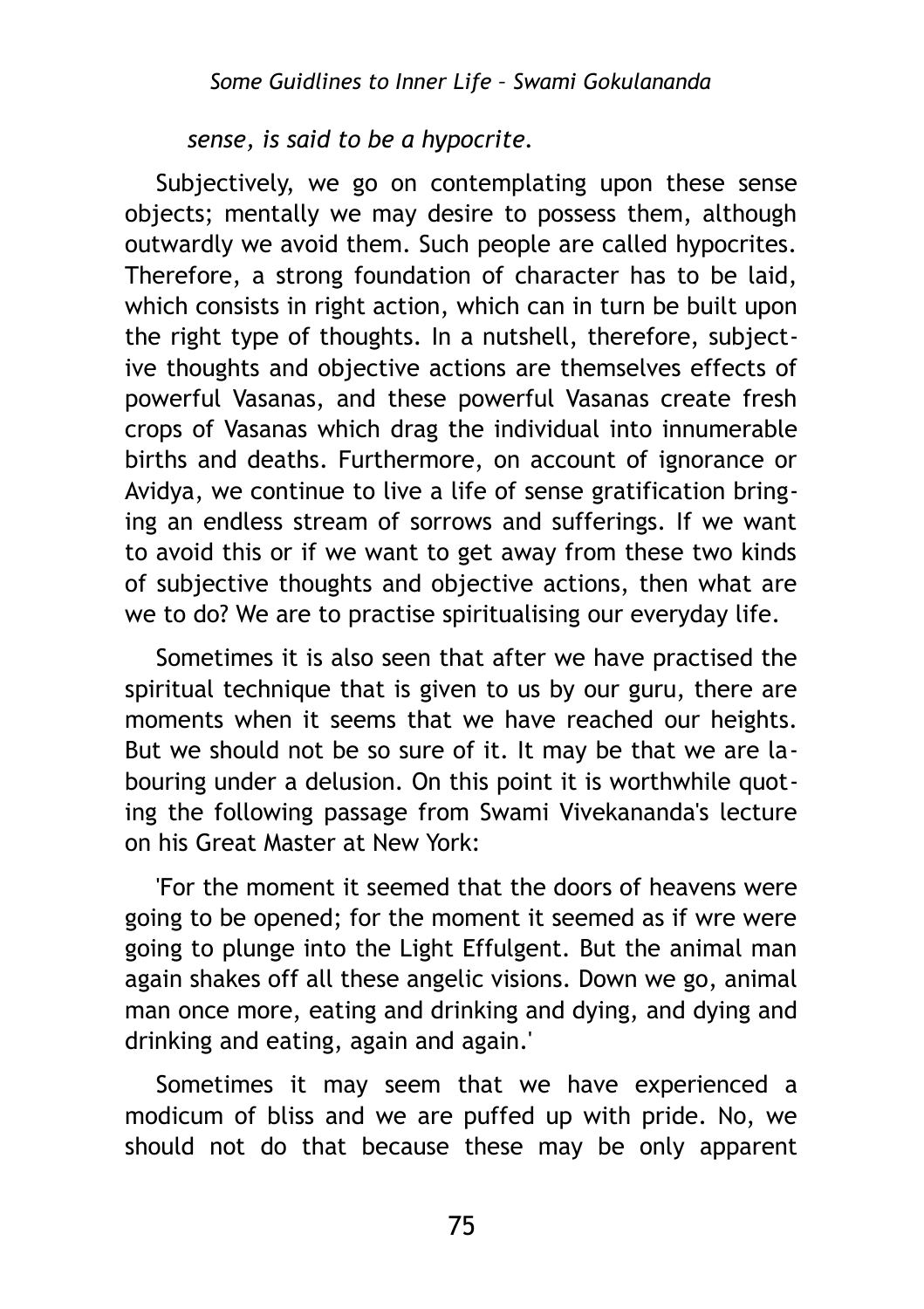heights, not real heights, and we may not be able to stay permanently there in perfect safety. We may slip again.

So, what should we do? We should become very careful, mindful and alert. In our journey towards the great goal, once we allow ourselves to become extroverts, then there is a tendency of going down because the ego at once intervenes and the sense objects again crowd around us for attention. Terrible Vasanas will be created once more and we fall again. Our Sadhana becomes a sheer waste of time and energy. Therefore, we have to be very careful. It is like a chain, thought followed by action. Sometimes we shall have lustful desire or thoughts. Thoughts assail our mind, invade us and we then encourage such thoughts. Then we cannot avoid giving these lustful thoughts an expression in action. When encouraged, thoughts produce actions. Sometimes various kinds of evil desires will come, but if we do not encourage them by the exertion of our will power, then we can avoid their expression as lustful action. Suppose a bad thought invades our mind, we should not encourage it. Rather, on the contrary, we should take up the attitude of a witness and sublimate this lustful thought to divine thought and chant ardently the holy name. This point can be best illustrated from two incidents, one from the life of Lord Buddha and another from the life of Bhagavan Sri Ramakrishna, both incarnations of God. In the life of Lord Buddha, it so happened that once a woman of ill-fame, enamoured by the beauty of Bhagavan Buddha, went to the palace at midnight with evil intentions. She wanted to tempt Lord Buddha and at midnight knocked at the door of the palace where he was living. Buddha stepped out and asked why she had come. He could immediately understand the evil intention of that woman who said, 'I have come with some fruits and offerings.' Obviously she wanted to tempt Buddha. He did come out, receive the lady with all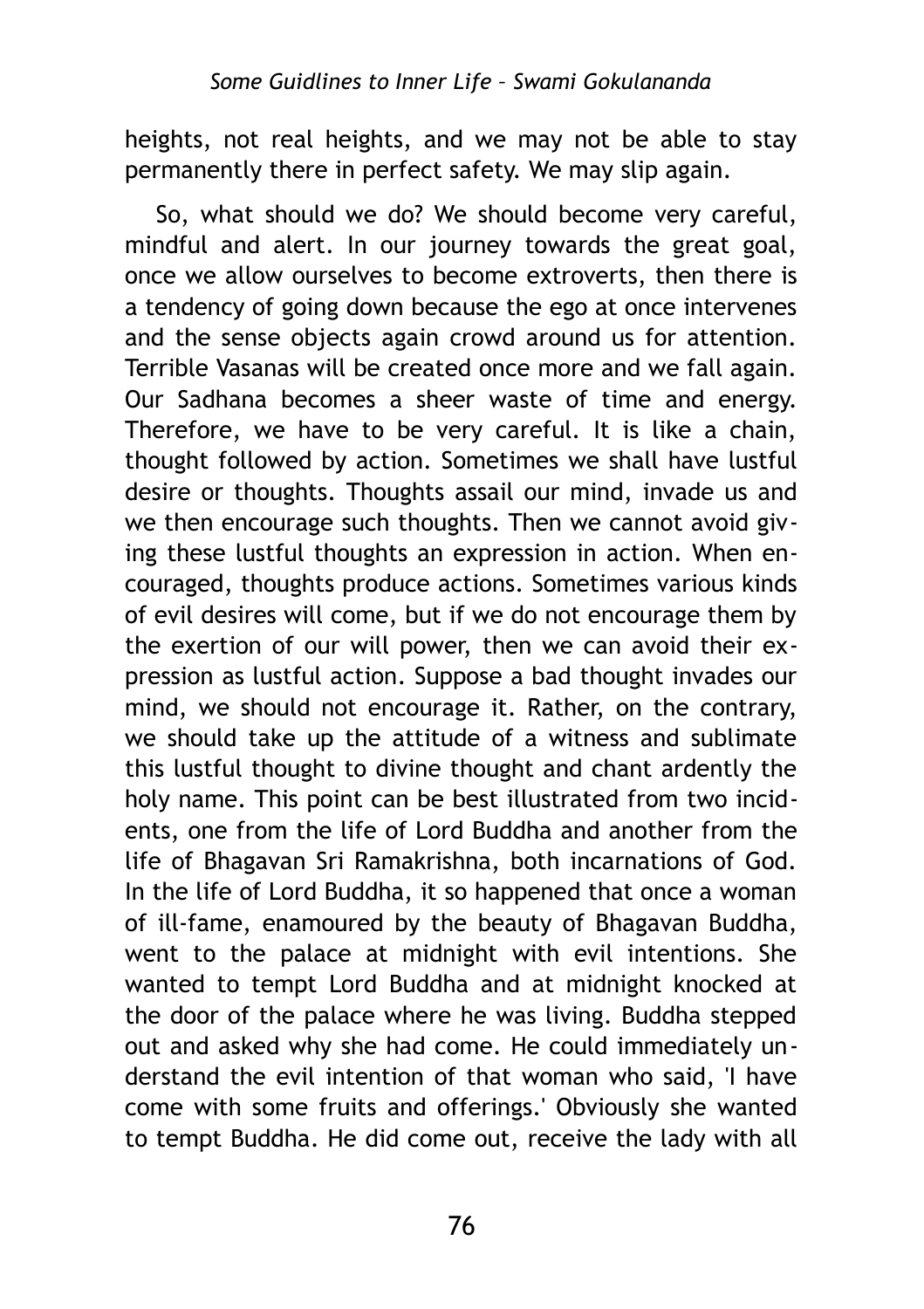warmth and affection, but also said, 'Mother, what can your son do foi you?' So, the poor woman, who had come to tempt him and was burning with passion inside, was struck by these words of Buddha - 'Mother, what can your son do for you?' The lady was frozen to death, so to say. Another incident of the same kind occurred in the life of Sri Ramakrishna. When he had just finished his first four years of Sadhana at Dakshineswar. Somehow a doubt about his condition came in the minds of Rani Rasmani and her son-in-law Mathur Babu, as Sri Ramakrishna was not behaving in a normal way. They thought that he was dwelling on a very high plane and living an absolute life of continence which perhaps had led to his abnormal behaviour, and that he should be brought down to the normal plane by breaking his vow of continence. Mathur Babu hit upon a plan to tempt Sri Ramakrishna through Lakshmi Bai and other women of bad character in a house at Michuva Bazar in Calcutta. But as the Buddha said to that lady, 'Mother, what can your son do for you?' Sri Ramakrishna also immediately saw the Divine Mother in these women of illfame and cried, 'Mother, Mother,' and they all begged his pardon and saluted him again and again.

The more we proceed towards the east, the west recedes of itself. At present, we are living a life of identification with the unreal. Basically and intrinsically we are atman. We are Sat-Chit-Ananda, but we have forgotten our divine heritage. We are conscious of our biological heritage only and we live on the psycho-physical existence, on the plane of unreality. And we go on indulging in different kinds of Asat Vasanas (evil desires), which are predominant in our mind. These Asat Vasanas are to be removed by Sat Vasanas (holy desires). We have to ensure that we do not indulge in any kind of wrong and sensuous thoughts. We all have Vasanas. Some Vasanas are in the form of seeds which, if allowed, will grow wild,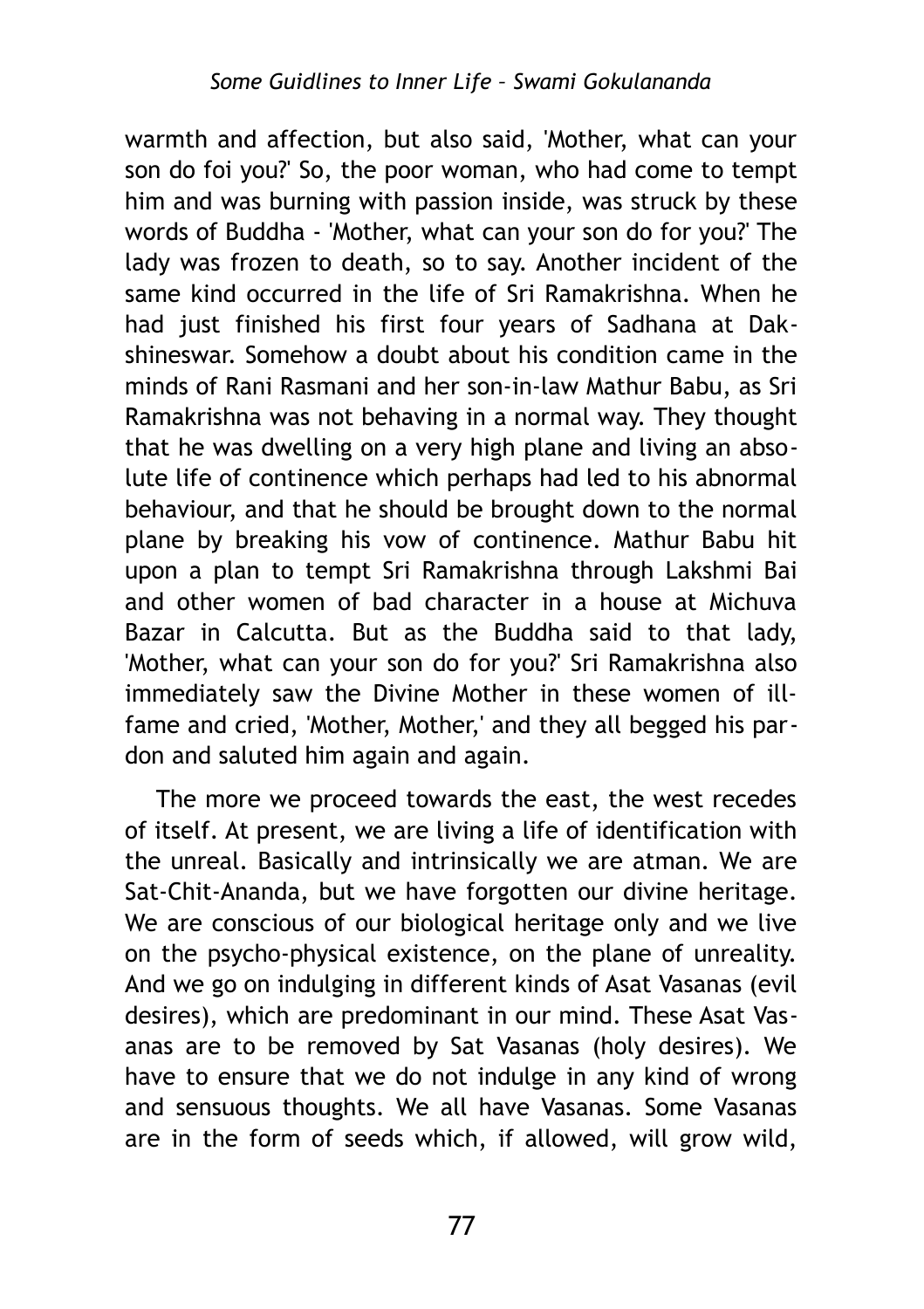will increase and multiply. The individual would feel helpless and confess, 'Oh, I have so many poweful Vasanas which drag me down to a very low plane.

 I just cannot escape out of it.' Now even when these Vasanas are in the seed form, we should take pains to curb and crush them and not allow them to come forth, as that will bring more of such Asat Vasanas. So Sankaracharya, who was a great psychologist besides being a philosopher, says in Verses 312 of Vivekachudamani:

Karya-pravardhanat bijapravrddhih paridrs yate | karya-nasat bijanasah tasmat karyam nirodhayet ||

*- It is seen that when the effect is developed, its seed also is developed. When the effect is destroyed, its source also is destroyed. Therefore, one should subdue the effect.*

When the 'effects' flourish, the seeds are observed to increase and when the 'effects' are destroyed, the seeds also are destroyed. Therefore, the effects are to be destroyed and subdued. When the seed is allowed to germinate and grow into a big tree, we get a fresh crop of millions and millions of seeds from it. If the tree is destroyed, no fresh crop of seeds will be there. So, what are we to do? We are to stop the effect, then the cause ends. The cause-effect chain is never-ending. When this body becomes incapable of expressing the Vasanas, then we have to take the help of a new body. A new body means again fresh Vasanas and again another body, and so it goes on. To break the vicious circle, we cannot do much directly with the Vasanas. Even if we attempt to do so, we shall ultimately find that unless they are removed with their very roots, there are chances of their re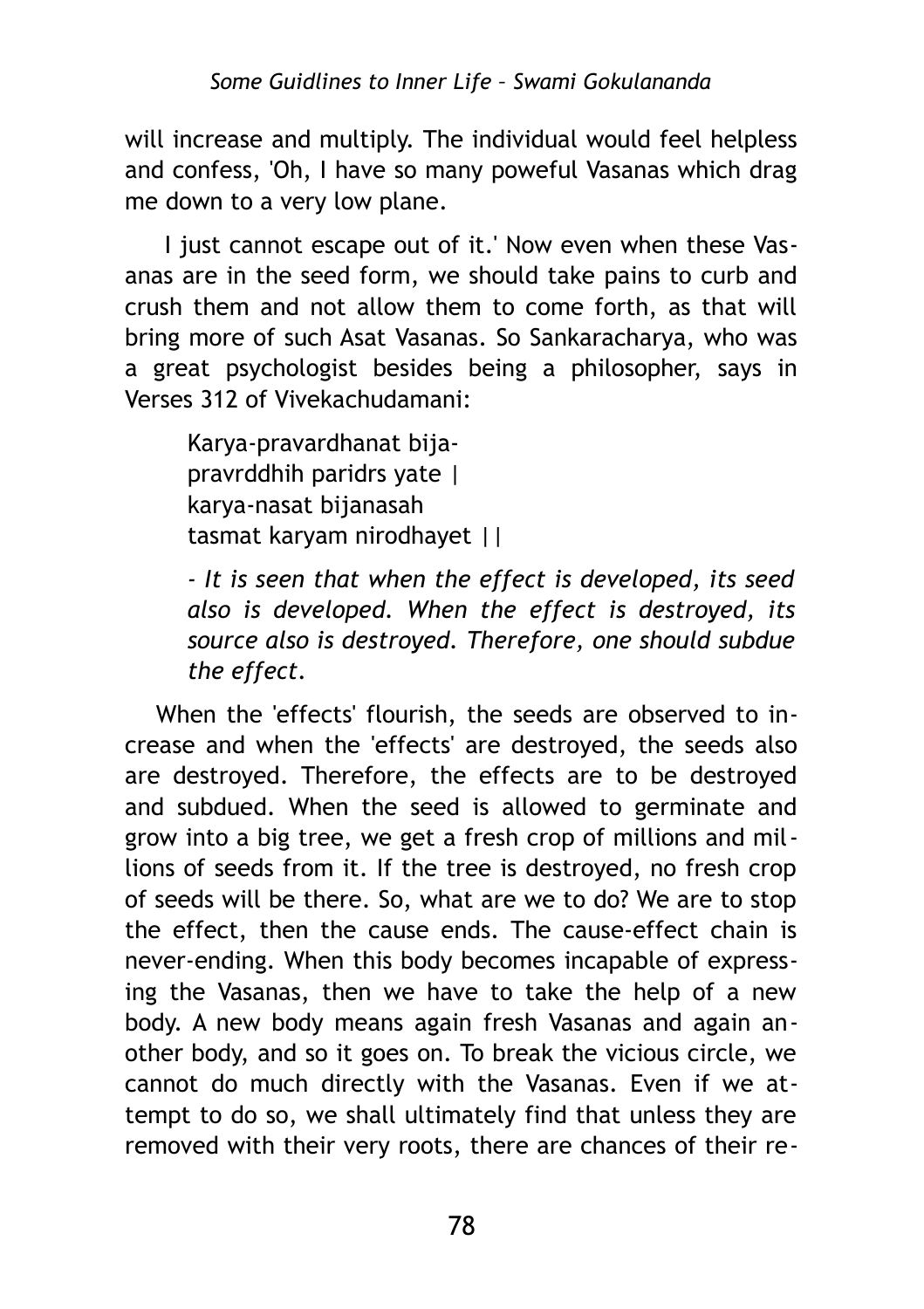appearing. An illustration from our everyday life will make the point clear. Say, gardeners are employed to uproot the weeds in a flower garden. They are going on plucking out and uprooting the weeds. But the next morning, the gardeners feel helpless. For, more sprouts, more weeds have come out. Then what is the remedy? We are to remove carefully the weeds along with their roots. Even after removing the weeds with their roots, we find that in some corner of the lawn we have some fresh weeds. Perhaps there were some seeds lying scattered, ungrown. So also even though we take pains to channelise our different kinds of Vasanas into useful thoughts, we may find that some undesirable Vasanas again somehow crop up, because there were some lurking Vasanas, lying dormant. On getting a chance to grow under favourable circumstance, they appear again.

Therefore, we should never, never relax. We should go on weeding out and at the same time we should also see to it that the legacies of the past with all our bad impressions are reduced. Therefore, along with the effort with which we remove the weeds, we should also cultivate some positive attitudes. When the lawn is freed from weeds, we should plant in their place some good flower and fruit-bearing vegetation. In the same way while all sensuous thoughts are eliminated, along with that positive virtues must also be cultivated.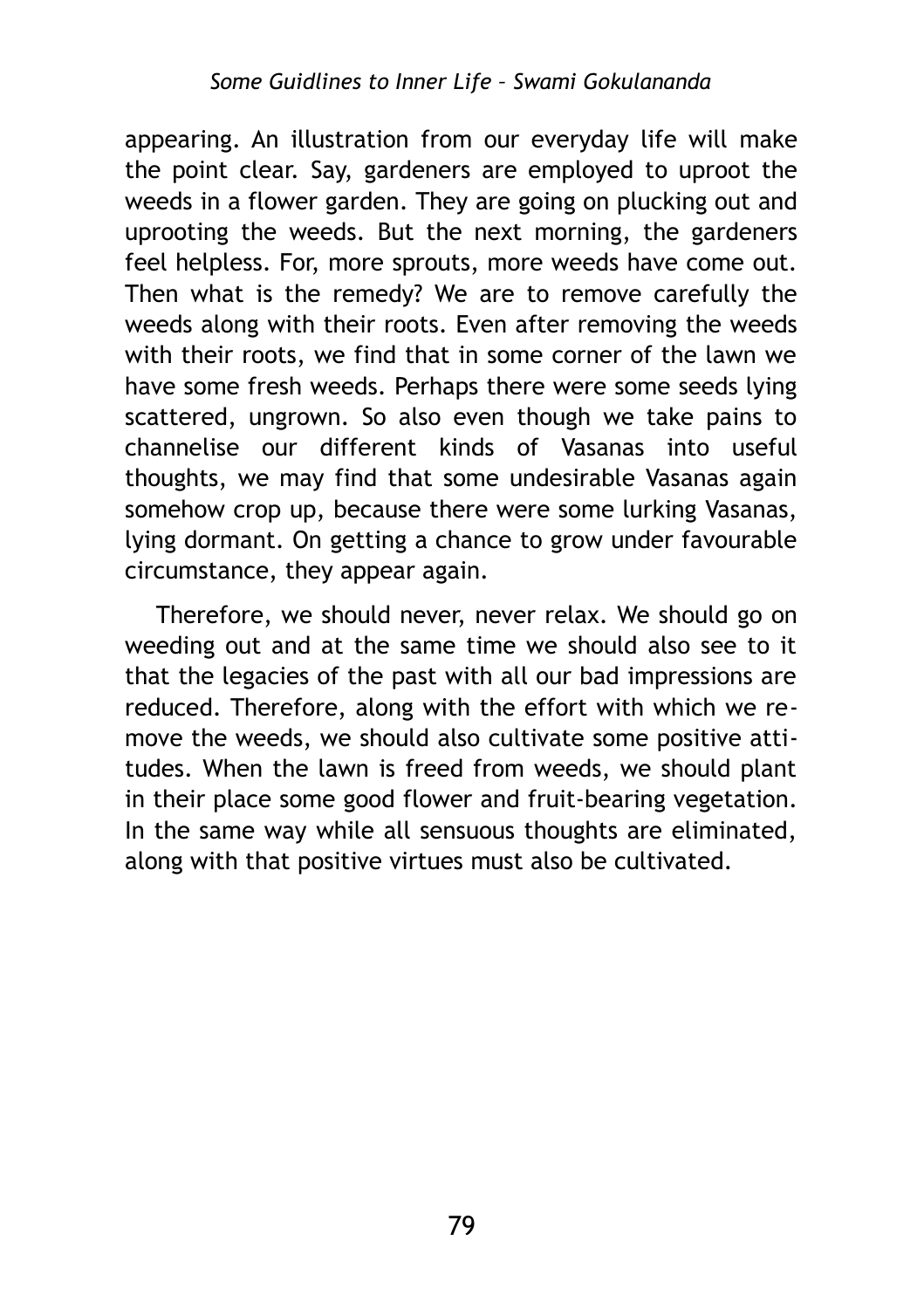# **7. How to Annihilate the Ego or Ahamkara**

A Christian mystic is reported to have said that the Cross is a symbol of the annihilation of the ego. If we put a bar across 'I', it becomes the symbol of the Cross. In the Third Chapter of the Gita, Verse 27, Sri Krishna says:

Prakrteh kriyamanani gunaih karmani sarvasah | ahamkara-vimudhatma kart'aham iti manyate ||

*- While all kinds of work are done by the modes of nature, he whose soul is bewildered by the self-sense thinks 'I am the doer'.*

Now Ahamkara, which is a modification of ignorance, is responsible for the cycle of birth and death. This is pointed out as follows in verse 298 of Vivekachudamani by Sankaracharya:

Santy anye pratibandhah pumsah samsara-hetavo drstah | tesam esam mulam prathama-vikaro bhavaty'ahamkarah ||

 *- There are other hindrances also to man which are the causes of Samsara. Of these. Ahamkara is the root and the first modification.*

All the great ones, who have realised God, point out again and again that one has to renounce the false ego. It is because of Ahamkara that our intellect gets deluded and imagines and projects the concept of 'I'. To put it in another way, all our troubles can be traced to this concept of 'ego' or 'Ahamkara.' In the language of logic, we can put it as follows: There is a concept called the falsity of the premise. Thus, suppose we say that all philosophers are mad. Emmanuel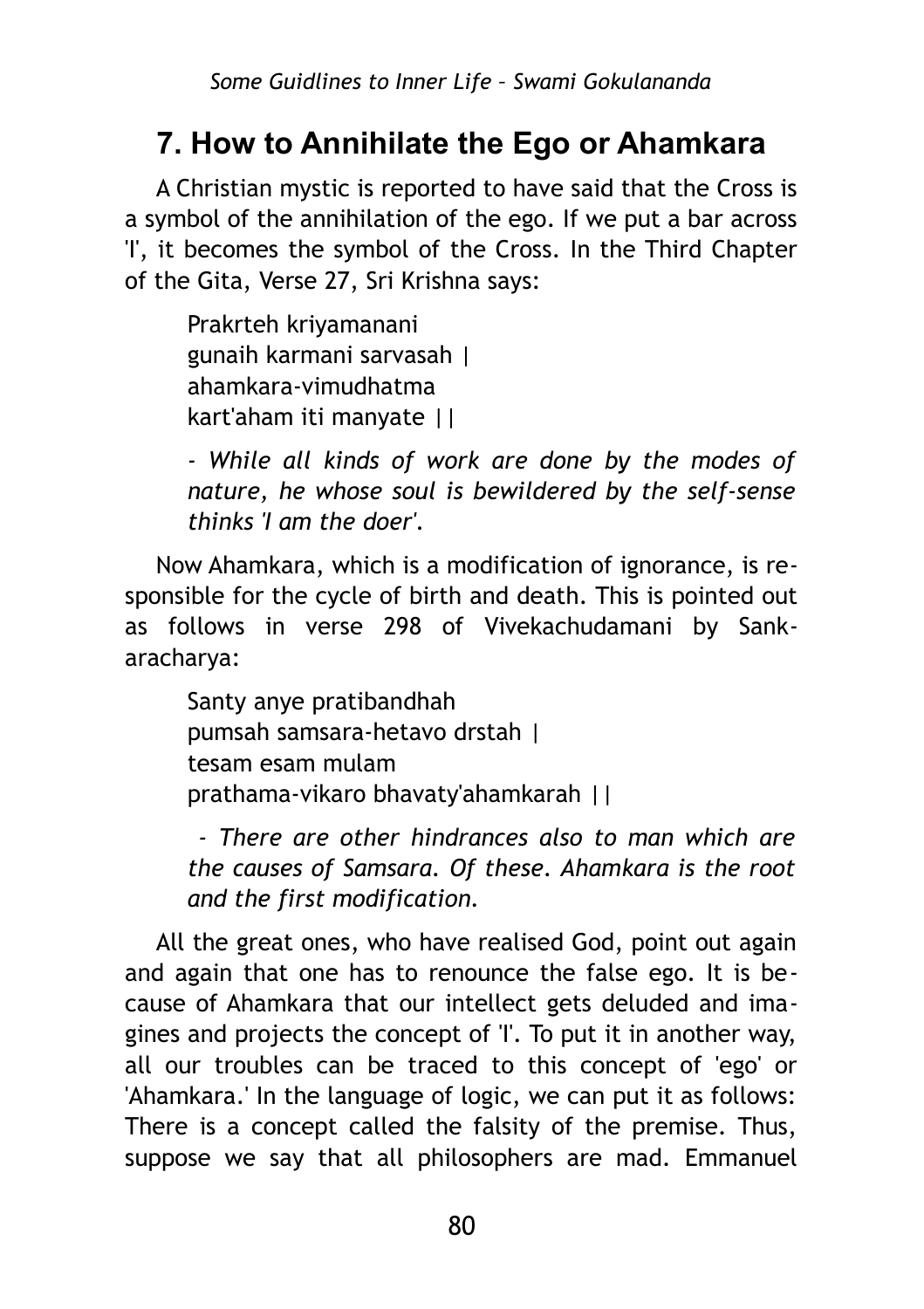Kant was a philosopher: and therefore, Emmanuel Kant was mad. This can of course be easily challenged. For here the major premise that all philosophers are mad is wrong. So our conclusion too is wrong. It is vitiated by what is called in logic, the 'falsity of the major premise'.

To apply this in the present case, we make so many distinctions such as 'I am so and so, son of so and so, born in a particular family. I belong to this religion and I speak this language; I am an engineer; I am a housewife; I am a student, I am a doctor' so on and so forth. All these are wrong conclusions, as they suffer from falsity of the premise. We forget our real divine self, our true self, and we lean upon our false ego and we suffer. Therefore, if we want to realise God, this ego-centric 'I' must be completely rooted out. Unless it is done, one cannot realise one's true nature.

Sankaracharya develops this problem of false ego in a subsequent verse (verse 299):

Yavat syat svasya sambandho ahamkarena duratmana | tavan na lesa mdtr'api muktivarta vilaksana ||

*- So long as there is any connection of oneself with the wicked Ahamkara (ego-sense), there cannot be any talk, even in the least, of liberation which is unique.*

So long we have the relationship with the vile ego, not even the slightest talk of liberation is possible. Why? As long as we live on the plane of the ego, so long we have endless varieties of mental agitations about our name, family, wealth, learning, etc. Once this concept of 'ego' is overcome, the varieties pertaining to so many Upadhis, to which we are subjected because of the deluded intellect, disappear, and we realise the supreme self.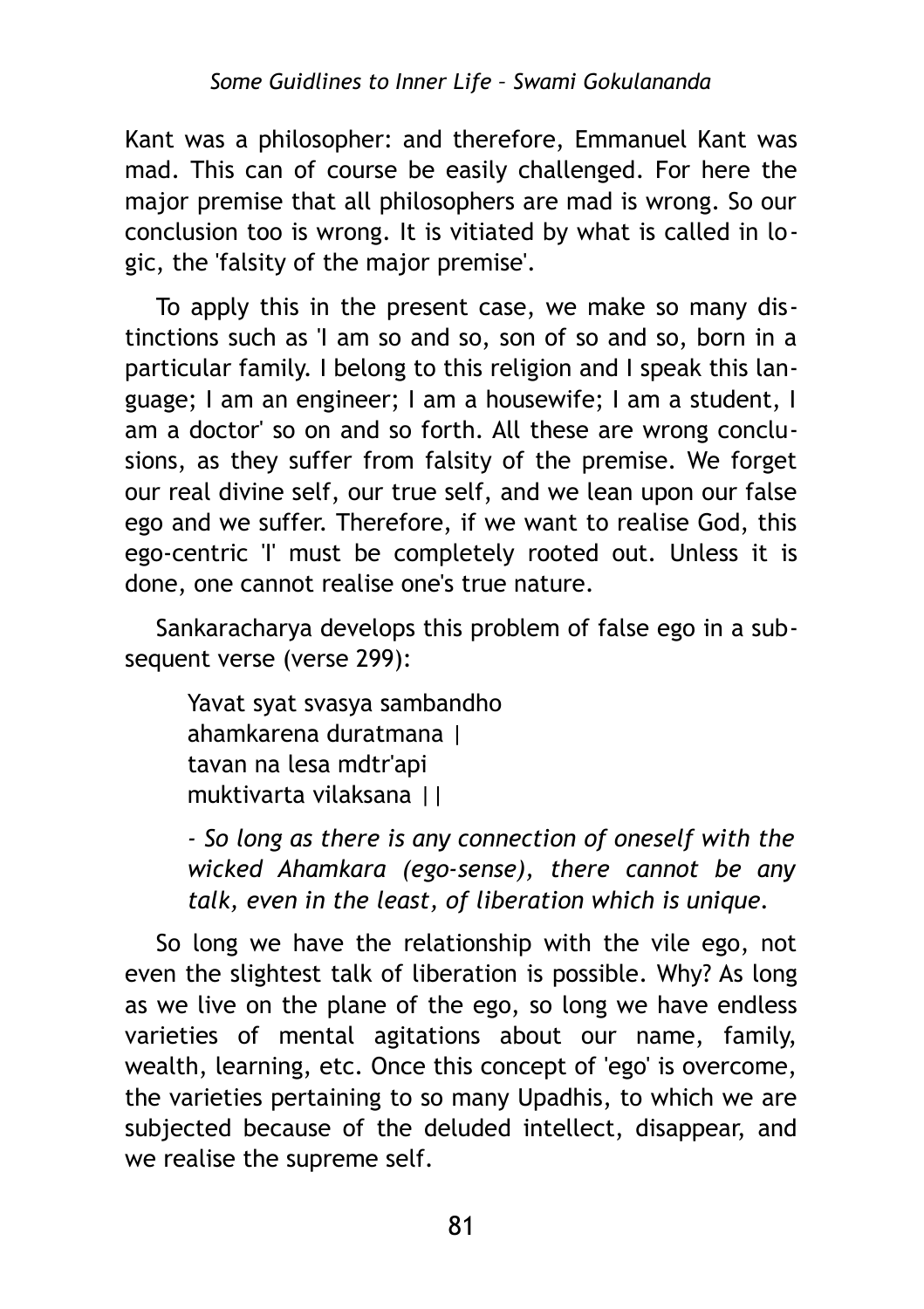Ahamkara is here called Duratma - wicked. What is our usual attitude? Either I am the doer (Karta) or I am the experiencer (Bhokta). These are nothing other than the expressions of ego or Ahamkara. These attitudes have to be eliminated. Once we confine ourselves to this vile ego, what happens? We confine ourselves to the body, to the intellect, to the mind and to all sense organs. As a result, through ignorance we super-impose upon ourselves various sorrows and imperfections and suffer from all these. I think, 'I have got the body, I was born, I have this painful disease; mentally I am dejected and very unhappy. I am depressed.' But all these are from the standpoint of the vile ego. But when we transcend the limitations of this vile ego and reach somehow or other the higher dimensions of life, then these super-impositions drop off by themselves. Until then we shall remain deluded. Why do we think wrongly? Because of our incorrect identification with our body-mind complex. We think that we are going to die and that we have so many kinds of deficiencies and that we suffer endlessly. This makes life miserable. All these can be traced to the falsity of the premise. Thus we find in the Bhagavad Gita, Chapter XIII, Verse 8, where Sri Krishna tells Arjuna:

Indriy'arthesu vairdgyam anahamkara eva ca | janma-mrtyu-jara-vyddhiduhkha-dosanudarsanam ||

*- Indifference to the objects of sense, self-effacement and the perception of the evil of birth, death, old age, sickness and pain.*

Arjuna was advised to ponder over and meditate upon the evil effects of all these: Janma, Mrtyu, Jara, Vyadhi etc. But these Janma, Mrtyu, Jara, Vyadhi etc., pertain to our limited and finite self. We must continually ponder deeply over the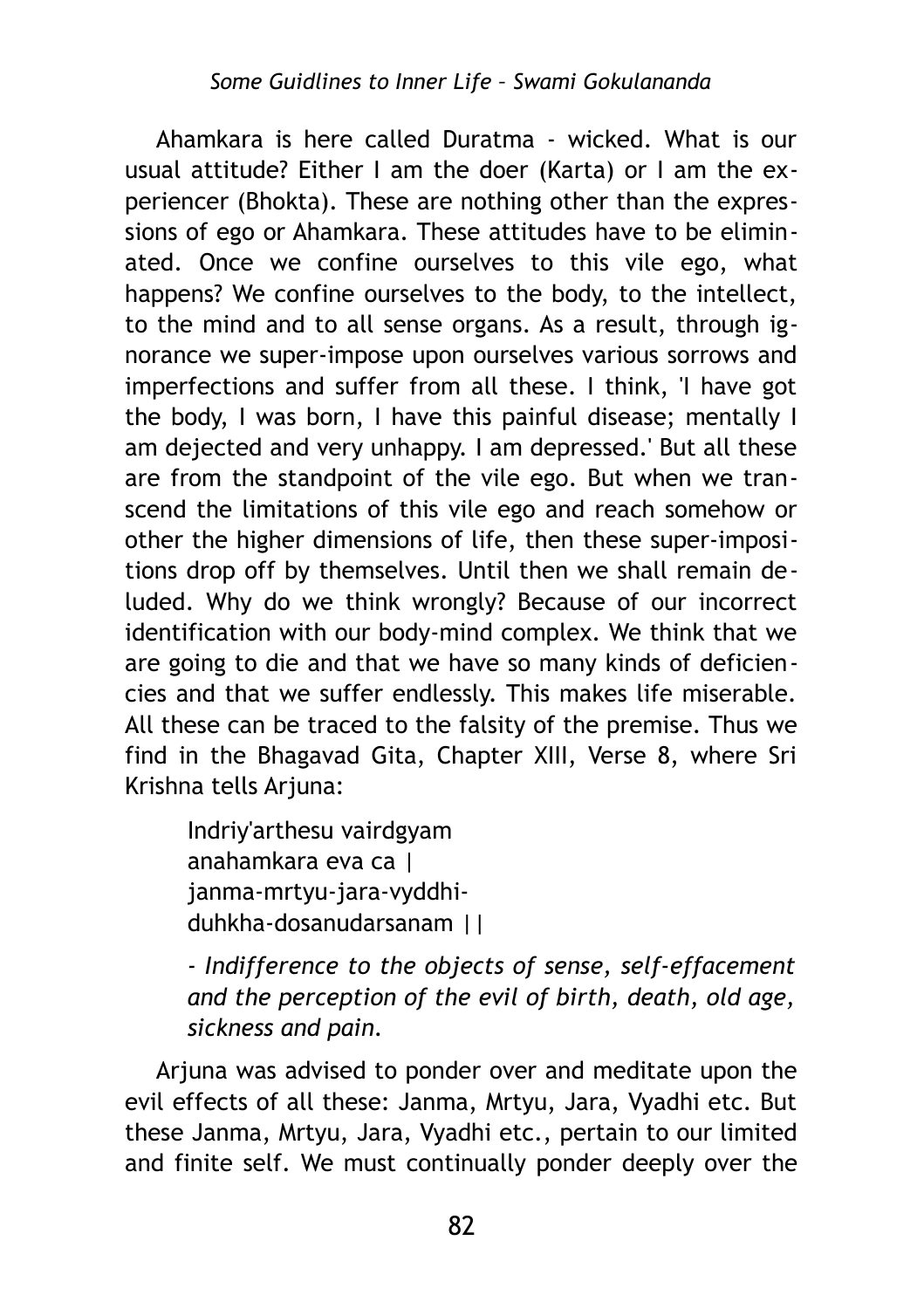evil effects of this, and in doing so we should cultivate the attitude, 'I am neither the doer, not the experiencer. I have a higher dimension in my life.' So we must practise absolute self-effacement. Further, we have to be indifferent to the objects of the senses. So it comes to this: if we want to realise the goal supreme, we are to get rid of Ahamkara; and once we get rid of Ahamkara, what happens? Here is the consequence, as Vivekachudamani, verse 306 puts it:

Sad'aika-rupasya cidatmano vibhor ananda-murter anavadya-kirtek | n'aiv'anyatha kvapy'avikarinas te vin'aham adhydsam amusya samsrtih ||

*- But for thy identification with that egoism, there can never be any transmigration for thee who art immutable and eternally the same, the knowledge absolute, omnipresent, the bliss absolute, and of untarnished glory.*

Once we overcome the limitations of this ego, then we realise in this very life our true nature as eternally pure, intelligent, unlimited and of the form of bliss. If we are after the final goal, we must take care of the means, many of which have already been discussed. We are now dealing with one such important means, that is, the absence of the ego.

To continue further this very important point, it is relevant to quote what Sankaracharya says in verse 307 of Vivekachudamani:

Tasmad ahamkaram imam sva-satrum bhoktur gale kantakavat pratitam | vicchidya vijnana-mah'asina sphutam bhunksv' atma-sdmrajya-sukham yathestam ||

*- Therefore destroy this egoism, thy enemy which ap-*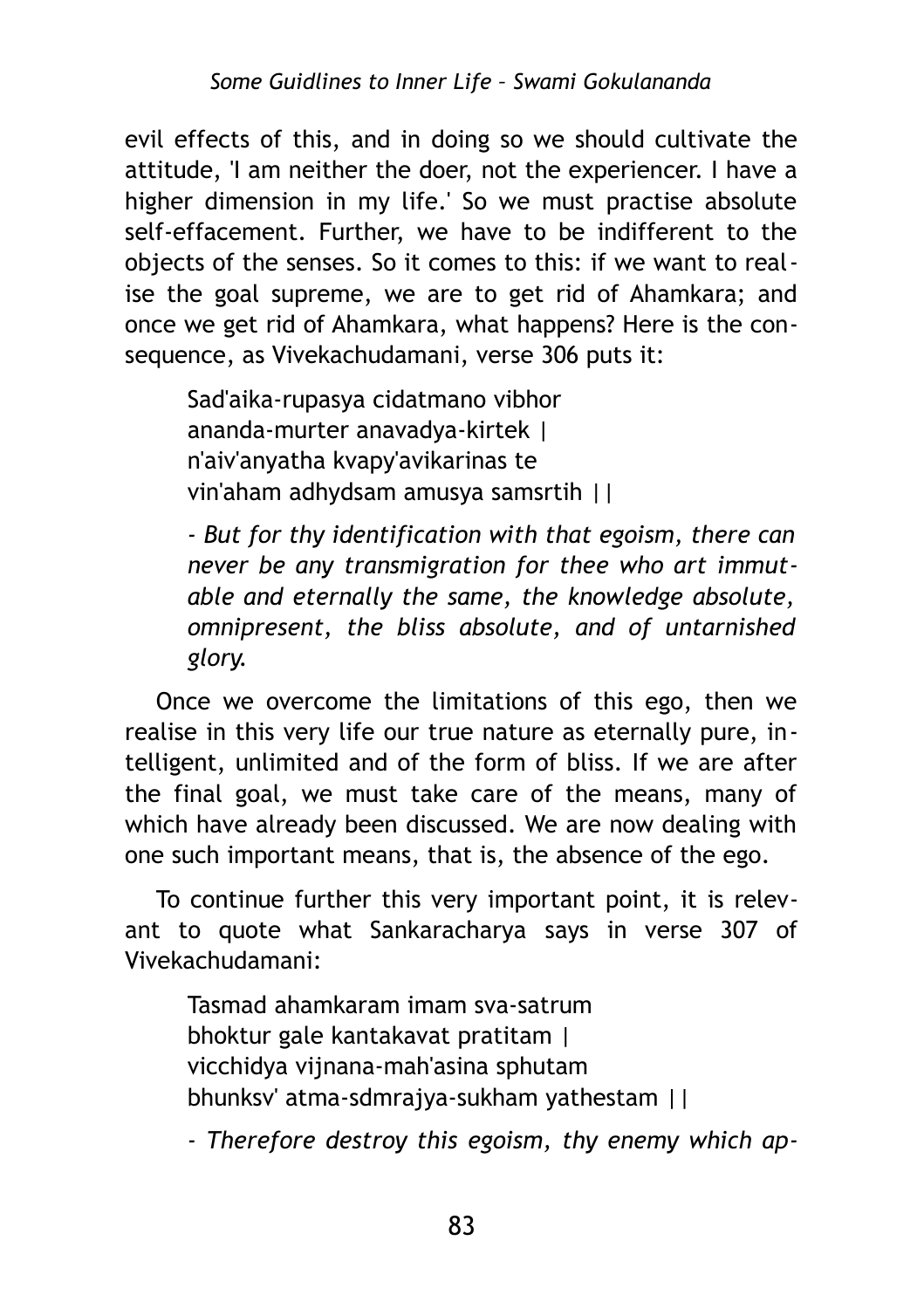*pears like a thorn sticking in the throat of a man taking his meal, with the great sword of realisation and enjoy directly and freely the bliss of thy empire, the majesty of the Atman.*

Therefore, since it is agreed by all that absence of ego leads to the realisation of the goal, we should remember always that this Ahamkara is a formidable enemy. Unless we destroy Ahamkara which is to be considered as a thorn in our throat, we cannot attain the goal we want. Suppose we are eating and somehow a thorn sticks in our mouth: what happens then? We cannot eat or enjoy the food, however delicious the dish may be. Why? Because there is a thorn in our throat. What is the remedy? Somehow or other, the thorn has to be taken out. Sometimes, it so happens that it gives such a painful sensation that one has to go to an E.N.T. specialist, as the patient cannot eat or relish any food.

Similarly, we have to destroy the enemy - this sense of ego. Otherwise we cannot enjoy the bliss of the Self. As with the help of the forceps or knife the thorn is removed from the throat, so that we may enjoy our food, similarly with the help of the sword of Jnana, we have to remove the ego-sense to enjoy the felicity of the empire of the Atman.

While discussing the concept of ego, it will be appropriate to refer to a discussion that took place between Vijaya Krishna Goswami and Sri Ramakrishna. Vijaya asked, 'Sir, why is it that we are bound like this? Why is it that we do not realise God?' Sri Ramakrishna replied, 'All troubles come to an end when the ego dies.' The ego has to be killed. All troubles will be over, once the ego dies. Then Sri Ramakrishna added, 'If, by the grace of God, a man can realise that he is not the doer, not the Karta nor the Bhokta, just an agent, then he at once becomes a Jeevanrmikta; though living in the body, he is liberated.' These are words of assurance to all of us. Sri Ra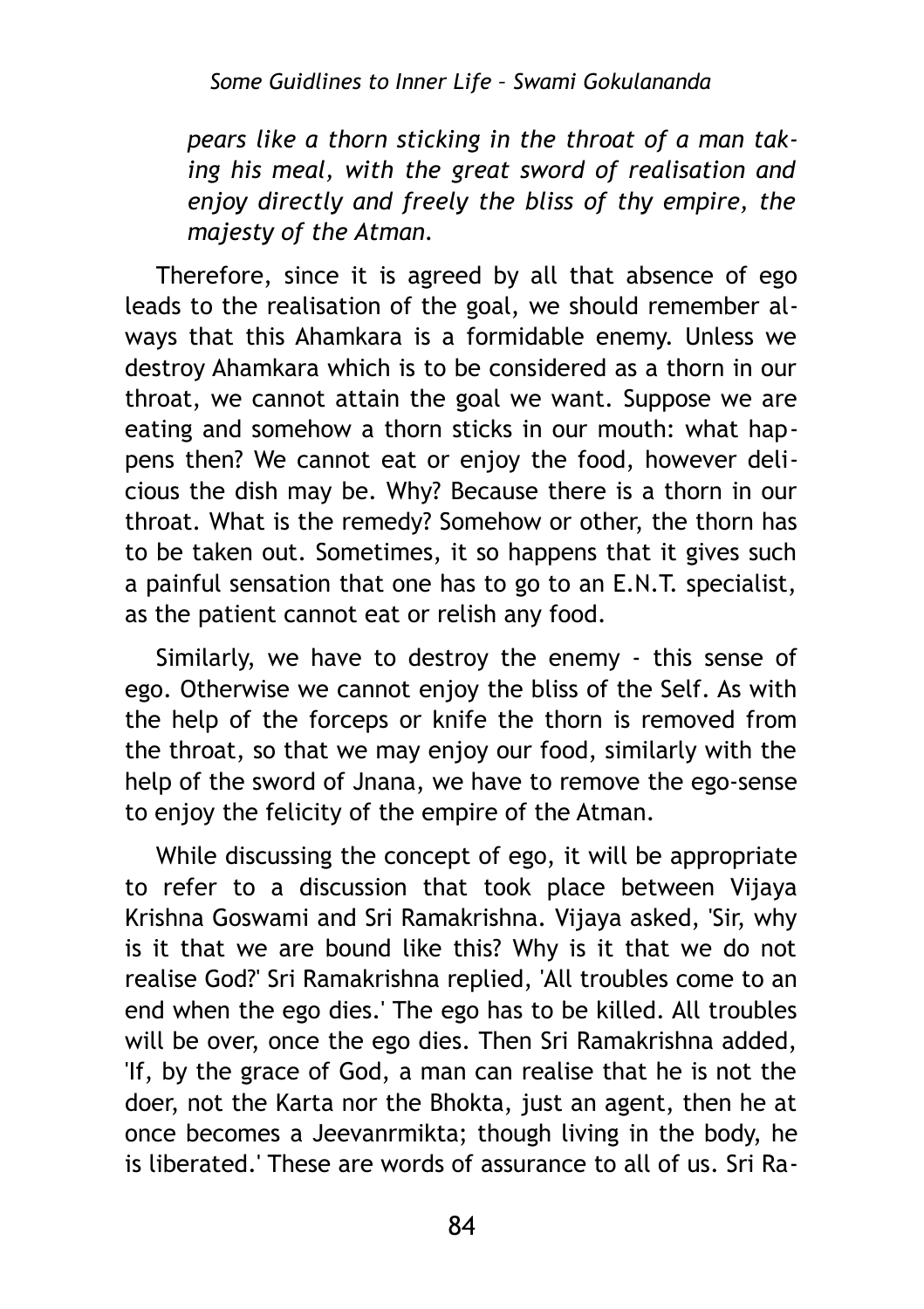makrishna here has not mentioned that only monks can become Jeevanmuktas. Anyone who, by the grace of God, can realise that he is not the doer, becomes a Jeevanmukta. While living in this body, one becomes liberated. That means one must give up one's false ego. Then this is possible. To substantiate his point, Sri Ramakrishna just gives one example. He said that Sri Rama was only two and a half cubits away ahead of Lakshmana but Lakshmana could not see him because between Sri Rama and Lakshmana, stood Sita. So Sri Ramakrishna said, 'Lakshmana can be compared to the Jiva and Sita to Maya.' Man cannot see God on account of the barrier of Maya. It is the ego that separates the Jiva from Brahman. Once the ego is removed, the Jiva realises that he is none other than Brahman. Then Sri Ramakrishna says that the Jiva is nothing but the embodiment of Satchidananda. But since Maya or ego has created many Upadhis, the Jiva cannot realise that he is Satchidananda.

Now, here is another important point. Suppose, through the grace of God or through spiritual practices, we are successful in rooting out this ego, the sense that 'I am the doer, I am so and so.' Even then this ego may again somehow revive. So Sankaracharya says in Vivekachudamani (Verse 309):

Samula-krtto'pi mahan aham punah vyullekhitah syad yadi cetasa ksanam | sanjivya viksepa-satam karoti nabhassvata pravrsi varido yatha ||

*- Even though completely rooted out, this terrible egosense, if revived in the mind even for a moment, returns to life and creates hundreds of mischiefs, like a cloud ushered in by the wind during the rainy season.*

You might ask, 'How can this Ahamkara, which has been destroyed, again come to life?' It is like the dead being re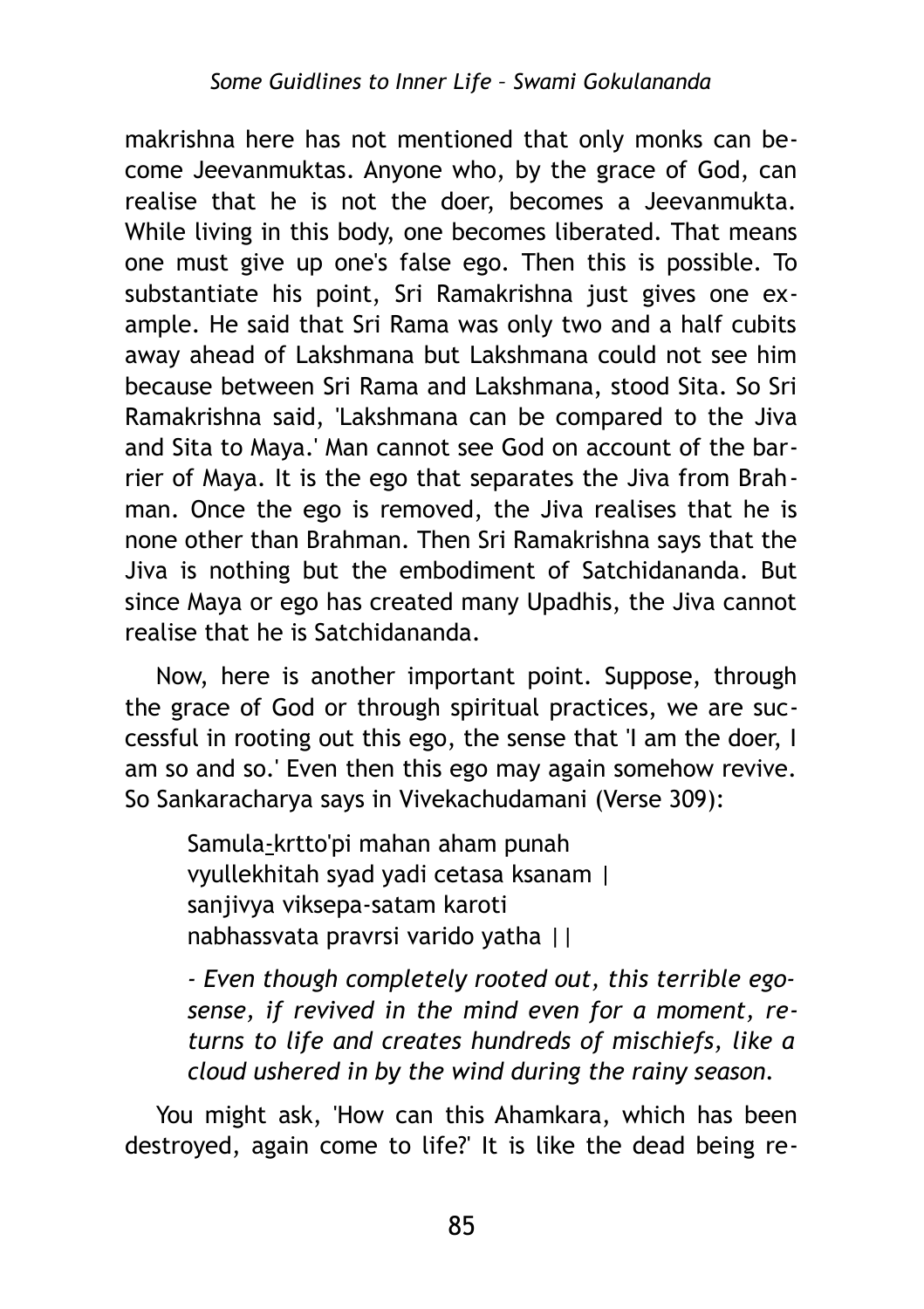vived by the sprinkling of Amrita. Thinking of the sense objects is the cause of it. Even though we somehow overcome and conquer the vile ego, we should not allow our minds to dwell on the sense objects. If we allow the mind to ruminate on the sense objects, all our evil impressions may again be revived. Suppose there is a citron tree which has dried up. If we go on watering it, the apparently dead tree may flower again. Likewise, the sense impressions may recede into the background after we have made some progress in spiritual life, but even then we must be cautious lest the sense of ego should pull us down.

Attachment for even a most innocuous, insignificant thing may pull us down and may lead us into endless bondage. To counteract this, one must be ever-alert and ever-vigilant. There was once a monk who renounced everything both externally and internally. His only possession was his loin cloth, but he was deeply attached to it. He even forgot the purpose for which he had gone to the forest. To save that loin cloth from being eaten up by rats, he thought that he should get a cat. So he bought a cat. But how to feed the cat? It has to be given milk. So he thought that he must now get a cow, and bought one. But then who will take care of the cow? Then he thought 'Oh, I must have a wife,' and so he married and had children. This is how ruminating over sense objects will cause the ruin of a spiritual aspirant.

Those who are sincere seekers after truth and want to realise their divine nature, must not encourage anything that take the mind downwards. In the Gita Chapter 2 verses 62 and 63, Sri Krishna aptly analyses the fall of one from godhood:

Dhyayato visayan pumsah sangas tes'upajayate | sangat samjayate kamah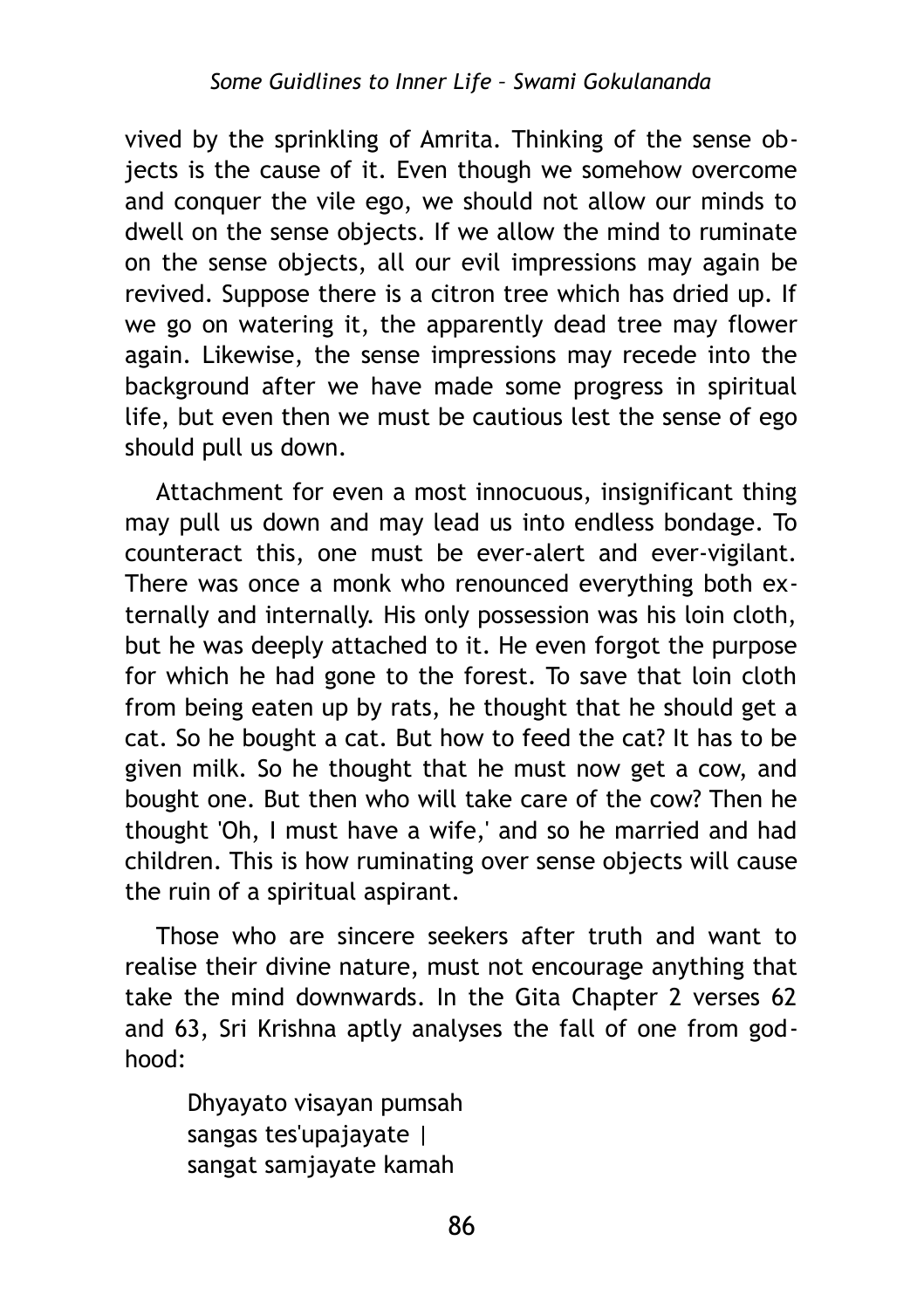kamat krodho'bhijayate ||

Krodhad bhavati sammohah sammohat smrti-vibhramah | smrti-bhramsad buddhi-naso buddhi-nasat pranasyati ||

*- When a man dwells mentally on the objects of senses, attachment to them is produced; from attachment springs desire and from desire comes anger.*

*- From anger arises bewilderment, from bewilderment, loss of memory, and from loss of memory, the destruction of intelligence, and from the destruction of intelligence, he perishes.*

When man goes on thinking of objects, what happens? He becomes attached to them. From attachment comes desire, and if one's desire is not fulfilled, then arises anger; from anger comes delusion; from delusion loss of memory which leads to cessation of the discriminative faculty, and finally one perishes. In one of the verses of Vivekachudamani we see that armed with the sword of discrimination alone we can cross this ocean of worldliness. So if we lose discrimination, there is no hope of salvation.

In another group of three verses of Vivekachudamani (326,328,329) Sankaracharya has very aptly described the downward trend of Citta. He narrates it thus:

Visayesv'avisa-ccetah sankalpayati tad gunan | samyak sankalpanat kamah kamat pumsah pravartanam ||

Tatah svarupa-vibhramso vibhrastas tu pataty'adhah | patitasya vina nasam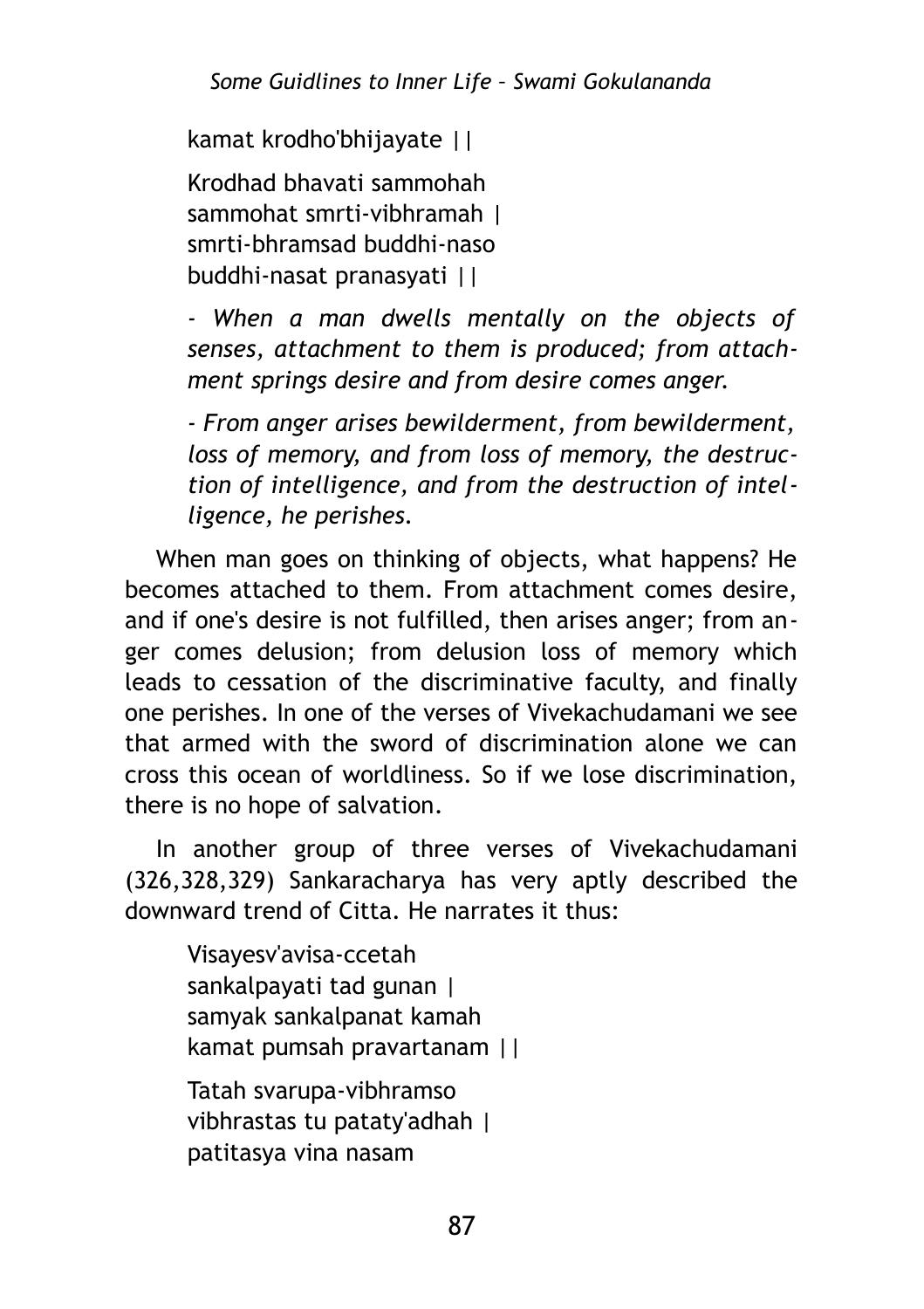punar n' aroha iksyate ||

Samkalpam varjayet tasmat sarv'anarthasya karanam | apathyani hi vastuni vyadhigrasto yath'otsrjet ||

*- The mind, attached to sense objects, thinks of their qualities; by such strong thinking about them, desire for them arises; desire leads to action in regard to them. Due to that, a man gets deflected from his real nature; thus deflected, he falls down. One who has fallen down comes to ruin and for him there is hardly a chance of going up. Therefore one should give up thinking of sense objects, which is the cause of one's undoing, even as a sick man should avoid a baneful diet.*

Here is a very important point. Sense objects will produce their impression on our minds. We have to move about in this world, we cannot keep our eyes closed and we cannot keep all the organs shut. Naturally, we are to live in this world and different kinds of sense impressions will come. But trouble arises when we entertain a longing for these sense objects. Swami Turiyanandaji, who was a direct disciple of Sri Ramakrishna, wrote a number of valuable letters. In one such letter he advised a devotee, 'Write on your mind's door, "No Admission." Different sense impressions will come. Let them come, "I will meet them as a master and not as their slave." The trouble begins when we allow ourselves to be victims of different kinds of sense objects with all their allurements and enchantments. Therefore, it is said, if the object comes to our mind, nothing bad is going to happen. But if the mind loves that object and also runs after it, then the trouble starts. Therefore, if sense impressions come to our mind, we should not allow ourselves to be overcome by them. One is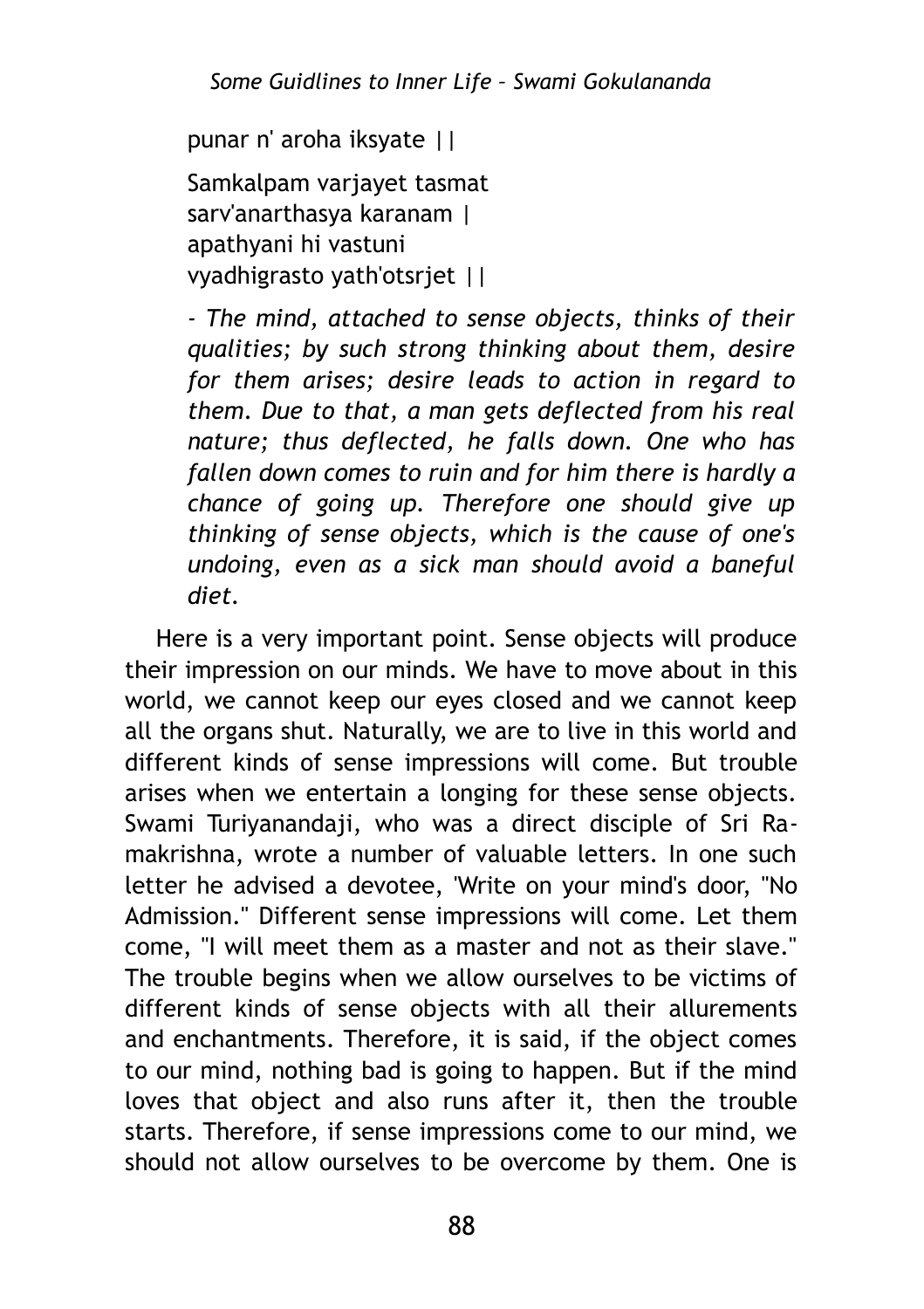the master, the lord, of oneself. Yet, if one does not have what is called Ichcha Sakti or will power - or it may be that the Ichcha Sakti is weak - then one may fall a victim to the allurements of this outside world. If one allows oneself to be a victim of the outside world, what happens? He becomes a slave to the world of appearances. He forgets his real nature; he falls from the ideal. If this happens, there may scarcely be a chance to rise again. Therefore, we must be very careful. We must have the determination that we must reach our desired goal in this very life and be merged in the bliss of the Divine. We must discover our real Self; this outside world has cheated us in many previous births; we should make up our mind not to allow ourselves to be cheated or deceived by this outside world any more. We must take to the discipline of discrimination. If we do not do so, we may go down and down. As the Vivekachudamani verse 327 says:

Atah pramadan na paro'sti mrtyuh vivekino brahmavidah samadhau | samdhitah siddhim upaiti samyak amdhit'atma bhava savadhanah ||

 *- Hence to the discriminating knower of Brahman there is no worse death than inadvertence with regard to concentration. But the man who is concentrated attains complete success. (Therefore) carefully concentrate your mind.*

Then what is the remedy? In order not to fall, we should reject the tendency of the mind to contemplate on the objects of pleasure which is the root cause of all mischief. Suppose one is suffering from some disease and a doctor is sent for. He comes and says to the patient, 'I prohibit you from eating such and such food. If you follow my advice you will be cured of the disease'. Similarly, if we want to be cured of this disease of worldliness, we are to renounce the sense ob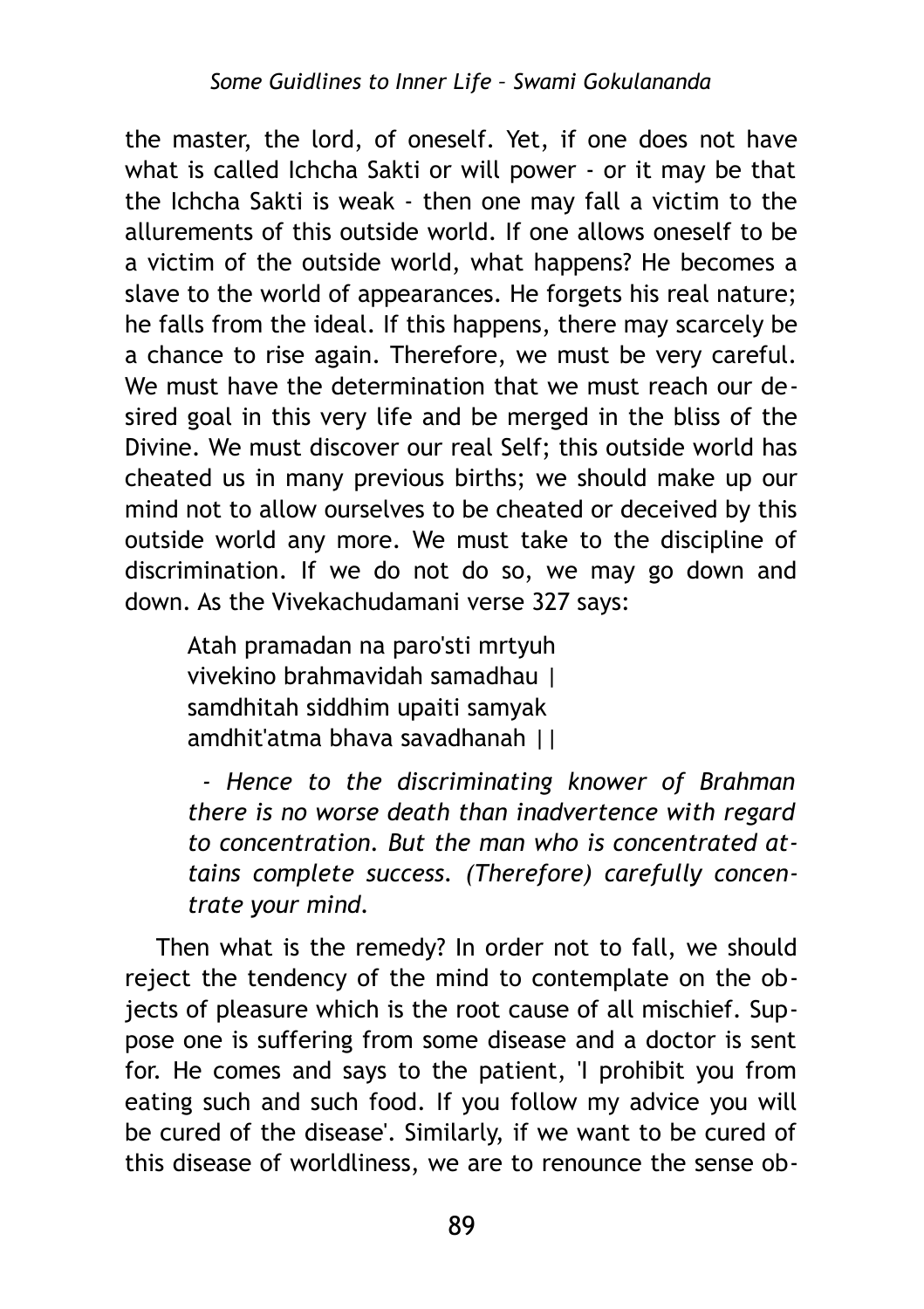jects which are like the forbidden food. If we want to overcome worldliness, we must reject and rise above all kinds of sensuous thoughts. Who runs after sensuous thoughts? Who runs after sense pleasure? Why do they do so, knowing fully well that running after sense pleasures may cause their downfall? Why is it that we cannot control ourselves and why do we allow the mind to ruminate over the unreal things of the world? Sankaracharya has given the answer through another verse (311) of the Vivekachudamani:

Deh'atmana samsthita eva kami vilaksanah kamayita katharh syat | atho'rtha-sandhana-paratvam eva bheda-prasaktya bhava-bandha-hetuh ||

 *- One who is subject to the habit of identifying the Atman with the body is alone subjected to desire. How can one who is different be afflicted by desire? Hence, being concerned with the sense objects resulting from the idea of difference, is the cause of the bondage of Samsara.*

Here is a great formula. Let me refer again to the question, 'Why is it that we run after sense pleasures?' Here is the answer: 'Because of our identification with our body'. One who has identified himself with the body is naturally greedy for sense pleasures. But one who is devoid of such bodily identification will not run after sense pleasure. Therefore, being concerned with the sense objects is the cause of bondage. And this again is because of 'bheda-prasakti', the sense of distinction of duality. Perception of plurality implies constant contemplation of the world of objects. What is the truth? The truth is that the Atman alone abides. Brahman alone is true, and we are Brahman. Yet, we forget this and descend to a lower level, to our lower self, and identify ourselves with the body and mind. Then naturally desires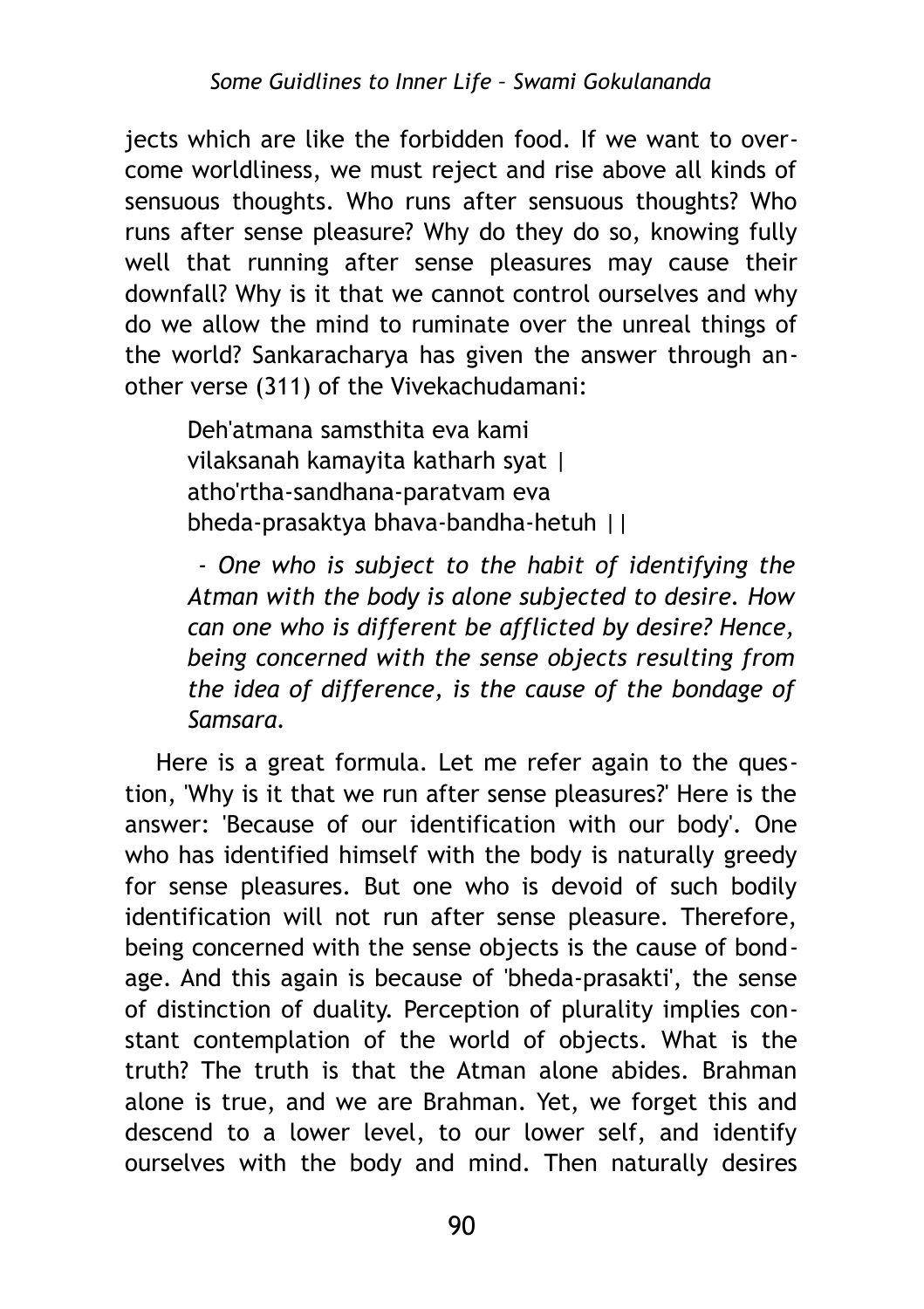come. Further, our identification with the outside world and our taking the outside world to be real, is possible because we see plurality. But the truth is unity of existence. Brahman pervades the entire universe. If we are established in that unity of existence, Brahman, then the goal of human life is fulfilled. We will swim, so to say, in the ocean of perpetual bliss. All the great ones testify to this and we should not have any misgivings or any doubt about this.

Here is a subtle philosophical truth. Kama means desire. Who is a Kami? One with desires - a sensuous man who is permanently merged in the idea that he is the body. As long as one has this feeling 'I am the body', the body's demand for sense gratification will be there. And one becomes, let us be frank, shamelessly sensuous. Such a man thinks of the body only as a body and against this Swamiji said, 'Stop this wrong identification, the spirit now seen as body, must realise itself as spirit'. The moment one realises that, one is released. This gives great hope for us all. For the realisation of the supreme truth, we need not necessarily wait for hundreds of years or even for another birth. Some philosophers speak of what may be called 'postmortem realisation'. We are not interested in it. The question is whether it is possible in this very life and in this very body itself? Sri Ramakrishna, Swami Vivekananda and other great ones assure us, 'Yes, it is possible, provided we take care of the means. If we take care of the means, the end will take care of itself'.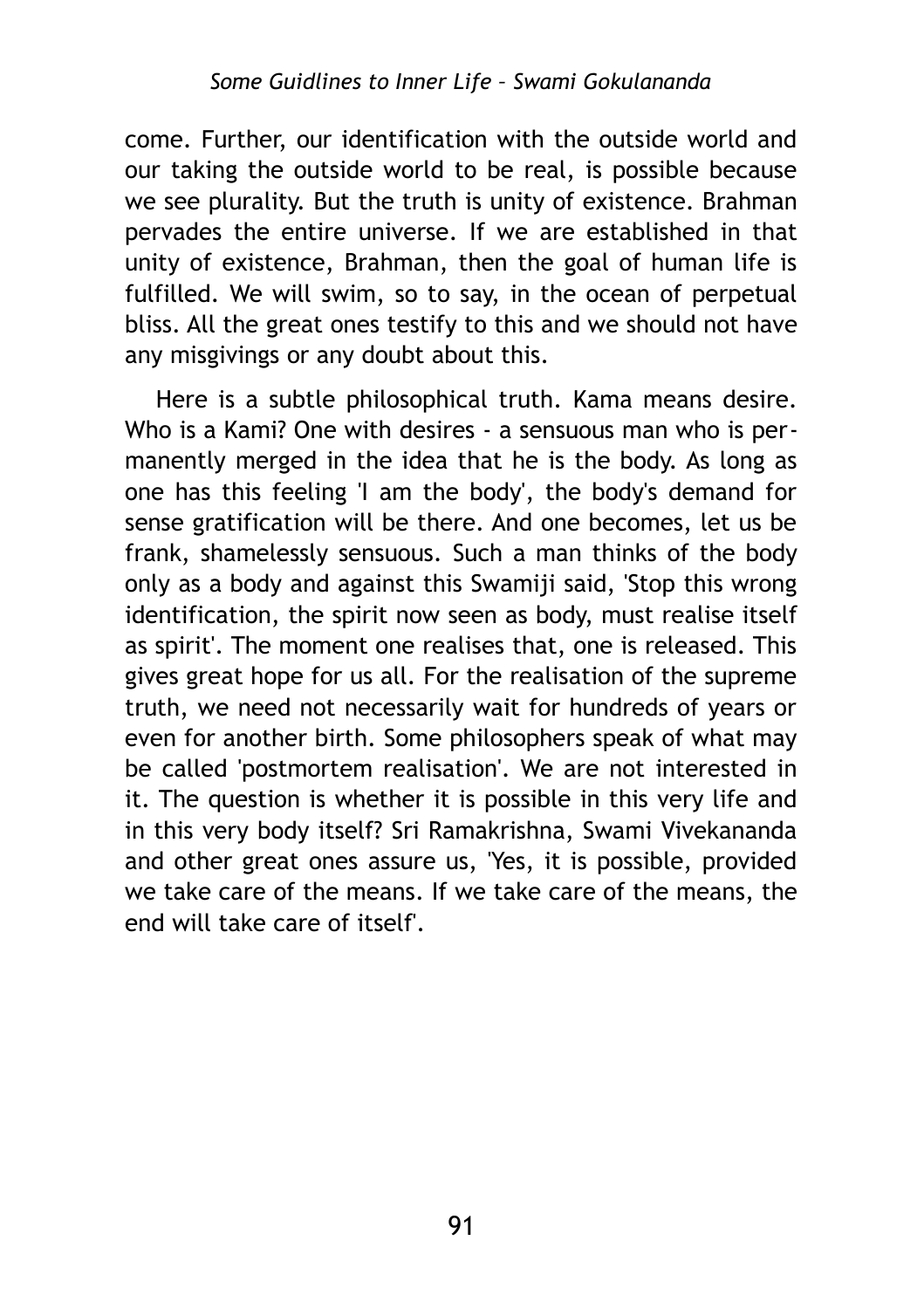### **8. Purification of Body and Mind**

If we try to think of God this very instant, we find that thoughts about Him fill the mind just for a moment. Then many distractions assail the mind, and we go on thinking of everything else in the universe except God. This shows that the mind is impure and is not ready to receive the vision of God. The impurities consist of various impressions that we have gathered in birth after birth. According to one Yoga Aphorism of Patanjali, the five root causes of impressions in the mind are the following:

#### *Avidya, Asmita, Raga-dvesa, Abhinivesa, Klesa.*

The first root cause of all the impressions that have gathered in our minds and stand obstructing us from realising God is Avidya or ignorance - ignorance in the universal sense. We are not conscious of, and are generally ignorant of, our divine nature. God dwells in us and around us, but we are not aware of it. Secondly, from this ignorance springs Asmita, or the sense of ego. This sense of ego makes us think of ourselves as separate from all others.

We have two more formidable enemies: Raga and Dvesha, i.e., attachment and aversion. We develop these out of the sense of ego or Asmita. The last but not the least, is Abhinivesa, i.e., the thirst to live - the desire to cling to our surface life and surface consciousness. We do not want to realise our divine nature. We are satisfied with our mundane state of existence. We do not want to live on a spiritual plane. So, these are called Panchaklesa or the five root causes which hinder us from realising our divine nature. This is again further elaborated in another Yogasutra. It says that because of Ignorance we take what is Anitya (non-eternal) as Nitya (eternal), Asuci Impure) as Suci (pure), Duhkha (painful) as Sukha (happy), and Anatman (non-Atman) as Atman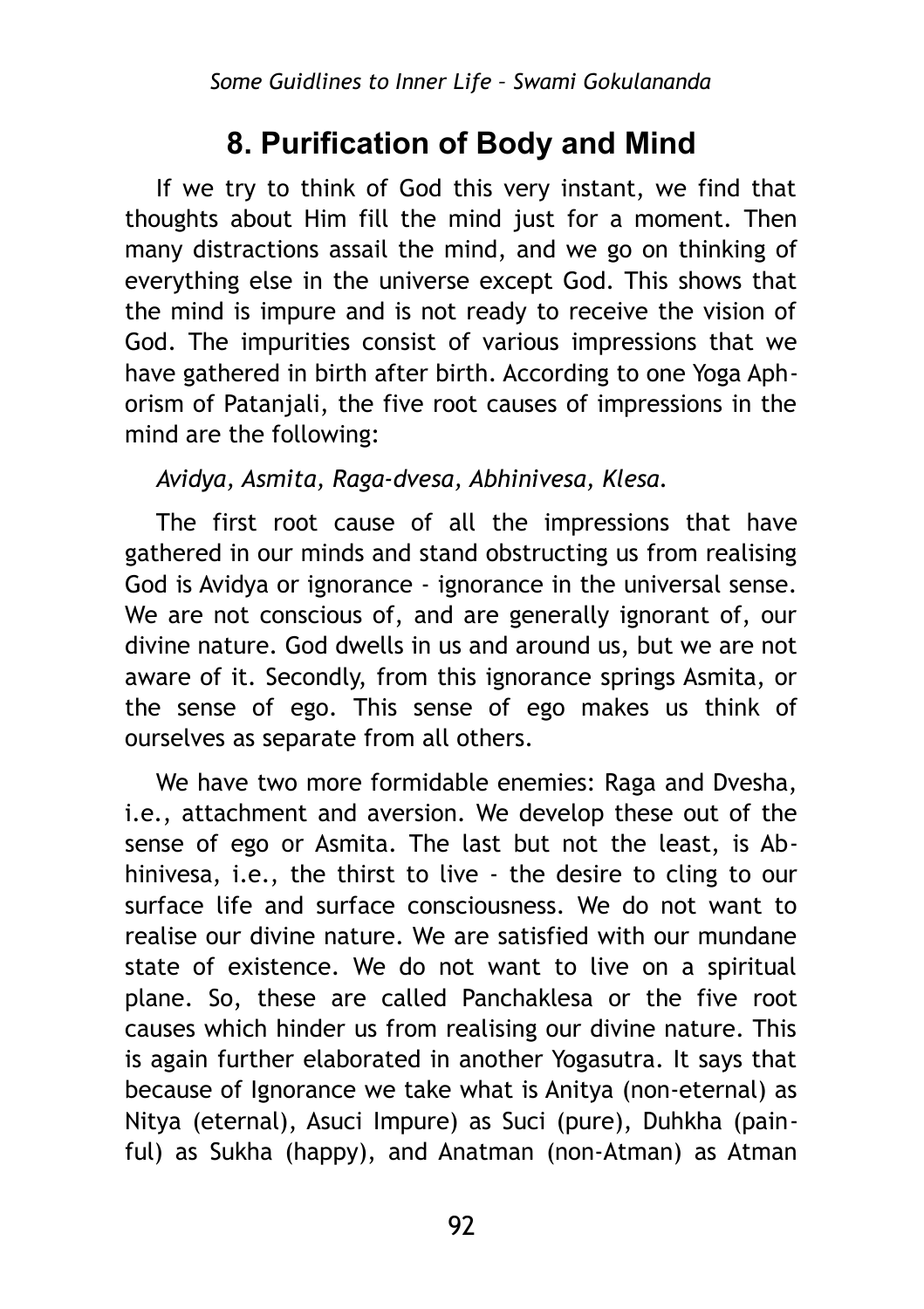(soul). All this misunderstanding is due to Avidya or ignorance. While explaining this very important aphorism of Raja Yoga of Patanjali, Swami Vivekanancla points out that all of us think, 'I am the body and not the self - the pure, the effulgent, the ever-blissful - and that is due to ignorance. We think of man and see man as body. That is the great delusion'.

We are all under this delusion, which arises due to ignorance and false identification. We are to remember that pure joy is possible only when we abide in the Atman, our real nature. Due to ignorance, we seek pleasure in things temporal, non-eternal and ephemeral, and this is indeed a great tragedy.

A further quotation from the Vivekachudamani will be relevant in this connection: Verse 337 says:

Deh'adi samsaktimato na muktih muktasya dehady' abhimaty'abhavah | suptasya no jagaranam na jagratah svapans tayor bhinna-gun'asrayatvat ||

*- There is no liberation for one who has attachment to the body, etc., and the liberated man has no identification with the body, etc. The sleeping man is not awake, nor is the waking man asleep; for these two states are contradictory in nature.*

It is said here that there is no liberation for him who is attached to the body, etc., and Mukti is possible only when we overcome identification with this body. The liberated man has no identification with the body. Who is a Jeevanmukta? One who lives in this body, but is not attached to this body. Though he appears to be living in the body, he lives in the Atman, his own divine nature. 'Suptasya na jagaranam', i.e. the sleeping man is not awake nor is the waking man asleep; for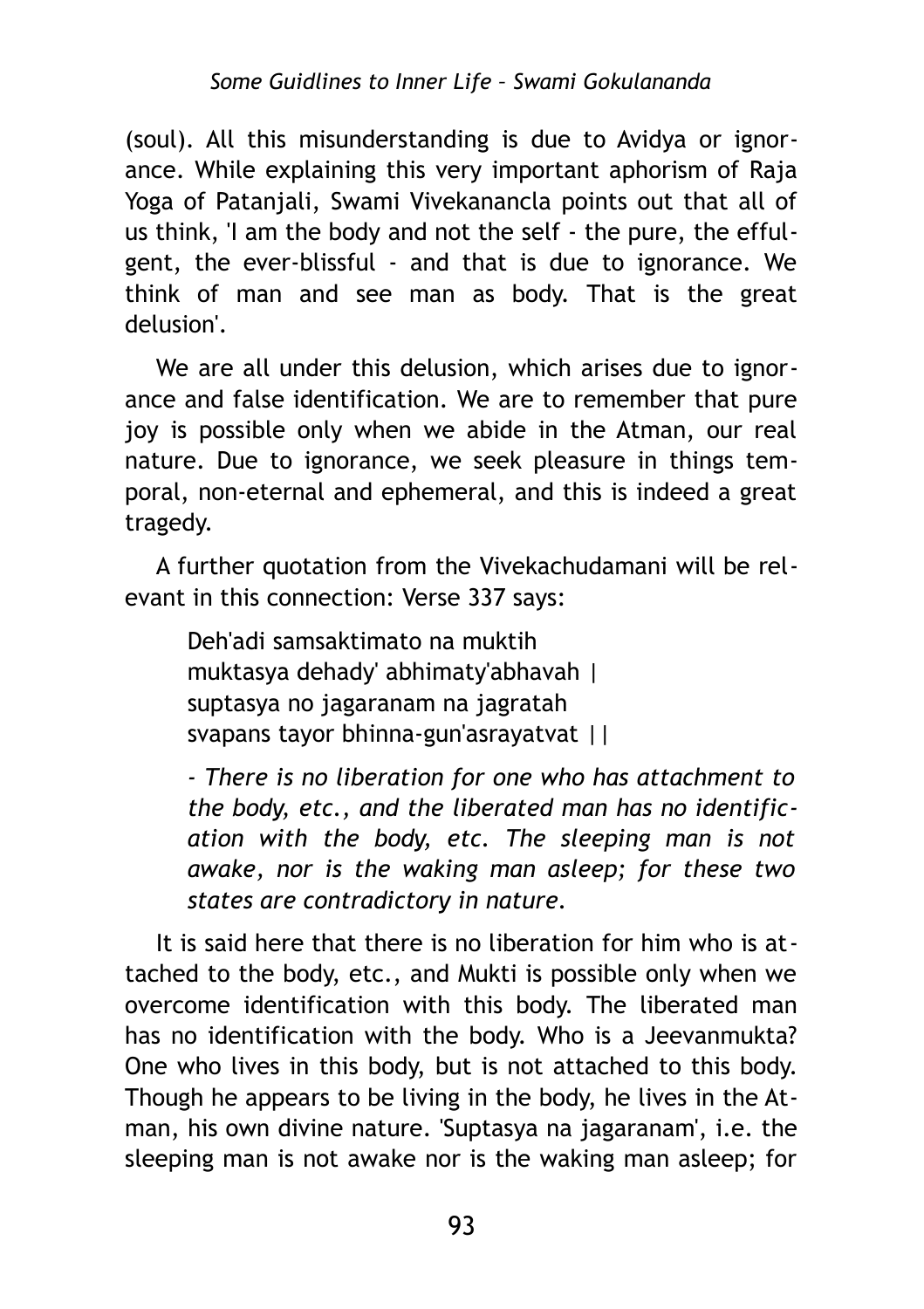these two states are contradictory in nature.

To clarify this further: so long as we are attached to the body or body-mind complex, we cannot dwell on our real nature, the Atman. So, one who is attached to the flesh and thinks, 'I am the body', must cater for the different needs of the body and cannot attain liberation. Only for him, who has overcome attachment to the body, is liberation possible.

We want to realise our divine nature; we want to become Jeevanmuktas. We want to realise that we are the Atman. But at the same time, if we go on fulfilling the endless desires of the body and the mind, then liberation is not possible. As has been pointed out in the Vivekachudamani, the sleeping man is not awake. Who is this sleeping man? One who is attached to the body, one not conscious of his own divine nature. On the other hand, the one who is seeking the Truth, who is conscious of his divine nature, who has been able to root out the false identification with the body-mind complex - for him there is no bondage. He is a Jeevanmukta. So these two states are contradictory.

There are also many demands of the body. If we get attached to them clue to ignorance, we shall come to endless grief. But once we take pains to withdraw our minds from the gross body, liberation is possible. In this connection Vivekachudamani verse 334 says:

Bahy'abhisandhih parivardhayet phalam durvdsanam eva tatas tato'dhikam | jnatva vivekaih parihrtya bahyam svatm' anusandhim vidadhita nityam ||

*- Attachment to external objects will only increase more and more their fruits in the form of evil tendencies. Therefore, the wise should avoid for the aforesaid reasons whatever is external and should ever en-*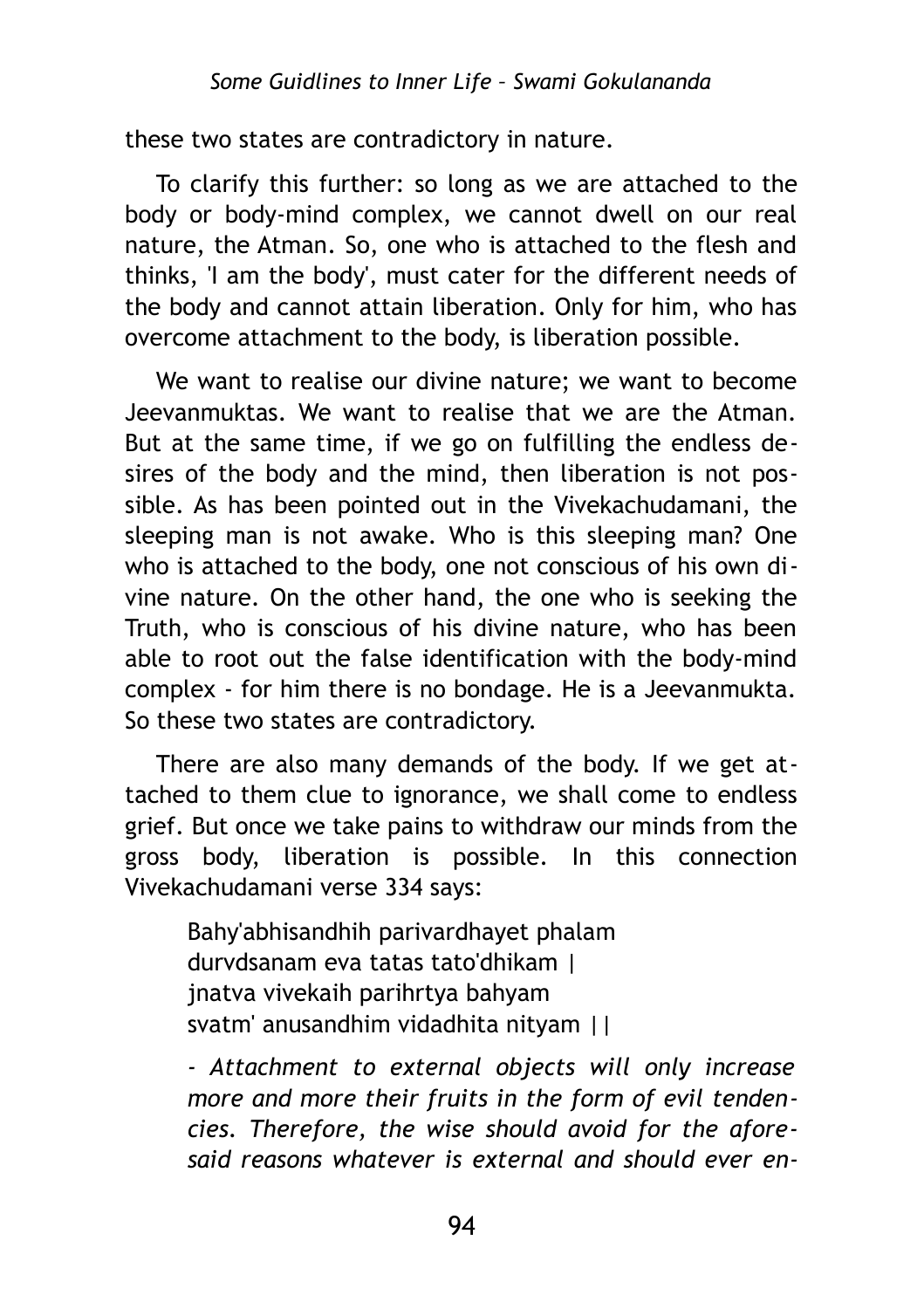### *gage in the contemplation of the Atman.*

Here Sankaracharya points out that constant contemplation on outward objects will only enhance our evil propensities and these evil propensities will go from bad to worse. Then is there any remedy? Is there any way out? Of course, there is a way out. Through discrimination one has to leave the thoughts of external objects. However, this is something negative. Simply giving up thoughts of external objects is not enough. Sankaracharya adds something positive. He says we have to give up thoughts of external objects, but at the same time, since the mind cannot remain in a vacuum, we have to make efforts to constantly apply ourselves to meditation on the Self. If we can do this, then the evil propensities can be overcome. Otherwise, the more one turns outwards, the more one becomes an extrovert. Then what happens? Vasanas (desires) of various kinds multiply by leaps and bounds, and as a result we have even more mental agitation. With such mental agitation it is not possible to meditate on our real nature, the divine self. Why? Because the mind has a tendency to contact constantly the world of objects, the outside world. Then what are we to do? Through our discriminative powers, through Viveka - the sword of discrimination - and also through Vairagya (dispassion) we have to constantly distinguish between the real and the unreal, between the eternal and the non-eternal.

If we are after the realisation of the Goal Supreme in this very life, then with the aid of Viveka and Vairagya we must turn away our mind from the world of objects and we should make sincere efforts to try to live in tune with our real nature. If we can do this, then realisation is possible. It is very difficult to comprehend the infinite Brahman, because our mind is finite. Even then we should go on trying and should make repeated attempts. This attempt at compre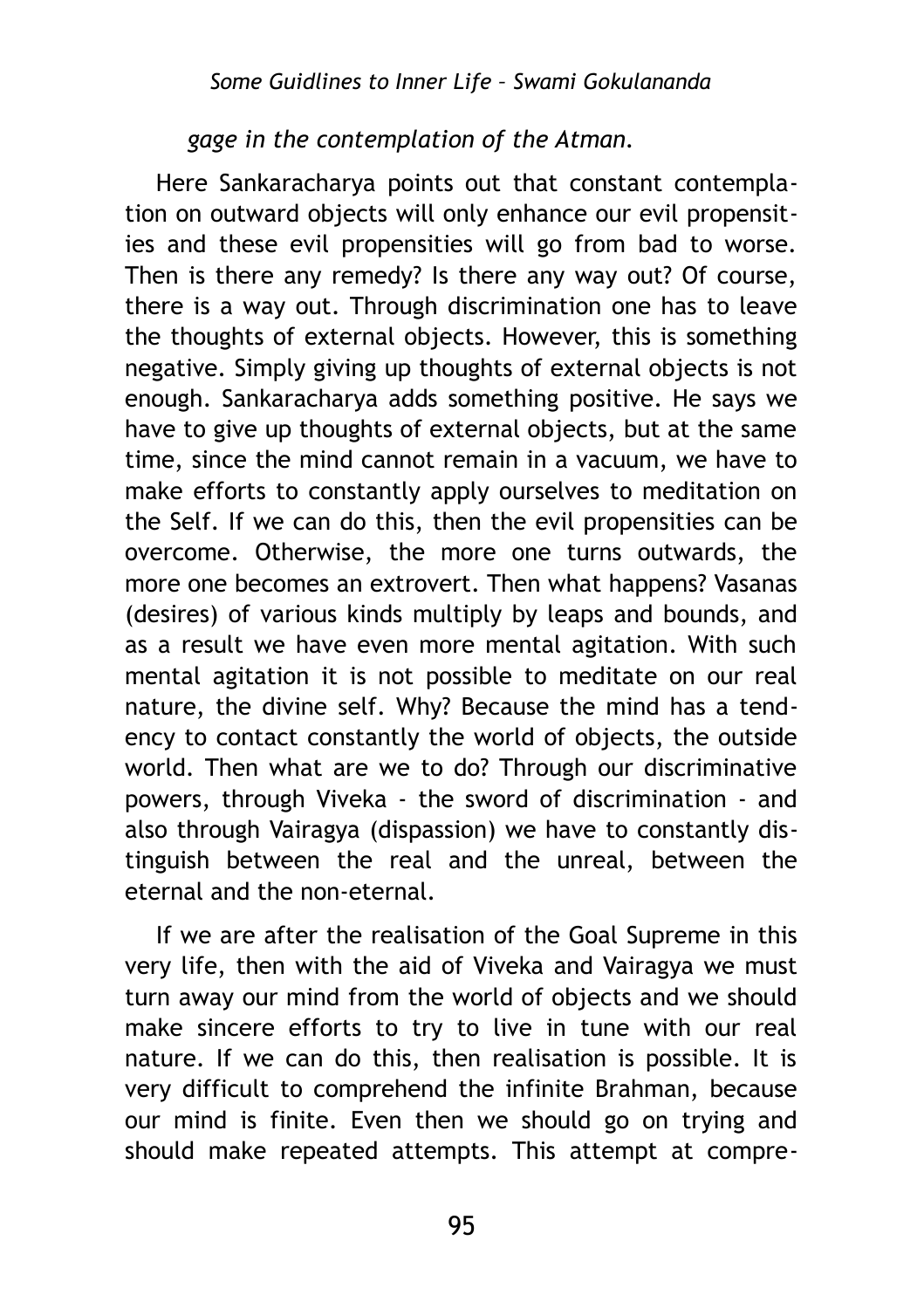hending the infinite Brahman with the finite mind itself will ultimately enable us to successfully turn the mind from the world of objects.

Sankaracharya says some valuable things in verse 335 of Vivekachudamani. Let me draw your attention to the verse:

Bahye niruddhe manasah prasannata manah-prasade paramatma-darsanam | tasmin sudrste bhavabandha- nasah bahir-nirodhah padavi vimukteh ||

*- When the external world is shut out, the mind is cheerful and the cheerfulness of the mind brings on the vision of the Paramatman. When it is perfectly realised, the chain of birth and death is broken. Hence the shutting out of the external world is the stepping stone to liberation.*

In the above verse, we are told to withdraw the mind from the outside world. What happens if we are successful in shutting out the mind from the objective world? The mind become quiet and cheerful, and in the calm mind arises the vision of the Paramatman. But Sankaracharya adds something further. Simply having a glimpse of the Paramatman will not do. We must have true realisation, concrete realisation, perfect realisation. When one is perfectly established in the vision of the Paramatman, then the chain of birth and death is broken and one is able to cross the ocean of worldliness. Here the word 'Padavi' means, 'steps or ways'. What is the goal? The goal is liberation. And what are the means? Bahye niruddhe' - shutting out the external world. So, again the emphasis is on with-drawing the mind from anything that is non-Atman. If we take care of the means and successfully cut out the external world, then what happens? We are almost face to face with the Truth or realisation of the Truth. Therefore,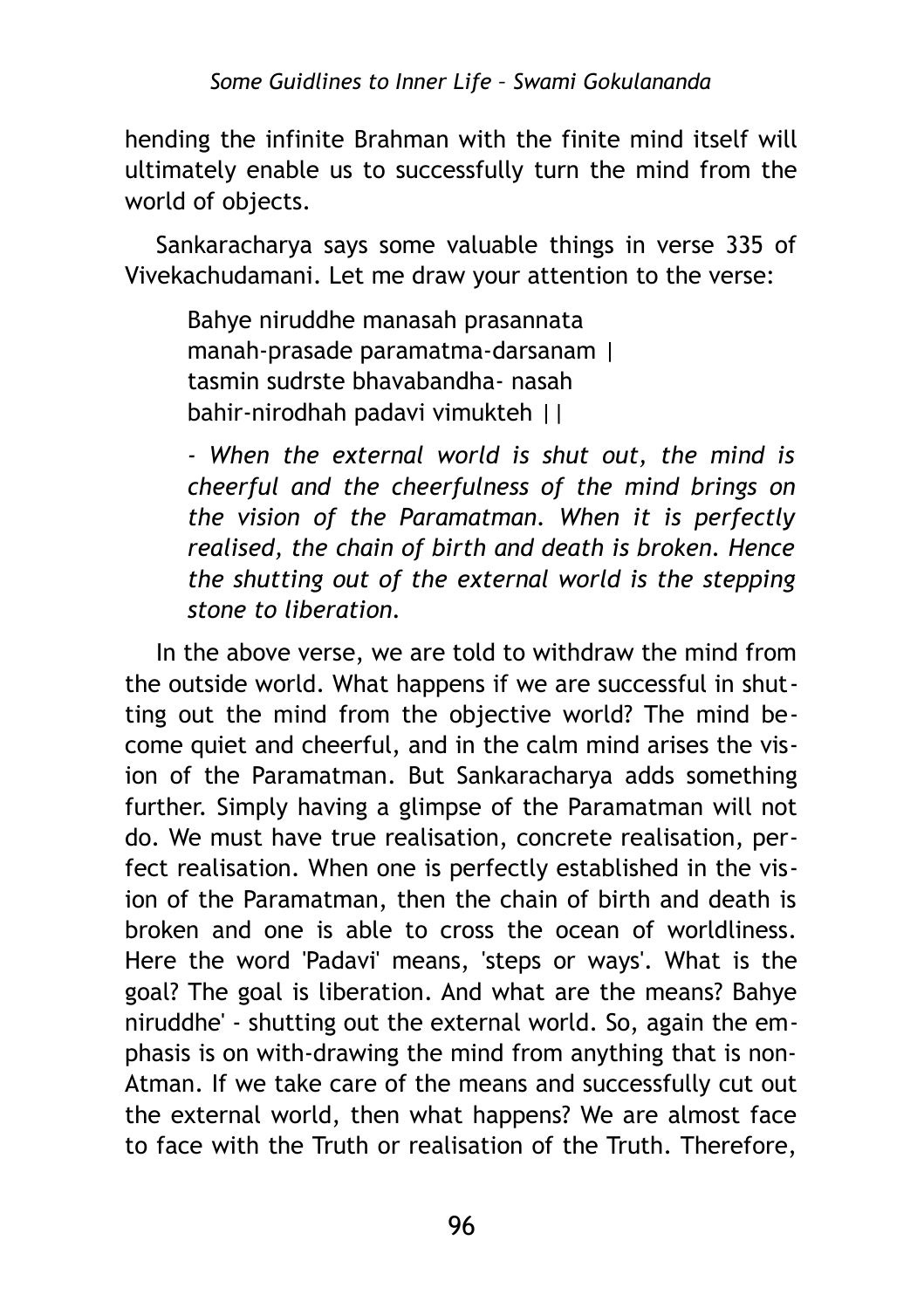it is said that the shutting out of the external world is a very important factor towards liberation.

In the Yoga-Vasishtha there is an important verse that sheds much light on this question. It has been said that we cannot hope to be successful in our attempts to realise the supreme truth unless we practise purification. In Yoga-Vasistha Sara, we find a section 'Suddhi-nirupana-prakarana' or the method of purification, and there we find an important verse, which reads as follows:

kva mamsa-rudhiradlni kvas tvam caitanya vigrahah | vijanan api dehe'smin atmadhiyam na jahasi kim ||

Now we are bound on all sides firmly by the idea that, 'I am the body' and nothing other than the body. We must try and cultivate the attitude against this bond. Our link with the body should be severed by the sword of knowledge. We have to think constantly, 'I am pure consciousness', 'I am Suddha Caitanya', 'I am Caitanya-vigraha'. Again and again we must try to cultivate this idea as opposed to the idea with which we are presently afflicted - the idea, 'I am the body and nothing other than the body'. If we are after liberation, we have to cut this bond by applying the sword of knowledge and cultivating this positive attitude, 'No, I am neither the body nor the mind, nor the sense organs; I am Existence-Knowledge-Bliss Absolute, I am pure consciousness'. If we can do this, and be established in this idea, there is no doubt we will become happy, full of joy and bliss.

We are told that we are Satchitananda-svarupa. We are intrinsically full of joy, Anandam. But why do we foolishly forget our divine nature, that we are full of bliss - Anandam? We are 'Caitanya-vigraha', but why do we degrade ourselves and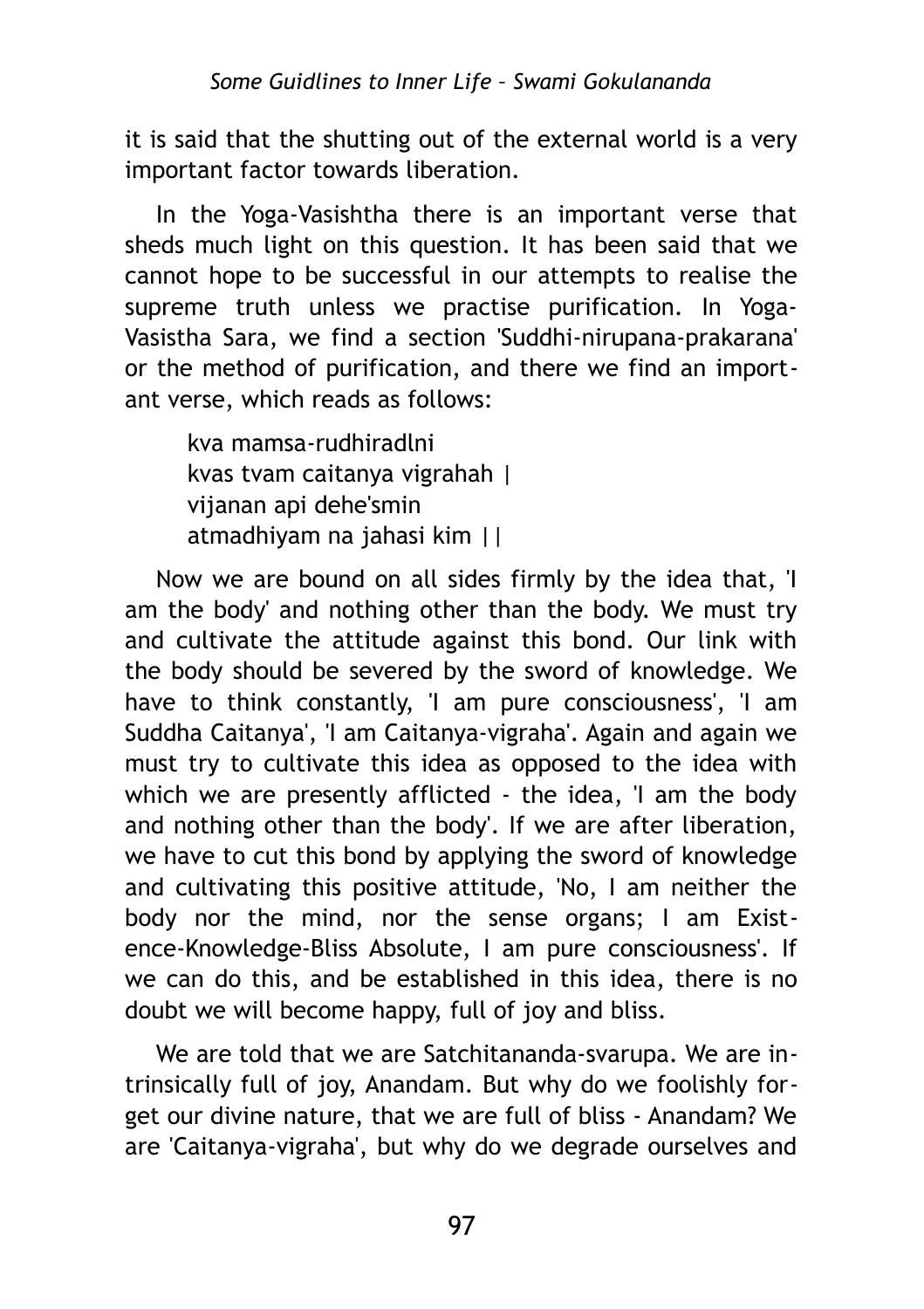stoop so low as to think that we are this body or this mind? Think of the ingredients of the body. The body is composed of filthy materials, and we foolishly identify ourselves with these filthy materials. This perishable body will one day be burnt and reduced to ashes. But so far as our real nature is concerned, we are Caitanya-Vigraha. Yet we foolishly allow ourselves to be degraded to the animal level and think in term of flesh and bones.

What a difference - we, who are 'Caitanya Vigraha', to foolishly forget all about this and attach ourselves to something for which we should have no attachments! What a vast difference between this flesh and blood and our true self which is Pure Conciousness! So know this - that we are Pure Conciousness. We are not the body, not a lump of flesh. Is it not all a great tragedy? Oh mind, just think of this!

Another verse tells us what we are to do in order to realise that we are 'Caitanya vigraha'. We are to separate ourselves from the body and think that we are 'Caitanya Vigraha'. Constantly dwell on this truth. This idea has to be made a ceaseless practice during every moment of our existence. If somehow we can separate ourselves from the body and abide at ease in consciousness and think that we are 'Caitanya Vigraha' and not the body, then what happens? We realise that we are Brahman, we become 'Caitanya Vigraha'. We are that. Everything else, this body or body-mind complex, concern about the external world and all desires relating to the body will become as insignificant as straw.

While dealing again and again with the importance of rooting out identification with the body, a question may well be raised: 'Why this insistence on withdrawing the mind from the outside world? What is wrong with the world? Can we not enjoy the good things of the world and practise Sadhana? Why this negative advice to withdraw the mind from the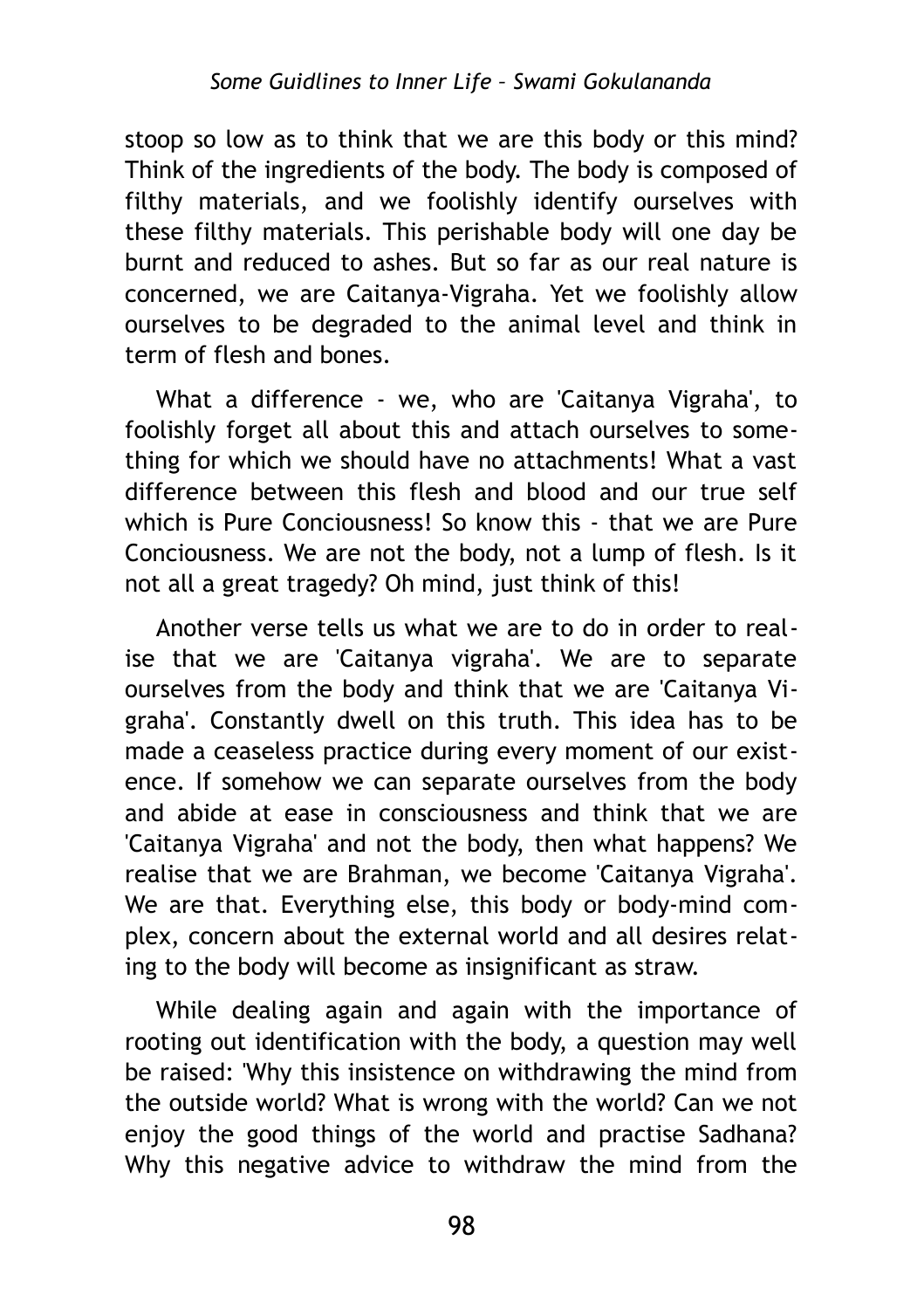world?' The reason is, here we are concerned with those aspirants who are really serious in their spiritual quest, with those who want to realise God in this very life. We are not concerned with the millions and millions of worldly people who have no interest in spiritual matters. Real aspirants after Truth will easily understand that withdrawing the mind from the outside world is not a negative advice, although it may seern so from a worldly point of view. Simply withdrawing the mind from the visible objects of the outside world will not do; we are also to focus our attention on our divine nature, i.e., negatively withdrawing from the world of objects but positively meditating on our divine nature. Although we are asked to withdraw, at the same time we are also repeatedly asked to contemplate upon our real nature. By contemplation upon our real self, we get realisation of the Paramatman.

Another question can now be raised. Can the highest truth, the Paramatman, be attained by some kind of Sadhana? Any kind of Sadhana is a finite activity, but the Paramatman is infinite. How then can the infinite be realised through finite efforts, by limited mortals such as we? The answer is that the withdrawal is not the direct cause of liberation. It sets in motion a series of consequences which ultimately lead the seeker to liberation. Let us consider these stages one by one.

The mind is rushing forth to the world of objects, but it has to be held back. Once it is held back, it becomes calm and serene. To the extent that the mind can be brought back from the outside world, to that extent our mind will not run after sensuous objects. When the mind is completely withdrawn from the outside world, we will reach the Goal Supreme.

A further question may be raised. What is the difference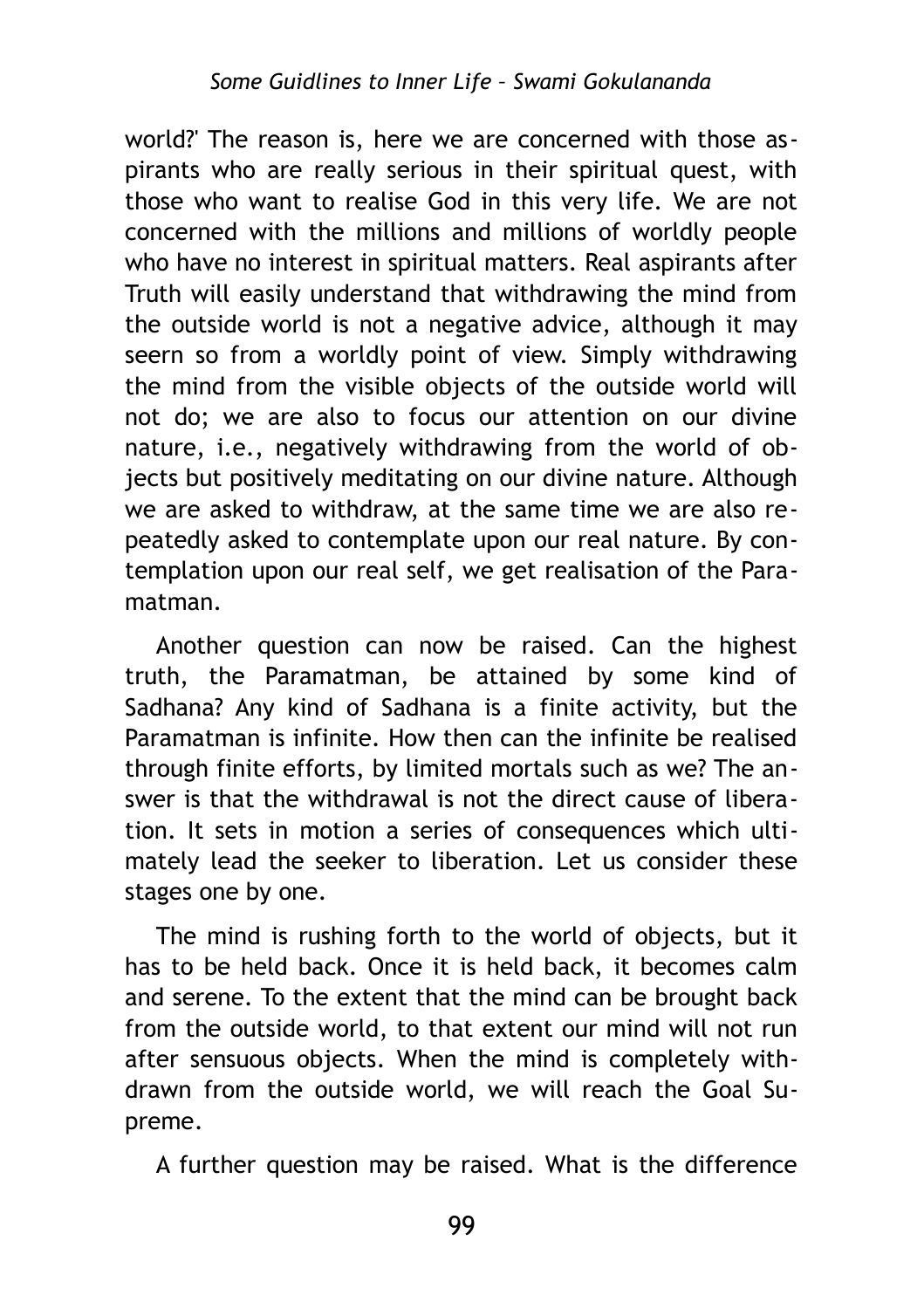between an ordinary man and a man of enlightenment? Even a saint, a man of enlightenment and realisation, has to live in the world of objects. Can we actually withdraw the mind? Here, there, everywhere, we are in the world of objects, surrounded by it and living in it. The world of objects does not cease to exist for any living being. What then can be the meaning of withdrawing from the outside world? The difference is this: The Jnani or the man of enlightenment may live, move and have his being in the world of objects, but he has a different attitude. He has Atma-Drishthi, Brahma-Drishthi the perception of the Atman in everything. Even while he is in the midst of different people or objects of this universe, he is always established in unity. He sees Brahman alone in everything. He may be in the world of objects which can produce various impressions on his mind, but with the help of the sword of discrimination, he can negate all that appeals to the senses. He goes to the bottom, the substratum and knows that all these are appearances, and that Brahman alone is true. This, therefore is the difference between an enlightened one and the ordinary man. In the case of the ignorant person, when the world of objects is presented to his mind, it produces sensuous hankerings and appetites, because the ordinary world of objects appears to him to be a tempting one. And naturally so. He being ignorant, an Ajnani, he gives importance to the stuff of the phenomenal world. On the contrary, a man of enlightenment does not give any real importance to the things of the world. They may appear before him, but he is neither concerned nor perturbed because he has that 'Brahma-drishthi'. In the midst of multiplicity, be is established in unity. He is always a master of the situation. The objects may tempt him, but because of his realisation he does not allow himself to be made a victim to the tempting objects produced by the external world. That is the difference between an Ajnani and a man of enlighten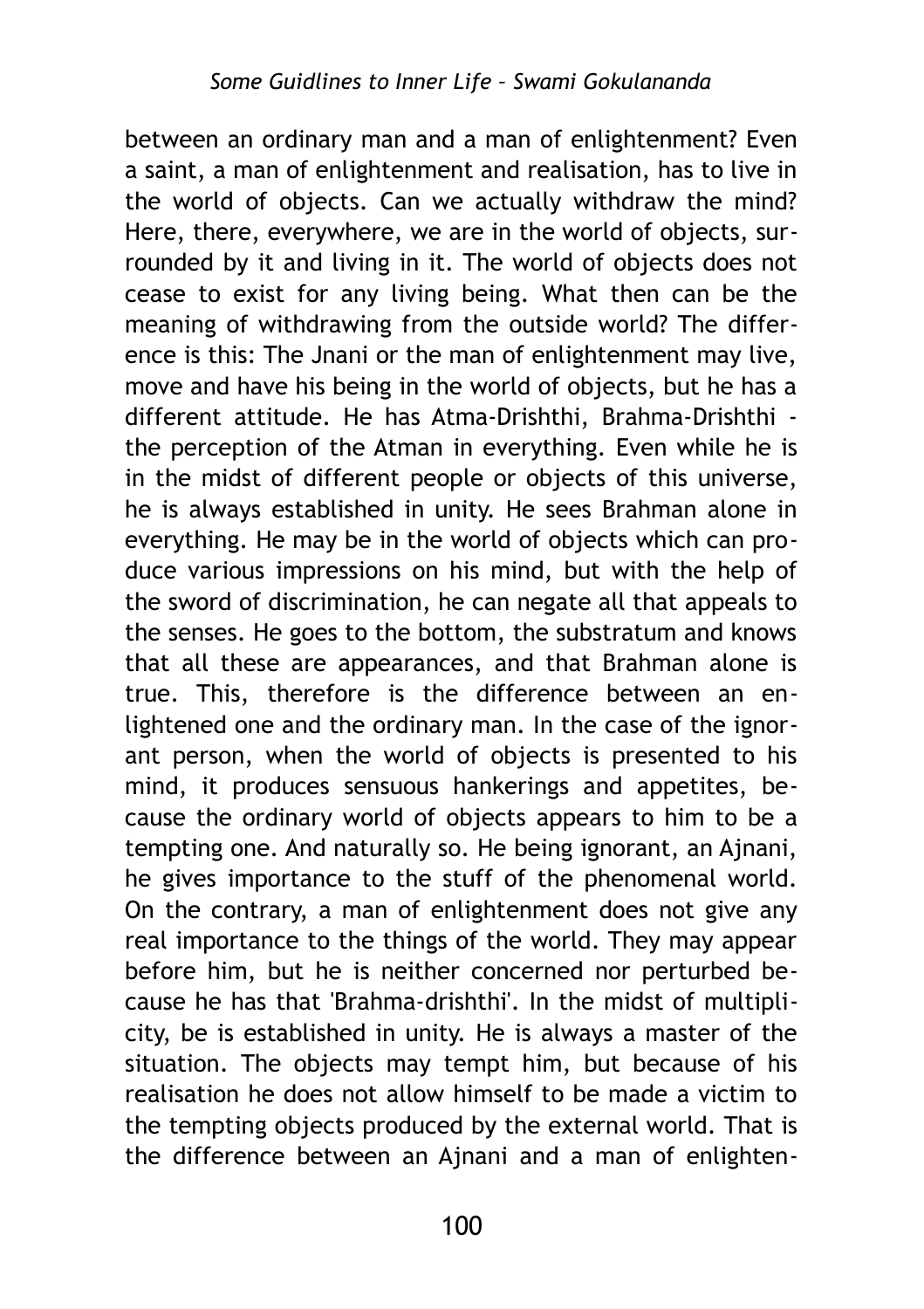ment.

To pass on to another important point, namely, the need to practise absolute chastity in thought, word and deed. No spiritual progress or unfoldment is possible, unless we think of God ceaselessly in an unbroken stream. Who can do this? Let us try to think of God. We see, and most of us can testify from our experience, that when we go to our meditation chamber or the temple and sit for meditation, hundreds of undesirable thoughts invade our minds. We are supposed to meditate upon God, 'This is the time, О Lord, when I have come to hold communion with You'. When we think of Him, the thought of Him may come to our minds for a few seconds or minutes. But after that all kinds of unwelcome thoughts will come. These are signs of impurity. If the mind is pure, we will have constant remembrance of God. So purity is very, very essential. That is the reason why Jesus says in the Sermon on the Mount, 'Blessed are the pure in heart, for they shall see God'. Therefore, purity is a sine qua non for any kind of spiritual unfoldment. But we cannot achieve this purity because of various sensuous desires. If we want to have ceaseless communion with God, then, in the language of Sri Ramakrishna, as you find it recorded in The Gospel of Sri Ramakrishna, 'If the telegraph wire is broken, then communication will not reach the destination till the broken wire is repaired'. We may go on doing Japam and mediation, but if the mind is full of desires, then all our Sadhanas and bhajans will be in vain. Consider a pitcher filled with water. If we go on pouring water in it but there is a leakage in the pitcher, any amount of pouring will never fill the pitcher, as the water will simply leak out. In the same way, we may go on doing Japam and meditation, but through our Vasanas born of identification with the body-mind complex and various infatuations, the effect of all our Sadhanas and Bhajans will leak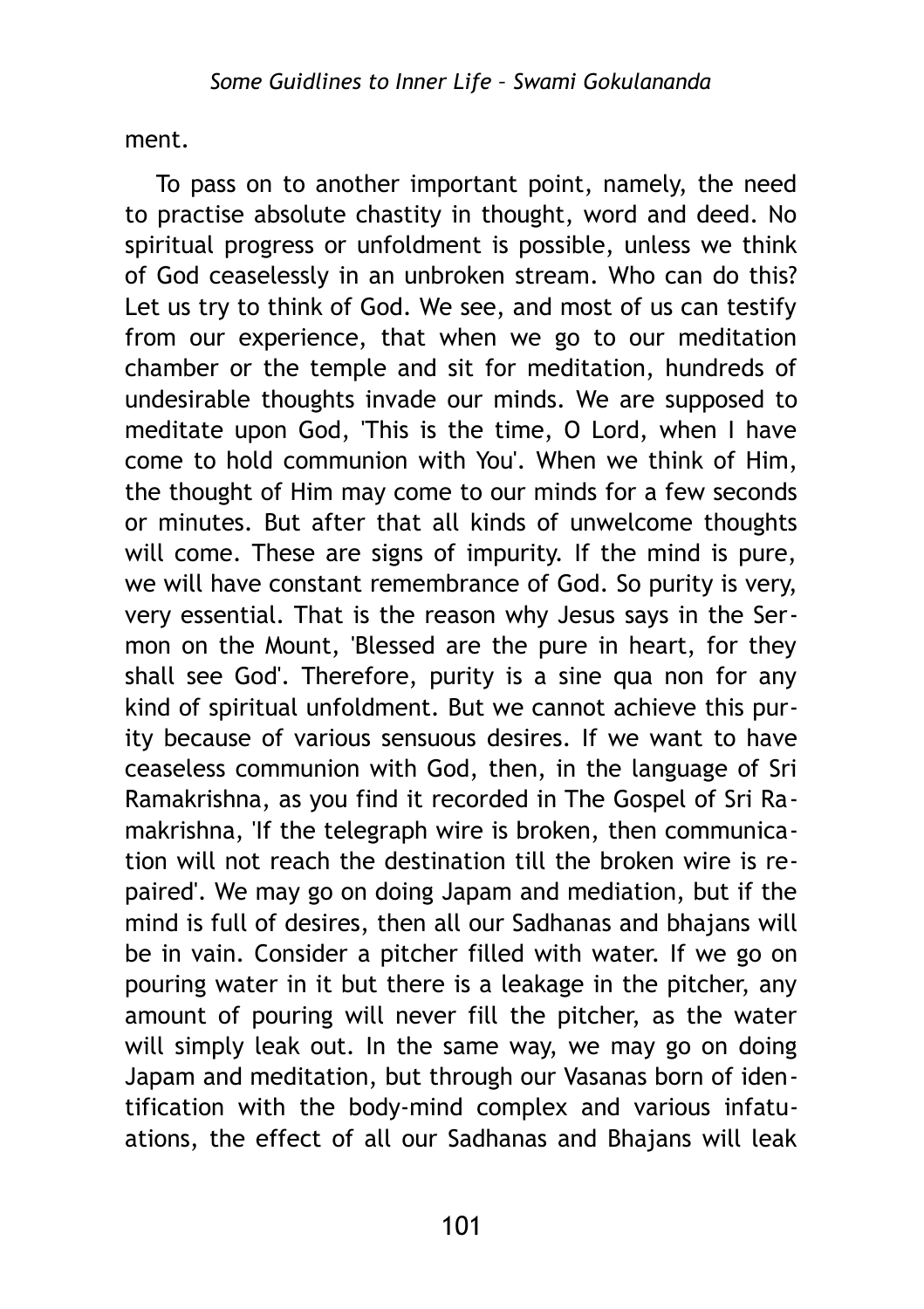out. Unless we take pains to repair the holes and plug them with our spirit of detachment (Vairagya), it is not possible to fill the pitcher. As Sri Ramakrishna said, if we go on rowing a boat like a drunkard the whole night while the boat is anchored to the shore all the time, any amount of rowing will not move it. Likewise any amount of Japam and Tapam will not enable us to make any progress, if we do not take pains to root out our attachments.

The Chandogya Upanishad says that when the knots of the heart are broken, one realises Gocl. This realisation of God is possible when one can practise constant remembrance of God. It has a technical name - Dhruva smrtih. This is not possible unless we have pure food. Through purity of food comes purity of intention, through purity of intention comes constant remembrance of God and from constant remembrance of God our bondages are cut and we become free. As far as the word 'food' is concerned in this context, there are two interpretations. Ramanuja has given an orthodox interpretation. By 'food', he means, in the religious sense, food according to prescribed laws of Sattvika food. But Sankaracharya gives an ethical and psychological import to this word 'food'. Anything we take in through our five senses, i.e., Rupa, Rasa, Sabda, Gandha, Sparsa is 'food'. Every moment of our existence we are receiving so many impressions through our five sense organs and through our memory and imagination. Anything we receive through the senses should be pure. Food eaten alone is not sufficient.

As Sri Ramakrishna used to say, a man may take even pork, but if his mind is still on the Atman or God, he is blessed; and a man may take strict vegetarian food, but if his mind is on Kama, Kanchana, i.e., lust and lucre, then fie on him.

Let us now quote that passage of Chandogya Upanishad regarding 'food':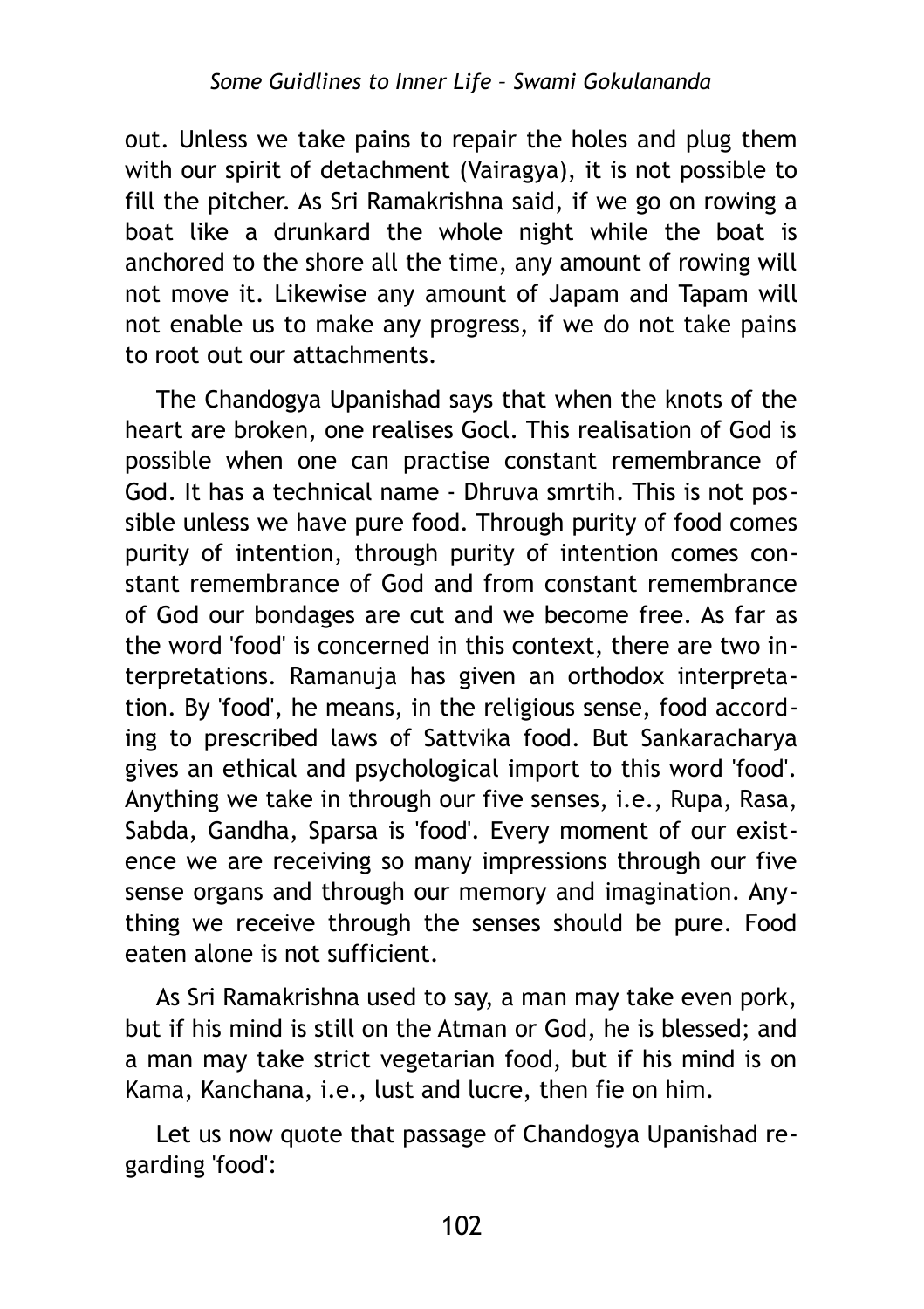Ahara suddhau sattva-suddhih Sattva-suddhau dhruva smrtih smrti-lambhe sarva-granthinam vipra-moksah

*- From purity of food comes purity of mind, from purity of mind comes constant remembrance of God, and from constant remembrance of God one becomes free from all bondage - one becomes liberated.* 

A clear mirror alone can reflect the face. So purity, Sattva-Suddhi, is stressed again and again by all the mystics and saints of the world.

We must take care of all the five sense organs. All the sense organs are to be properly directed. Through any sense organ, let us not receive any kind of impure impression. We have already many impure impressions and these should be neutralised and counter-acted by good impressions. All the time, we should take only good impressions from the outside world. A question may be asked, 'I have bad Samskaras, and my mind is such that I only receive bad impressions. However much I try, I cannot help receiving impure impressions'. The remedy is given by Swami Vivekananda. 'Would you wash dirt with din? Will sin kill sin, weakness cure weakness?'

If we have impure impressions, impure Samskaras, then we should not emphasise it. We should not make much of it. To do so is wrong psychology. If one says, 'I have a bad habit; from childhood till now I have formed such a bad habit'. It is true that habit is our second nature but there is a greater truth that counteracts it. If habit is our second nature, then we also have a first nature. What is that? We are divine by our basic nature. We are 'Caitanya Vigraha'. Why not give greater stress on this? Why attach ourselves to the bodily failings only. If, because of the desires of the body, we can receive only impure impressions, is it not a fact that we are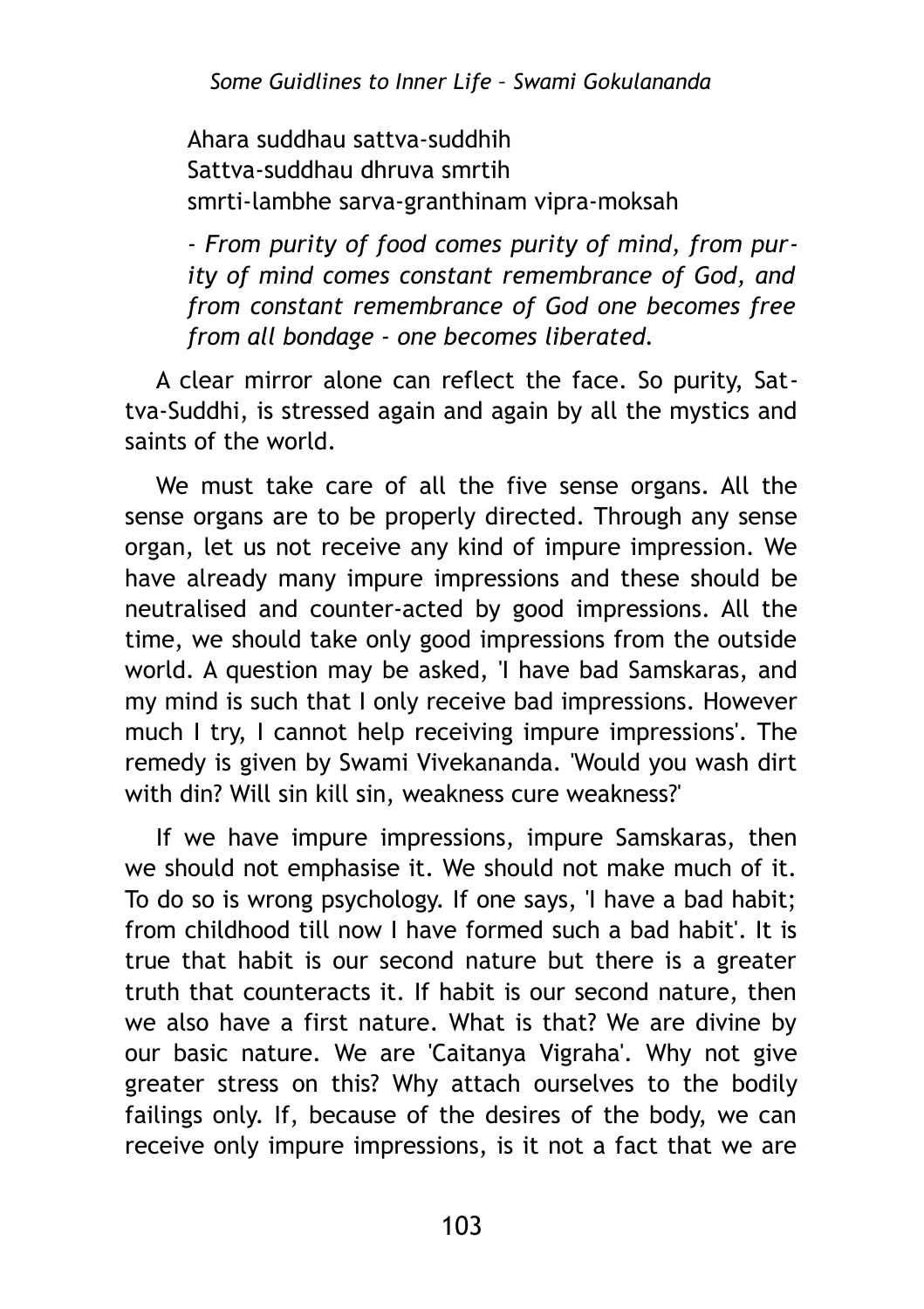'Caitanya-vigraha', i.e., is it not true that we are divine by nature and that divinity is our birth-right? So, we must cultivate this positive attitude, and if that is done, we can overcome all impure impressions.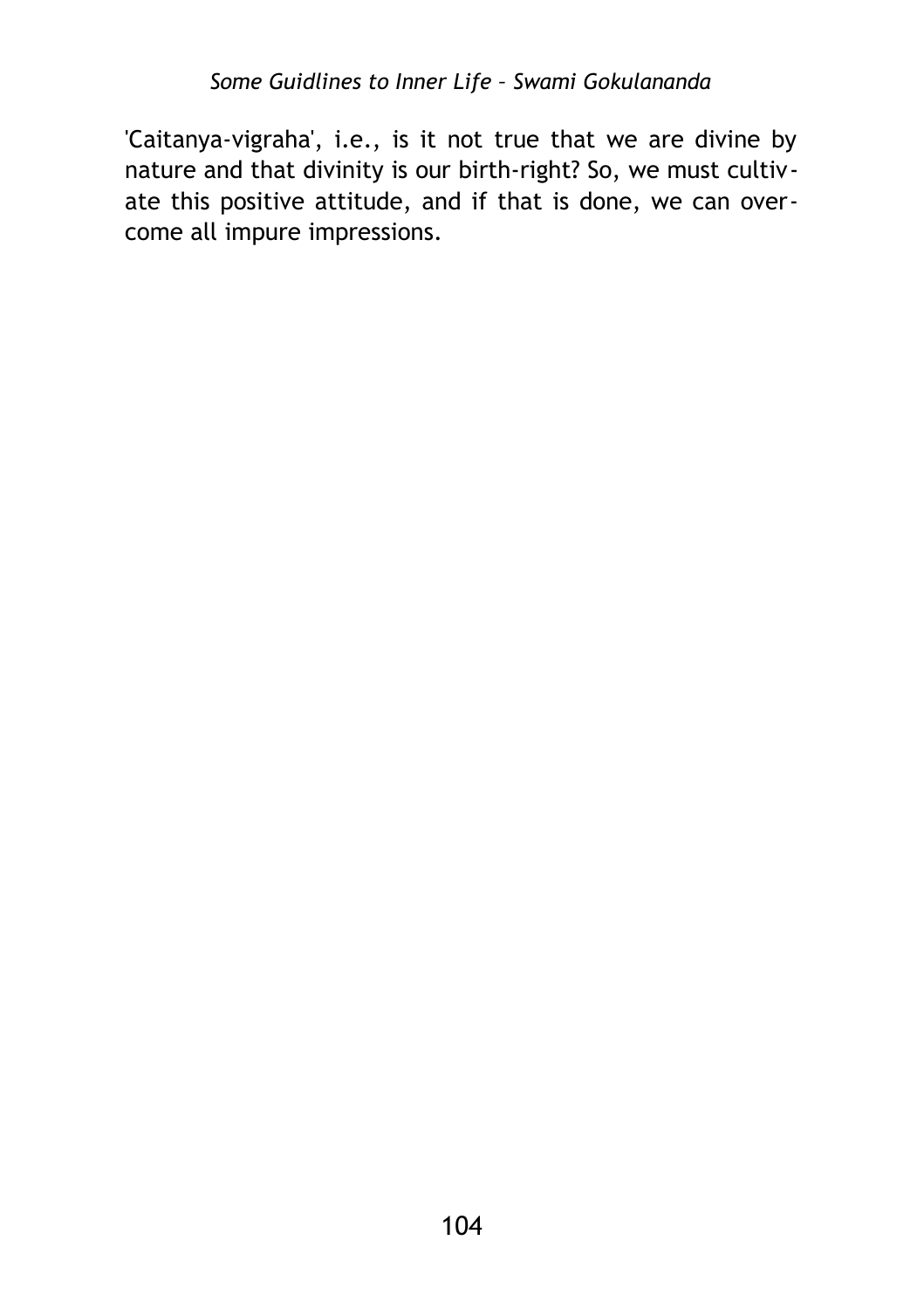## **9. Self-Control, the Key to Self-Realisation**

Some people feel that they are not able to make any progress in spiritual life, because they are born with bad tendencies (Samskaras), and that their life is going to end in failure. This is a wrong way of thinking. We have to counteract this feeling with positive thoughts. That is, we should repeatedly emphasise the divinity that is within us. We should think that purity is our birth-right - that we are all pure consciousness. But even if we think that we are divine, we should always be on our guard, should always be watchful. Sometimes we make serious mistakes. Suppose there are some insignificant ripples in the mind, some tiny impulse produced by something from the external world. Sometimes we may brush it aside by thinking that such a tiny impulse cannot do us any harm. There we are making a fundamental mistake. Even if it is a tiny something or it seems apparently insignificant, if we are not conscious of it, then it may ultimately do us great harm. Attachment in any form may be enough to bring about the spiritual downfall of an aspirant. We must carefully avoid all kinds of harmful stimuli. We should take pains to keep our mind engaged in higher thoughts. We should not give any opportunity whatsoever for the lower propensities and impulses to rise and overpower us. Swami Virajanandaji, who was the sixth President of our great Order, has to his credit a very valuable book, which originally was meant for his initiated disciples, but later on was made public. It is called 'Towards Goal Supreme'. In this book, Swami Virajanandaji rightly cautions all aspirants thus: 'Be always alert. Never believe your mind for a single moment. In subtle ways evil may try to beguile you by assuming sometimes a form of virtue or a form of compassion or a form of friendship.' Sometime we may think, 'O, I would like to help somebody. This is my duty, my dharma. Or it is neces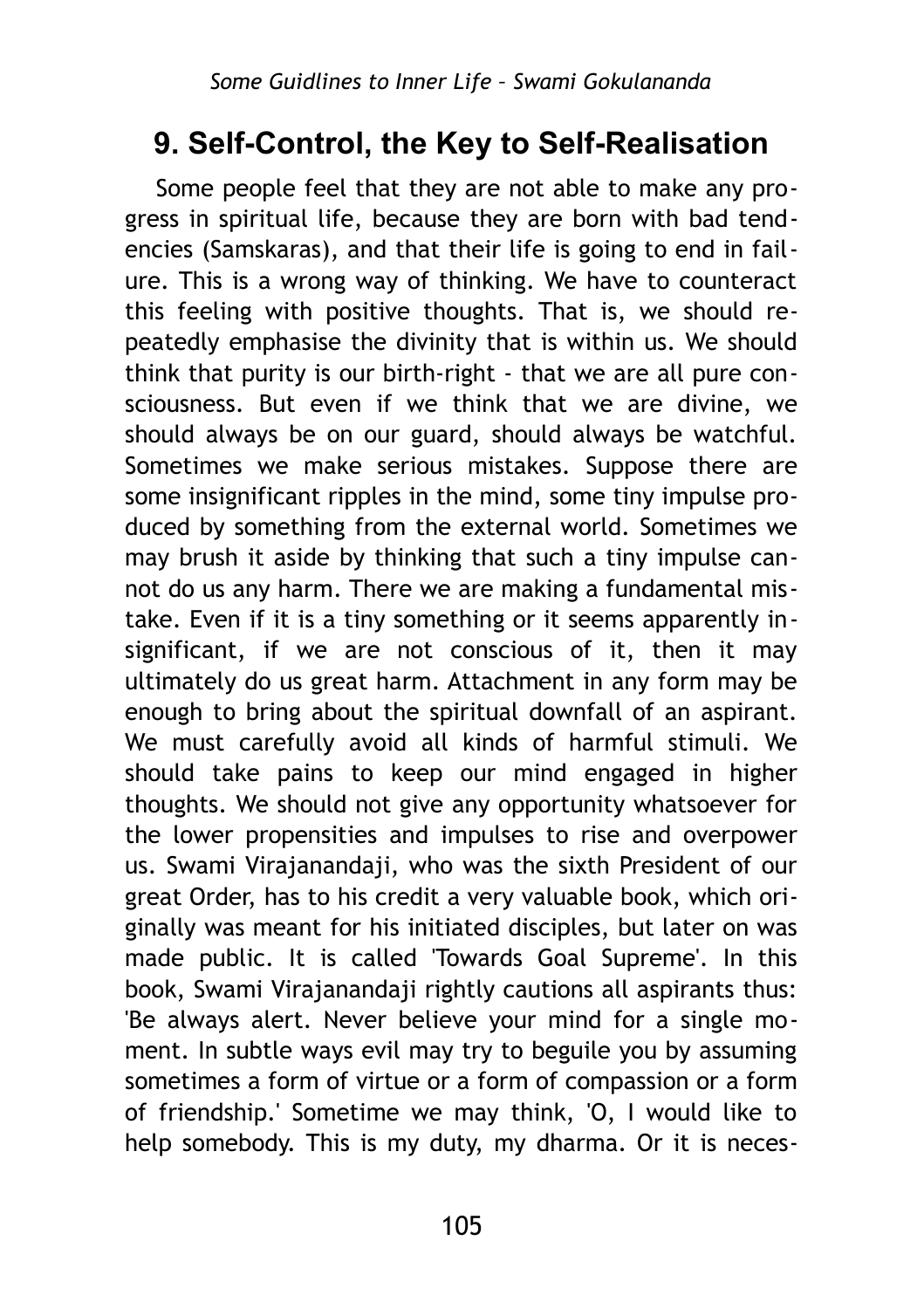sary for the sake of friendship.' But that may cause our downfall. Even by this form of compassion or sense of duty or seva, one may get attached to a particular person. So, we must be very, very careful.

The following funny story illustrates the effects of carelessness in our choice of company. Once an Arab built a tent and a camel came and wanted to push its nose through the door. The Arab objected, 'No. I will not allow you, this is my tent; this is not meant for animals to live in.' But the camel said, 'No, no, please allow me. I would like to put only my nose inside.' But slowly it not only pushed its nose in, but the whole body, so much so that the Arab was very much irritated and angry and he wanted to drive out the camel from his tent. But initially allowing the camel to put its nose into his tent was the mistake that he made. The camel said, 'Well, if you do not like my presence, then you better get out, but I will not.' So, sometimes we allow the camel to enter into us. We must be very, very careful about this. Intense and unbridled desire for any object of enjoyment is such an enemy as will cause our downfall.

A genuine spiritual life requires a great amount of selfcontrol and purity. All great ones, who realised God, emphasised again and again the need for absolute purity in the case of those who take to spiritual life very seriously and want to reach the supreme goal in this very life. They must pay the price, and there cannot be any bargaining. This is not only true for monastics, those who lead the life of absolute celibacy or continence, but even for householder devotees. If they want to reach the goal, i.e., realise God, if they want real self-unfoldment in this very life and reach the state of a 'Jeevanmukta' (being free while in this body), they must also exercise self-control. As Sri Ramakrishna advised householder devotees, after the birth of one or two children, the husband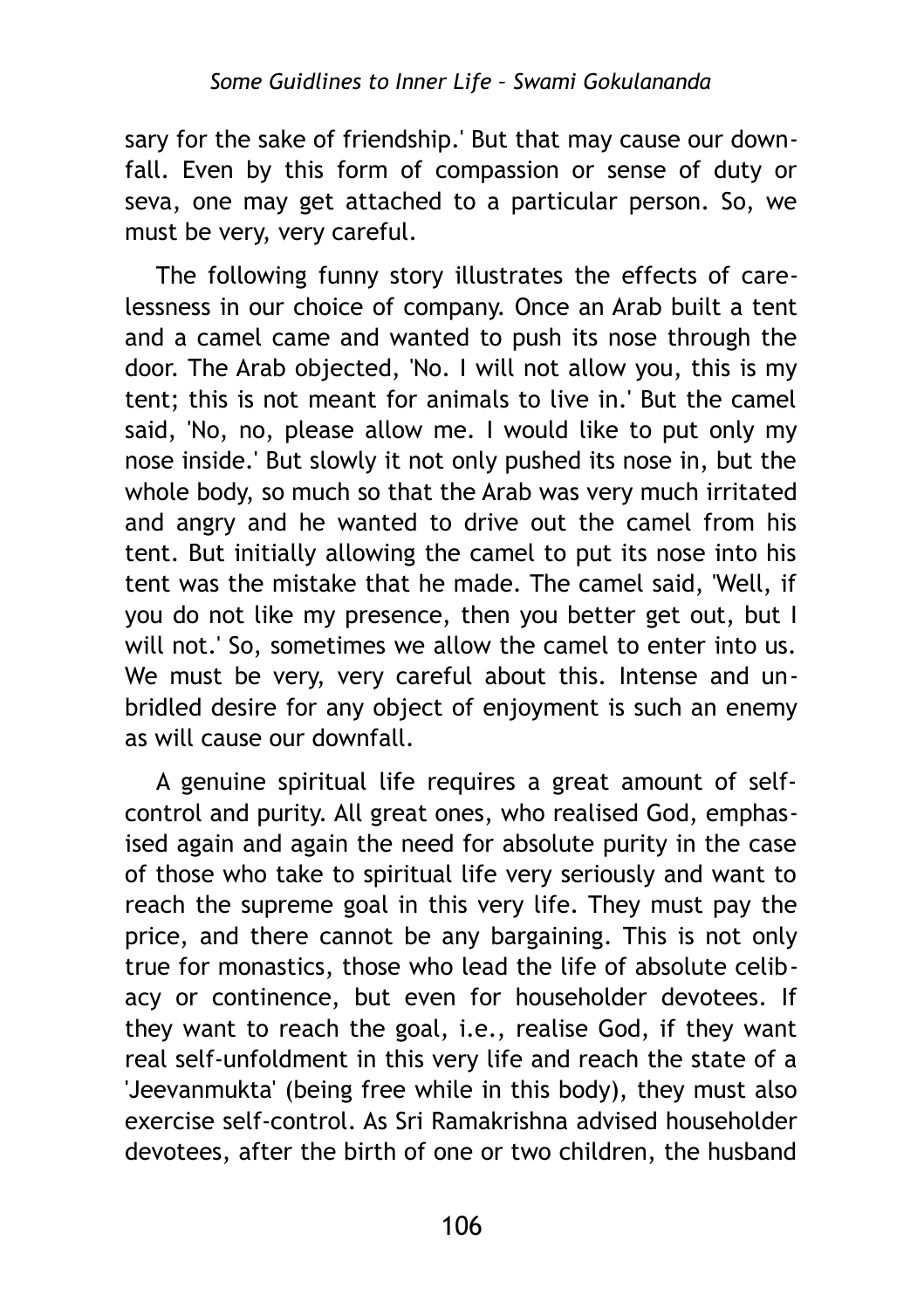and the wife must live like brother and sister. The idea is that unless our baser urges are sublimated and we really lead the life of absolute chastity, God-realisation is not possible.

Here is a quotation on this point from Brother Gills, the foremost disciple of St.Francis of Assisi. Says Brother Gills: 'Amongst all other virtues, I would set the virtue of chastity first, because sweet chastity contains all perfection in itself. There is no other virtue which can ever be perfect without chastity. It is impossible for any man to attain spiritual grace without perfect chastity.'

The present writer once read in an English daily the report of a talk on this subject, wherein the speaker stated, 'Those who say that absolute chastity is to be observed, are terribly mistaken.' Such statements are absurd. Any one who leads a really pure life can bear witness to this. Living at the animal level of life, makes one feel degraded. The source of all spiritual strength lies in purity, but Brother Gills adds an adjective 'sweet chastity'. Somethimes we may perhaps think that if we maintain chastity and purity in thought, word and deed, then we shall miss much of the enjoyments of the world. So, let us enjoy the world. Here we make a fundamental mistake. We live a life of self-restraint and not of self-indulgence. If chastity is not sweet, i.e.. agreeable to one's aspiration, then naturally it may create some complexes, and there may even be a nervous breakdown. Further, Brother Gills is right when he says that it is impossible for any man to attain spiritual grace without perfect chastity. To quote Brother Gills again, 'Thou shalt never be able to attain spiritual grace unless thou can master all the vices of the flesh. Therefore, fight valiantly against thy frail and sensual flesh, thine own worst enemy which wages war against thee day and night.' But there is an art in this fighting. It is clear that there are many desires of the flesh, and if we become victim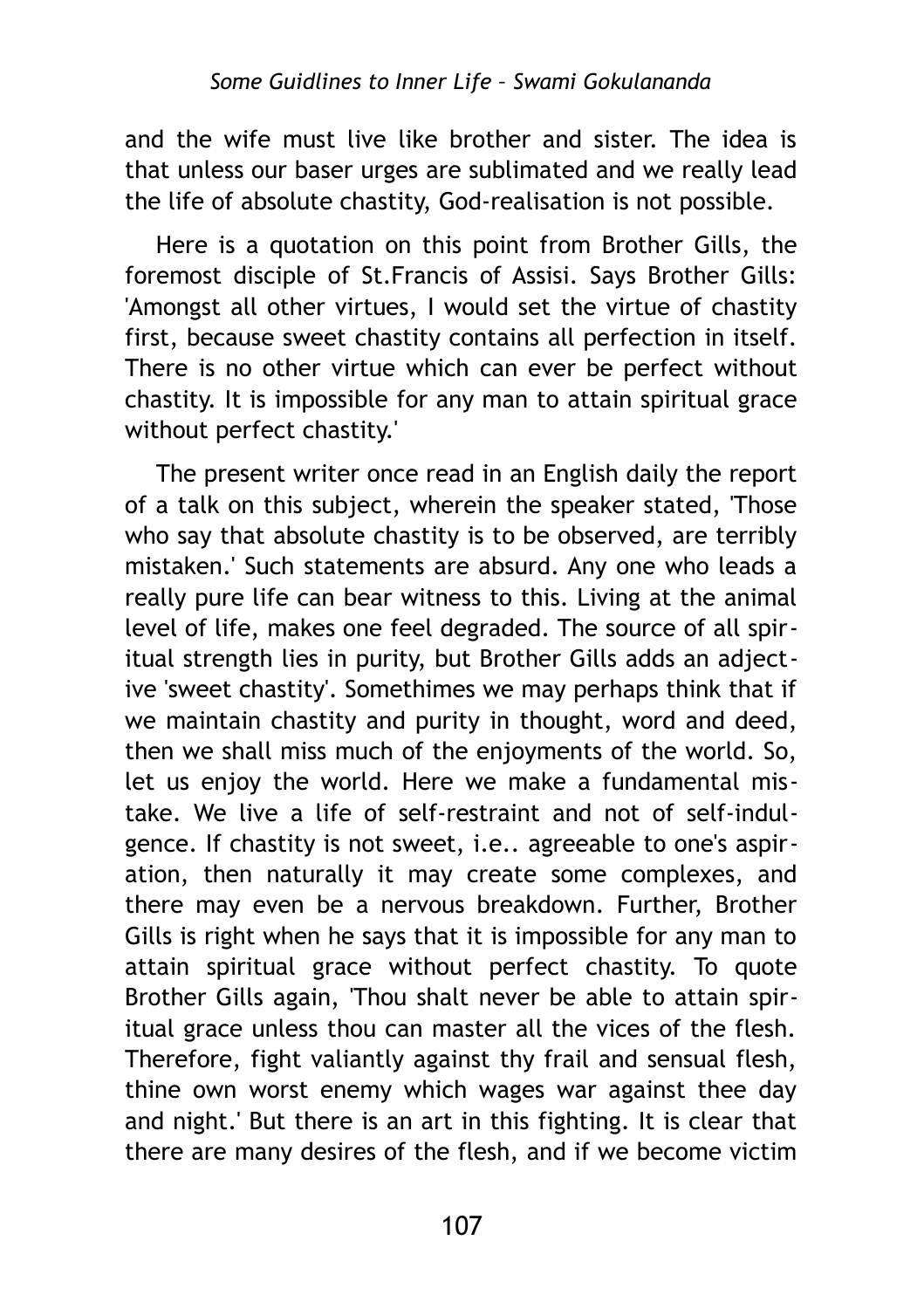to them, we cannot realise our divine nature, which is eternally free. Therefore, we have to wage a war constantly against our worst enemy in the form of different kinds of worldly desires and temptations. But should it be a frontal attack? No, for the enemy will take 'an upper hand. That is not the way, as there will be violent reactions. It is a fact that the flesh is our worst enemy and if we make a frontal attack, some nervous tension or complexes may be created. Then, what is the way?

We must adopt some method or technique by which this enemy can be overcome. Brother Gills gives us an example. Suppose a large piece of stone or any heavy weight is to be removed. If we try to remove it by force, we may sustain an injury in our attempt. If we try to remove it with some ingenuity, some device, then it can be done easily. Brother Gills says that the temptations of the flesh producing in us the vice of impurity are to be conquered by the virtue of chastity, but this can be done, provided we develop a technique and we practise real humility.

There was a very holy Augustinian monk named Thomas Haemmerlin, the author of the famous book 'The Imitation of Christ'. Swami Vivekananda in his pilgrimage all over India carried two books with him. One was the Bhagavad Gita, and the other was this book 'The Imitation of Christ'.

In this book Thomas Haemmerlin writes, 'The life of man upon earth is a life of temptation. Everyone, therefore, ought to be careful about this temptation and watch in prayer lest the devil, who never sleeps, but goes about seeking whom he may devour, find opportunity to deceive him.'

We are to be vigilant at all times. The devil does not sleep. If he finds that a man or a woman is careless, he immediately tries to bring his or her downfall. We must be very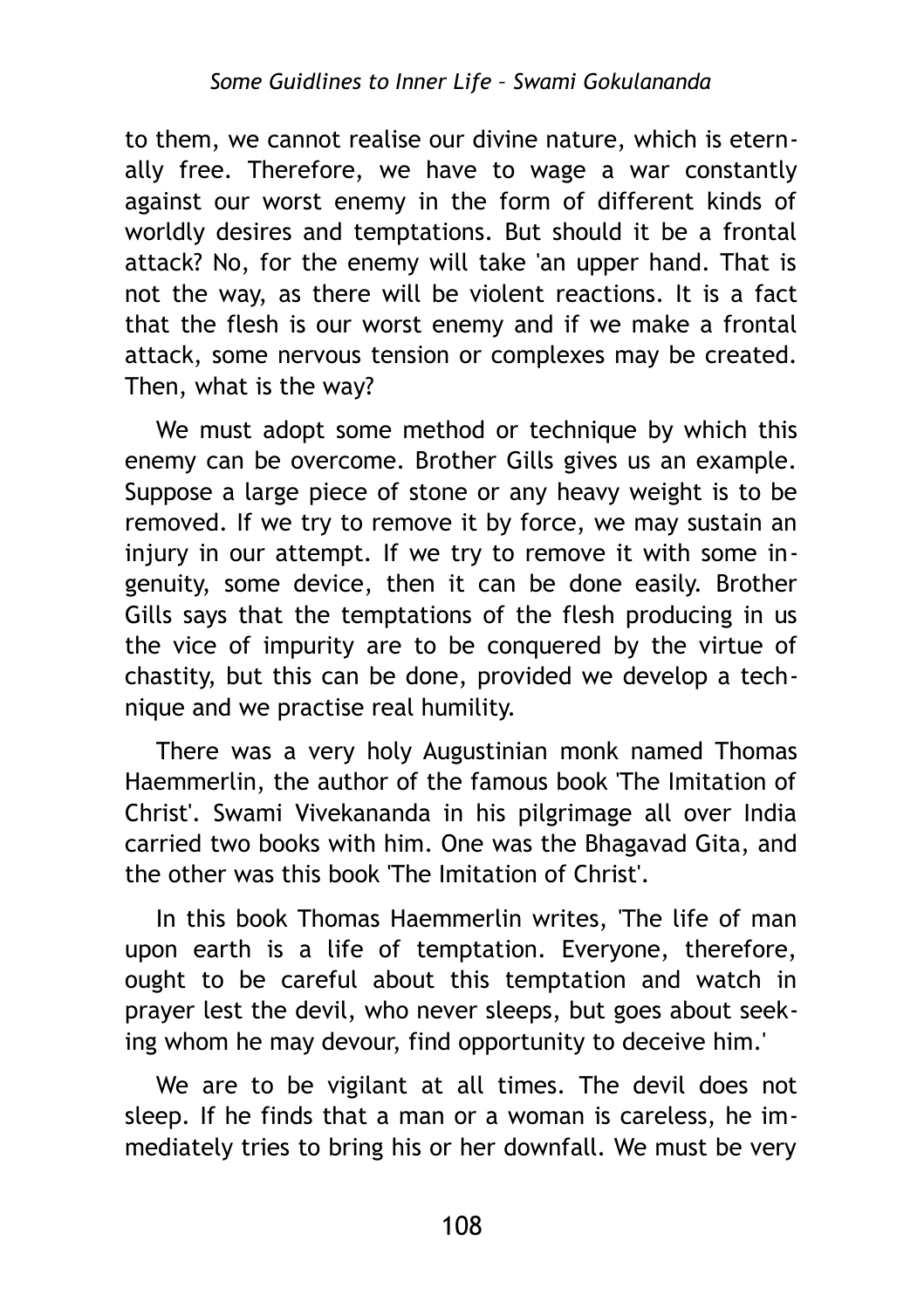careful. But it is also said that temptations do us some good sometime. How? Because, sometimes we become vain-glorious. We are proud of our spiritual attainments. We think, 'Oh, I have no desire for sense objects. I do deep meditation. I listen to spiritual discourses,' and so on. It is through temptations that we are reminded of such shortcomings of ours and thereby humbled, instructed and purified. It is a fact that everyone of us has to pass through a period of temptation. St. John of the Cross said that everyone has to pass through what is called 'the dark night of the soul'. It seems, 'Oh, I am going to be drowned in the ocean of worldliness. There is absolutely no hope for any redemption or deliverance, and I am going to sink down and down.' This is the 'dark night of the soul', when different kinds of temptations assail us. However, if we fight valiantly, like true soldiers, then ultimately we shall emerge victorious.

Sometimes we may be overcome by temptations. Should we run away? But we cannot run away from the mind. By flight alone temptations can never be overcome. We have to face them and take them as a challenge. Suppose one runs away from a place which he considers to be full of temptations, and thus avoids that place. We may go to a secluded corner, but the same mind goes there with us. Wherever we might stay, we are likely to be surrounded by different kinds of temptations, but if we develop the technique of training and disciplining the mind and have the willpower to rise above circumstances and situations and practise patience and humility, then temptations can be overcome. We must, however, be very watchful, especially in the beginning.

Let us see how temptation does us harm. Firstly, it gives a suggestion to the mind, the thought of something evil. Then it manifests as a strong imagination. If we follow that picture which imagination paints, we get some satisfaction. The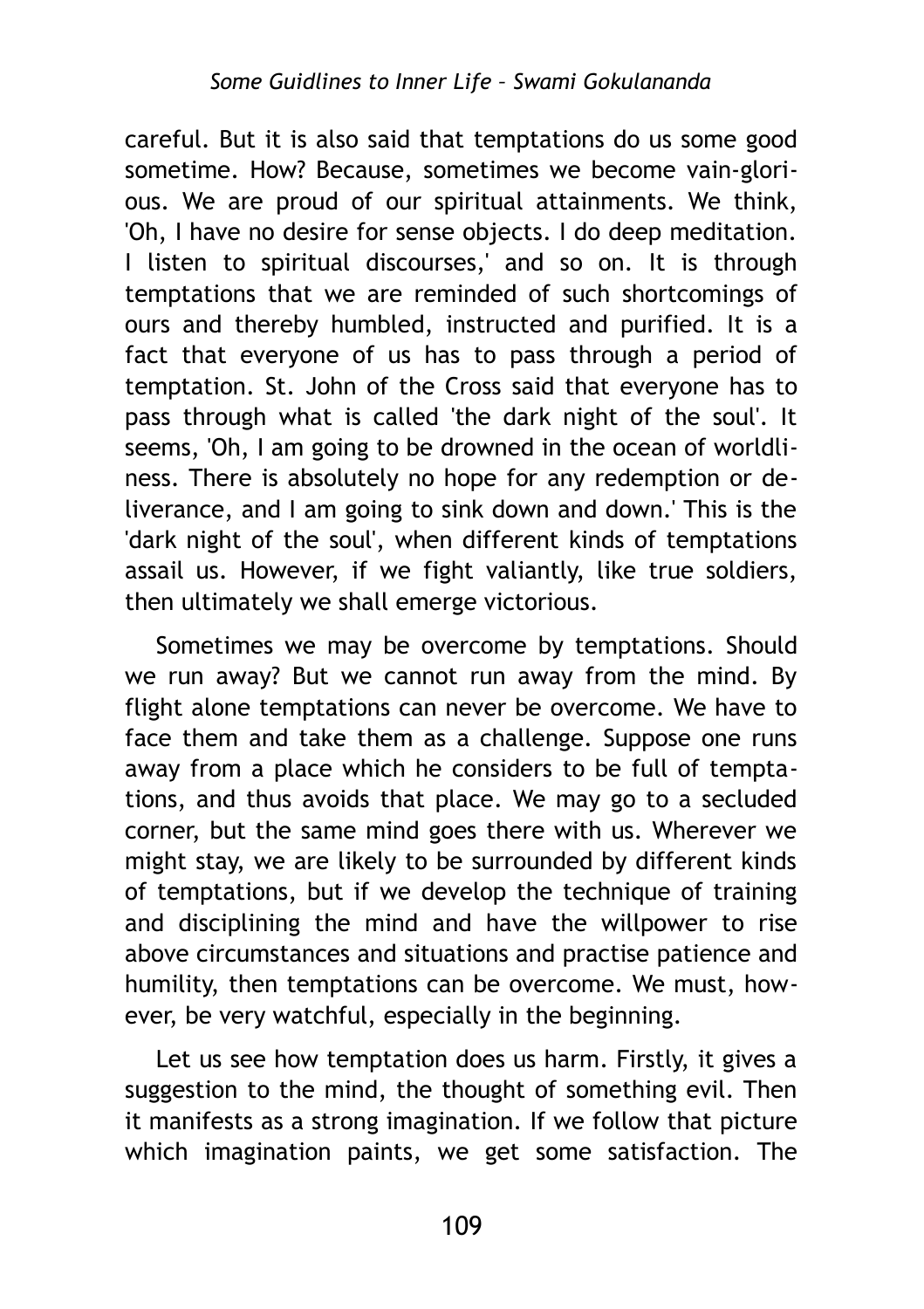temptation comes to one's mind in the form of the devil and suggests, 'Oh, follow me, imagine the amount of sense gratification you are going to get form it.' Then imagination follows - then the thought of some delight by following this temptation, then a little movement - and ultimately we yield and we give consent. Little by little the mind goes down. To counteract this, at the very beginning, when the devil gives us his suggestions, we should start discriminating, 'No, it is the devil, it is not for my good. He has deceived me, cheated me, brought my downfall many a time. If I become a victim of his temptations and run after the sensual pleasures, then I shall not be able to comprehend the glory of my divine nature, my real self.' So, we must take action in the very beginning.

Thomas Haemmerlin further says that we are to become pure. How can we be pure? To quote him: 'Entangle not thy heart to any creature. Thy beloved is of the nature that He will admit no rival. He would like to occupy the heart alone.' If we are devotees of, say Sri Krishna, Sri Ramachandra or Sri Ramakrishna, the heart must be cleared of all impurities and emptied of various attachments to persons. If we want the vision of our beloved Ishtam, then, as Thomas says, He must occupy the throne of our heart alone. He does not admit of any rival. Then naturally a question may be asked, 'We are surrounded by relatives, mother, husband, wife, children and so many kinds of acquaintances. What are we to do?' Yes, we can love them all but we should try to see our beloved Ishtam in all. Our whole love should be only for our Ishtam. We should see our Rama, our Krishna, our Ramakrishna in everybody and then we are saved. But if we get attached to the body-mind complex, which is not going to last, we shall be forgetting that we are the eternally free spirit. If we get attached to a particular person, i.e., a body, then we are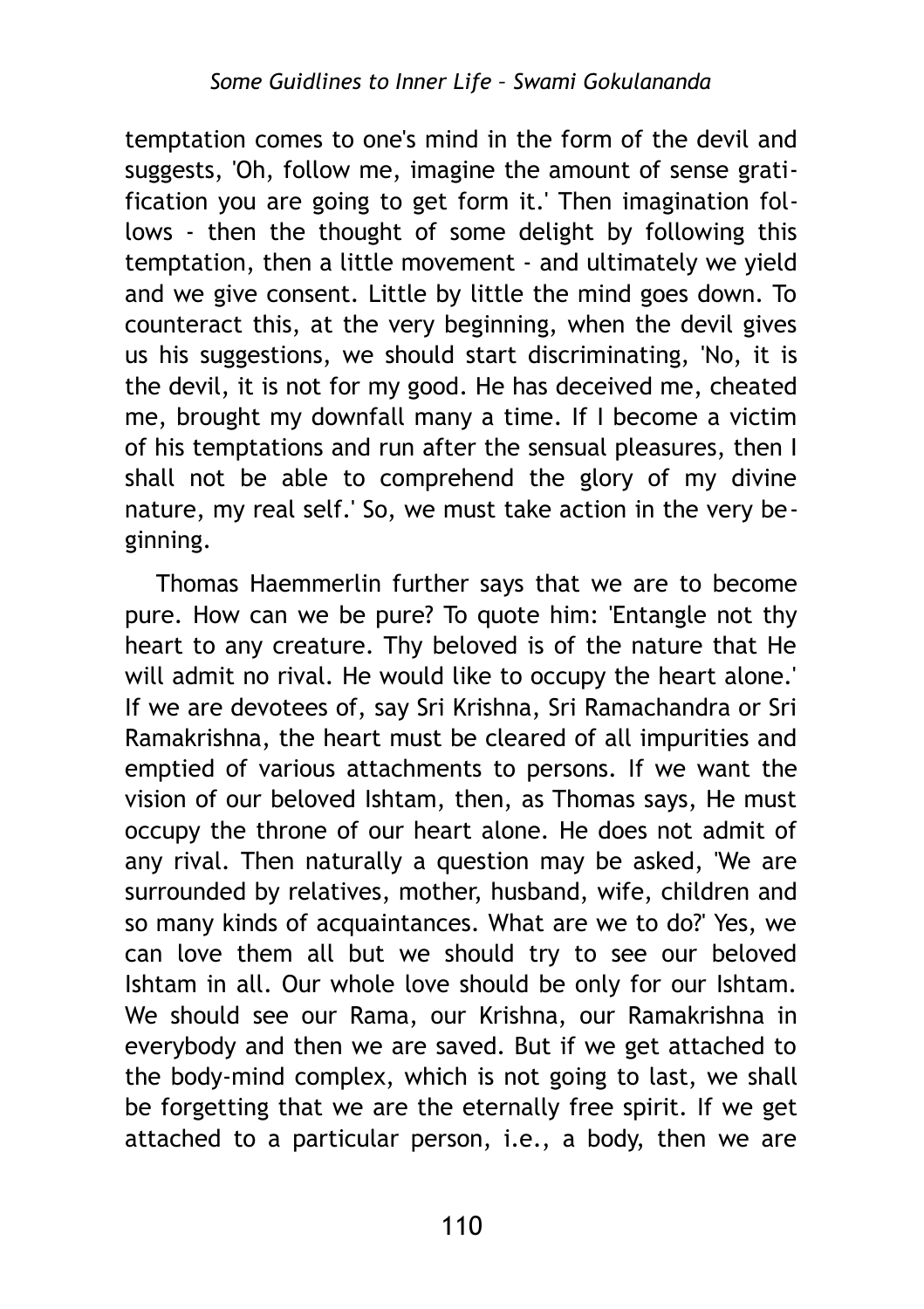caught in ignorance, and there will be no liberation for us. That is the reason why it has been said, 'Entangle not your heart with any creature.'

We should have conviction that the love of God alone is abiding, that the love of all others is inconsistent and deceitful, and that we must always have our being in our Ishtam. Then we will be in sweet paradise. Thomas Haemmerlin goes on to point out, 'When Jesus is present, all is well, nothing seems difficult; but when Jesus is absent everything is hard.' Those who are in the midst of multifarious activities must also make it convenient to retire to the sanctuary of their hearts and hold silent conversation with the beloved Lord. It gives spiritual strength to fight the attractions of the world and to neutralise all kinds of worldly influences. We have to hold on to the pillar of God. If we do get ourselves entangled in the so-called 'activities', then we miss the Goal. Therefore, it is imperative that even in the midst of multifarious activities, from time to time or at least for a few minutes, we dive into our inner nature and pray thus: 'Oh Lord, I do not have much time to do japa and meditation, but I have the conviction that You are my beloved. I know that You will not admit of any rival, You want to occupy my soul alone. I know that I should not be attached to any creature, but how can I have the necessary strength so that I can practise all that is said in the scriptures? Unless You are gracious unto us, how can we do that?' We have to learn to despise outward things and we have to learn the things of the inner world. We are so enamoured of the things of this outside world and captivated by this gross phenomenal outside world that we are just not aware of the beauty of the noumenal world - the real world that lies at the back of the world of appearances. After all, this world which we see with our physical eyes is an appearance of Brahman who is the substratum of the world of ap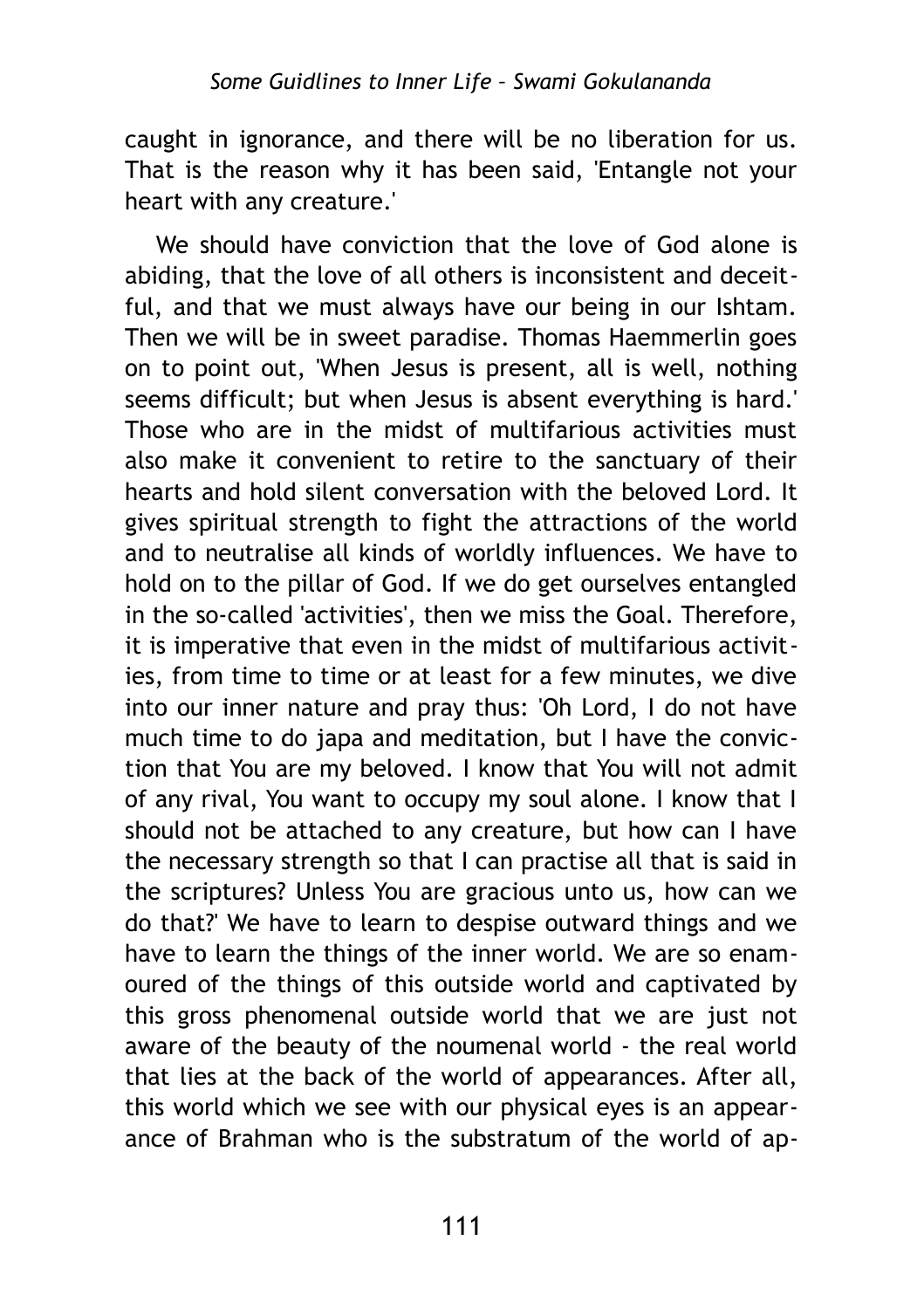pearances, but we are so much enamoured of these appearances that the substratum, the reality, Brahman, is relegated, and we miss the goal. We must despise outward things and give ourselves up to things inward. To quote again from Thomas Haemmerlin, 'The inward man He often visiteth; and hath with him sweet discourses, pleasant solace, much peace, familiarity exceedingly wonderful.' On the day we reach perfection we shall be able to verify the truth of all that is said in this sentence.

We come across several persons, especially youngsters, who entertain doubts about the existence of God. But the fact is that God is the only Reality. The opposite view is the result of ignorance.

God is in us but we are not conscious of it. That is the greatest tragedy of mankind. The more one becomes pure, the more one feels the tangible and living presence of God within. Can any one verify this? 'Yes, the Lord visits the inward man.' Most of us are extroverts. We are so captivated by the outside world that we cease to be inward in our outlook. No extrovert can hope to get spiritual bliss. To get spiritual bliss one has to become an introvert. Of course, to do outside activities, we must give all our attention outwardly. We may have to become extroverts for our day to day dealings, but along with it, we must be introverts to reach perfection. If we can become introverts, then God will visit us and we can have sweet inward conversations with Him.

When one gentleman sought an interview with Brother Lawrence, he made a condition, not to make public all that he would say. The first few years he (Brother Lawrence) struggled hard. Then, by the grace of God, he got such an abundance of spiritual bliss that he found it hard to control his emotions. He could not but give expression to them. So all this is possible only if we reach a state in which we are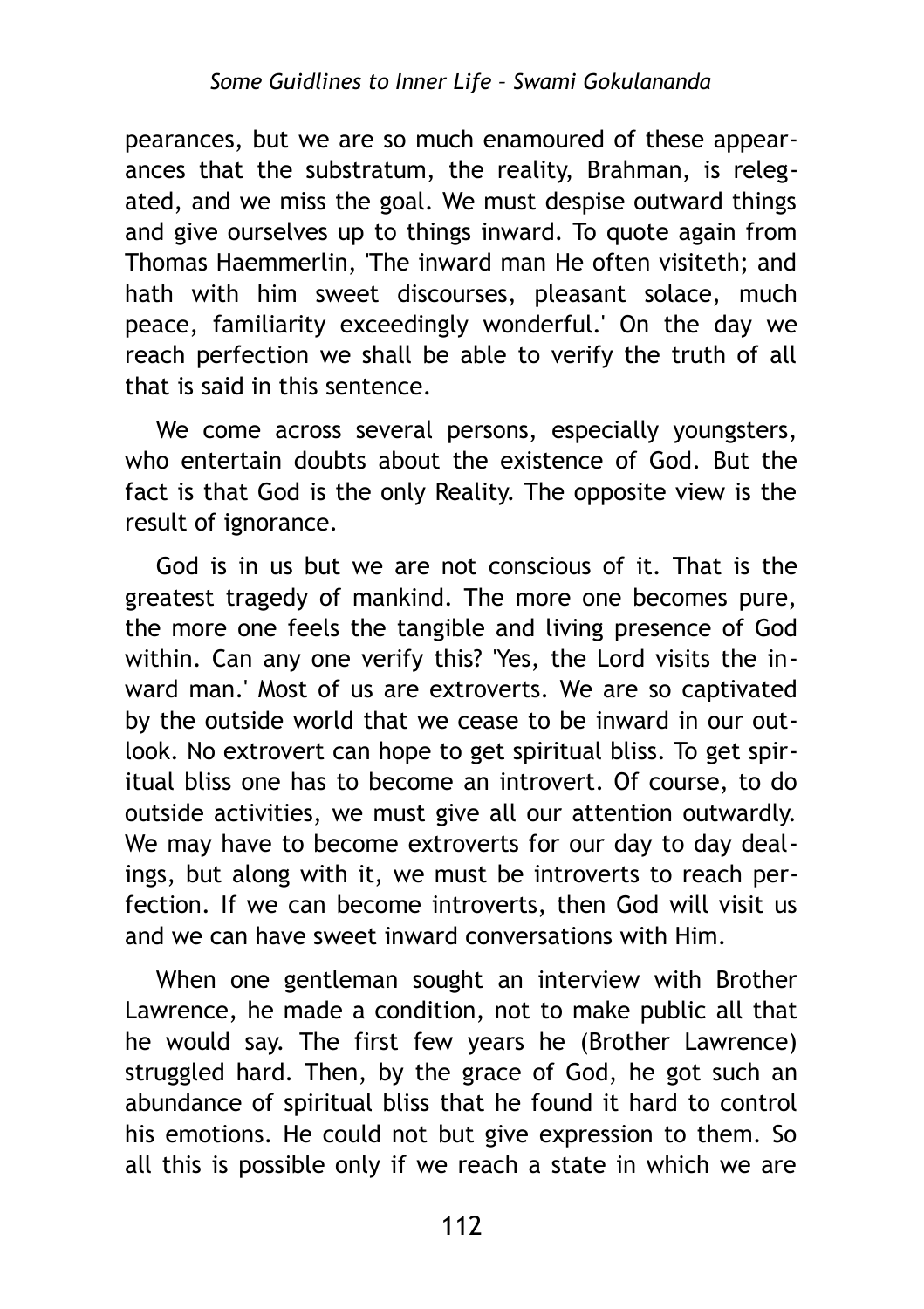not attached to anybody. It has been said in the 'Imitation of Christ' by Thomas Haemmerlin:

'It is vanity to follow the desires of the flesh. It is vanity to set thy love on that which speedily passeth away, and not to hasten thither, where everlasting joy abideth.

'Endeavour, therefore, to withdraw thy heart from the love of visible things and to turn thyself to the invisible.

'For they that follow their sensuality, do stain their own conscience and lose the favour of God'.

So we are rightly advised to give our attention only to the invisible by withdrawing our minds from the love of visible things.

We have to remember that all that is seen and all that is visible is unreal. That which is invisible is the truth, the reality. So we should take pains to withdraw our minds from all that is visible and we should try to go inside and turn ourselves to the invisible. That means that we must practise going inwards. We must become introverts. If we do not do that but just follow the promptings of the senses, then what happens? We lose the fervour for God. If we want the grace of God and the bliss of His company - the sweet visitation by the Lord, familiar conversation with the Lord, communion with the Lord - then we must give up running after the desires of the world of senses. Otherwise our conscience gets stained, and we lose the grace of God. 'Where there is lust (Kama), there is no Rama: Where there is Rama, there is no Kama.' We cannot serve God and Mammon together. We have to make our choice.

Further, it is said in the same book just mentioned, 'There is no peace in the heart of a carnal man; nor in him that is addicted to outward things but in the spiritual, and the fer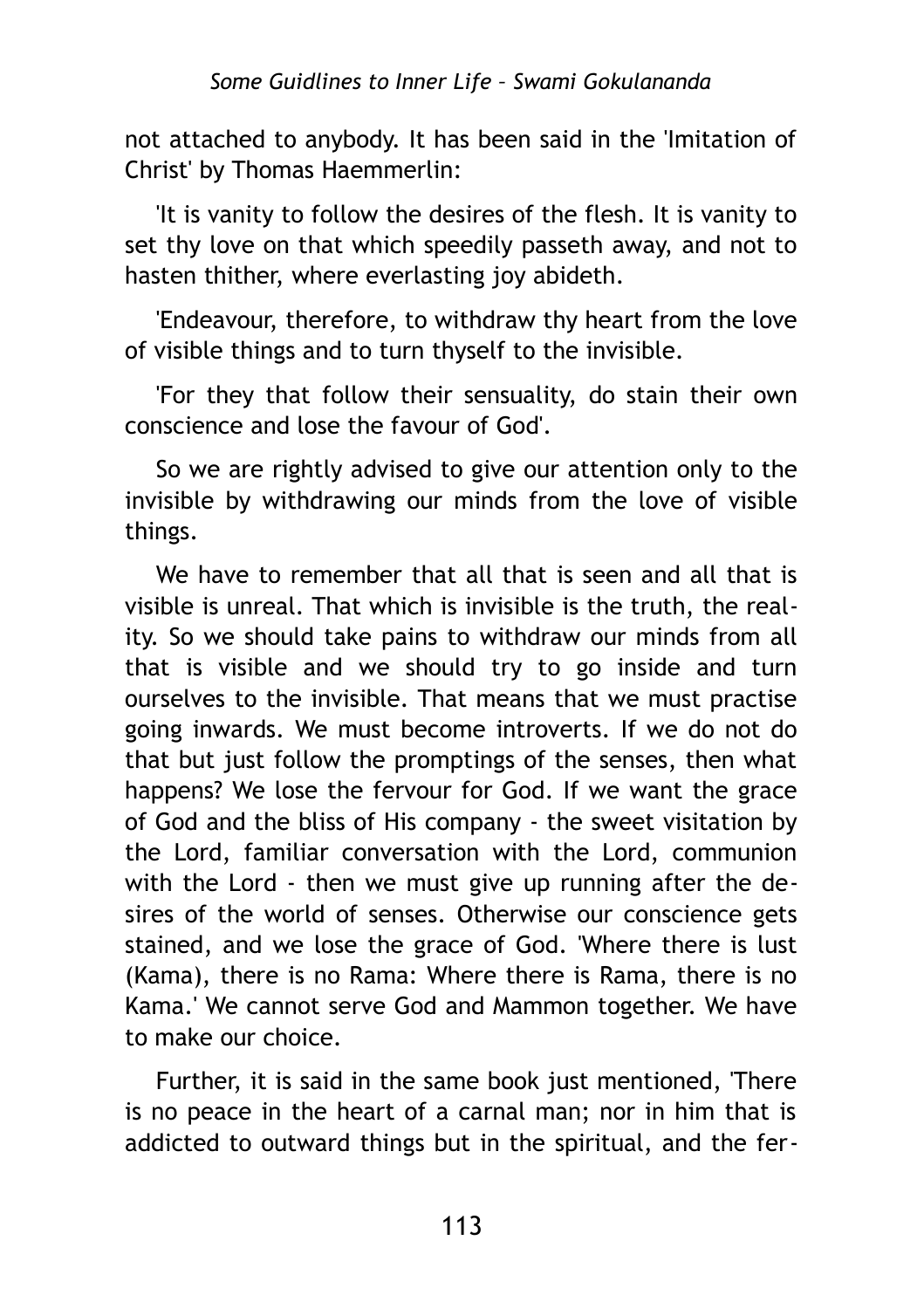vent man.' These are verily mahamantras, great formulas of Truth.

Any inward man who has been able to overcome the desires pertaining to the senses must gain peace of mind. Running after desires may seem the correct thing to do in life, but in reality it simply makes you restless. 'There is no peace in the heart of a carnal man.' A carnal man means one who follows the desires of the body. 'Nor in him that is addicted to outward things.' The inner world is so sweet that there cannot be any comparison with anything of the outside world. If we take any object of this world and enjoy it for long, it is likely to produce a reaction after some time. But spiritual bliss is a joy of the inner world which never produces any reaction. On the other hand, the mind will always say, 'Oh, I am happy. I am in immense spiritual bliss! Oh, the joy of it! Oh the bliss of it! I am full of Anandam. My human life is blessed.' We will be in perpetual joy. But this we cannot hope to have unless we become inward men. If we always seek outward things and if we are not fervent and spiritual men, then we cannot obtain everlasting joy. We have to be sincere seekers after truth. We must have Viveka and Vairagya and be deeply attached to the God within. We should not have any kind of attachment to any creature. We must be deeply devoted to the Lord alone, or to put it in a single sentence, we must be inward men, and then we will have real peace.

homas has rightly observed, 'Nothing so defileth and entangleth the heart of a man as the impure love to the creatures.' If the question is asked, 'Should we not love other creatures? Should not a mother love her children?' Naturally the answer is that a mother should love her children, but the mother should see Gopala (Krishna as child) in them. In this way, divinisation and spiritualisation of day to day relationship is what is required. In everyone we must see the be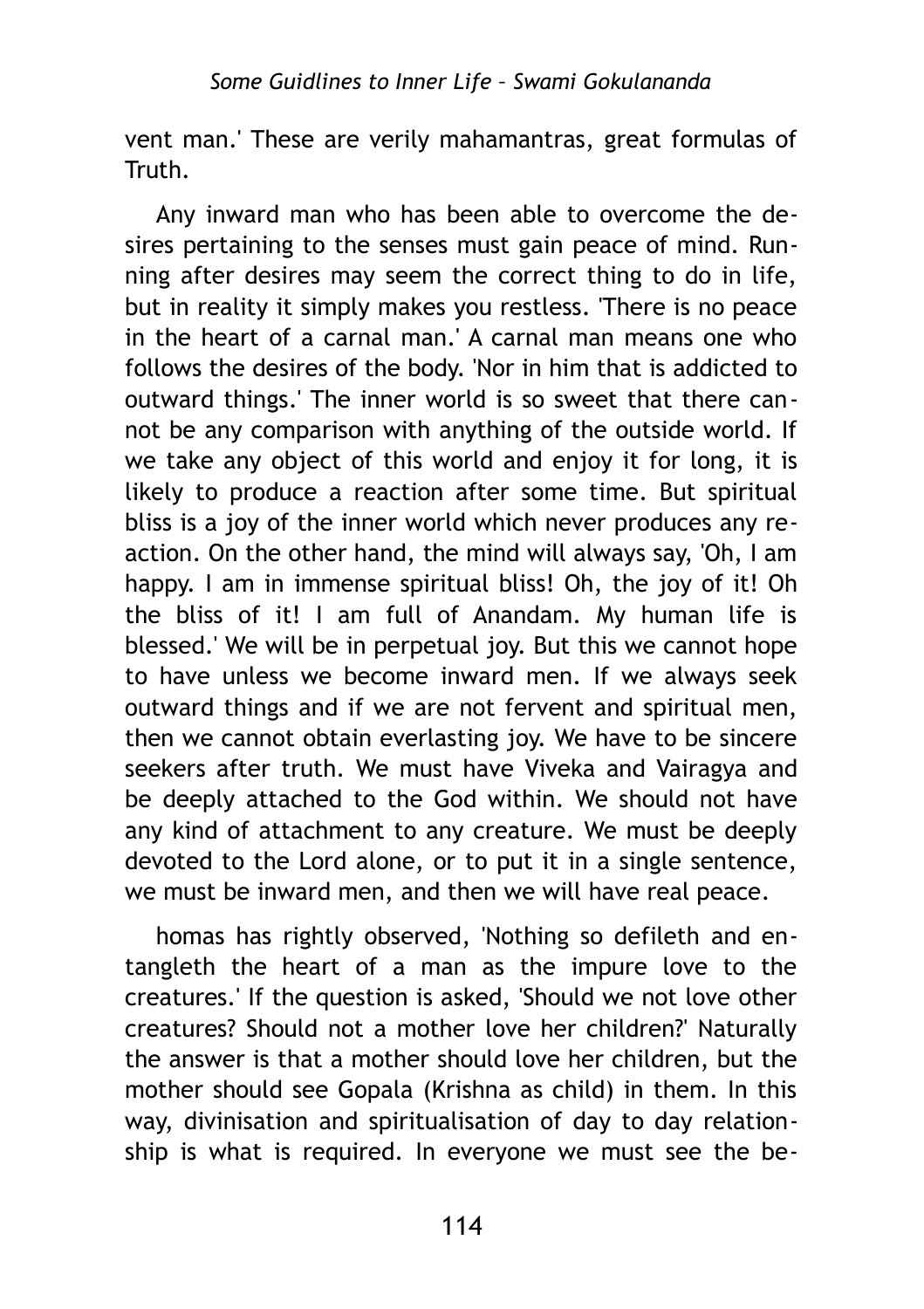loved, the face of the beloved; then there will be no problems.

Passing from Thomas Haemmerlin's 'Imitation of Christ' let us now refer to the 'Unseen Warfare' by Lorenzo Scupeli. Naturally, as a Roman Catholic priest he had to pass through 'the dark night of the soul'. All those who take to religious life seriously, do not want to give up their sincere attempt to reach the goal. That means they go on struggling. If one keeps up the struggle, one is finally rewarded. In what form? We have depressions and feel as if we are sinking down, but God is gracious to us ultimately. He looks to our intentions. When he sees that a sincere soul is struggling against the pull of the senses and against so many kinds of odd situations, then He rewards the sincere person. So ultimately, such a devotee, an inward and fervent man, is rewarded by illumination. So 'the dark night of the soul' is followed by spiritual illumination and spiritual realisation, provided one keeps up the struggle. This Roman Catholic priest had to pass through different periods of struggle and from his experience he wrote this book, giving his advice to sincere spiritual aspirants. He begins thus, 'I realise that you want to reach the height of perfection; I appreciate your readiness', and then he adds something which reminds us of a verse from Vivekachudamani having a striking affinity with it. He writes that somebody expressed to him a desire, saying, 'Father, I want to reach perfection in this life, as Jesus said "Be perfect as your heavenly Father is perfect". I am willing to undergo any kind of hardship.' Then the Roman Catholic priest said, 'Well I am glad to know about your noble intentions', and then he added, 'Blessed be your zeal.' Now Sankaracharya expresses a similar idea in Vivekachudmani - which is a book in the form of a dialogue between Guru and Sishya. A disciple comes, offers his salutations to the Guru and asks, 'What is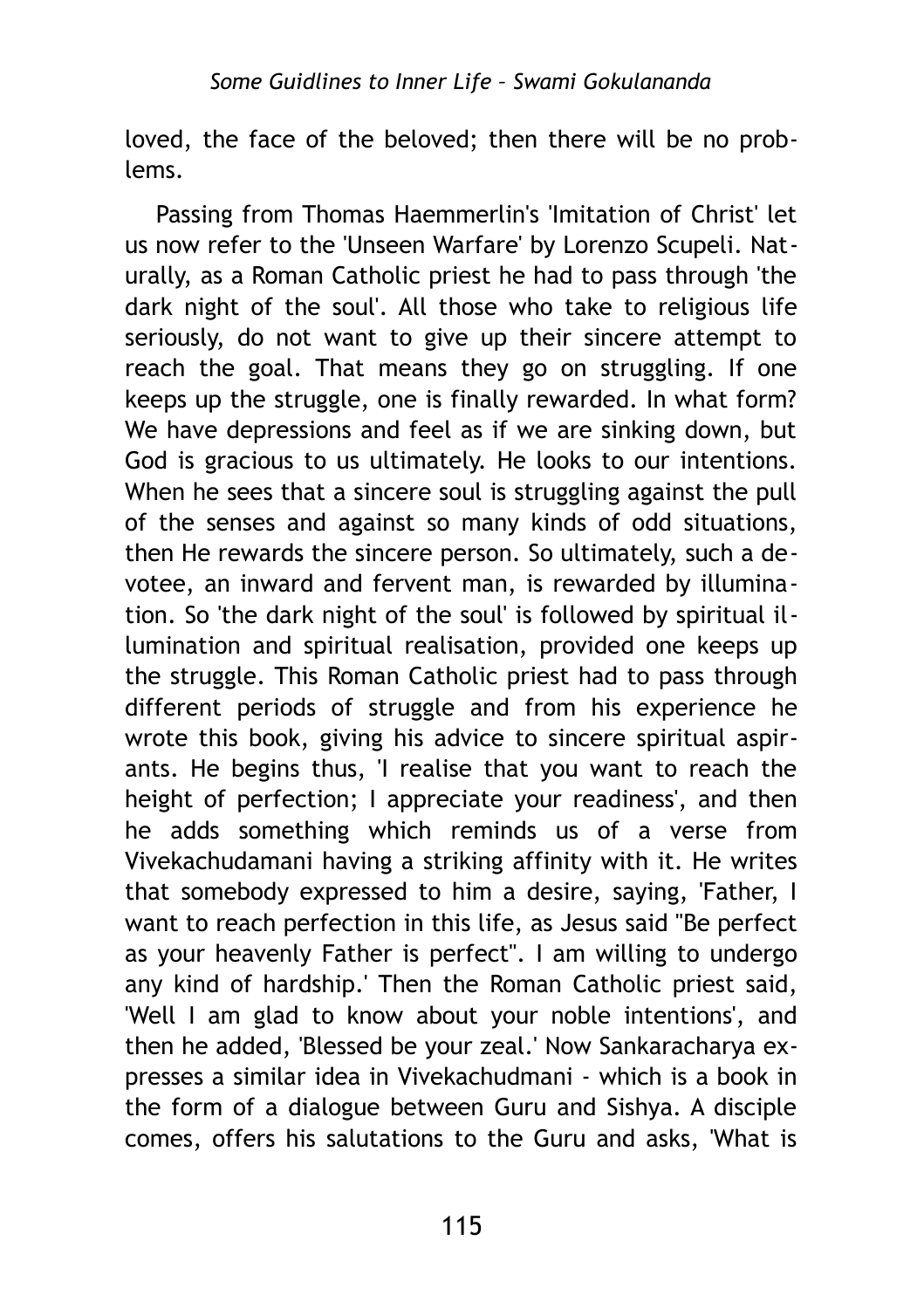bondage? How did it arise? How is one freed from it? What is this non-self and who is the Supreme Self? How can one discriminate between the two? Pray, vouchsafe all this to me.' Then the beneficent Guru replies, 'Blessed art thou; thou hast achieved thy life's aim and hast sanctified thy family as thou wishest to be a knower of Brahman by removing the fetters of bondage'.

Swami Vivekananda in one context says, 'Believe and you are free this very moment.' We are told that when Swami Vivekananda was in the Bay area of San Francisco, his mind was on a very high plane. He would always be on the plane of Atman. Swamiji would say, 'The hour will come when great men shall arise and cast off these kindergartens of religion and shall make vivid and powerful, the true religion, the worship of the spirit by the spirit.' This is the miracle that is going to take place in the modern age. Now, the spirit is seeing itself as the body and therefore we are not conscious of the higher dimensions of life. This rare human life is given to us to realise our divine nature and it is possible, provided we take pains to stop the wrong identification with the body and deny the promptings of the lower self. Once this is done, the inner self will shine in all its glory and splendour.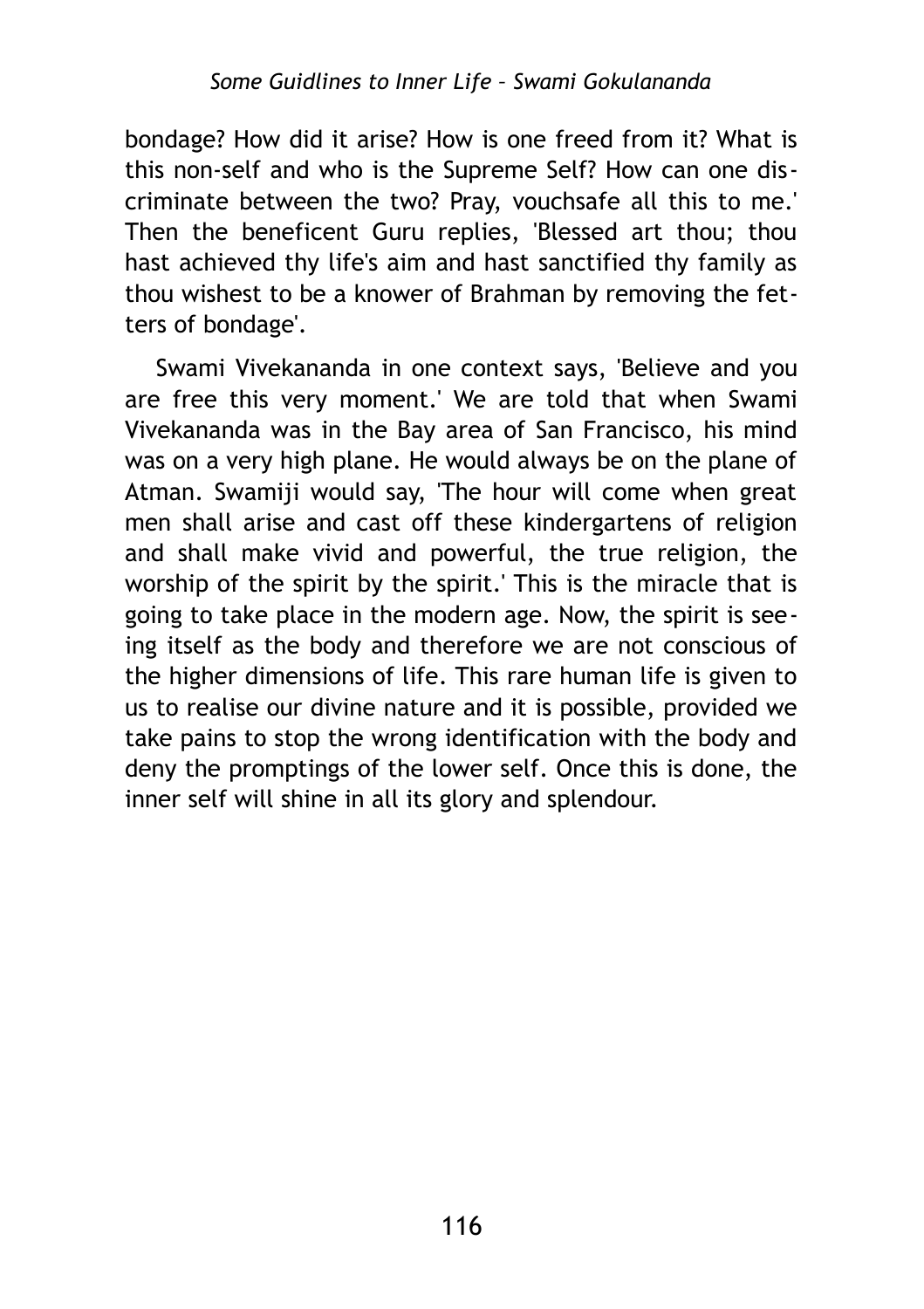## **10. The Path as Shown by Western Saints**

In our journey towards the ultimate goal we are faced with a serious struggle. Unless we are prepared for a ceaseless struggle and to oppose all that is evil in this unseen warfare, we cannot hope to reach our goal. A tremendous conflict will take place within us, although people outside may not know about it. Lorenzo Scupoli, the Catholic clergyman referred to in the previous chapter, has thus very rightly named his book as 'Unseen Warfare'. But there are also words of hope and encouragement in the same book. It is pointed out there that victory is ultimately given to those who are real fighters. Who can fight till the end? Only one who is really serious about perfection, and it is said that of all the wars, this internal war to conquer all our evil propensities is the hardest. Why? Because we are fighting against ourselves.

Swami Brahmanandaji in his very valuable book 'The Eternal Companion' has said that those who seriously take to the path of spiritual unfoldment have to go against the current. Ninety-nine per cent of the people swim with the current. They follow the path of pravritti, sense gratification, but those who want to realise God or achieve perfection in this very life, belong to a different category. Since they follow the path of nivritti, the path of sense denial, the path of the good and not the path of the pleasant - the path of Sreya and not of Preya - naturally they have to face tremendous struggles. Sometimes it may happen that after having struggled for years, when we do not realise anything, we may be tempted to give up the fight. We feel it is better to give up, since we have struggled so long and gained no spiritual experience. We feel as if all these years have gone in vain. Then from the path of Sreya we take to the path of Preya. We give up the path of the good and follow the path of the pleasant. Such weaknesses and temptations do come in our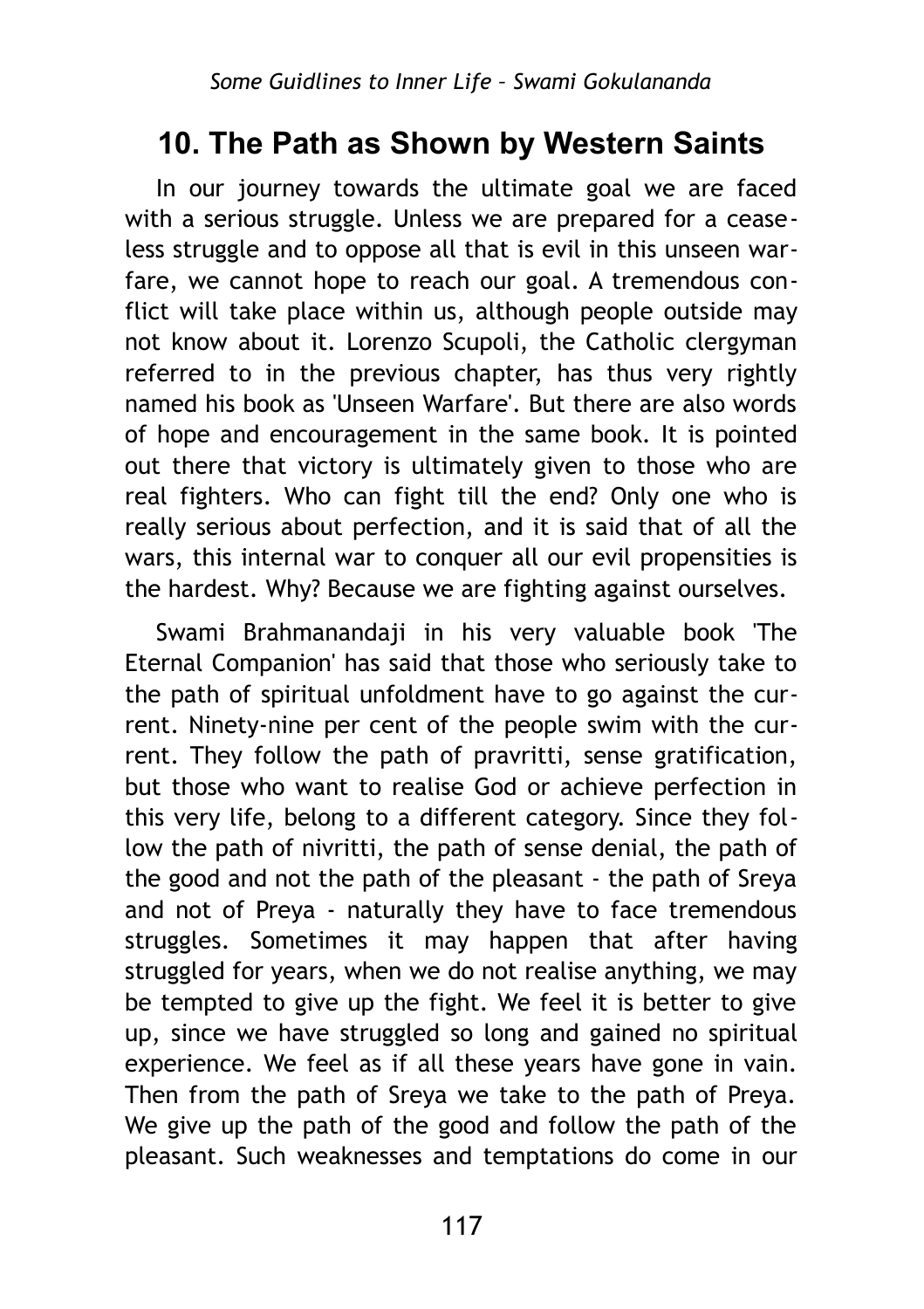journey towards the great destination. Swami Brahmanandaji says that since ninety per cent of the people of the world before our eyes run after different kinds of worldly enjoyments, naturally the temptation to follow them may arise in our minds too. If we at this stage become victims of such a mood, we shall miss the goal. But, if we once have this firm resolution to keep up the struggle, ultimate victory is assured. How does one become ultimately victorious in that case? Here are some important points. If we really want to emerge victorious in our unseen war within, then we have to plant in our heart four important things. What are they?

Sometimes we wrongly estimate ourselves. We are very proud and think 'Oh, I am somebody very important.' We think very highly of ourselves. This is a spiritual disease and this is abhorrent to God. God does not like proud people. Those who are vainglorious, those who have a wrong estimate of themselves, can never hope to reach the goal. So, let us not have a wrong estimate of ourselves. Let us not think too much of ourselves. Let us practise humility.

Secondly, we must have perfect trust in God and God alone. We cannot do anything by ourselves unless God, who is so compassionate, comes to our rescue. We cannot hope to be successful by means of our own individual efforts. We need divine help.

Thirdly, we should go on fighting and struggling ceaselessly without any break.

Fourthly, we should try to remain constantly in prayer.

Of these four important elements, the first one is the root cause of all passions, downfall and wrong doings. None can hope to reach God or attain perfection unless he or she gets divine grace. And Divine grace does not descend on us if we proudly think too much of ourselves. Over-estimating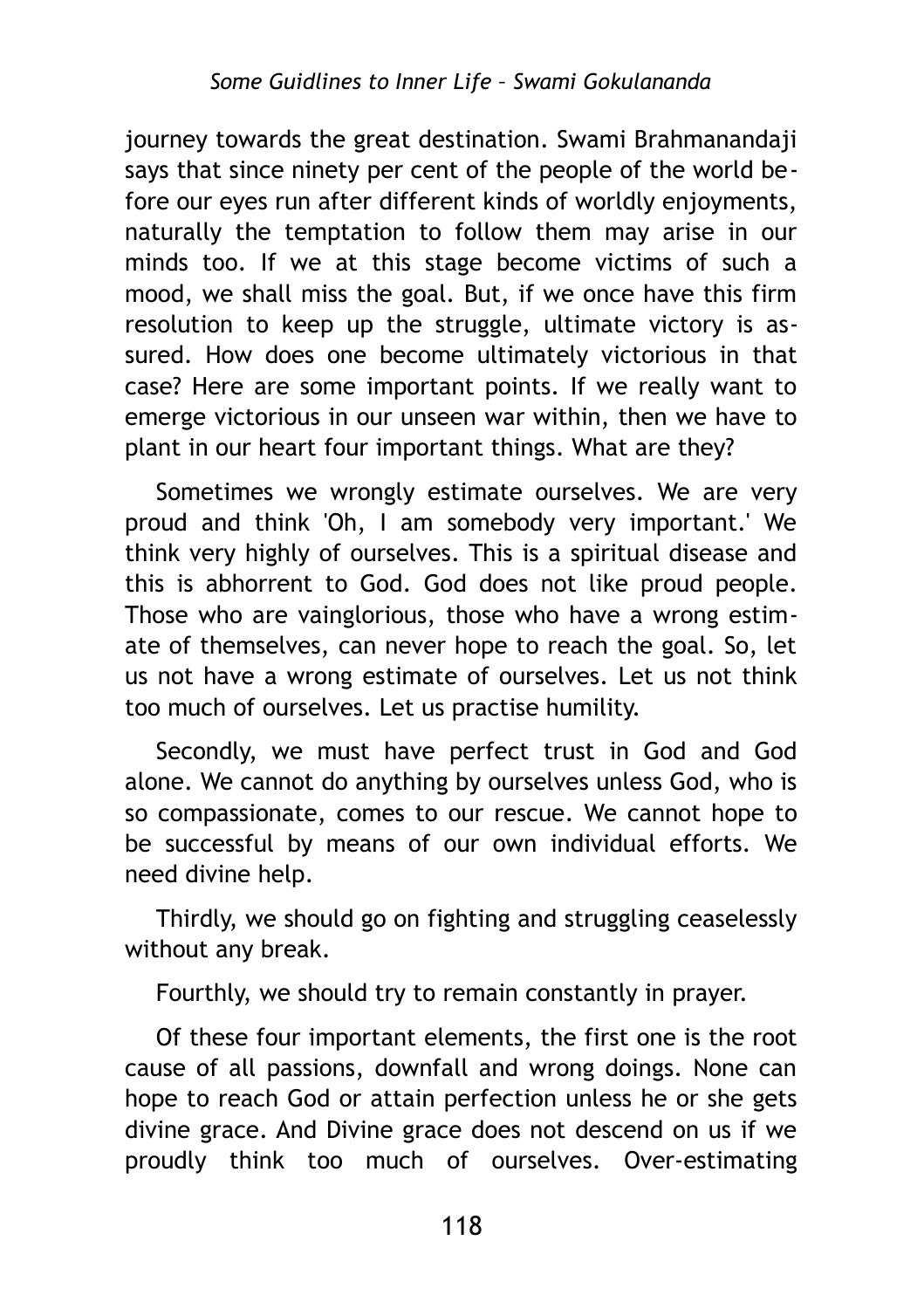ourselves closes the door of divine grace. So, this is something very important. We are to remember that by ourselves we cannot do anything. We have to depend on divine help.

In addition to these four virtues which one must plant in one's heart to reach perfection, we need certain other qualifications also. First, we are to realise our 'nothingness'. There was a great Christian saint, Peter of Damascus. He writes, 'Nothing is better than to realise one's own weakness and ignorance.' Sometimes people come and put the question, 'Is there any necessity to have a Guru, a teacher, for a spiritual aspirant? What is the necessity of taking help from somebody? We do not believe in any external help. So, we don't find the need of a Guru.' One is quite right in thinking so, if one is a Jeevanmukta, if one has realised the Goal. However, even for learning any kind of Apara Vidya (secular art and science), we need guidance. How much more is the need for help and guidance in the field of Para Vidya or Brahma Vidya, which is the highest of all sciences? The foundation of every virtue is the realisation that 'I' alone cannot do anything unless God comes to my help. We have to realise our nothingness, and with all humility, we should constantly ask for God's help in all our undertakings.

Secondly, we must accustom ourselves to fear our innumerable enemies. Mahamaya, cosmic illusion, does not allow us to realise God easily. Maya has innumerable ways of deceiving us. Countless are the nets of Maya. Therefore, we must be very careful to remember the fact that on our path towards the goal supreme, Maya may beguile us, deceive us, and we may lose the Goal. We must, therefore, be very vigilant.

Thirdly, we may be struggling hard to make progress, but at times we fail in spite of our repeated attempts, and succumb to the desires of the body. Then what are we to do? If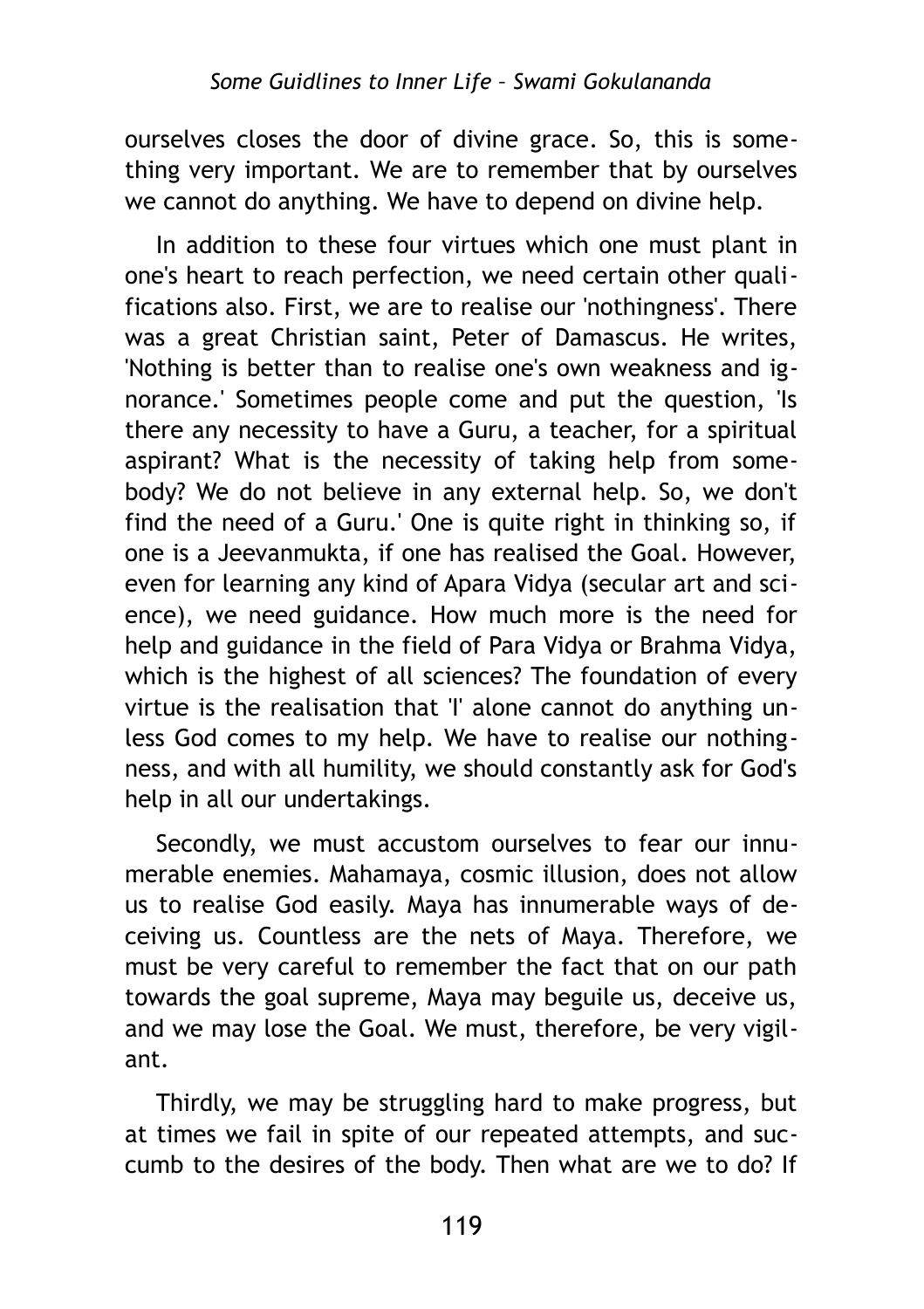we happen to commit some transgression, then quickly we should realise our own weakness. Perhaps we were proud. Perhaps we had been thinking, 'Now that we have been initiated and have got a spiritual teacher, holy company and facilities for visiting places of pilgrimage, we have nothing to be worried about.' In that case, we are terribly mistaken. If we fall into such a transgression and wishful thinking, then we should remember that it is God who makes us conscious of our failures and weaknesses. However, if this makes us realise that we are far off from the Goal, then it will do us good ultimately, as it will make us conscious of our failures and weaknesses. Should we fall in the estimation of others or should we begin to underestimate ourselves or, may be, should people entertain a poor opinion of us - then we have to realise that this has happened for our own good. This happens to make us humble and make us pray to the Almighty to give us strength again so that we redouble all our efforts. It is with this purpose and to this end that God allows us to be assailed by different kinds of temptations and weaknesses.

Here is an important point. Everyday we sleep for 6 to 7 hours. That means for 17 to 18 hours we are in the waking state of experience. Now, in the course of the day, we have innumerable thoughts, speak a lot and do certain duties or deeds. Let us take one particular day, say yesterday. What all did we think, say and do yesterday? If we analyse, if we look into ourselves and do a little of self-introspection. 'How many unnecessary words did I speak yesterday, how many sinful words, and sinful thoughts came to my mind?' Then we shall find that most of the words and thoughts were sinful, foolish and wrong. This is just self-analysis of one day. If we are careful enough to do so, we shall have the following attitude: 'Oh, one day of my valuable human life has gone in vain. I indulged in so much sinful thoughts and deeds. Therefore, we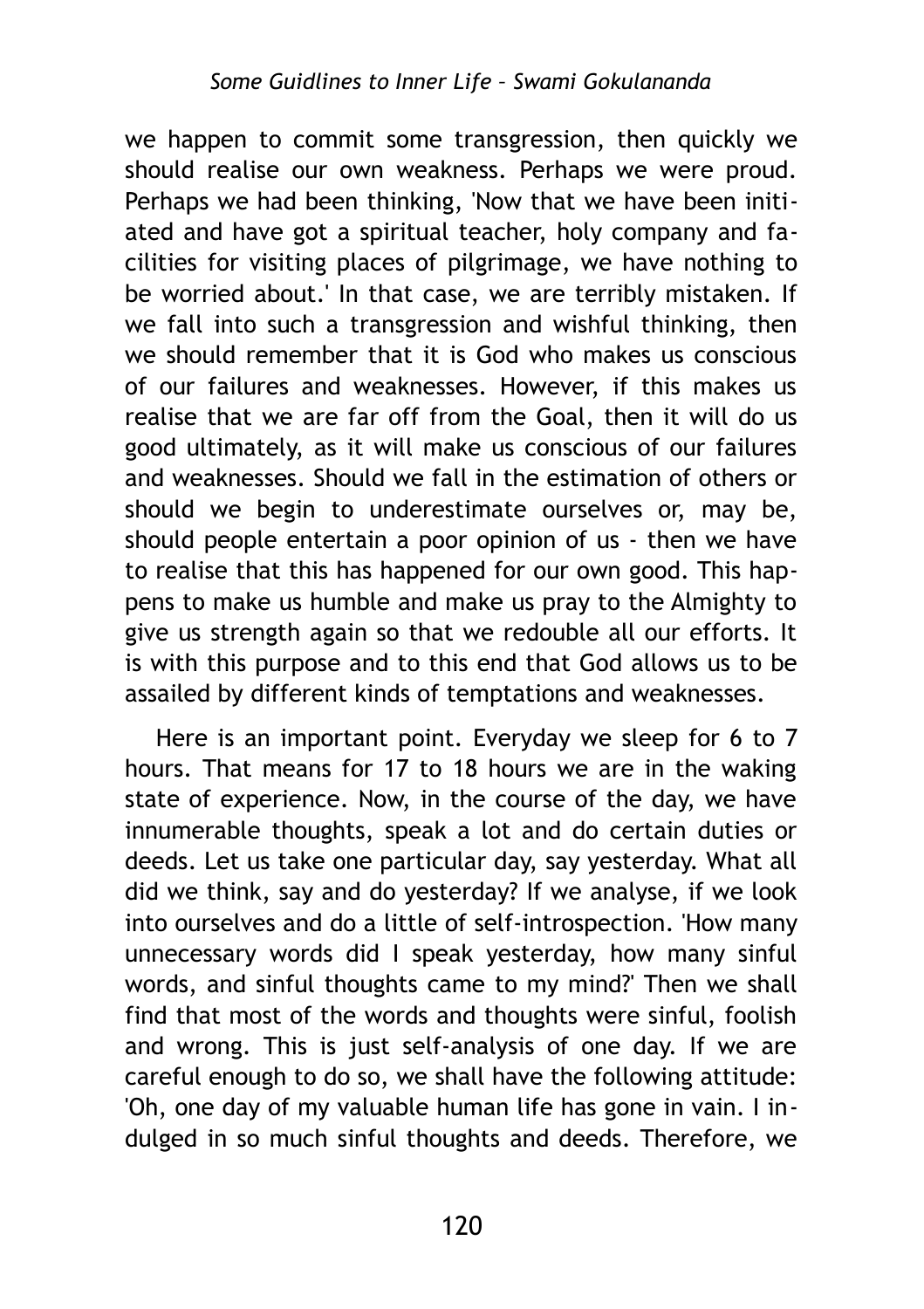have to seek the help of God.' As the Lord said, 'Without Me, ye can do nothing.' Everyday, every moment we must have complete trust in God.

Now arises in one's mind the question, 'We are asked not to give up the struggle. But what is to be done if we find that our souls are overburdened with sin, that our mind has been defiled by so many kinds of bad imagination, and that even though we have tried to the best of our abilities to avoid such thoughts and actions, we still find ourselves sinking down and down. In such a situation, what are we to do?' The advice given by all the great ones in the world is, 'Don't lose trust in God'. We may feel, 'O God, I pray to you; I seek holy company; I read holy scriptures. Still I remain basically the same man. So what is the use of pursuing the disciplines prescribed for a spiritual aspirant?' When such a mood comes, it is just the time for one to resolve not to abandon the spiritual struggle. We have to fight and fight, struggle and struggle. It has been said that in this journey towards the supreme goal, all those who do not struggle till the end will be the losers. So let us never cease to struggle. Once we give up this struggle, there will be no hope of salvation.

It is said that if we stifle the lower desires and incline towards the higher, then victory is ours. But if we disregard the higher and choose the lower, then we shall find ourselves vanquished; it is only those who give the greatest importance to the higher self, that will keep up the struggle. We are told repeatedly by the the great ones who have realised God, 'Never disregard the call of the higher self. Even if we go down, even if we fall, remember this truth that we fall to rise again.' Who can rise again? One who keeps up the struggle. And who can keep up this struggle? One who has complete trust in God and walks in the Spirit. Those who give it up, live with desires for sense enjoyments, and will fall.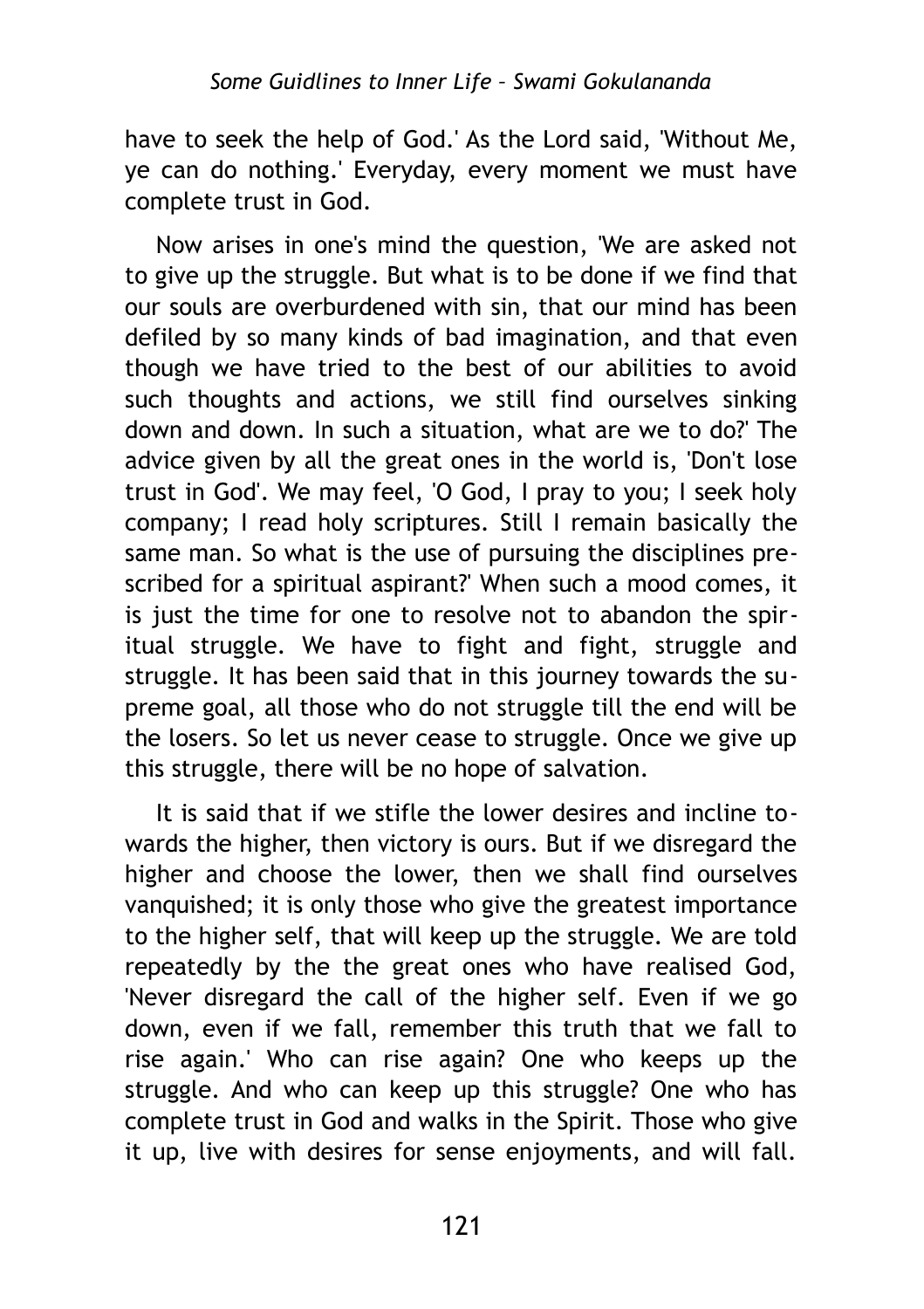Those who keep up the struggle, will try to live on the plane of the Atman. We have to remember this basic truth that we have in us these two - the higher self and the lower self. The lower self will prompt us to give up the struggle, but the higher self will encourage us to realise the Goal Supreme. If we hear the call of the latter, no desire can harm us.

An aspirant may find himself in a higher plane of thought when he is in a spiritually elevating environment, but when he goes back to his normal environment, he finds it very difficult to keep the mind on the same exalted level. He is again seduced by the enemy, the sensuous desire in the mind. He may think: 'What harm is there if I indulge in my desires just for an hour or so?' As a result, for that period, he abandons the godly way of life and succumbs to worldliness. He becomes a renegade from God. Then it is likely that he will have a tendency to extend this hour of ungodly life to a further hour, then to a day and more days, months, even years; and then one day he will drop down dead and find that this life has gone in vain. We should therefore always remember that human life is very, very uncertain. What will happen to us the very next moment, we cannot predict.

In the glorious life of Lord Buddha there is an episode that graphically illustrates this point. Buddha came across four things which brought about a great transformation in him. One day, he came across an old man. When he enquired of his companion Channa, 'Who is this man?', Channa replied, 'Oh, he is just an old man.' Buddha then realised that he would also become old one day, and so would his wife Yasodhara. Everybody has to pass through old age; for, this is the nature of the body. So Buddha lost all interest in life and went back to the palace. Then another day, when Buddha went out of his palace, he came across a sick man. He had never come across a sick man before. He learnt that anybody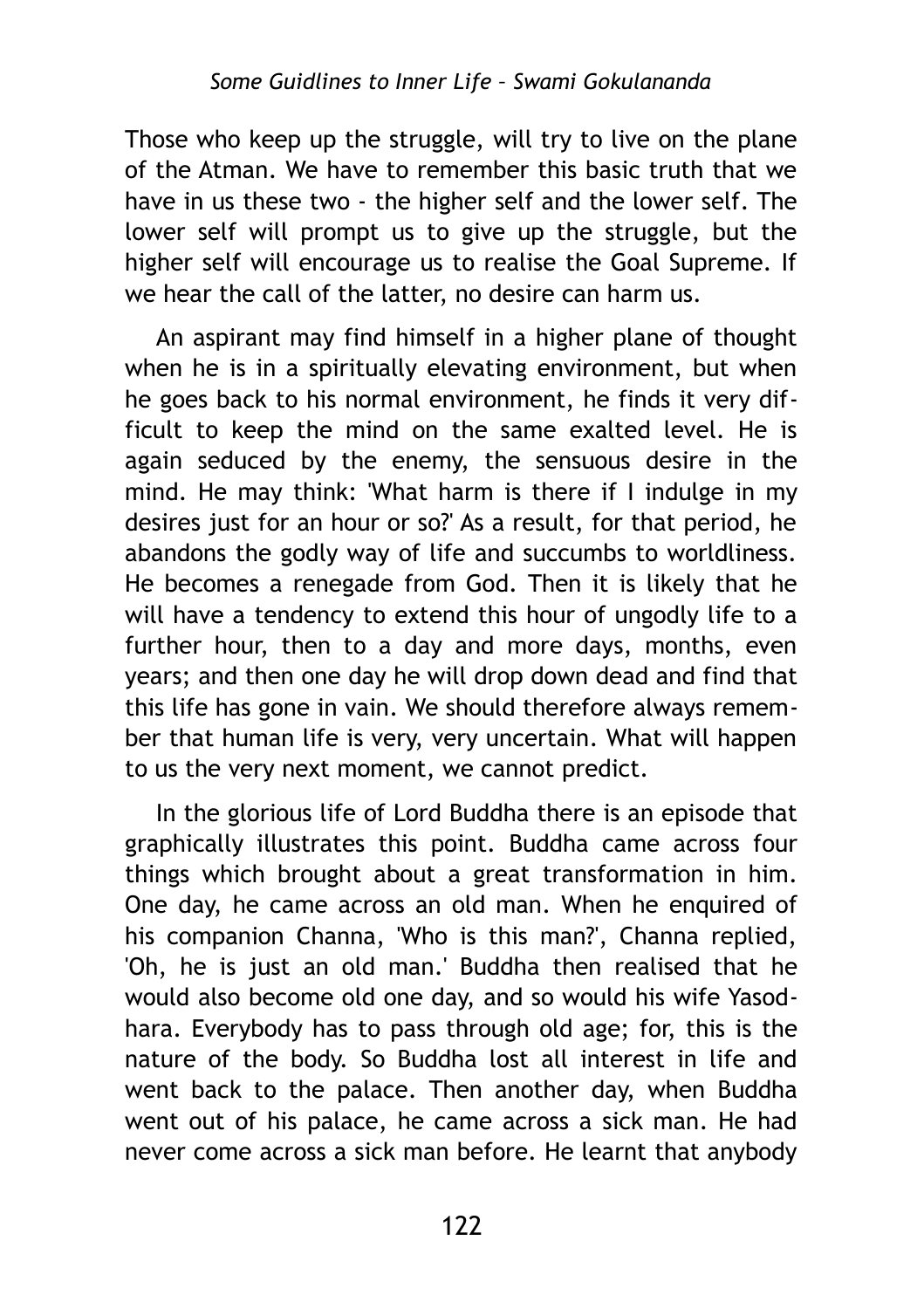who has a body will be subject to different kinds of illness and disease. Then another day he came across four persons carrying a dead body. When he asked his companion Channa about it, the letter replied, 'He was a living being like you, but life has gone out of him.' Then Buddha thought, 'Oh I am not going to have eternal youth. So I also shall one day meet with the same fate. I shall also grow old and die ultimately. There will be a painful separation from my beautiful wife Yashodhara and also from my son Rahul.' Another day, when he went out of his palace he encountered a monk with a serene countenance. 'Who is this?' he asked his companion. His companion said, 'Well, he has realised that the world is full of sufferings. Anybody born in this world cannot avoid the process of growth, development, decay and death. This man has taken to the path of the good and realised the goal. So you find that his face is serene and absolutely calm'. Buddha came back to the palace and the same day took a decision; for he heard a divine voice, 'O Gautama the compassionate, you are born in this world to save mankind. Now is the most opportune moment; do not lose time; go out, renounce and realise your nature and redeem mankind. You have been born as a saviour of mankind.' The example of Gautama Buddha teaches us to be constantly aware of the fact of death.

Sometime ago, when an eminent Swami spoke here, the lectures were preceded by devotional songs sung by a young lady about 33 years old. She is now no more. She was quite hale and hearty, had no disease, nothing of the kind. But she suddenly passed away due to sunstroke. Anything might happen any moment, even to a healthy person, and we must be prepared for that. We think, let us enjoy ourselves; and then one day we suddenly drop down dead. We may be intoxicated by sensuality but when the hour of death comes, its cruel had can snatch us away at any time.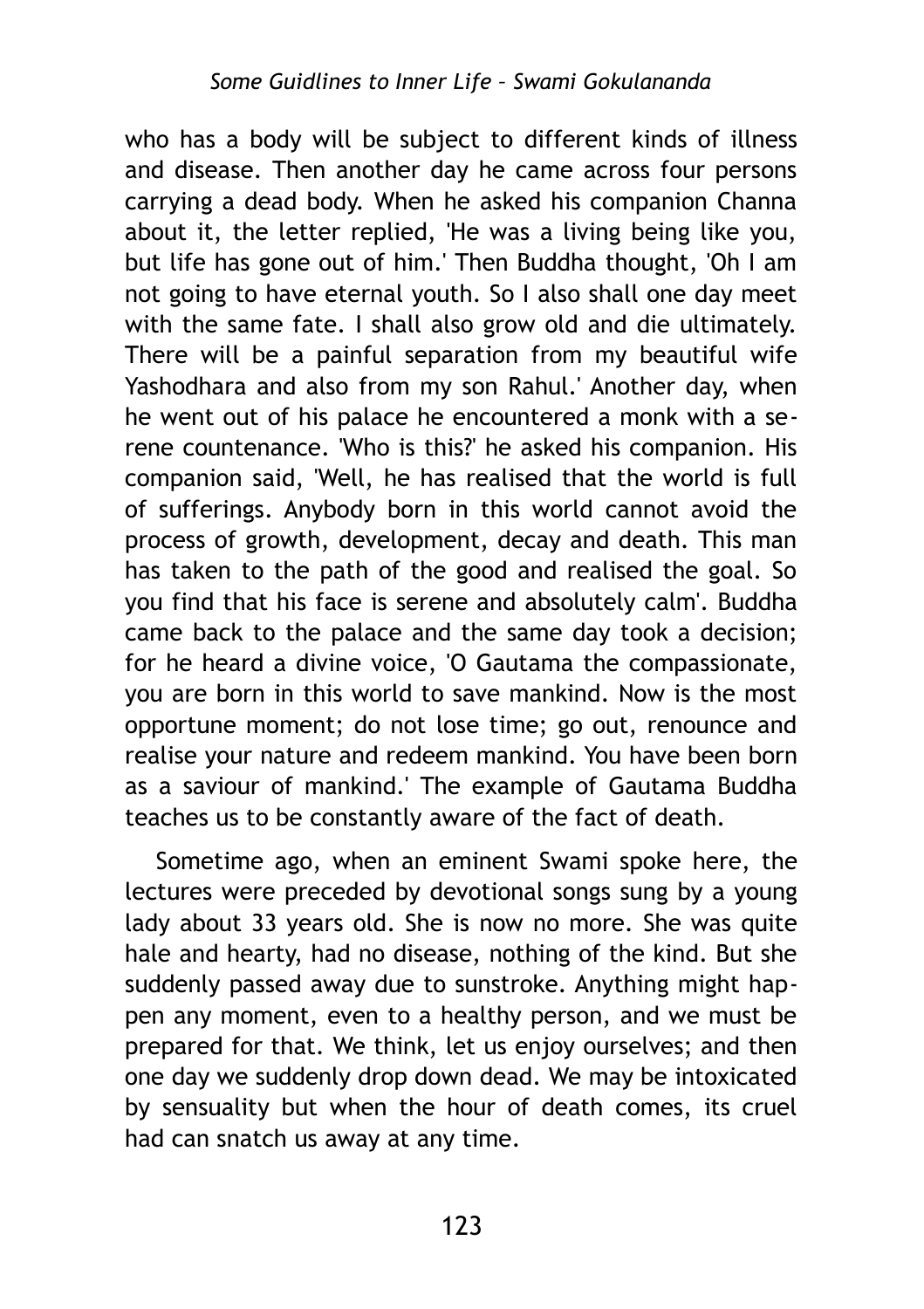So, let us not be unmindful, lest the enemy should seduce us to the depths of degradation by making us think: 'Oh, let me just seek a little moral holiday.' But we should always remember that there cannot be any moral holiday. We must utilise every moment of our valuable life. In the book 'Paramartha Prasanga', Swami Virajanandaji says, 'Life is precious, so don't waste a single minute.' We should consider that day lost, in which we have not struggled to root out our evil propensities. And we should also remember that those who want to reach perfection, must also know how to make correct use of the five sense organs. These five sense organs - Roopa, Rasa, Sabda, Gandha, and touch, always direct us to seek enjoyment of the outside world. Remember that only in God can we experience the fountain-head of all joy. In our mad pursuit of sense enjoyment, we fall away from God and pursue our desire and thereby we go outside ourselves. The secret is that if we want to reach perfection, then instead of going out of ourselves, we should try to go inside. The order of things has to be inverted. Instead of comforts and pleasures outside, the heart should seek God. We are to constantly seek God inside and we should have the conviction that by reaching God we shall have everything, the fulfilment of human birth.

In Vivekachudamani verse 76 Sankaracharya has pointed out that different animals of the world have come to grief by each following only one sense organ; but God has given man five sense organs; so what will be the fate of man?

Sabdadibhih pancabhir eva panca pancatvam apuh sva-gunena baddhah | kuranga-matanga-patanga-minabhrngah narah pancabhir ancitah kim ||

It is said here that: *the deer, the elephant, the moth, the fish and the black bee - all meet with death, each*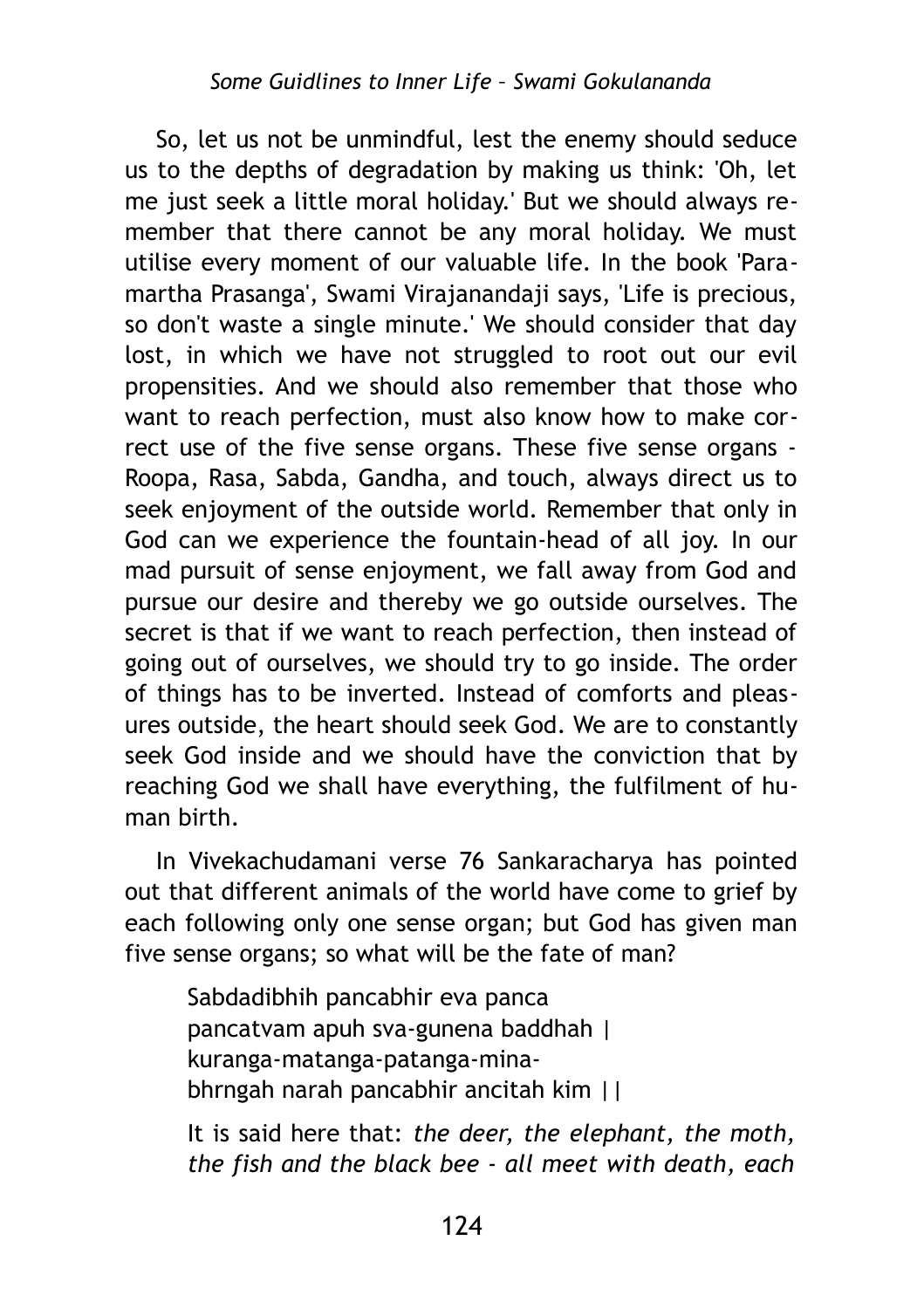*by one of these five senses that is keen in each of them. What then need be said of man in whom all the five senses are very keen and active?*

To avoid the degrading pull of the senses, we should give the right direction to these sense organs. Unless we are able to do that, we shall not be able to reach the Goal. We are to transfer to God our thoughts from all that take us away from Him. And we are to say again and again, 'O God, if Thy creations are so full of beauty, delight and joy, how infinitely more beautiful and joyous wilt be Thou!' We seek pleasures in the senses and seek different kinds of sense gratification, but our objective is not to seek the so-called sense pleasures, but to seek eternal peace, bliss. We cannot hope to get ineffable bliss from anything of the outside world.

It will be relevant here to narrate an incident from the life of Swami Vivekananda. In 1899, on the 16th of August, Swami Vivekananda with one of his brother-disciples, Swami Turiyanandaji and with Sister Christine and another lady, sailed from Glasgow to New York. They had to spend ten days on the sea. Those were very memorable days and have been recorded in the biography of Swami Vivekananda. One moonlit night, Swamiji was pacing up and down the deck. Looking at the beauty that was evident in the reflection of the moonlight on the waves, he said to Sister Christine and all those who were with him, 'If all this Maya is so beautiful, think of the wondrous beauty of the Reality behind it.'

We should ponder deeply on this important sentence. Swamiji asks us not to be enamoured of external beauty. The beauty we see in the external world should serve as a pointer to the infinite beauty of the Creator of this world. Instead of trying to get ourselves entangled in creature comforts, let us fix our attention on the great Creator. But such is the delusion caused by Mahamaya, that we are all after appearances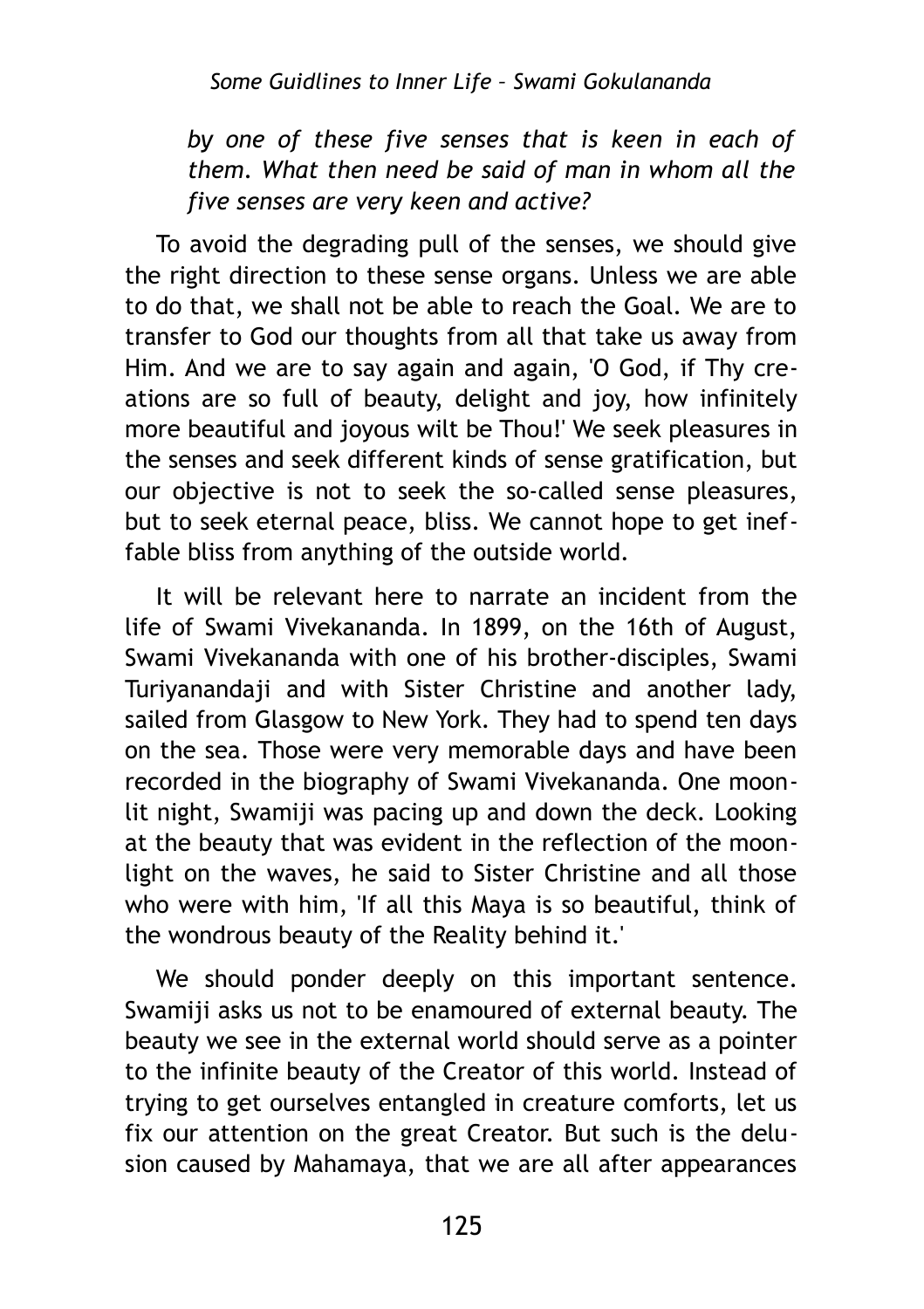and do not bother about the reality of God within.

An important discipline in spiritual life is prayer. Again and again, we have been told that we must pray to God in all humility and earnestness. Now what is real prayer? Real prayer is inner prayer. It is not to be performed by words alone but also with mind and heart. Now to get success in prayer, we are to note some important points.

We are to keep the body strictly disciplined with regard to food, sleep and rest. Here there is provision for rest. Sometimes we are over-zealous and in our over-zeal go to excesses, with the result that some even go mad, deranged, by their over-zeal. That is the reason why Swami Vivekananda gave warning in his book 'Raja Yoga' that we have to learn the path from a competent spiritual master. One should not practise Pranayama etc., without learning it from a competent Guru. We should follow only the middle path - neither mortification of the senses nor sense-indulgence. We must, therefore, follow the middle path at all times.

Recall the life of Gautama Buddha. He gave up food and water until by this kind of mortification, he became physically so weak that he was about to die. Then the thought dawned on him that he had followed the path of extreme austerity and mortification of the body. But is the goal of life mortificition of the senses and useless austerity? No; austerity and sense control are not the end, they are the means. The end is spiritual perfection or realisation of God. So Buddha gave us a new path, the middle path. We should not go to any extreme. It has been said in the 6th Chapter of Bhagavad Gita, Sloka 16:

N'atyasnatas tu yogo'sti na c'aikantam anasnatah | na c'atisvapna-silasya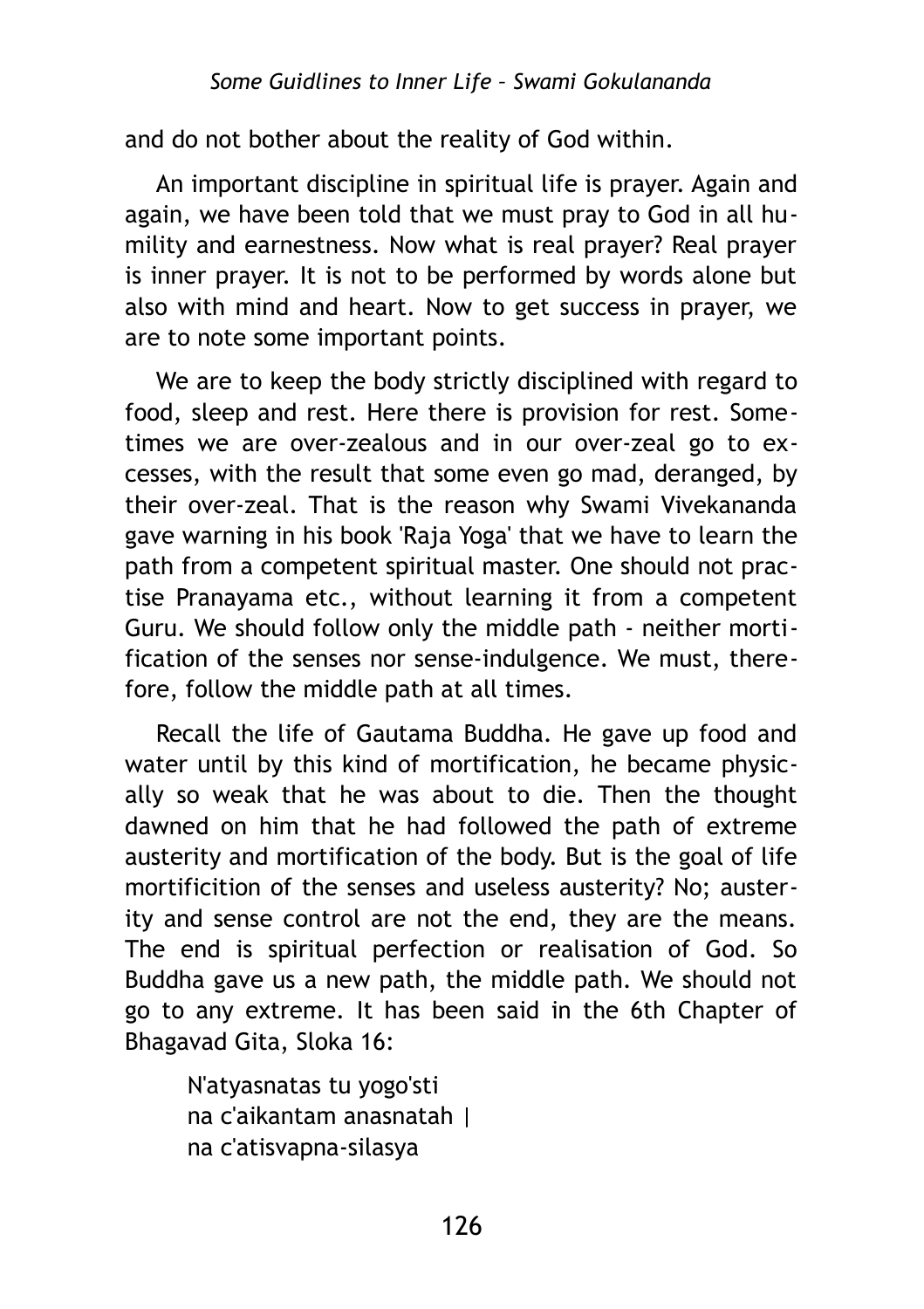jagrato n'aiva c'arjuna ||

*- Verily, Yoga is not for him who eats too much or abstains too much from eating. It is not for him, О Arjuna, who sleeps too much or keeps awake too much.*

So we must keep the body strictly disciplined through moderation. We should have moderate hours of sleep and rest. But at the same time, we should not give the body all that it wants. If we go on pandering to the needs of the body, then sexual desires will get the upper hand.

Secondly, we cannot hope to be successful in prayer, unless we try to reduce our external contacts to the most necessary things. It is very difficult to avoid external contacts. Even a sannyasin cannot avoid it. That is the reason why we sometimes go into solitude. But such are the demands of our work that we hardly find time for solitude. If we want to unfold ourselves, then it is good for us to reduce external activities. Even those who are very busy should be left with some time when nobody should disturb them. They should be left to themselves, so that they can then retire into their own selves and have deep, rigorous self-introspection. As it is said that a candle cannot burn in rain and wind, so also the flame of prayer cannot be lit in a flood of impressions from outside. If we go on mixing with people of all kinds and allow different kinds of impressions to invade our mind, then we shall hardly have any time to go into ourselves.

Thirdly, regarding study of books, we should read only such books as deal with prayer, meditation, lives of saints, instructions on spiritual life like the 'Towards Goal Supreme' or the 'Eternal Companion', teachings of Sri Ramakrishna, Holy Mother, Swami Vivekananda, etc. Though we may know this, our mind often gets deceived by the cheap literature which has flooded the market. If one reads trash books for the sake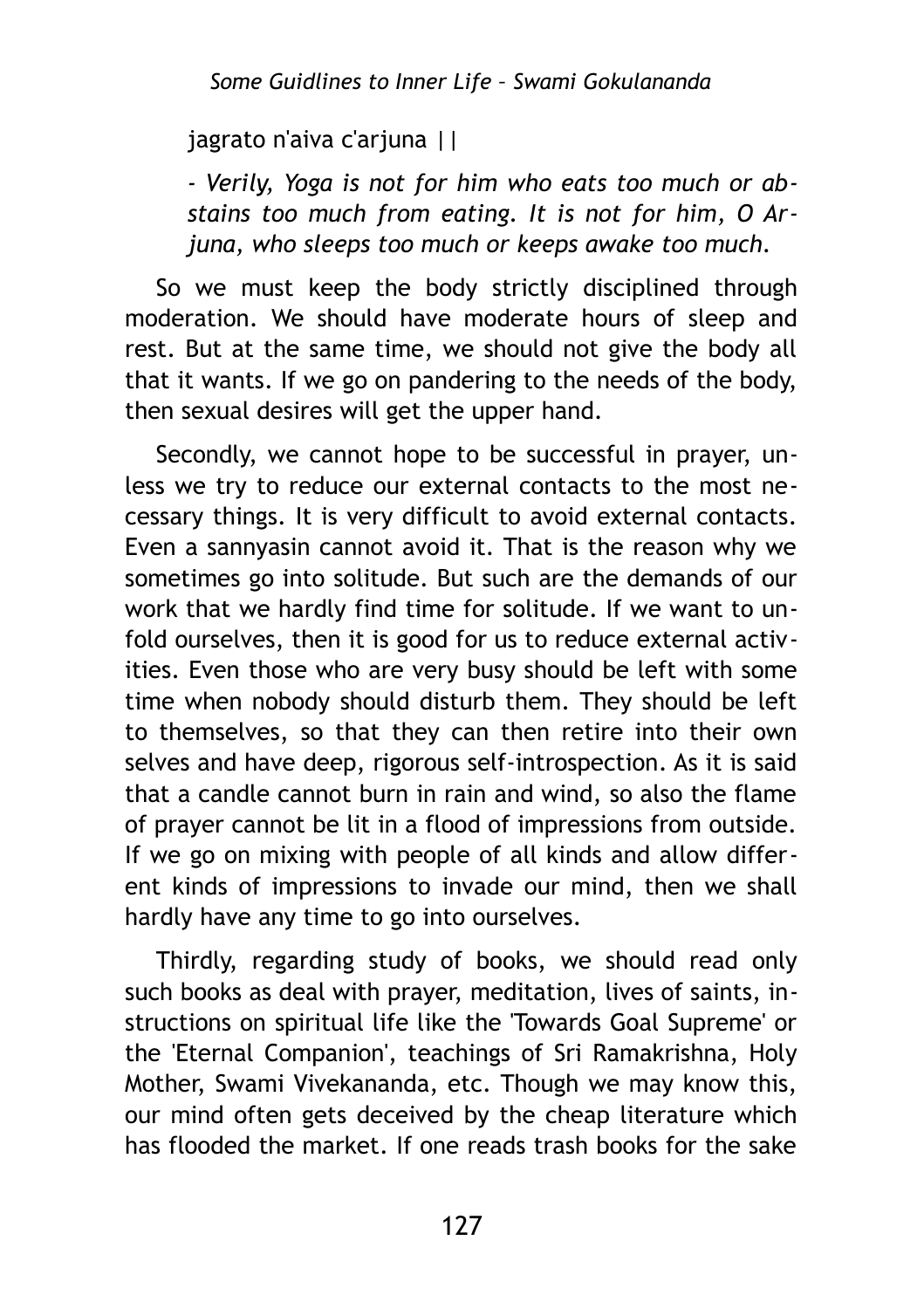of enjoyment, then it brings one down. Who can then overcome such kinds of temptation? Only he who has real seriousness in spiritual life. So the first thing that we have to decide is whether we are serious candidates for spiritual life or not. If we are, then we should keep with us a select number of good books and study them alone.

An excellent book that could be mentioned in this connection is 'Philokalia' of St.Gregory of Sinai, a Russian saint with remarkable spiritual insight and realisation. He points out that the very day one is baptised, one obtains the grace of God. But though we receive the grace of God, we also lose that grace. There are three important reasons for this.

1. First, we lose the grace of God through inattention. The teacher has asked us to follow certain rules and not to follow certain other ways of life. But we do not follow implicitly all the instructions given by the teacher when he initiated or baptised us.

2. Secondly, vanity - the attitude that 'Oh, I know everything.'

3. Thirdly, in spite of being favoured with divine grace on the day of our baptism or initiation, we fail to make progress due to inattention, due to our vanity, and our wrong ways of life. Wrong way of life means the way that is opposite to the life we are told to live by our spiritual master. By the wrong way the grace of God is stifled.

Is there any remedy? Yes, there is. If we realise that we are not making any progress, then we are to make a firm resolution: 'O God, О my beloved Ishtam, my Teacher, I did receive Your grace, but through my carelessness I have lost it. Now I am serious. Please come to my help.' And God will say, 'Well, my son, divine grace will be restored to you. You will again get back divine grace, provided you fulfil two condi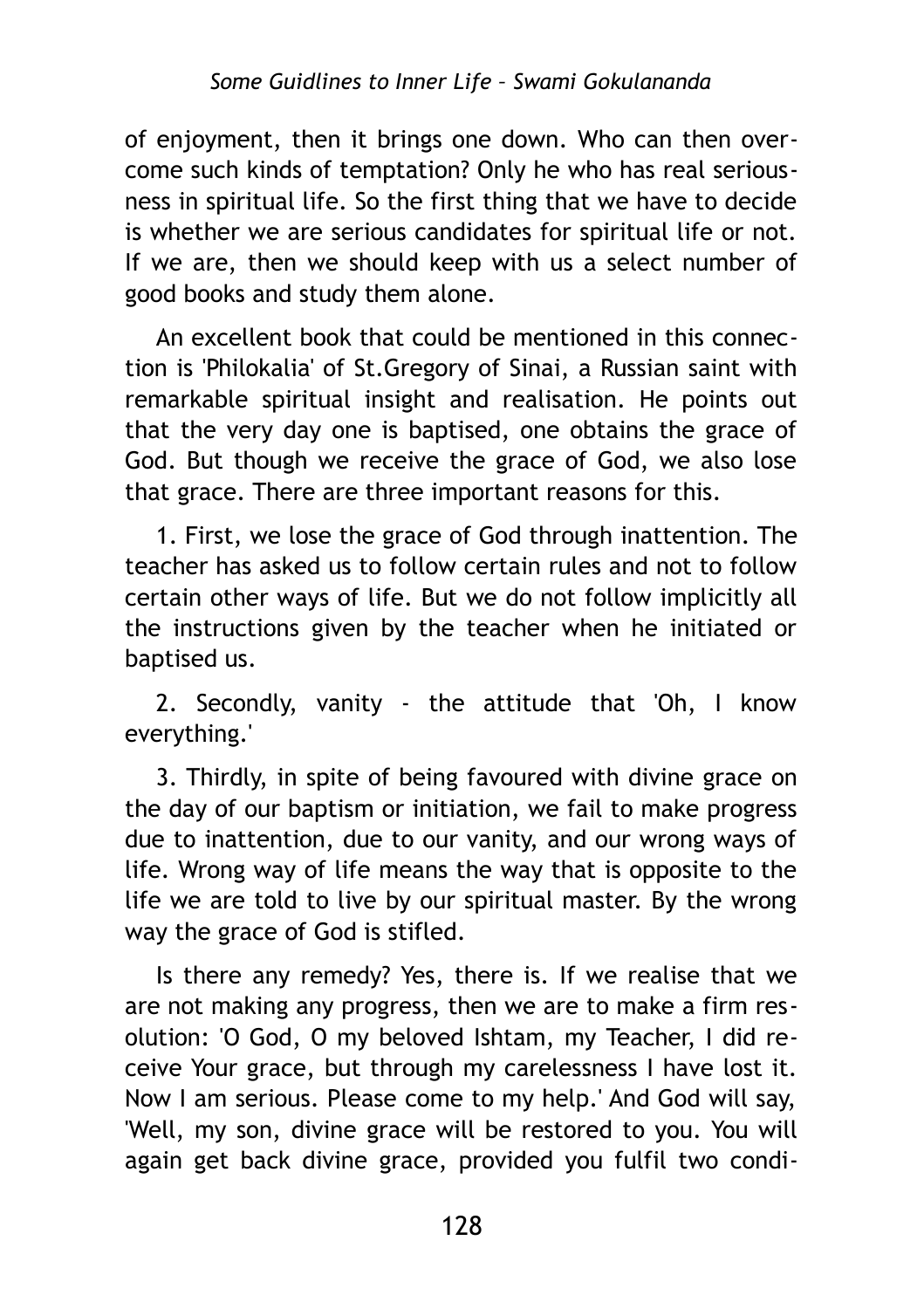tions.' What are they? (a) First, you are to follow the commands of the Guru. Simply listening to and not caring to put them into practice will not do. (b) Secondly, simply fulfilling the commandments will also not help you to get back divine grace. You must pray ceaselessly, 'O Lord, be kind to me, don't forsake me, I am very weak, full of imperfections, full of limitations. I don't have any strength of my own to realise my own divine nature, unless You come to my rescue.' Such prayers you must make. So it is said that prayer can become a weapon for victory in our unseen warfare, provided it becomes real and takes root in the heart.

There is a song in Bengali which tells us with what great care we must guard our heart. The Lord is a jealous Lord in a spiritual sense. He does not want anybody else to occupy the throne of our heart. He alone should be seated there. What does it mean? If we want to realise God, we must not be attached to any creature or anybody of this world. If we live in a family with wife, husband, children and relatives, then we should spiritualise our relationships with them. That is the way to make progress. But an important point to remember is that if we allow ourselves to be loved by somebody with more than our love of God, then we lose divine grace. Therefore, it is said that prayer becomes successful, if it takes root in the heart and if it is done continuously. What does it mean when it is said that prayer should take roots in the heart? Let us discuss it in detail.

The line in the Bengali Song I referred to earlier runs: 'Jatone hridaye rekho adorini Shyama ma ke' - Keep the dear Mother Shyama with great care and attention in your heart. The Mother cannot occupy our heart, if She sees that in this heart we have kept somebody else. If we guard our heart carefully so that this heart is not given away to any creature of this world and is reserved only for the beloved Lord and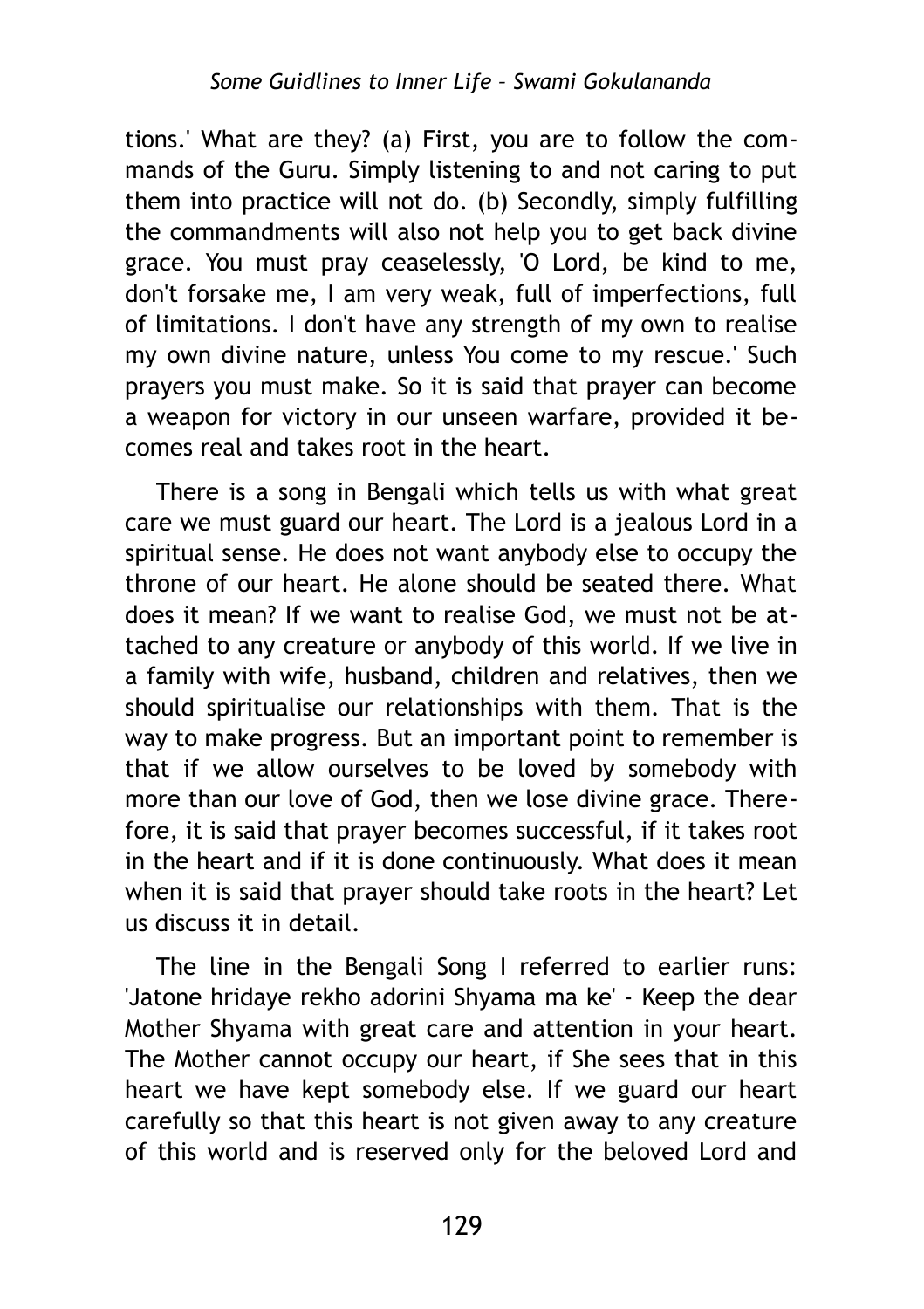Lord alone, then our enemy will be subdued and our 'unseen warfare', the battle within, will end, and we can be successful in our attempt to reach the Goal.

St.John Kolov has said as follows in his own admirable way: 'I am like a man sitting under a tree and I find a multitude of beasts and enemies coming to attack me. I know that if I do not climb the tree, I will be killed by the beasts and the serpents. So I just climb up the tree and sit safely. When I see that different kinds of evil desires and thoughts are about to assail me, I rush to my God inside and I am saved.' If we can do that, we can have constant inner communion with the Lord within. But this inward communion with the Lord is not possible because of our external activities. Then what are we to do? It is said, 'As long as you lean on something within or outside you that is not God, as long as you find flavour in something created and you enjoy it, so long you cannot have spiritual communion with the Lord. God wants that you no longer live, but God lives.' To put it very simply, we have to live in God with all our heart. As Sri Ramakrishna said in one context in The Gospel of Sri Ramakrishna, none can realise God unless the mind in its entirety is given to God and to God alone.

To refer again to 'Philokalia', it is said that the guarding of the heart implies that we have different bad impressions in us and these bad impressions cannot be rooted out, if we do not practise ceaseless prayer. Why is it so? An example will answer the question. A man wishing to refine gold must not leave his furnace without fire. If he leaves it without fire, then the ore hardens again. So unless we keep up ceaseless prayer, our spiritual fervour dries up. To keep the spiritual fervour burning in us non-stop, we must have ceaseless prayer.

We get plenty of instruction on food from the great teach-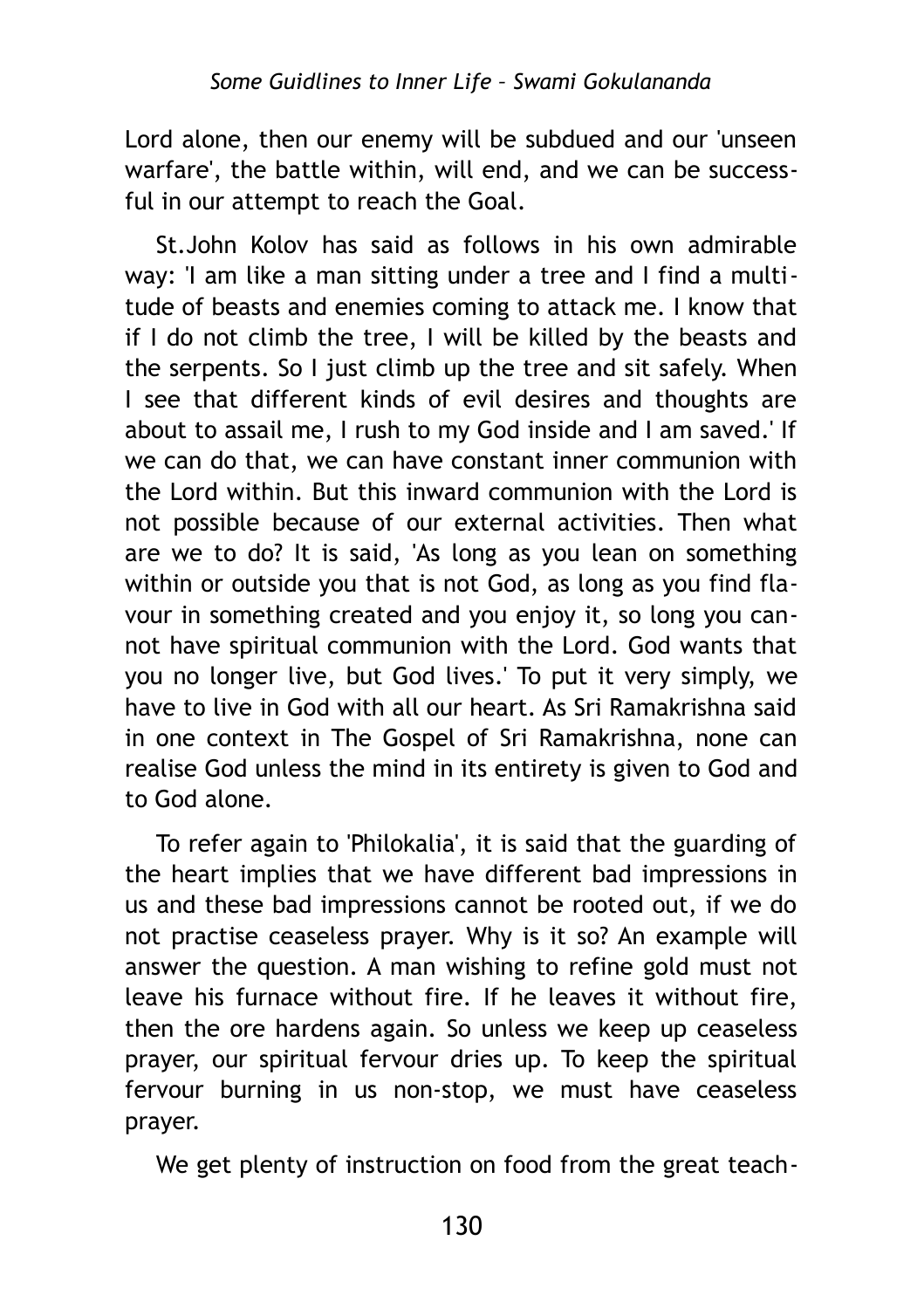ers of our country. Most of us do not know that many saints of the West too have many lessons to teach us on this subject. For example Simeon the New Theologian writes: 'It is impossible to fill the body to satiety with food and at the same time have spiritual enjoyment'. None can have spiritual progress if he does not take food in moderation. If he just panders to his taste and belly, then he may have some physical satisfaction, but he cannot have the satisfaction of communion with the Lord.

And last but not least, let us refer to the teachings of Abba Agathan. A question was put to him, 'Sir, which is greater - physical labour or the guarding of the heart?' The Abba replied, 'Guarding of the heart.' Physical labour is like going to the Kumbha Mela, taking a bath, observing physical austerities etc. It is said that man is like a tree and physical labour is like its leaves. We go and take a bath in the holy Ganga and adopt so many means which are the externals of religion. All these come under physical labour. Unless there is inner transformation, all these external activities are of no use. Religion means realisation, but sometimes we are too much concerned or bothered with the non-essential aspects of religion. Unless we get inner transformation through them all, these are useless. So, it has been said that man is like a tree - physical work is the leaves and guarding of the heart is the fruit. Further it is said, 'Every tree which bringeth not forth good fruits is hewn and cast into fire.' So our best attention must be bestowed on the fruit, i.e., the guarding of the heart.

We should not be too much concerned with the non-essential parts of religion. The essential part of religion is 'guarding the heart'. The habit of being concerned with non-esential parts of religion may lead us to have externally correct behaviour, but that will not bring about any kind of inner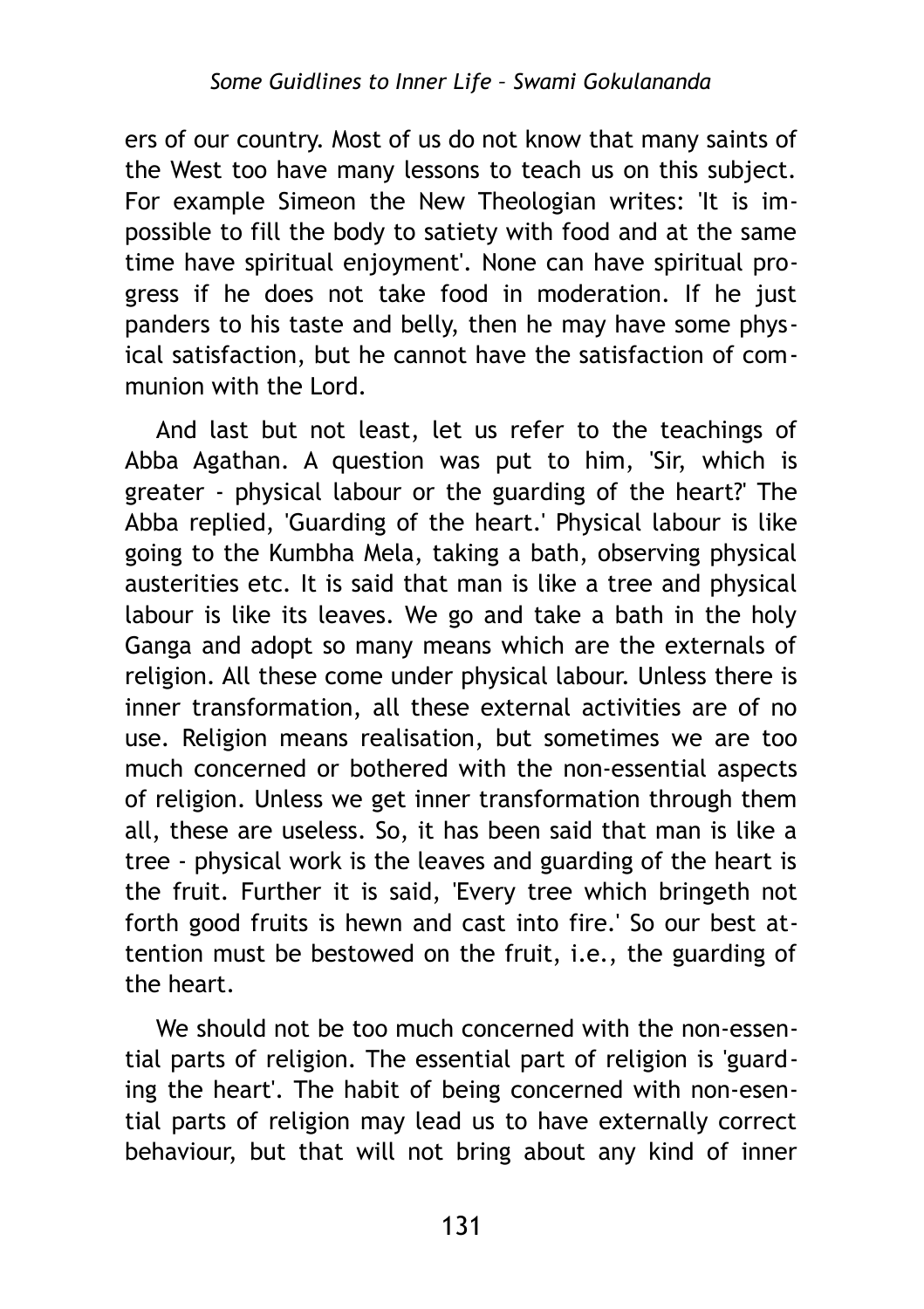transformation. St. Simeon the New Theologian points out that the whole of active life is regarded by God as nothing but leaves on a tree which bear no fruit, unless it brings Godrealisation. And for God-realisation we must cease to have what may be called endless circling outside.

From morning till night we forget that God is within us and that if we realise God, we get everything. We forget this basic truth that, even though God is in us, we are not in Him. Aimlessly we circle about outside. Instead of this endless circling, we must learn the technique of guarding the heart, so that we can withdraw the mind from the outside world and keep it at the lotus feet of our beloved Lord in the sanctuary of our hearts. Only if we do that, is spiritual unfoldment possible.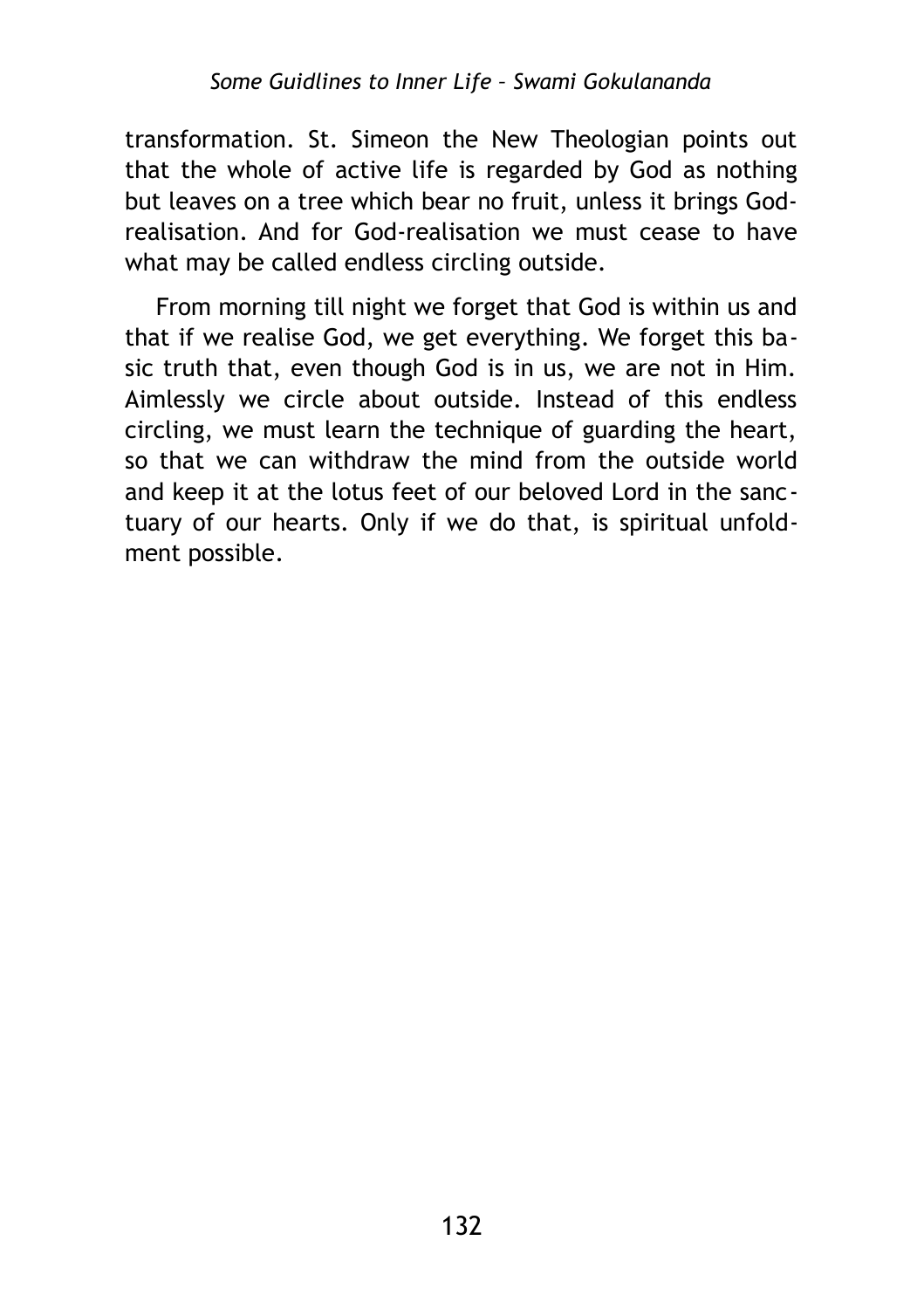## **11. Living in Tune with the Infinite**

Now, to recapitulate the important points dealt with in this book on 'Some Guidelines For Inner Life'.

What is the goal supreme? It is to realise God, one's real nature. The question arises as to who is drawn to this goal supreme. The answer is: first, he who hears a call from within. Secondly, he who feels a conflict within. Unless we have this inner conflict - a tug-of-war, so to say, between the two opposite tendencies, our inner urge for the higher life and the instincts which take us downwards - it is not possible to feel drawn towards the Inner Life.

In this world there are different kinds of people. There are those who believe in the grossly materialistic way of life. They do not bother about the Goal Supreme and so they do not have any conflict within also. There is no hope for them until they begin to feel this inner conflict. The spirit wants to comprehend the Absolute, the Infinite, but because of the way our body is constituted, we are often pulled down by the attractions of the objects that the senses contact. It has been rightly said, 'The spirit is willing but the flesh is weak.'

uman birth is a rare opportunity. Though we may have such an opportunity, we must first of all have a genuine desire for liberation and then be fortunate enough to get a competent spiritual master to show us the way to God-realisation. Even after getting all these, we may not be eager to take real advantage of them, because we do not want to undergo any hardship. The fact is, only a few are ready to pay the price for self-unfold ment. To realise God, the entire mind is to be given to Him. The mind cannot be divided into different compartments. We cannot give some pait of the mind to the enjoyment of worldly things and the rest to God. No, God wants to occupy the throne alone. He is in this sense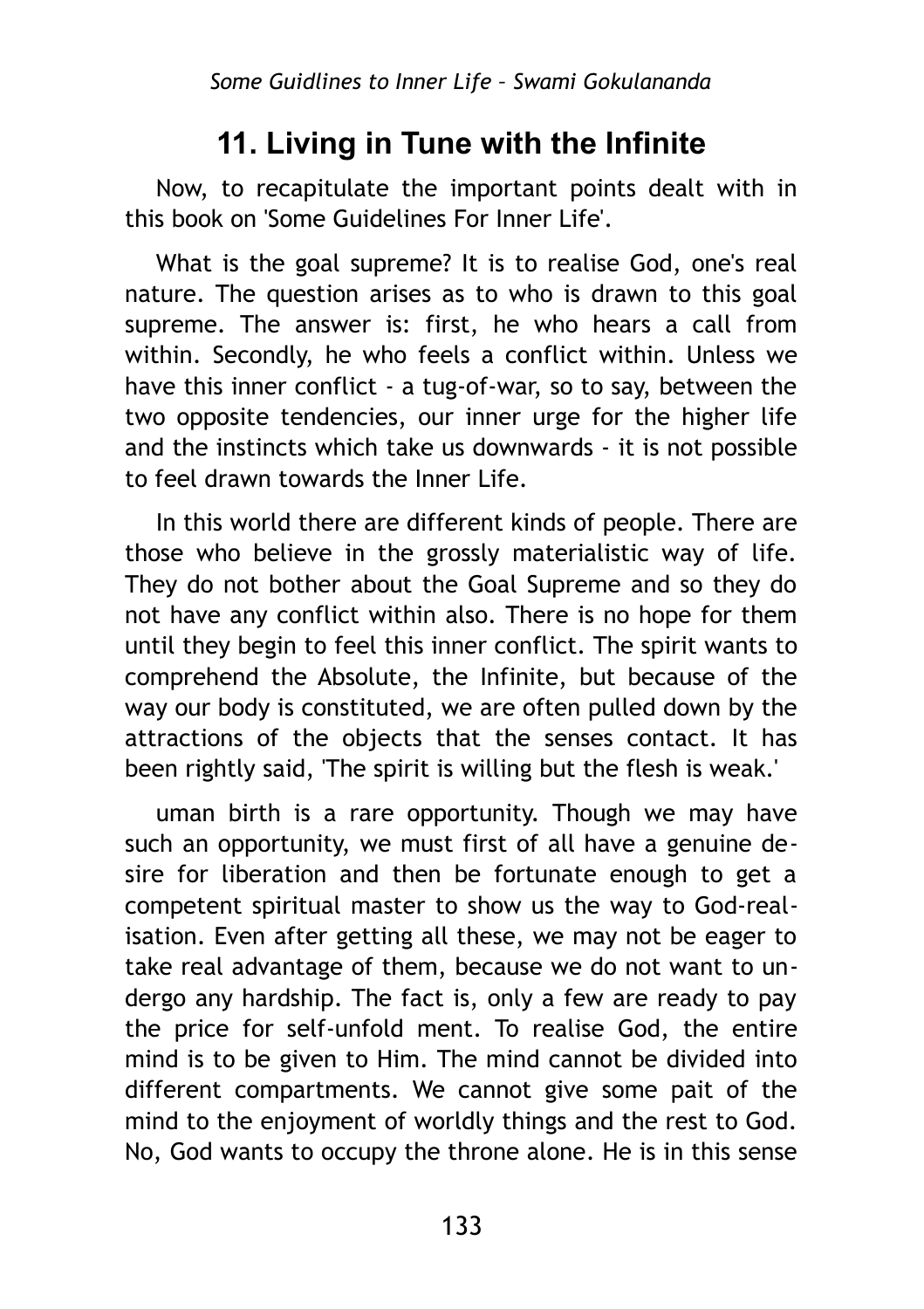a very jealous God. Therefore, if we want to realise Him, we must give our whole mind to Him. We may be practising spiritual disciplines. Whatever we have been asked to do by our spiritual master, we may be doing. But we are not really serious as far as spiritual life is concerned. Half-heartedly and mechanically, we do a little japam in the morning and in the evening. We find time for all kinds of works, desirable or undesirable, but for God we cannot find time. Remembering God a few minutes in the morning or evening cannot be termed as spiritual life. Unless we constantly practise the presence of God, unless we bring God into every moment of our existence, spiritual unfoldment is not possible. Swami Vivekananda wrote in a letter to Sister Nivedita, 'My ideal can indeed be put in a few words: to preach unto mankind its divinity and how to help it to manifest that divinity in every movement of life.'

Now, in order to assert our divinity, is it sufficient that we meditate on God, our beloved Ishtam, when we sit for meditation in the morning or in the evening, and forget Him during the rest of the time? No, since we are all divine, we should practise to see divinity in every moment of our life. We attend discourses on spiritual themes and read inspiring books on the subject. From this we gain some understanding, but soon we get unsettled. We gain something only to lose it again. Here is an example to illustrate this. There is a certain kind of weed which grows over a pond. We go to the pond to drink clean, cool water, but we find its surface covered by the weed. If we want to drink water from it, we must remove this weed by hand, and having done so, we may somehow manage to take some water and drink it. The weed, however, has a tendency to cover the surface of the water again. Similarly, we feel elevated for the time being when we listen to spiritual discourses or read scriptures, but such are the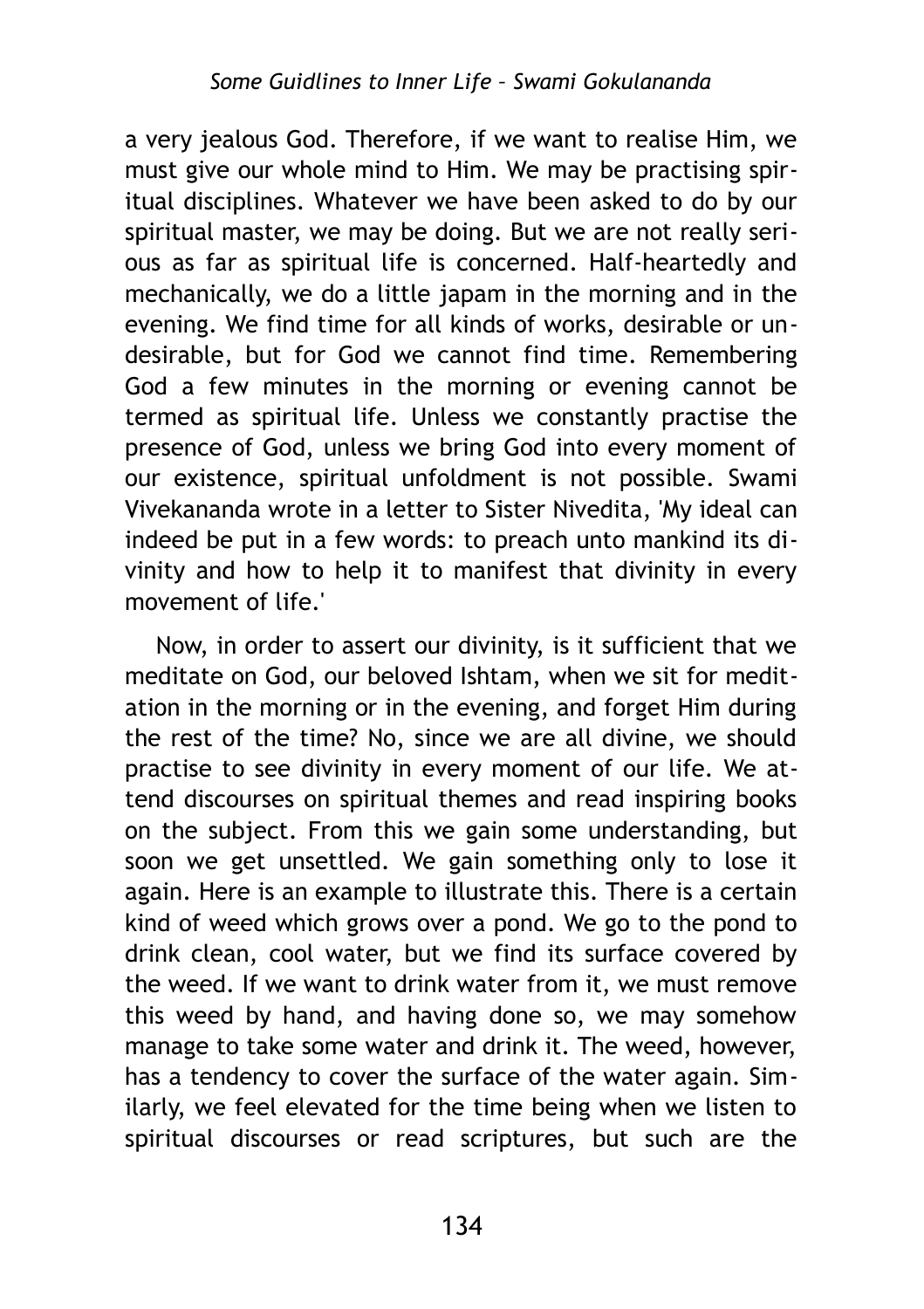temptations and allurements surrounding us that we again forget everything we have heard or read.

One of the most fundamental obstacles is what is called Moha or Pramada, i.e., carelessness. It means negligence in the matter of having steady attunement with one's real nature. This inadvertence is as good as death for a spiritual aspirant after Truth. Sometimes we have tremendous obsessions. We may be born with very bad Samskaras. When we sit for meditation, so many evil desires assail us. We feel this life is going to be a failure and there is absolutely no hope for us. Against such thinking, we should have positive thoughts. If one suffers from evil thoughts at the time of meditation, one must have done some bad deeds in the past. That is why they are coming to the conscious level at the time of meditation. Man is the architect of his own self. If a man is what he is today, be it with evil propensities, it is certain that he can mould his future by making the right use of the present. So let us not dwell on the past.

It sometime happens that after we meditate or do Japam for an hour or so and then return to our active life, we relapse into the so-called secular activities. No spiritual progress is possible unless there is spiritualisation of our everyday life. We must bring God 'from the altar to the market place' in our day-to-day activities. The emphasis laid is on this - that at the time of meditation and Japam, we should try to keep our minds at the lotus feet of our beloved Ishtam and that we should try to sustain that mood during the course of our day-to-day activities too. Otherwise, we expose ourselves to an endless spiritual crisis. When we are in the temple, we are in one mood. When we come out of it, we are in another. We become guilty of what is called double movement. Let us avoid all kinds of double movements.

This concept of double movement requires further explan-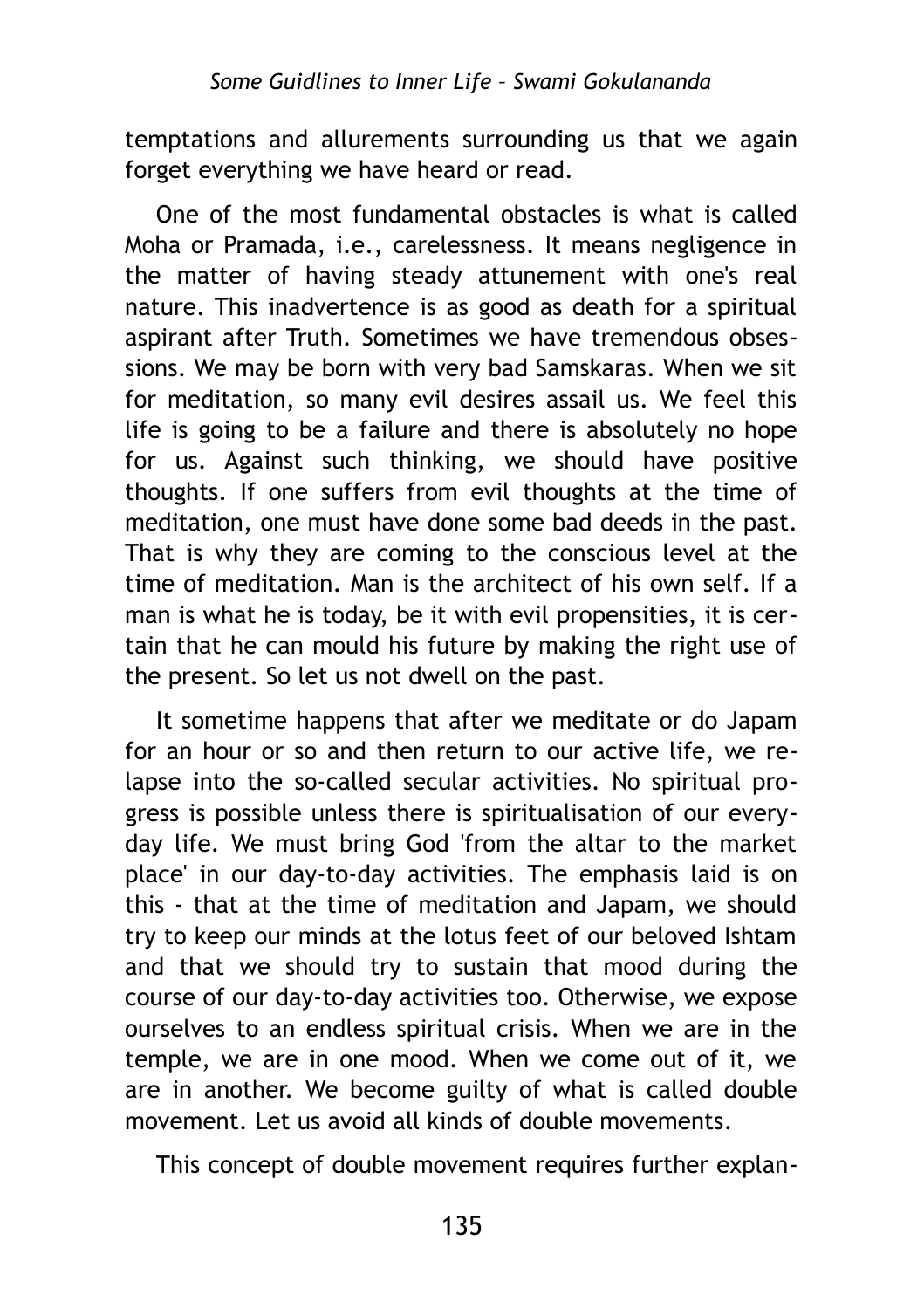ation. We meditate on our Ishtham (Chosen Deity). We keep the senses indrawn at that time and feel temporarily elevated. We are on a high plane of existence. We get some mental peace and bliss. Later, we also yield to the temptations of the outside world. Now one is on a high level, on the plane of Atman; but after sometime one is again on the plane of bodymind complex. We forget all about the pious resolutions that were made. This tendency to allow ourselves to be tempted by the snares of the senses is what is called double movement. To be saved from double movement, mere discussions of theories and philosophies will not do. We must be in deep and abiding contact with our innermost reality. More often than not, undesirable thoughts come out from our sub-conscious mind during meditation, and we find they prevent us from making further progress. Is there any remedy? Yes, there is a proved remedy. That is Japa Sadhana. By the repetition of the Divine Name (Mantra), one can overcome all evil propensities. What is important and what counts most is purification. By continuous repetition of the Name of the Lord, all our evil Samskaras or propensities are uprooted by the spiritual vibrations generated through the concentrated repetition of the Divine Name. By the continued practice of this we can overcome our evil tendencies.

We may be taking vegetarian food, but if our mind is polluted with unclean thoughts, vegetarianism alone can do us no good. So, let our sense impressions be pure. Sometimes when we have a certain kind of excess energy, we must take recourse to occasional fasting, vigil and special prayers, and we must give up all excessive speech and indulgence in regard to food. Inasmuch as a man panders to his taste, he is deprived of spiritual bliss. If we go on eating even beyond satiety, we may suffer spiritually. So we must practise moderation in eating.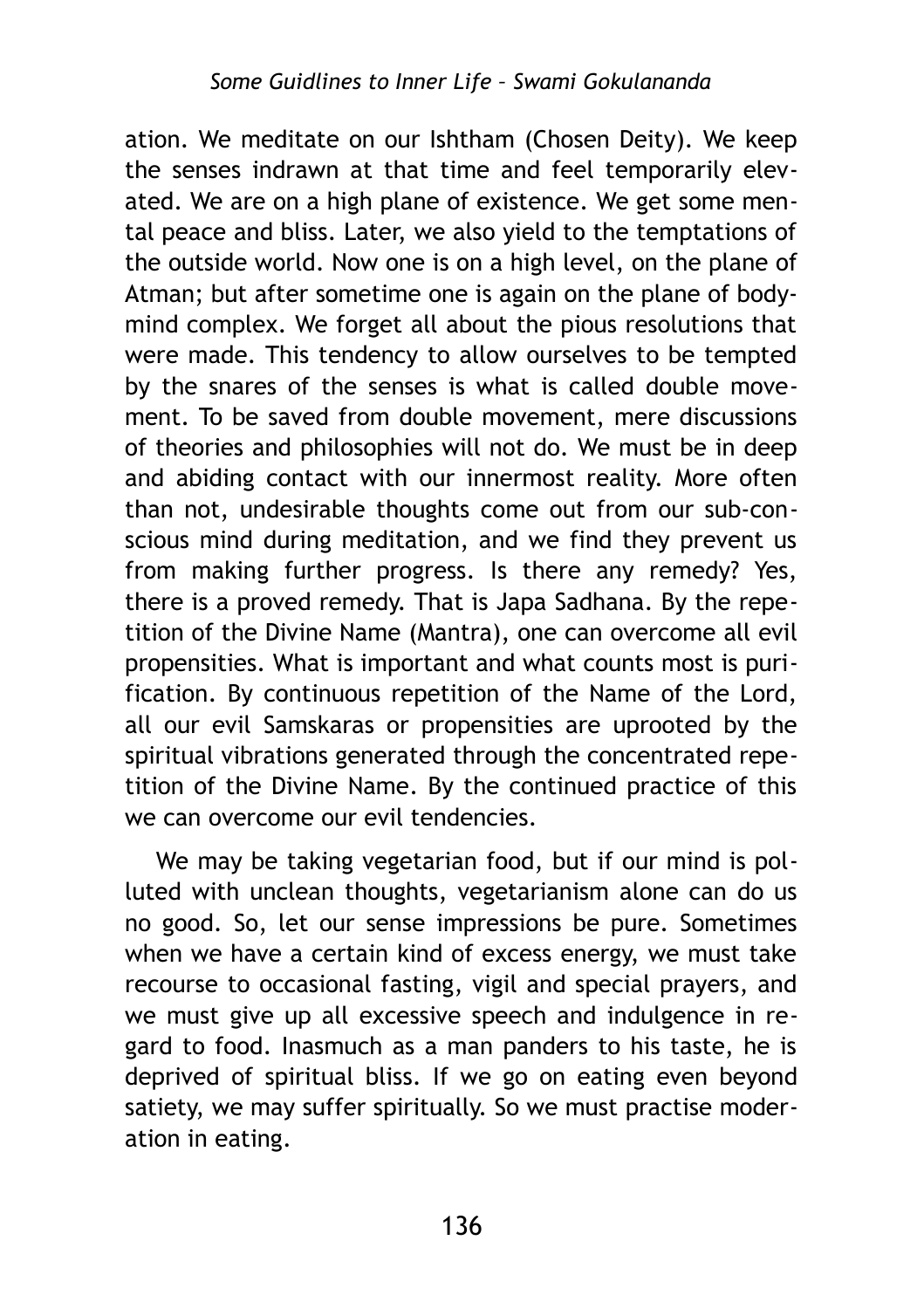We have to face constantly a tug-of-war or an 'unseen warfare' in ourselves. But let us not give up the struggle. If we give up the struggle, then there is no hope for us. We may fall, but we should remember the testimony of realised souls that we fall to rise again. If we fall and think there is no hope for us, then we are perhaps doomed. If we keep up the struggle, then it means that we are trying to proceed towards God. Once we give up the struggle, what happens? We fall away from God and from His grace, then we go outside of godly life and get steeped in bodily life. To save ourselves from this, we are to keep up the struggle and we must pray ceaselessly.

Most of us are extroverts, that is, outward-going persons. No extrovert can reach the Goal Supreme. We must take pains to stop the tendency of the mind to endlessly wander outside. Instead of allowing the mind to go out of the inner circle and move about in the pettiness of the ordinary outer nature, we should learn to live within. We should try to withdraw the mind from the outside world and keep it fixed at the feet of our beloved Lord.

In conclusion it is worthwhile pointing out once again that the goal of human life is to obtain everlasting peace and happiness. We can have peace and happiness, provided we can go to the source - the Atman. Swamiji once said, 'Why seeketh thou, the pleasures of the world? Seek God, who is the fountain-head of all bliss'. Again Swamiji also said, 'Life on the plane of the Atman is the only joyful state of existence.' If we really aspire for this joyful state of existence, then we must shut out the external world and step into the internal world. For that we are to meditate constantly and ponder over thus: 'Oh mind, why do you give so much importance foolishly to the body-mind complex - to the temptations of physical life? Are you just a lump of flesh? You are wasting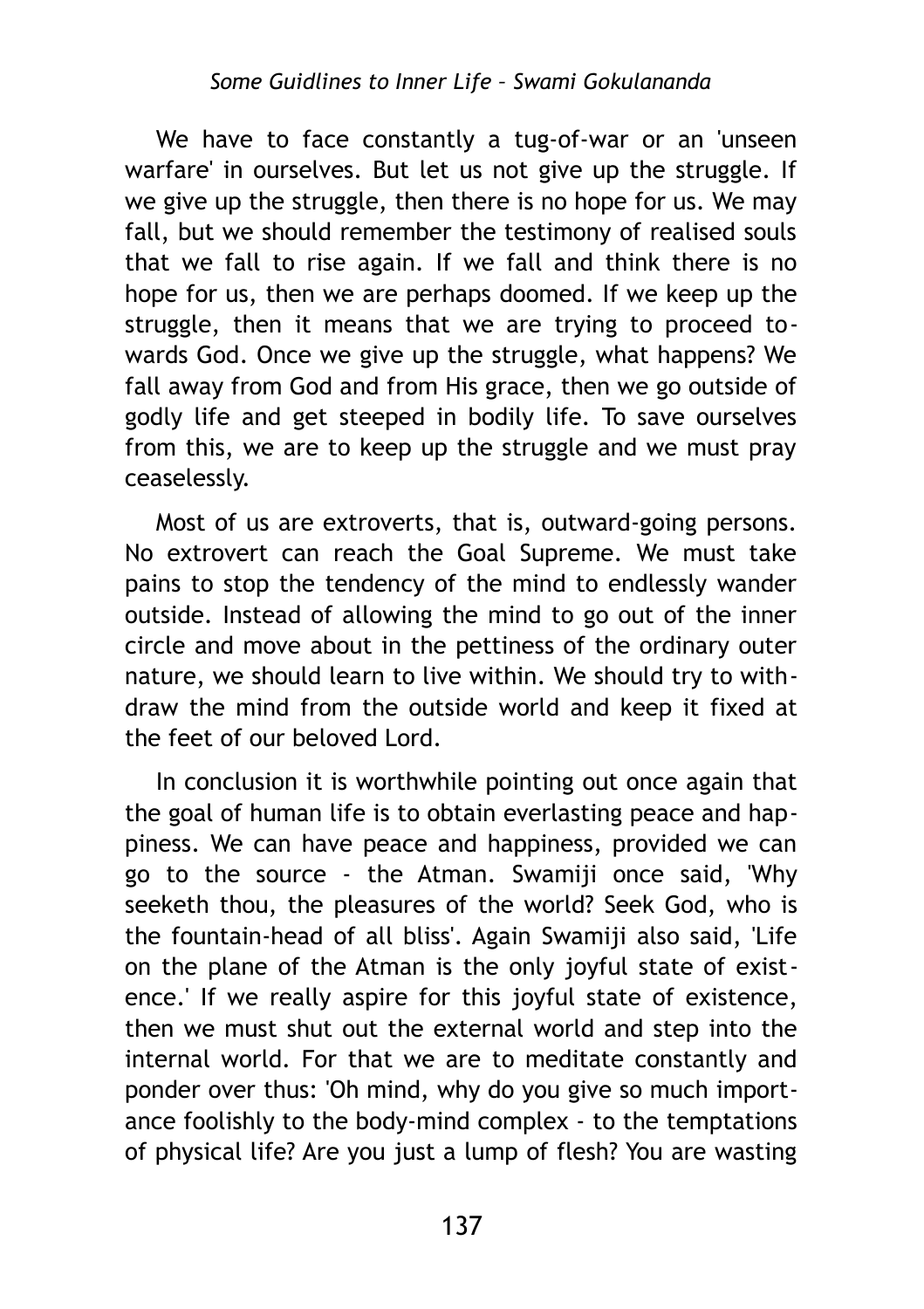your valuable time by being enamoured of the body. It is all transient. This body is going to die and it will be taken to the cremation ground and burnt and reduced to ashes. Why foolishly be enamoured of it? In this life, if you are careful enough, you can find the fountain-head of bliss. You are not a mere lump of flesh and bones. You are Pure Consciousness. You are 'Caitanya Vigraha'. Instead of dwelling on your divine nature and on the fact that you are eternally free, Sat-chitananda-swarupa, you foolishly think of the so-called pleasures of the world and waste your human life. Why do you attach yourself foolishly to the non-self, to the complete neglect of the eternal in you, the Atrnan?'

In no scripture is it said that the goal of human life is to marry and beget children. In no scripture is it also said that the goal of human life is to become a monk. But it has been said again and again that the goal of human life is the realisation of God. 'Be ye perfect even as your Father in Heaven is perfect.' Realise yourself and be free.

Lastly, let us end with the following few words of Swami Virajanandaji, the Sixth President of our great Order, from his valuable book 'Paramartha Prasanga'. Swami Virajanandaji observes, 'Brothers, we came out of the mother's womb naked and alone'. Let us all think about this. We all come naked and alone and one day we are going to depart from this world naked and alone. When we depart from this world, none is going to accompany us. The members of the family are happy when we are born, and when we die, the members of the family are unhappy, and we also feel miserable. Virajanandaji says, quoting Tulsidas, that we should behave in such a way that when we die, unearthly bliss should well up from our countenance. Let others weep but let us depart from this world with a smile. Who can do that? One who has been able to realise that he is 'Caitanya Vigraha' and not this